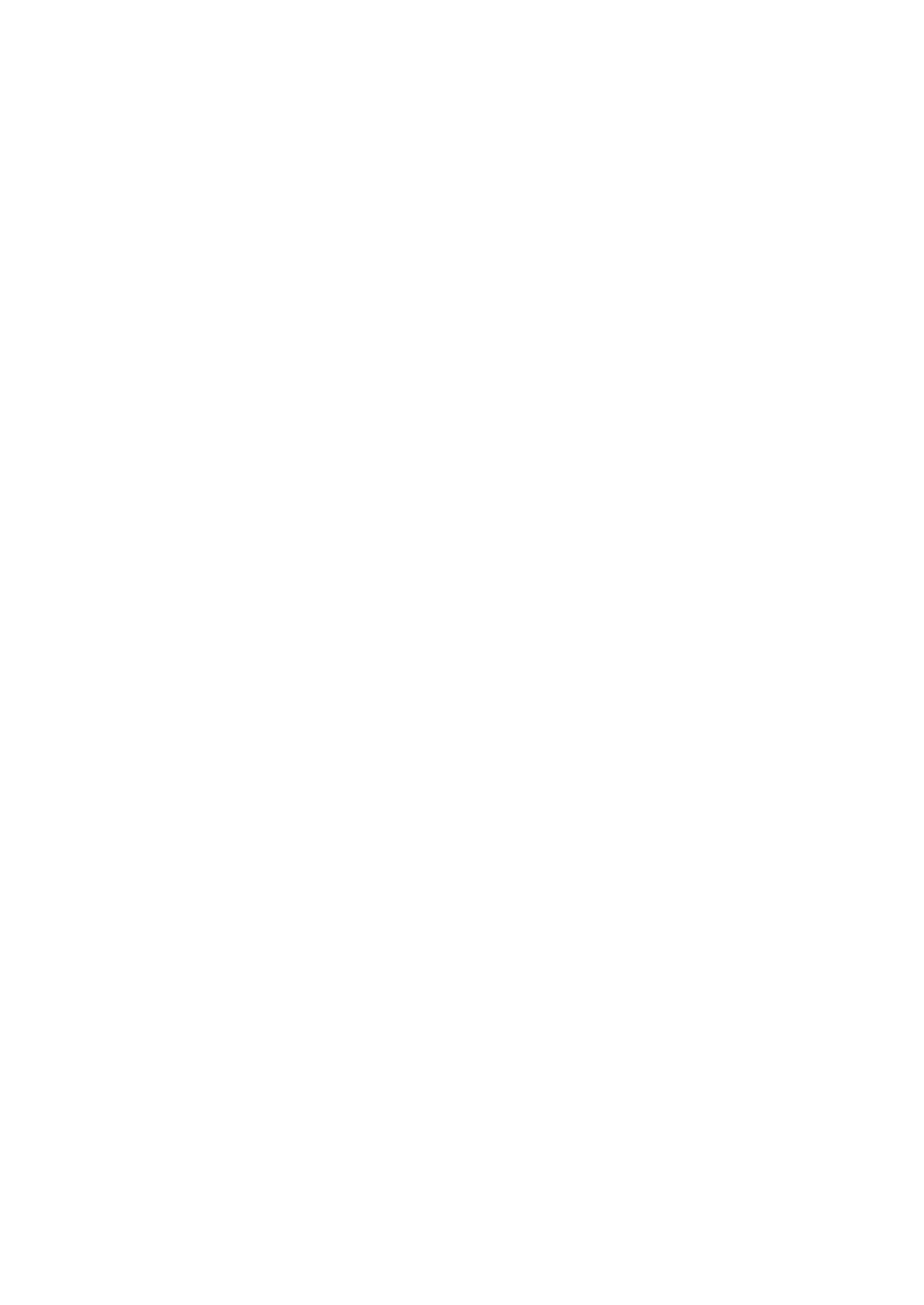## **TABLE OF CONTENTS**

| I.              |                                                                                                             |  |  |
|-----------------|-------------------------------------------------------------------------------------------------------------|--|--|
|                 | (i)<br>(ii)                                                                                                 |  |  |
| П.              |                                                                                                             |  |  |
|                 | (i)<br>(ii)<br>(iii)                                                                                        |  |  |
| Ш.              |                                                                                                             |  |  |
| А.              |                                                                                                             |  |  |
| <b>B.</b>       |                                                                                                             |  |  |
| $\mathcal{I}$ . |                                                                                                             |  |  |
|                 | (i)                                                                                                         |  |  |
|                 | (ii)                                                                                                        |  |  |
|                 | (iii)<br>(iv)                                                                                               |  |  |
|                 | (v)                                                                                                         |  |  |
|                 | (vi)                                                                                                        |  |  |
|                 | (vii)                                                                                                       |  |  |
|                 | Calculation of average total cost of production (single producer versus industry-wide average) 18<br>(viii) |  |  |
|                 | (ix)                                                                                                        |  |  |
| 2.              |                                                                                                             |  |  |
|                 | (i)                                                                                                         |  |  |
|                 | (ii)                                                                                                        |  |  |
|                 | (iii)                                                                                                       |  |  |
|                 | (iv)                                                                                                        |  |  |
| D.              |                                                                                                             |  |  |
| IV.             |                                                                                                             |  |  |
| A.              |                                                                                                             |  |  |
| $\mathfrak{1}.$ |                                                                                                             |  |  |
|                 | (i)                                                                                                         |  |  |
|                 | (ii)                                                                                                        |  |  |
| 2.              |                                                                                                             |  |  |
| B.              |                                                                                                             |  |  |
| $\mathfrak{1}.$ | "payments"<br>(i)                                                                                           |  |  |
| C.              |                                                                                                             |  |  |
| 1.              |                                                                                                             |  |  |
|                 | (i)                                                                                                         |  |  |
|                 | (ii)                                                                                                        |  |  |
| V.              |                                                                                                             |  |  |
|                 |                                                                                                             |  |  |
| А.<br>1.        |                                                                                                             |  |  |
| 2.              |                                                                                                             |  |  |
| В.              |                                                                                                             |  |  |
| C.              |                                                                                                             |  |  |
| D.              | WHETHER EXPORT SUBSIDIES EXIST WITHIN THE MEANING OF ARTICLE 9.1(C) OF THE AGREEMENT ON                     |  |  |
|                 |                                                                                                             |  |  |
| $\mathcal{I}$ . |                                                                                                             |  |  |
| 2.              |                                                                                                             |  |  |
|                 | (a)                                                                                                         |  |  |
|                 | (b)                                                                                                         |  |  |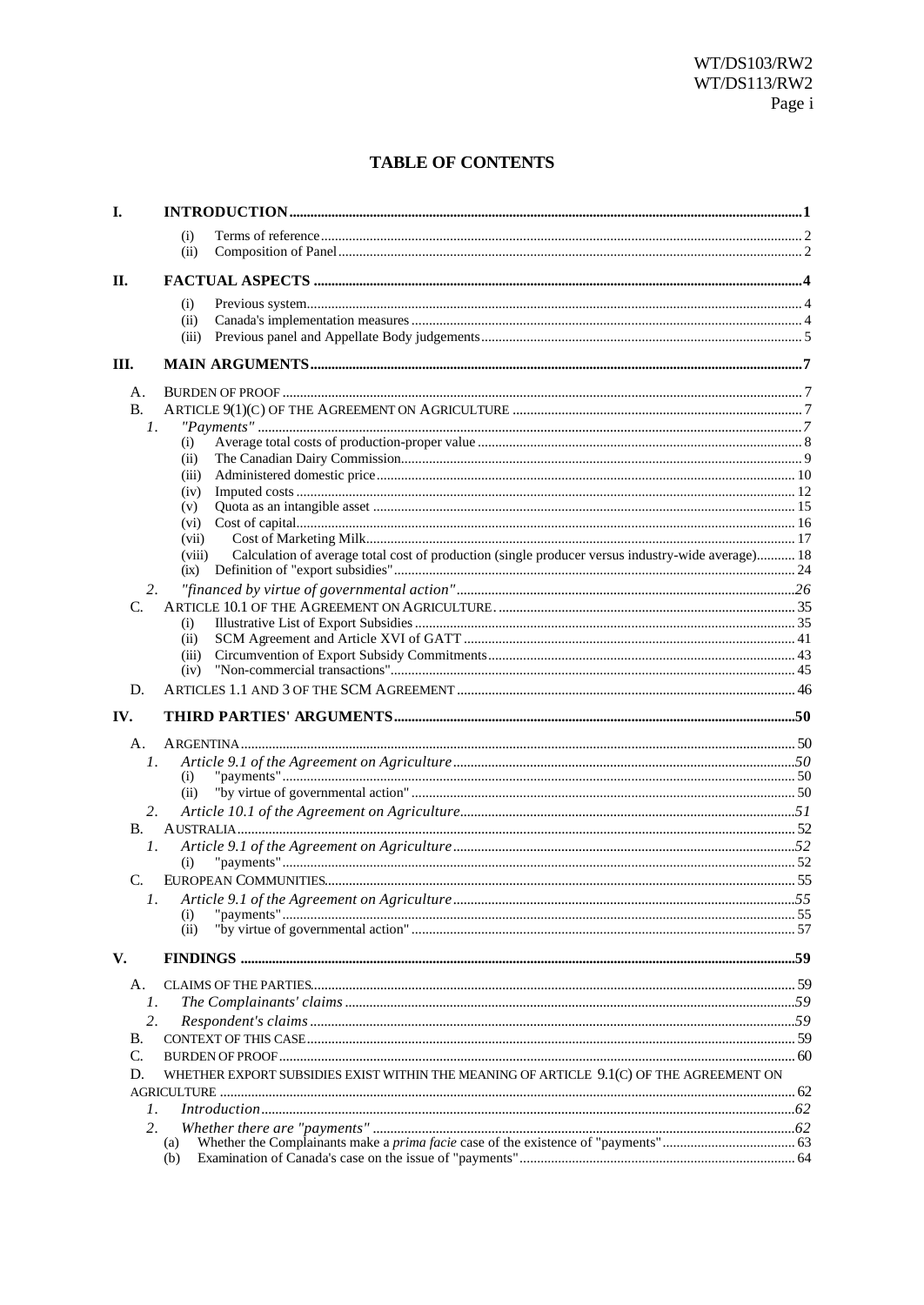| (i)                                                                                                                      |  |
|--------------------------------------------------------------------------------------------------------------------------|--|
| (ii)                                                                                                                     |  |
| (iii)                                                                                                                    |  |
| (iv)                                                                                                                     |  |
| (v)<br>Canada's critique of the Complainants' reliance on the CDC data and its arguments in favour of individual<br>(vi) |  |
|                                                                                                                          |  |
| (vii)                                                                                                                    |  |
| (viii)                                                                                                                   |  |
| (ix)                                                                                                                     |  |
| (c)                                                                                                                      |  |
| 3.                                                                                                                       |  |
| Basis for Panel's renewed examination of whether payments are "financed by virtue of<br>(a)                              |  |
|                                                                                                                          |  |
| (b)                                                                                                                      |  |
| (c)                                                                                                                      |  |
| (i)                                                                                                                      |  |
| (ii)                                                                                                                     |  |
| Panel's examination of "financed by virtue of governmental action" in light of the Appellate Body<br>(iii)               |  |
|                                                                                                                          |  |
| The SCM Agreement as contextual guidance for Article 9.1 of the Agreement on Agriculture 84<br>(iv)                      |  |
|                                                                                                                          |  |
| 4.                                                                                                                       |  |
| E.                                                                                                                       |  |
| WHETHER EXPORT SUBSIDIES EXIST WITHIN THE MEANING OF ARTICLE 10.1 OF THE AGREEMENT ON<br>F.                              |  |
|                                                                                                                          |  |
| 1.                                                                                                                       |  |
| 2.                                                                                                                       |  |
| (a)<br>(b)                                                                                                               |  |
| (c)                                                                                                                      |  |
| (d)                                                                                                                      |  |
| Whether there is circumvention of export subsidy commitments or a threat thereof90<br>$\mathfrak{Z}$ .                   |  |
| (a)                                                                                                                      |  |
| (b)                                                                                                                      |  |
| (c)                                                                                                                      |  |
| (d)                                                                                                                      |  |
| 4.                                                                                                                       |  |
| WHETHER OR NOT EXPORT SUBSIDIES NOT IN CONFORMITY WITH THE AGREEMENT ON AGRICULTURE AND<br>G.                            |  |
| THE COMMITMENTS SPECIFIED IN CANADA'S SCHEDULE ARE PROVIDED, WITHIN THE MEANING OF ARTICLE 8 OF                          |  |
|                                                                                                                          |  |
| H. WHETHER OR NOT CANADA PROVIDES PROHIBITED EXPORT SUBSIDIES WITHIN THE MEANING OF                                      |  |
|                                                                                                                          |  |
| VI.                                                                                                                      |  |
| VII.                                                                                                                     |  |
|                                                                                                                          |  |
| 1.                                                                                                                       |  |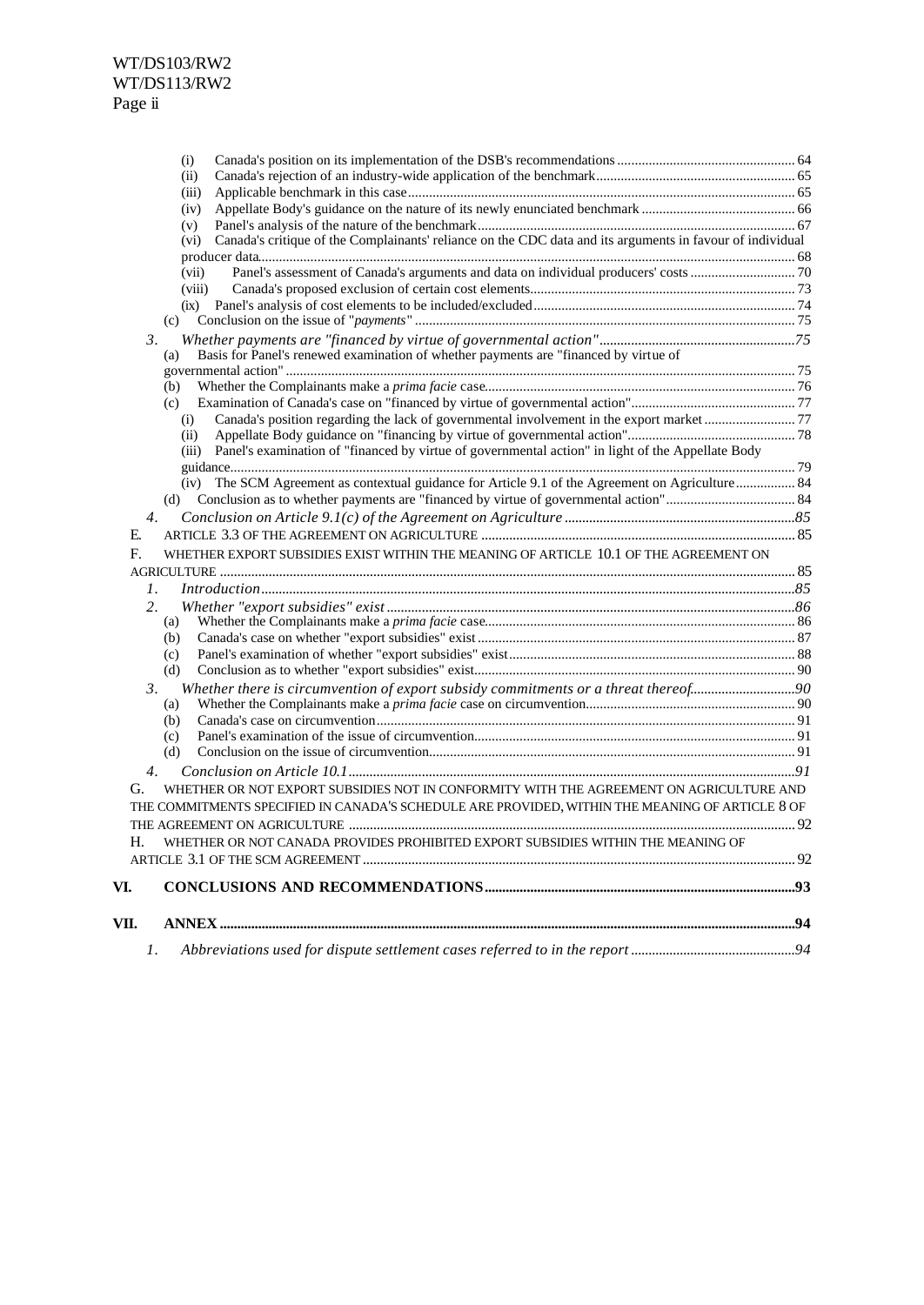## **I. INTRODUCTION**

1.1 On 23 December 1999, pursuant to Article 21.3(b) of the DSU, Canada, New Zealand and the United States agreed (WT/DS103/10-WT/DS113/10) on the reasonable period of time for implementation of the recommendations and rulings of the Dispute Settlement Body (the DSB) in the matter of "Canada - Measures Affecting the Importation of Milk and the Exportation of Dairy Products". According to the terms of the 23 December 1999 agreement, as amended on 11 December 2000 (WT/DS103/13-WT/DS113/13), the staged implementation process, including any new measures for the export of dairy products, was to be completed by 31 January 2001.

1.2 On 19 January 2001, Canada circulated to all Members of the DSB (WT/DS103/12/Add.6- WT/DS/113/12/Add.6) its "final status report", pursuant to Article 21.6 of the Understanding on Rules and Procedures Governing the Settlement of Disputes (the DSU). In that report Canada affirmed "that it will be in full compliance with the rulings and recommendations of the DSB by the conclusion of the implementation period" on 31 January 2001.

1.3 New Zealand and the United States consider that Canada has failed to comply with the abovementioned recommendations and rulings of the DSB by 31 January 2001.

1.4 Without prejudice to their rights under the WTO, and in accordance with paragraph 1 of the 21 December 2000 "Agreed Procedures between Canada, New Zealand and the United States under Articles 21 and 22 of the Dispute Settlement Understanding in the follow-up to the dispute in *Canada – Measures Affecting the Importation of Milk and the Exportation of Dairy Products*" (WT/DS113/14 and WT/DS103/14, respectively) ("Agreed Procedures"), New Zealand and the United States requested consultations with Canada on 2 February 2001. Consultations were held on 9 February 2001, but failed to resolve the dispute.

1.5 On 16 February 2001, pursuant to Article 21.5, and as envisaged in the Agreed Procedures, New Zealand and the United States accordingly requested the establishment of a panel in this matter and requested that the DSB refer the matter to the original panel, if possible (WT/DS113/16 and WT/DS103/16, respectively.)

1.6 On 16 February 2001, New Zealand and the United States also requested authorization from the DSB, pursuant to Article 22.2 of the DSU, to suspend the application to Canada of tariff concessions and other obligations under the General Agreement on Tariffs and Trade 1994 (GATT 1994) covering trade in the amount of US\$35 million for each complainant. On 28 February 2001, pursuant to Article 22.6 of the Understanding on Rules and Procedures Governing the Settlement of Disputes (DSU), Canada objected to the level of suspension of tariff concessions and other obligations under the GATT 1994 proposed by New Zealand and the United States (WT/DS113/17 and WT/DS103/17, respectively). In accordance with the provisions of Article 22.6 of the DSU and as envisaged in the Agreed Procedures, Canada therefore requested that this matter be referred to arbitration.

1.7 In accordance with the "Agreed Procedures", the Complainants did not object to the referral of the level of suspension of concessions or other obligations to arbitration pursuant to Article 22.6 of the DSU. In this case, New Zealand and the United States agreed to request the arbitrator to suspend its work until either (a) the adoption of the Article 21.5 compliance panel report; or (b) if there were an appeal, the adoption of the Appellate Body report.

1.8 At its meeting on 1 March 2001, the DSB decided, in accordance with Article 21.5 of the DSU, to refer to the original panel, if possible, the matter raised by New Zealand and the United States in documents WT/DS113/16 and WT/DS103/16, respectively.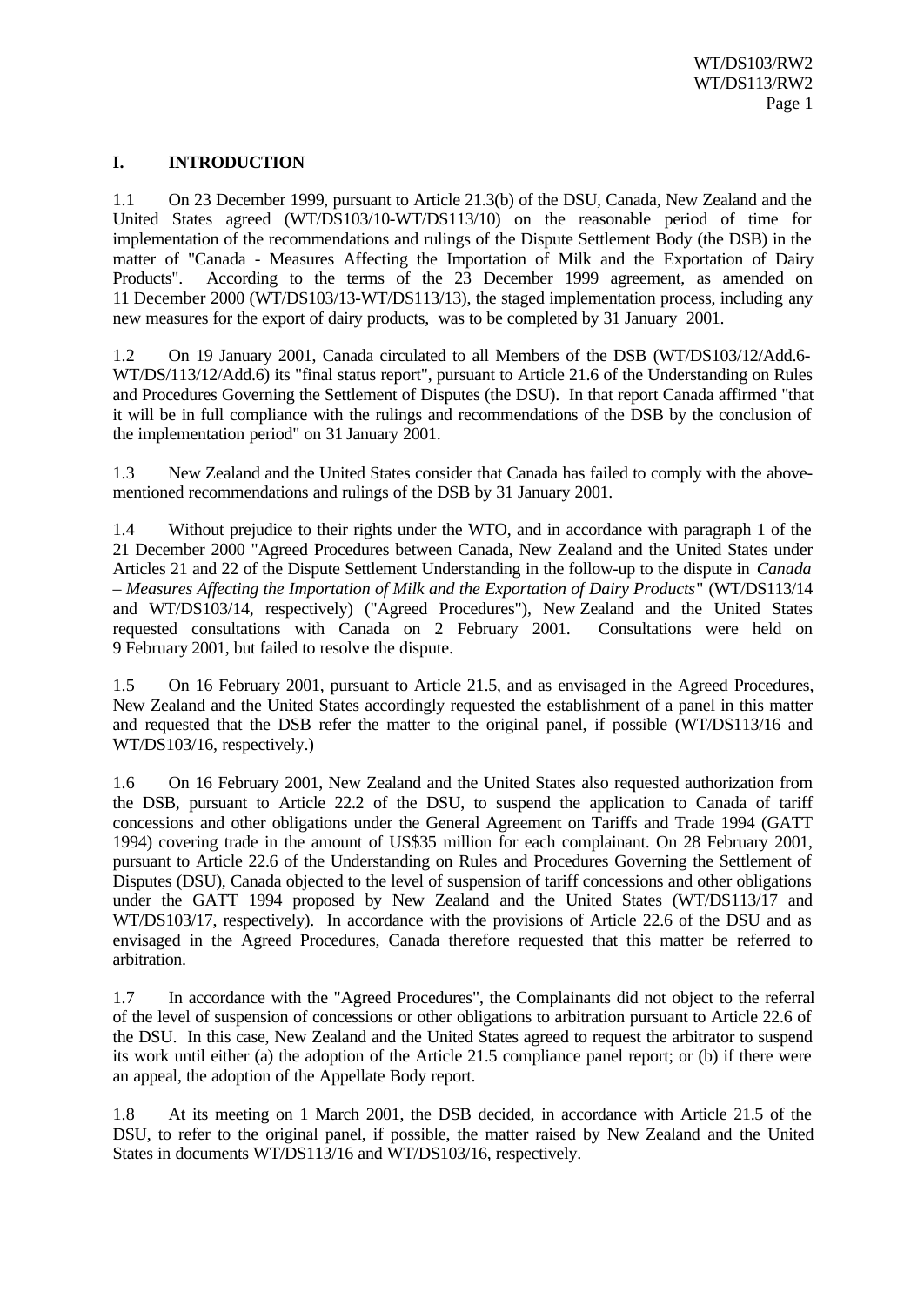1.9 The report of the Article 21.5 panel was circulated to Members on 11 July 2001. On 4 September 2001, Canada notified the DSB of its intention to appeal certain issues of law covered in the Panel Report on *Canada* – *Measures Affecting the Importation of Milk and the Exportation of Dairy Products* (Recourse to Article 21.5 by New Zealand and the United States) and certain legal interpretations developed by the panel. The Appellate Body rendered its report on 3 December 2001.

1.10 On 6 December 2001, New Zealand (WT/DS113/23) and the United States (WT/DS103/23) requested the establishment of a second Article 21.5 panel as they considered that there continued to be "a disagreement as to the existence or consistency with a covered agreement of measures taken to comply with the recommendations and rulings of the DSB" between Canada and New Zealand and Canada and the United States, respectively, within the terms of Article 21.5 of the DSU. New Zealand and the United States therefore requested, pursuant to Article 21.5 of the DSU, that this matter be referred to the original panel.

1.11 On 18 December 2001 Canada, New Zealand and the United States agreed to an amendment of the "Agreed Procedures" which provides that the arbitration requested by Canada under Article 22.6 will remain suspended until the DSB finds that Canada has failed to comply with the recommendations and rulings of the DSB or that the measures taken by Canada to comply with the recommendations and rulings of the DSB are inconsistent with the covered agreements as referred to in the second Article 21.5 compliance panel request. Alternatively, if the DSB were to find that Canada has complied with the recommendations and rulings of the DSB, the Complainants will withdraw their request under Article 22.2 of the DSU. Further, the amendment stated that following establishment of the second compliance panel in accordance with paragraph 2 of the Understanding, the Complainants will request that, with the exception of all matters relating to Panel composition, the work of the Panel be suspended pursuant to Article 12.12 of the DSU until 18 February 2002.

1.12 At its meeting on 18 December 2001, the Dispute Settlement Body (DSB) decided, in accordance with Article 21.5 of the DSU, to refer to the original panel the matter raised by New Zealand and the United States in documents WT/DS113/23 and WT/DS103/23, respectively.

#### *(i) Terms of reference*

1.13 At that DSB meeting, it was also agreed that the Panel should have standard terms of reference as follows:

"To examine, in the light of the relevant provisions of the covered agreements cited by the United States in document WT/DS103/16 and by New Zealand in document WT/DS113/16, the matter referred to the DSB by the United States and New Zealand in those documents and to make such findings as will assist the DSB in making the recommendations or in giving the rulings provided for in those agreements."

- *(ii) Composition of Panel*
- 1.14 The Panel was composed on 17 January 2002 as follows:

| Chairperson: | Mr Ernst-Ulrich Petersmann   |
|--------------|------------------------------|
| Members:     | Mr Guillermo Aguilar Alvarez |
|              | Mr Peter Palecka             |

1.15 Argentina, Australia and the European Communities reserved their third party rights.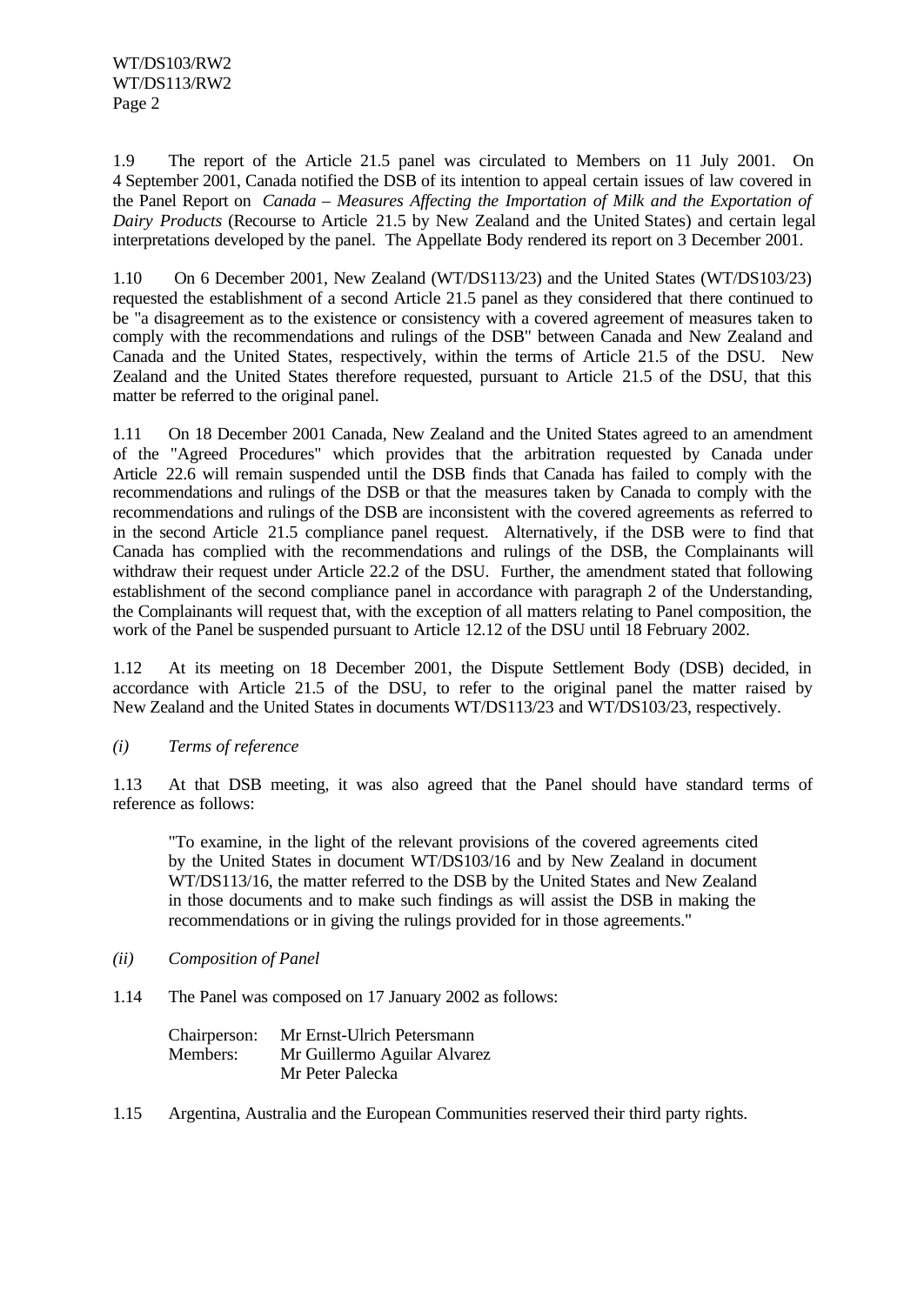1.16 The Panel held a meeting with the Parties on 22-23 April 2002 and with the Third Parties on 23 April 2002. The report of the Panel was submitted to the Parties on 24 June 2002.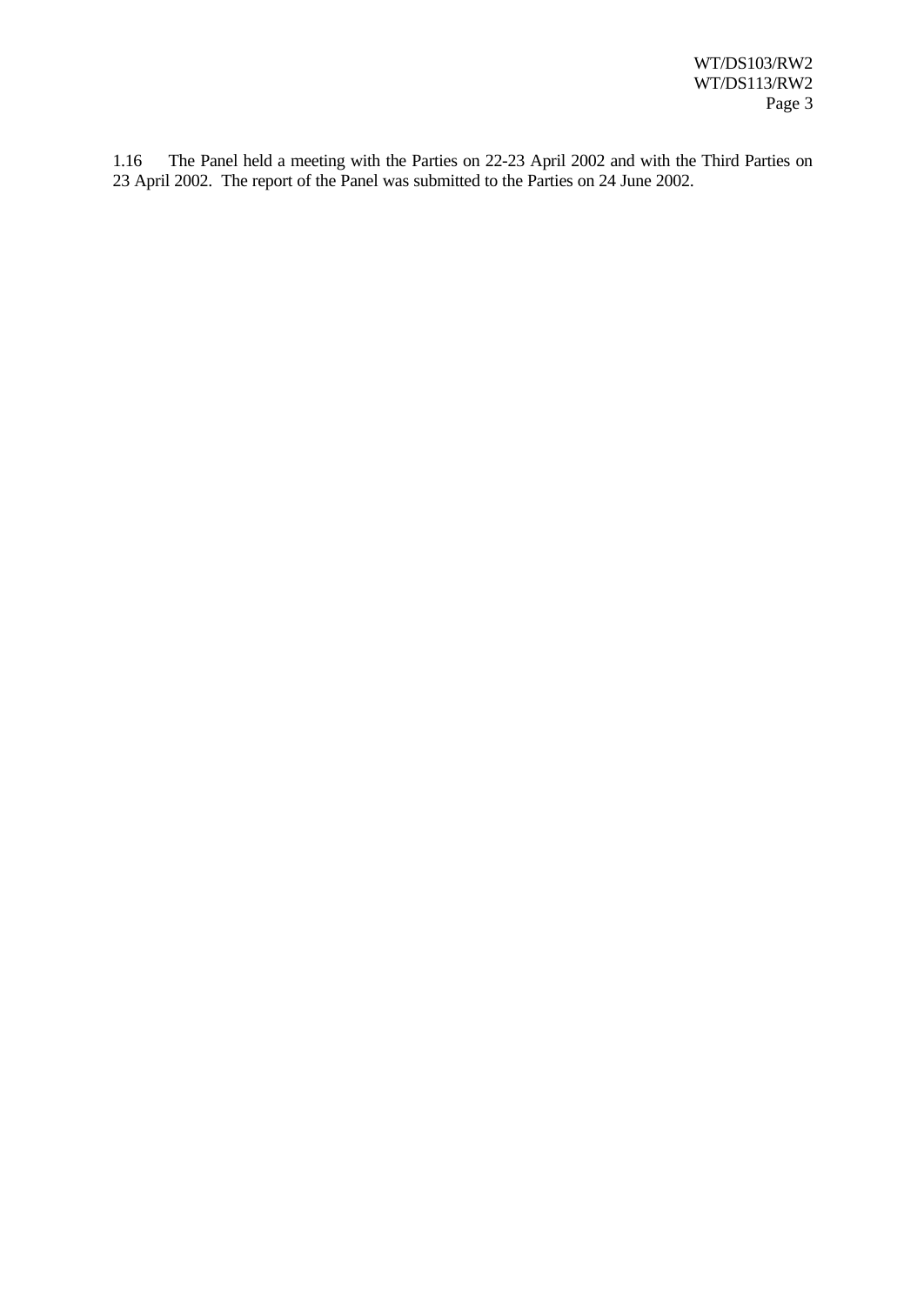WT/DS103/RW2 WT/DS113/RW2 Page 4

## **II. FACTUAL ASPECTS**

#### *(i) Previous system*

2.1 Under the Canadian supply management system, introduced on 1 August 1995, a processor who wished to export had to obtain a permit from the Canadian Dairy Commission (CDC), allowing it to buy milk under Special Milk Class 5(d) and (e). Class 5(e), referred to as "surplus removal", was made up of both in-quota and over-quota milk. Class 5(d) referred to specific negotiated exports including cheese under quota destined for the markets of the United States and the United Kingdom, as well as evaporated milk, whole milk powder and niche markets. The permit also specified the dairy products to be exported. The CDC only issued Special Milk Class 5(e) permits when all demand for milk in the domestic market was met. Once the processor had obtained the CDC permit, it approached the local marketing board, which made milk available to the processor at the regulated price and with a guaranteed margin. Prices for Classes 5(d) and (e) were negotiated and established on a case-by-case basis with the processors/exporters. The CDC conducted these negotiations in accordance with the criteria agreed upon in the Canadian Milk Supply Management Committee (CMSMC).

#### *(ii) Canada's implementation measures*

2.2 Canada's implementation of the rulings and recommendations of the DSB left in place the domestic price support mechanism and production quota but eliminated Special Milk Class 5(e) and restricted exports of dairy products under Special Milk Class 5(d) to Canada's export subsidy commitment levels.<sup>1</sup> Canada also created a new class of domestic milk, Class 4(m), under which any over-quota milk can be sold as animal feed at a regulated price on the domestic market. $^2$  In addition, Canada deregulated milk for export processing (other than milk exported under Special Milk Class 5(d)) by introducing a new category of "commercial export milk" (CEM), by definition exempt from the pricing regulations applicable to milk destined for the domestic market and destined for export. There are no volume, pricing or timing restrictions on such exports.

2.3 The diversion of CEM or of products made therefrom onto the domestic market is prohibited and subject to penalties. Under pre-commitment contracts, producers decide in advance of production how much milk to sell as CEM which is then delivered first out of the tank to processors.<sup>3</sup> Price and volume of CEM are negotiated directly between the processor and the producer. $4$  The governments in Ontario and Quebec require that all export participants operate through a single commercial export exchange.<sup>5</sup> These "bulletin boards" are part of the operational framework within which commercial export transactions take place.<sup>6</sup>

l 1 Appellate Body Report, *Canada - Dairy (Article 21.5 – New Zealand and US)* WT/DS103/AB/RW and WT/DS113/AB/RW, paras. 4 and 79.

The full titles of the relevant panel and Appellate Body reports are provided in the Annex on page 94.

<sup>2</sup> *Ibid.*, para. 4.

<sup>3</sup> *Ibid*. The panel in *Canada - Dairy (Article 21.5 – New Zealand and US)* noted that DFO General Milk Regulation 09/00 defines CEM as milk that is pre-committed and first out of a producer's tank.

<sup>4</sup> *Ibid.*, paras. 4 and. 79.

<sup>5</sup> Panel Report, *Canada – Dairy (Article 21.5 – New Zealand and US)*, para. 3.8.

<sup>6</sup> *Ibid.*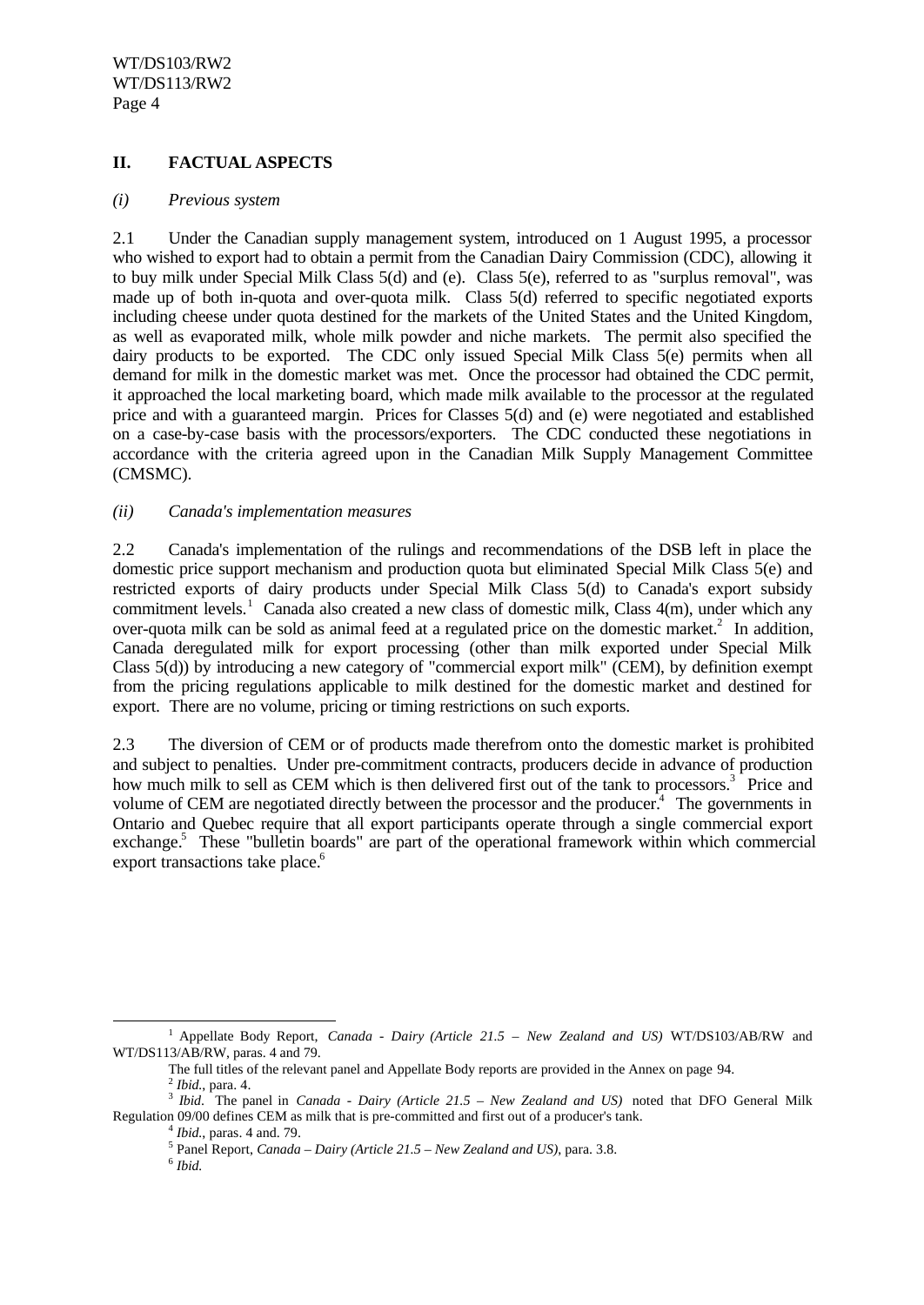2.4 Pursuant to the *Canadian Dairy Commission Act*, the *Dairy Products Marketing* Regulations<sup>8</sup> have been modified to exclude CEM and cream from federal licensing<sup>9</sup>, quota<sup>10</sup> and levy requirements<sup>11</sup> and from the requirement to market this milk through the provincial marketing boards. Furthermore, the milk delegation orders issued to provinces pursuant to *the Agricultural Products Marketing Act*, R.S.C. 1985, c. A-6, have been amended to remove provincial authority regarding CEM or cream.<sup>12</sup> As a consequence of the changes made under *the Dairy Products Marketing Regulations* and the *Ministerial Direction*<sup>13</sup>, the regional pooling agreements (the P-9, P-6 and P-4 Agreements) do not apply to CEM. The national pooling agreement, the P-9, provides for a domestic surplus management Class, Class 4(m).

#### *(iii) Previous panel and Appellate Body judgements*

2.5 In its report of 17 May 1999, the original panel in *Canada - Dairy* concluded that Canada "through Special Milk Classes 5(d) and (e) … has acted inconsistently with its obligations under Article 3.3 and Article 8 of the *Agreement on Agriculture* by providing export subsidies as listed in Article 9.1(a) and Article 9.1(c) of that Agreement in excess of the quantity commitment levels specified in Canada's Schedule; ... "<sup>14</sup> In its report of 23 September 1999 the Appellate Body upheld the findings in the original panel report with respect to Articles 3.3, 8 and 9.1(c) of the *Agreement on* Agriculture.<sup>15</sup> In respect of Article 9.1(a), the Appellate Body did not uphold the reasoning of the panel, but it reserved its judgement on the question of whether Classes 5(d) and 5(e) conferred export subsidies within the meaning of Article  $9.1(a)$ .<sup>16</sup> The Appellate Body recommended that Canada bring those measures found to be inconsistent with its obligations under the *Agreement on Agriculture* into conformity with that agreement.<sup>17</sup> Canada's implementation of the Appellate Body ruling has resulted in the elimination of Special Milk Class 5(e) and the restriction of Class 5(d) to the export of dairy products within Canada's export subsidy commitment levels.<sup>18</sup>

2.6 Considering that Canada had failed to comply with the above-mentioned recommendations and rulings of the DSB by 31 January 2001 or since the expiry of that period, New Zealand and the United States requested consultations with Canada on 2 February 2001 (WT/DS103/15- WT/DS113/15) and subsequently the establishment of a panel pursuant to Article 21.5 of the DSU (WT/DS103/16-WT/DS113/16).

2.7 The Article 21.5 panel submitted its report to the parties on 5 July 2001 (WT/DS103/RW). The panel concluded that Canada had continued to act inconsistently with its obligations under Articles 3.3 and 8 of the *Agreement on Agriculture*, by providing export subsidies within the meaning

l

<sup>16</sup> *Ibid*., para. 144(a).

<sup>7</sup>R.S.C. 1985, c. C-15 (Panel Report, *Canada – Dairy (Article 21.5 – New Zealand and US)*, para. 3.6).

<sup>8</sup> SOR/94-466 (Exhibit CDA-1B). The Dairy Products Marketing Regulations were amended by *the Regulations Amending the Dairy Products Marketing Regulations*, C. Gaz. 2001.II.57 (Panel Report, *Canada – Dairy (Article 21.5 – New Zealand and US)*, para. 3.6).

<sup>9</sup> *Supra*, note 31, s. 3(3) and s. 7 (Panel Report, *Canada – Dairy (Article 21.5 – New Zealand and US)*, para. 3.6).

<sup>10</sup> *Ibid.,* s. 4, 5 and 6.

<sup>11</sup> *Ibid.*, s. 3(3).

<sup>&</sup>lt;sup>12</sup> See Order Amending Milk Orders Under the *Agricultural Products Marketing Act*, SOR/2001-16, C. Gaz. 2001.II.67 (Panel Report, *Canada – Dairy (Article 21.5 – New Zealand and US)*, para. 3.6).

<sup>&</sup>lt;sup>13</sup> Published in Canada Gazette, 3 January 2001.

<sup>14</sup> Para. 8.1(a).

<sup>15</sup> Appellate Body Report, *Canada – Dairy*, DSR 1999:V, 2057, para. 144(b).

<sup>17</sup> *Ibid.*, para. 145.

<sup>&</sup>lt;sup>18</sup> Canada Gazette Part II, Vol.135, No.1: Regulatory Impact Analysis Statement for the Regulations under the Canadian Dairy Commission Act amending the Dairy Products Marketing Regulations. The amendment to section 7.1 "provides that export subsidies for Canadian dairy products will be provided only by a program established under para. 9(1)(i) of the CDC Act (Special Milk Class 5(d))." (New Zealand's Exhibit NZ-6)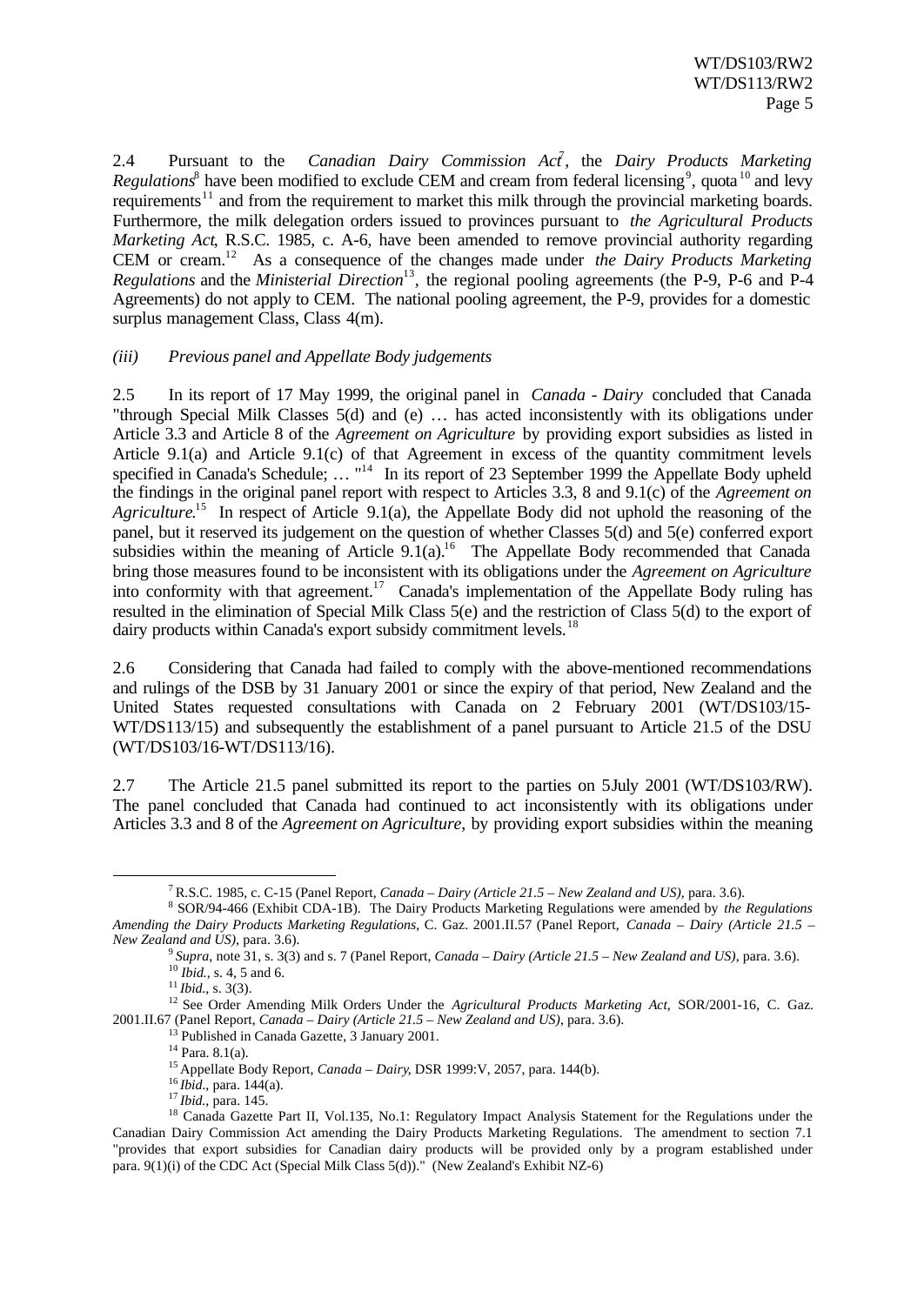of Article 9.1(c) of the *Agreement on Agriculture* in excess of its quantity commitment levels specified in its Schedule for exports of cheese, for the marketing year 2000/2001.

2.8 On 4 September 2001, Canada appealed certain issues of law covered in the Article 21.5 panel report, pursuant to Article 16.4 of the DSU. The Appellate Body rendered its report on  $3$  December 2001.<sup>19</sup> In reversing the panel's finding on the correct benchmark for the determination of the existence of "payments" within the meaning of Article 9.1(c) of the *Agreement on Agriculture* and in consequently reversing the panel's findings that the provision of CEM constitutes "payments" and export subsidies under that provision, the Appellate Body also reversed the panel's finding that Canada has acted inconsistently with its obligations under Articles 3.3 and 8 of that Agreement. Because the Appellate Body considered that in light of the factual findings by the panel in *Canada – Dairy (Article 21.5 – New Zealand and US)* it was unable to determine whether or not the measure at issue was an export subsidy within the meaning of Article 9.1(c) and consequently whether or not Canada's measures were consistent with its WTO obligations, it could not complete the analysis of the parties' claims under Article 10.1 of the *Agreement on Agriculture* and declined to examine the consistency of the measure at issue with Article 3.1 of the Agreement on Subsidies and Countervailing Measures (*SCM Agreement*)*.* 20

<sup>19</sup> Appellate Body Report, *Canada - Dairy (Article 21.5 – New Zealand and US)*.

<sup>20</sup> *Ibid.*, paras. 121, 125, 126 and 127.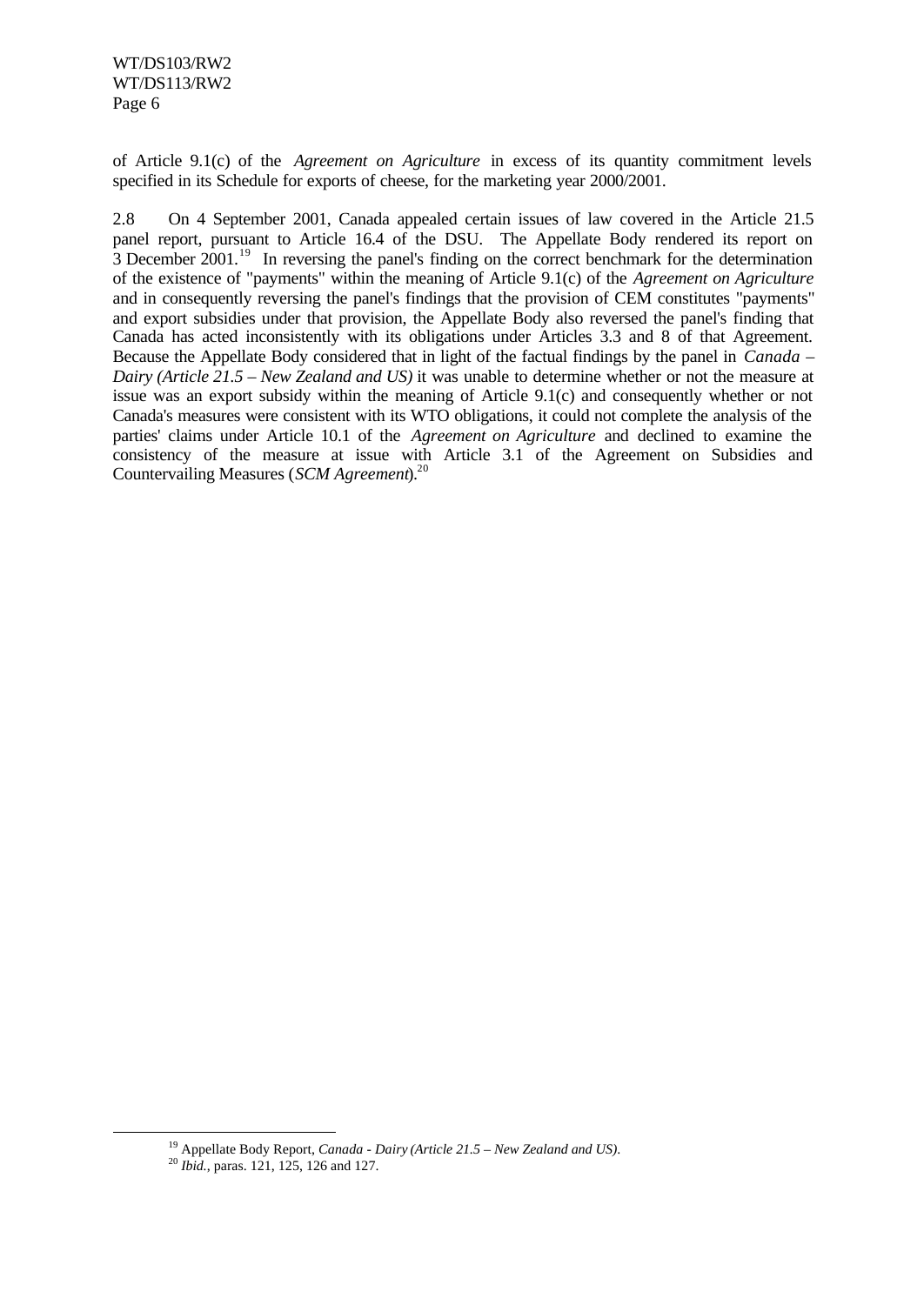## **III. MAIN ARGUMENTS**

3.1 **New Zealand** requests that the Panel find that Canada has breached Articles 3.3, 8 and 9.1(c) of the *Agreement on Agriculture*. In the alternative to its argument on Article 9.1(c), New Zealand requests the Panel to find that Canada has breached Article 10.1 of the *Agreement on Agriculture*. New Zealand therefore requests the Panel to recommend to the DSB that Canada bring its export measures into conformity with its obligations under the *Agreement on Agriculture*.

3.2 The **United States** requests that the Panel find that Canada has breached Articles 3.3, 8, and 9.1(c), or alternatively, Article 10.1, of the *Agreement on Agriculture*. In addition, the United States requests that the Panel find that Canada has breached Article 3 of the SCM Agreement. The United States requests that the Panel direct Canada to bring its export measures for dairy products into conformity with its WTO obligations.

3.3 **Canada** requests the Panel to reject the claims of New Zealand and the United States and find that Canada's measures, including federal measures and the provincial measures of British Columbia, Alberta, Saskatchewan, Manitoba, Ontario, Quebec, Nova Scotia, New Brunswick and Prince Edward Island, fully implement the recommendations and rulings of the DSB and are consistent with Canada's WTO obligations.

## A. BURDEN OF PROOF

3.4 Referring to Article 10.3 of the *Agreement on Agriculture,* **New Zealand** and the **United States** submitted that Canada bears the burden of establishing that its dairy management measures, including those taken to comply with the DSB's recommendations, have not subsidized dairy exports in excess of its commitment levels under that *Agreement*.

3.5 **Canada** does not contest its burden of proof under Article 10.3 of the *Agreement on Agriculture*.

#### B. ARTICLE  $9(1)(c)$  OF THE AGREEMENT ON AGRICULTURE

3.6 The **Complainants** submitted that there are two key questions to be resolved in determining whether Canada's CEM scheme provides export subsidies within the meaning of Article 9.1(c) of the *Agreement on Agriculture*. First, whether there have been "payments" on the export of an agricultural product and, second, whether any such payments have been "financed by virtue of governmental action." According to the complainants, the CEM scheme fulfils both of these conditions and thus constitutes an Article 9.1(c) export subsidy.

## **1. "Payments"**

3.7 The **Complainants** noted that in the original *Canada - Dairy* proceeding<sup>21</sup>, the Appellate Body accepted that the concept of "payments" in Article 9.1(c) of the *Agreement on Agriculture* includes the notion of "payments-in-kind", and this was not contested in *Canada - Dairy Article 21.5.*<sup>22</sup> Furthermore, it is uncontested that the provision of a product at a discount constitutes such an in-kind payment because it is equivalent to the provision of a portion of the product free of charge.

<sup>21</sup> Appellate Body Report, *Canada - Dairy (Article 21.5 – New Zealand and US)*, para. 112.

<sup>22</sup> *Ibid.*, para. 71.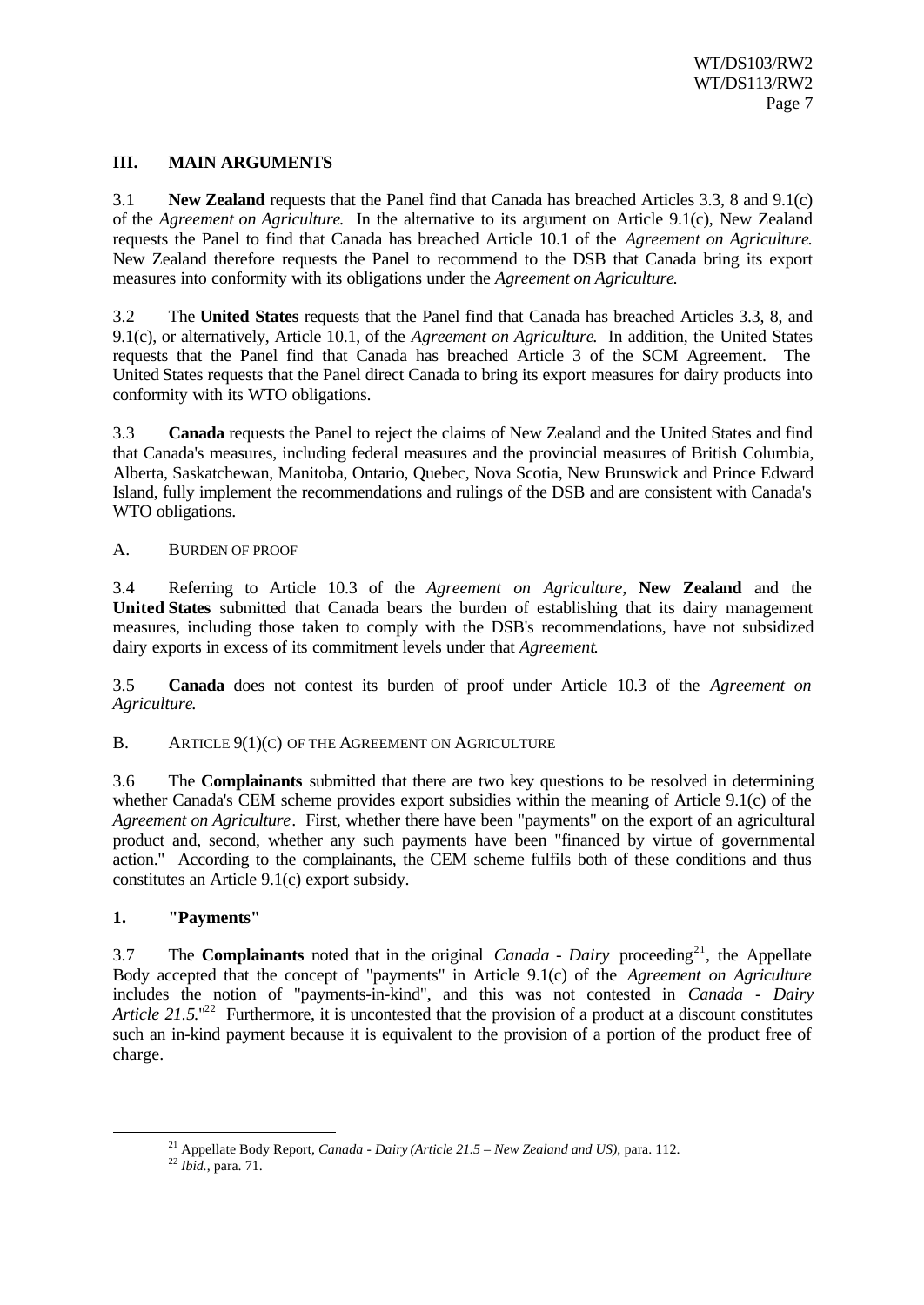3.8 **Canada** submitted that for a measure to fall within Article 9.1(c) of the *Agreement on Agriculture*, there must be "payments on the export of an agricultural product that are financed by virtue of governmental action."

## *(i) Average total costs of production-proper value*

3.9 The **Complainants** noted that in *Canada - Dairy Article 21.5* the Appellate Body gave content to its statement in *Canada - Dairy* that discounts amounting to "payments" arose because the Special Milk Class milk for export was sold to processors at "reduced rates (that is at below marketrates)."<sup>23</sup> At issue was the question of the benchmark against which any such "discount" should be measured. The Appellate Body stated that the existence of a "reduced rate" and hence a "payment" should be determined by comparing the CEM price to the "*proper value*" of the milk to the producer.<sup>24</sup> If the CEM price proved to be lower than the milk's value to the producer, the producer's sale of that milk at the CEM price would constitute a transfer of resources - a "payment" - to the export processor.

3.10 This led the Appellate Body to conclude, the Complainants continued, that the "proper value" of milk to producers, should be measured in terms of the producers' "average total costs of production". If the export prices obtained by producers were sufficient to recover their average fixed and variable costs of production, they would not suffer a loss (i.e. a transfer of resources) in the long run. In that circumstance, under the Appellate Body's standard, no "payments" would take place within the meaning of Article 9.1(c) of the *Agreement on Agriculture*. It concluded that the "average total cost of production" must be determined "by dividing the fixed and variable costs of producing *all* milk, whether destined for domestic or export markets, by the total number of units of milk produced for both these markets."<sup>25</sup>

3.11 The Complainants submitted that there is no universal criterion or standard for determining "cost of production". However, for the purposes of determining whether there has been a "payment" within the meaning of Article 9.1(c) of the *Agreement on Agriculture*, the Appellate Body has set out what has to be taken into account in this case in an "average total cost of production" determination. It noted that milk production "requires an investment in fixed assets, such as land, cattle and milking facilities, and an outlay to meet variable costs, such as labour, animal feed and health-care, power and administration."<sup>26</sup> These "fixed and variable costs", it concluded, would have to be recouped in the long-term in order for producers to be profitable.<sup>27</sup>

3.12 Referring to paragraph 87 of the Appellate Body report in *Canada - Dairy Article 21.5* concerning fixed and variable costs and to paragraph 92 with respect to the correct benchmark in this case, **Canada** submitted that the method adopted by the Appellate Body is to determine what it costs a producer to produce milk, so that this number can be fairly compared to prices of CEM. Furthermore, the use of the words "investment" and "outlay" is indicative of what the Appellate Body considered as cost of production in the context of costs actually incurred and expended by the producer. Canada considered that these words, along with the idea expressed by the Appellate Body that "fixed and variable costs are the total amount which the producer must spend in order to produce the milk and the total amount it must recoup in the long-term to avoid making losses", do not allow for the consideration of imputed amounts.

<sup>24</sup> *Ibid.*, para. 74.

<sup>23</sup> Appellate Body Report, *Canada - Dairy (Article 21.5 – New Zealand and US)*, para. 113.

<sup>25</sup> *Ibid,* para. 96.

<sup>26</sup> *Ibid.*, para. 87

<sup>27</sup> *Ibid*.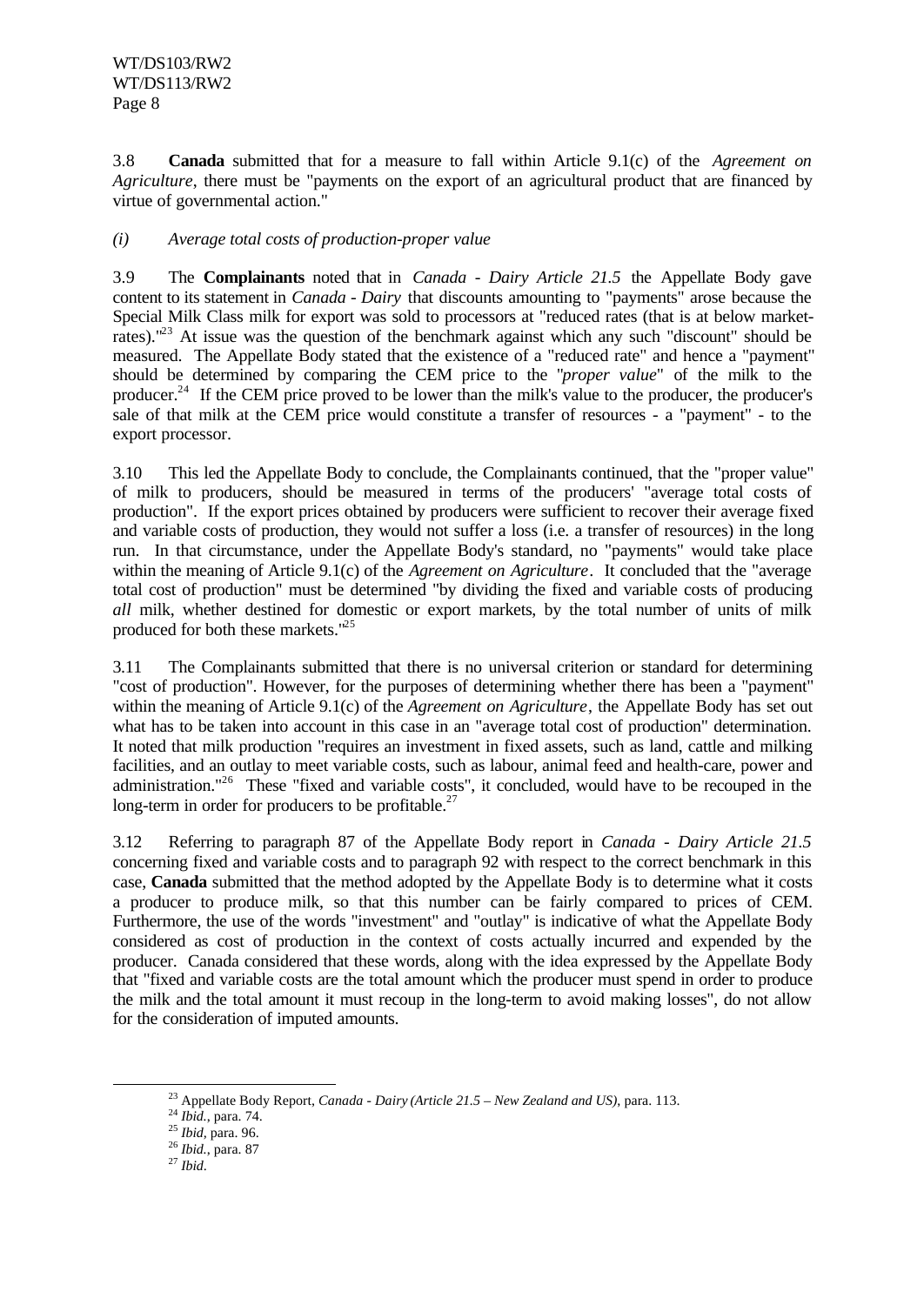3.13 Canada submitted that the approach adopted by the Appellate Body is consistent with the arguments put forward by Canada before the first *Canada - Dairy Article 21.5* panel. This method also provides a relevant standard for assessing an individual producer's cost of production for purposes of these proceedings, as it is based on values to which producers actually respond when deciding whether to enter the export market, and not on government intervention. This method of measuring cost of production is also consistent with the Generally Accepted Accounting Principles (GAAP). In the context of GAAP, "cost" is "[t]he amount of the expenditure to obtain goods or services<sup>"28</sup> and "expenditure" is "[a] disbursement, a liability incurred  $\ldots$  for the purpose of obtaining goods."<sup>29</sup> Therefore, Canada submitted, the costs to be included in the measurement of cost of production are those that result from actual expenditures and would exclude imputed costs and returns.

#### *(ii) The Canadian Dairy Commission*

3.14 The **Complainants** noted that the Canadian Dairy Commission (CDC) makes an annual cost of production determination as the basis for setting the target price for industrial milk. Thus, the Complainants considered it appropriate to look at that determination to see whether it provides an assessment of the "average total cost of production" that conforms with the test set out by the Appellate Body.

3.15 The Complainants further noted that the guidelines for the CDC's cost of production determination are set out in the CDC publication *National Cost of Production Input to the Pricing of Industrial Milk, Handbook of COP Principles and Practices (CDC Handbook)*.<sup>30</sup> The stated policy objective of the CDC's cost of production exercise is to provide "efficient producers with the opportunity for a fair return for their labour and investment."<sup>31</sup> The cost of production determined by the CDC has traditionally been based on a consolidation of the results of provincial cost of production surveys. The provincial surveys cover a sample of dairy operations designed to represent "an efficient segment of the dairy industry.<sup>"32</sup> Each province calculates the cost of production for a hectolitre of milk "on a standardised basis, for each producer in each provincial sample."<sup>33</sup> The data is "collected for the provincial study by trained technicians" and "accounting concepts are based on generally accepted accounting principles (GAAP) and that "[e]ach provincial study is subject to audit by the  $CDC$ ."<sup>34</sup> The most recent survey was completed by the CDC itself using a uniform approach across Canadian provinces.<sup>35</sup> Thus, the national cost of production measurement that results from the CDC's calculation represents the cost of production of a standardised, efficient producer.

3.16 The Complainants submitted that although the CDC's methodology understates the actual costs of milk production, it appears to conform in large measure with the requirements for determining the average total cost of production set out by the Appellate Body in *Canada - Dairy Article 21.5*. The four major components utilised by the CDC for determining the cost of production are cash costs, government rebates and other revenues, capital costs, and family labour. The CDC accounts for both the fixed and the variable costs incurred in the production of milk. It identifies labour as a cost and includes paid labour, family labour and management. It includes a return on investment in fixed assets, thus, according to the Complainants, addressing capital costs. The Complainants considered that it is essential that the CDC do all of this in order to ensure that the

<sup>28</sup> *Terminology for Accountants*, page 58 ("cost"). (Canada's Exhibit CDA-1).

<sup>29</sup> *Ibid*., page 88 ("expenditure").

<sup>&</sup>lt;sup>30</sup> Exhibit NZ-4 and Exhibit US-22.

<sup>31</sup> *CDC Handbook*, section 2.1.

<sup>32</sup> *Ibid*.

<sup>33</sup> *Ibid.*, section 4.3.

<sup>34</sup> *Ibid*.

<sup>&</sup>lt;sup>35</sup> See Exhibit NZ-5, CDC Executive Summary of 2000 COP Determination.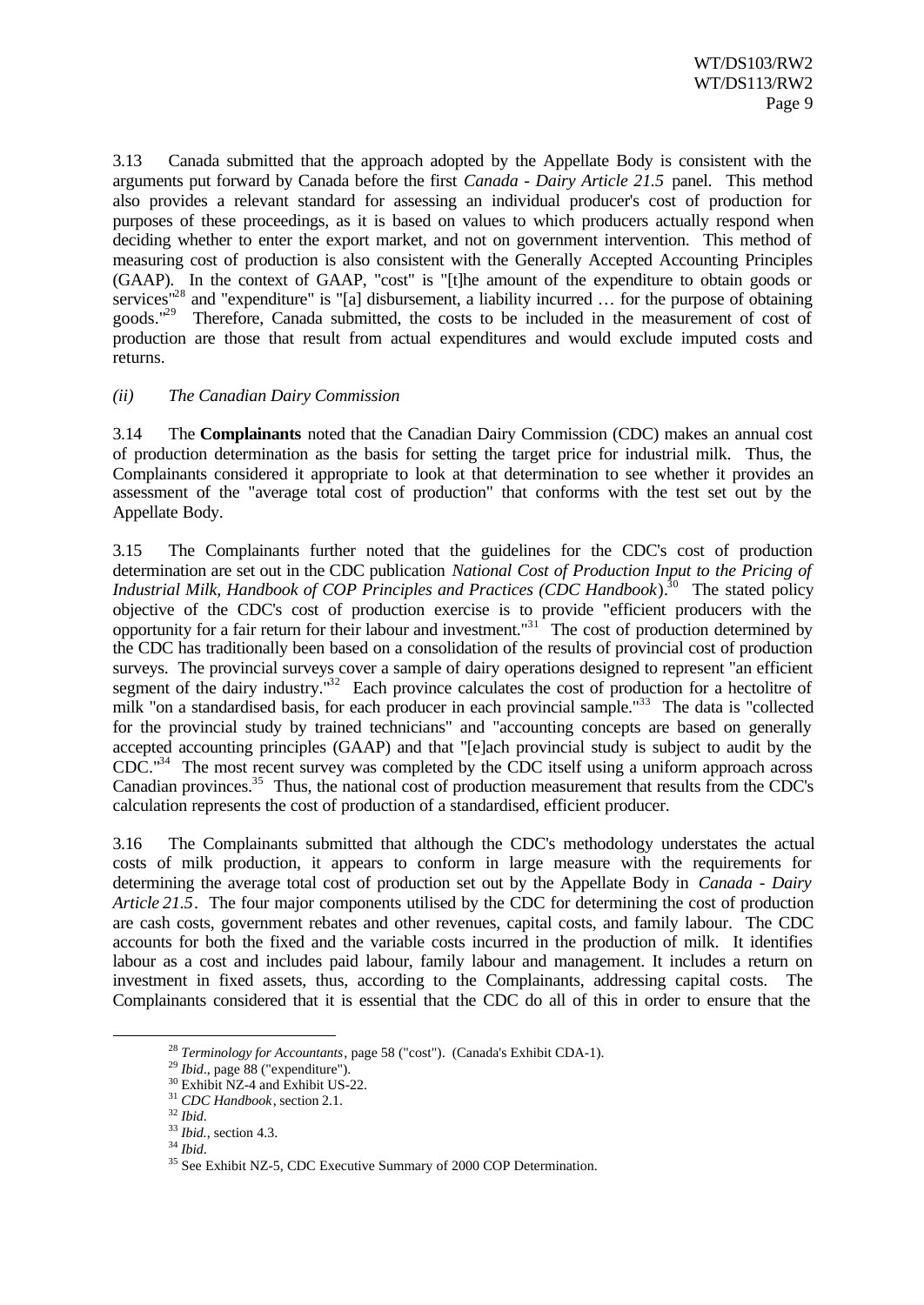efficient producer does not suffer a loss over the long term. The CDC's cost of production determination is part of the process leading to the setting of the target price for industrial milk. That target price has to allow efficient milk producers "to recover their cash costs, labour and investment related to the production of industrial milk."<sup>36</sup> The Complainants considered, however, that although the CDC's determination of the cost of production represents a reasonable guide to the "average total cost of production" test set by the Appellate Body, it is a conservative determination of the cost of production of milk in Canada.

3.17 The **United States** recalled that every year the CDC surveys Canadian dairy farms in order to calculate their cost of production. The CDC then uses this information to set the domestic price for milk (see paragraph 3.14 above). The United States was of the view that the methodology used by the CDC corresponds to the standard set forth by the Appellate Body in this case.

3.18 Recalling the statement by the Appellate Body that the average total cost of production calculation had to be made on the basis of "all" milk $3^7$ , the **Complainants** noted that the CDC's determination of cost of production excludes certain producers from its calculation. First, producers whose production is less than 60 per cent of the average provincial yearly production are excluded.<sup>38</sup> This is essentially an exclusion of small, inefficient farms and thus of farms with higher production costs. Second, the CDC Handbook explains that the calculation does not include the 30 per cent of farms with the highest costs of production.<sup>39</sup> These exclusions are designed to meet the CDC's objective of focusing on efficient producers. However, since those excluded are producers with a higher cost of production, the cost of production measurement reached by the CDC underestimates the average total cost of production of milk in Canada as a whole and thus lowers the reported average total cost of production.

3.19 **Canada** submitted that contrary to the position adopted by the Complainants (see paragraphs 3.14-3.18 above) the CDC methodology does not correspond to the requirements for determining the average total cost of production set out by the Appellate Body. The CDC methodology is prepared for a different purpose than the one put forward by the Appellate Body. The CDC methodology, which reflects government economic and social policy objectives (i.e., the government's intervention in the marketplace), embodies not only actual monetary costs incurred in milk production, but also imputed returns to dairy farm resources that do not involve actual outlays.

3.20 With respect to the claim by the Complainants in paragraph 3.18 above concerning the exclusion of small producers from the sample, Canada explained that only the province of Ontario collects cost of production data from a sample representative of all dairy farms, regardless of production levels. Data from this province show that the cost of production for all dairy farms is not significantly higher than the cost of production for those with production of at least 60 per cent of the provincial average. Since Ontario is one of the largest milk-producing provinces, it is not unreasonable to assume that these results are representative of the entire country. Canada submitted in conclusion that the data do not support a finding that a "payment" within the meaning given to that term by the Appellate Body under Article 9.1(c) for purposes of these proceedings is being made by independent milk producers to dairy processors on the production and sale of CEM.

#### *(iii) Administered domestic price*

3.21 Referring to Canada's arguments with respect to the inappropriateness of the CDC's calculations in relation to the Appellate Body's standard (see paragraph 3.19 above), the

<sup>36</sup> *CDC Handbook,* section 2.2.

<sup>37</sup> Appellate Body Report, *Canada - Dairy (Article 21.5 – New Zealand and US),* para*.* 96.

<sup>38</sup> *CDC Handbook*, section 4.1.

<sup>39</sup> Handbook of COP Principles and Practices, page 7.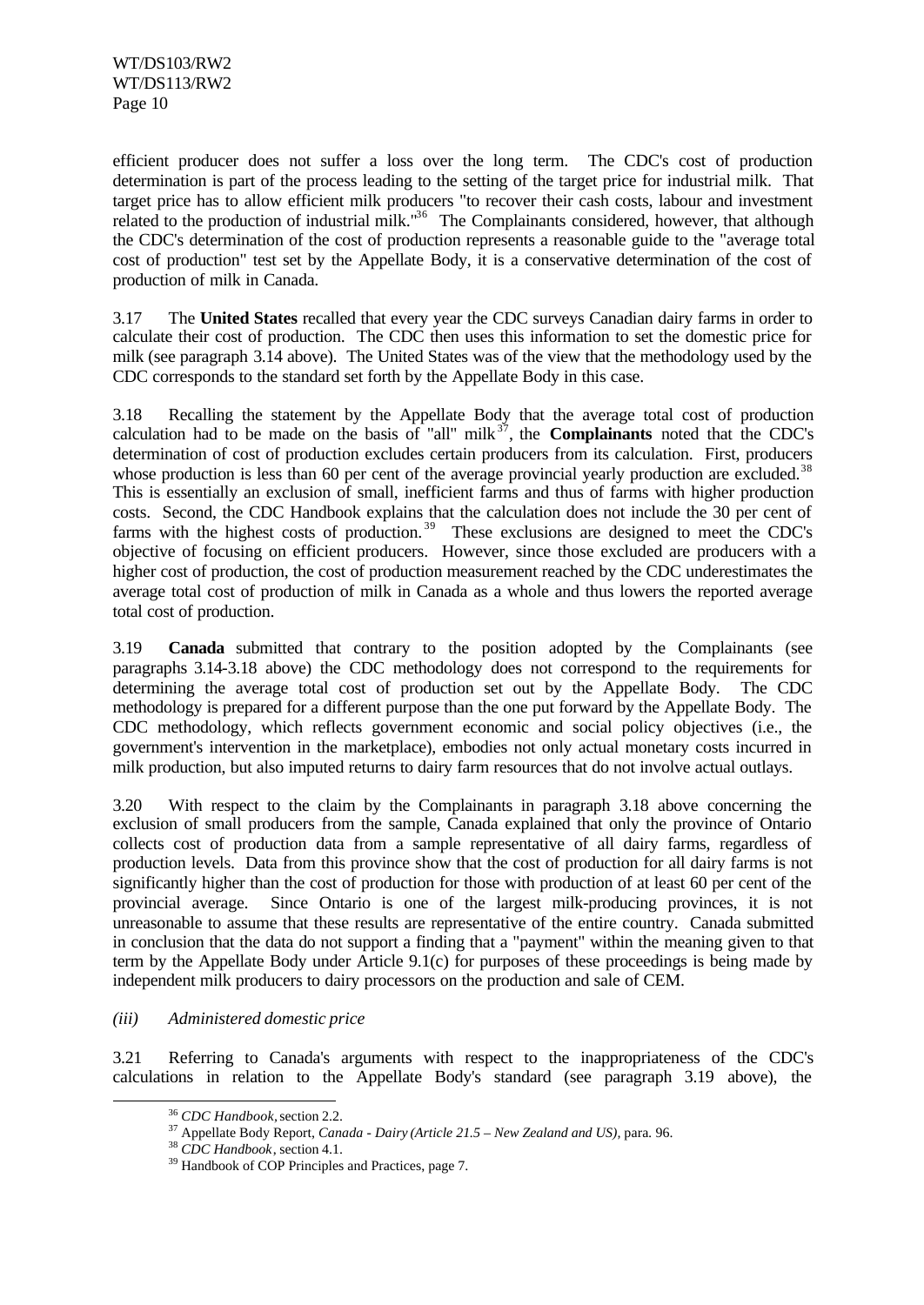**United States** submitted that it is the actual economic cost of production which is being measured in both instances. That the ultimate price set by the Canadian government reflects "government economic and social policy objectives" does not affect the accuracy or relevance of the underlying cost data. The Appellate Body recognized that it is the administered *price* that is based "not only on economic considerations but also on other social objectives," not the underlying cost data.<sup>40</sup> Indeed, fundamental economic theory holds (as well as just basic common sense) that the absence of a cash outlay does not mean that a cost was not actually incurred.

3.22 Thus, the inclusion of costs for family labour, management services and capital is consistent with the Appellate Body standard and grounded in economic theory. These are costs that are incurred by the producer and if not recovered will result in losses in the long run. This is precisely what the Appellate Body's standard seeks to measure. In economic terms, the United States continued, these costs represent opportunity costs or the costs associated with opportunities that are foregone by not putting the producers' resources to their best use.<sup>41</sup> These resources include family labour, its managerial services and its capital. There is a cost associated with using all of these resources.

3.23 **Canada** submitted that the CDC cost calculation is used as the major element in setting the administered domestic price. Accordingly, the CDC cost calculation together with the administered price ensures that the statutory objective of the CDC, which is to "provide efficient producers of milk and cream with the opportunity of obtaining a fair return for their labour and investment<sup> $n42$ </sup>, is met. To guarantee that the calculation of target returns provides a fair return to "efficient producers", the CDC methodology eliminates 30 per cent of the producers in each provincial sample with the highest cost of production.

3.24 **New Zealand** submitted that there are two distinct aspects to the determination of the administered price for milk. The first is the computation of the cost of production of milk on the basis of surveys, and the second is the setting of the target or administered price in the light of that computation and of other factors. The former, as described in the CDC Handbook, is an objective process. Costs are based on the results of provincial surveys, and there is no suggestion that the data in these surveys are anything other than objective. Nor is there a suggestion that the figures used are not actual figures resulting from those surveys. They are not figures that have been inflated or discounted on the basis of economic and social objectives.

3.25 It is the second part of the process, the fixing of the administered price, New Zealand continued, in which governmental economic and social objectives come into play. The price can be set above or below the amount determined by the cost of production calculation. That is a matter of social choice. As well as taking the cost of production survey into account, the CDC sets the target price after giving consideration to "consultations with major dairy industry stakeholder representatives from the farm, processing, further processing, restaurant and consumer sectors, as well as other economic indicators".<sup>43</sup> That a choice exists here does not taint the CDC's methodology for determining the cost of production and turn it into one that is based on social choice rather than on the objective collection and computation of data.

<sup>40</sup> Appellate Body Report, *Canada - Dairy (Article 21.5- New Zealand and US*), para. 81.

<sup>&</sup>lt;sup>41</sup> Mansfield, Edwin, Microeconomics: Theory and Applications (Fourth Edition, New York: W.W. Norton and Company, 1982), p.178. Exhibit US-35.

<sup>42</sup> *Canadian Dairy Commission Act*, R.S.C. 1985, c. C-7, section 8. (Exhibit CDA-3)

<sup>43</sup> See Exhibit NZ-7, "Increases to Support Prices for Butter and Skim Milk Powder", CDC News Release, 14 December 2001.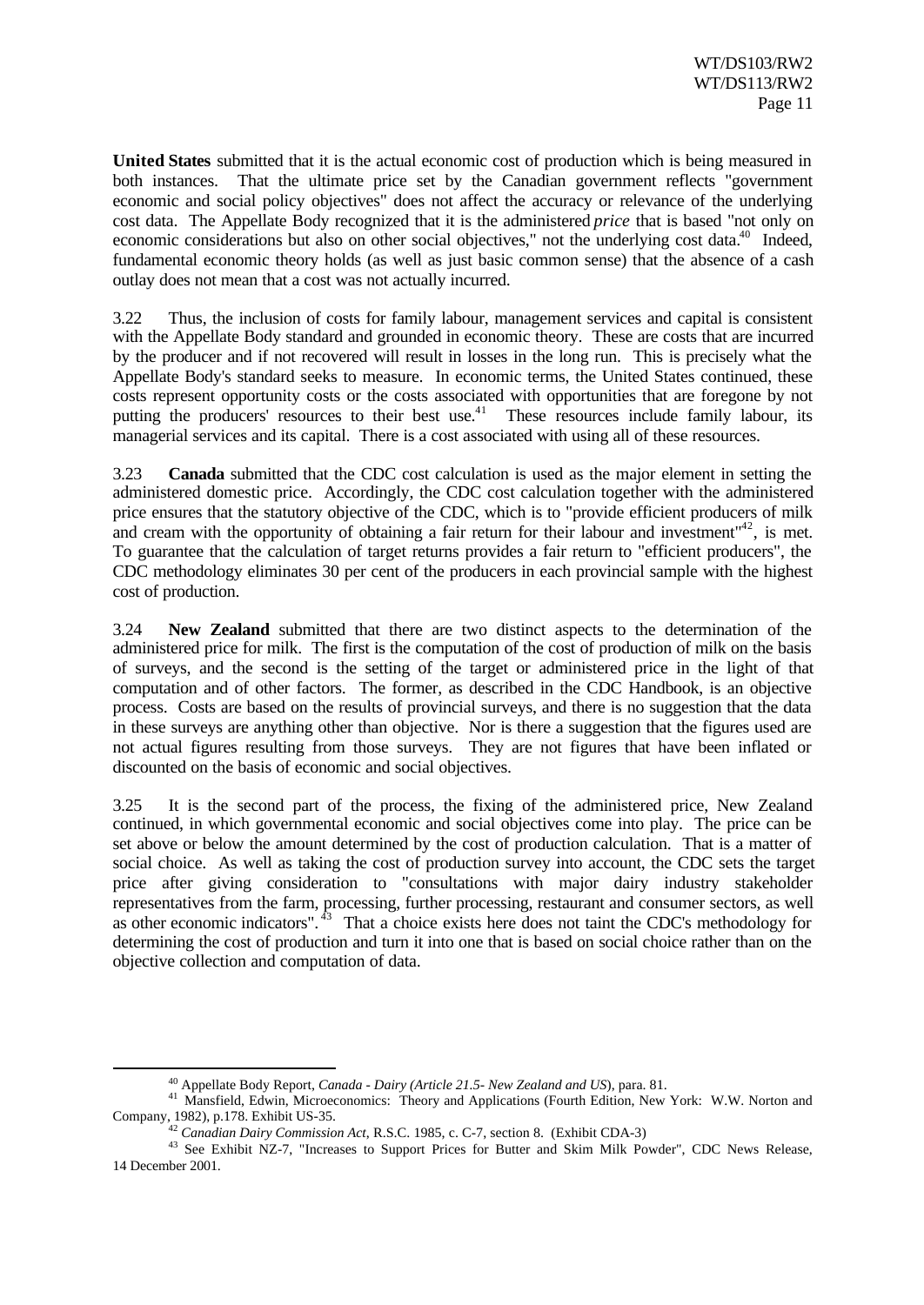#### *(iv) Imputed costs*

3.26 **New Zealand** submitted that even if the government chooses an administered price which is the same as the result of the CDC's cost of production analysis, this does not make that analysis any less relevant to the Appellate Body's average total cost of production test. Furthermore, both debt and equity represent alternative means of financing an investment in fixed assets.

3.27 **Canada** explained that to meet the statutory objective described above (see paragraph 3.23 above), the CDC is required to include imputed or assigned returns to unpaid labour, management, and owner's equity (i.e., residual amounts resulting from the operation of an enterprise) in its calculation of cost of production. However, such amounts are not actual outlays expended on the production of milk, nor do they represent an investment in fixed assets and, according to Canada, it is these that the Appellate Body sought to include in the total cost of production. Accordingly, such amounts should not be included in the cost of production calculated on the basis of the approach put forward by the Appellate Body.

3.28 Returns on labour and equity are essentially the profits of the enterprise; Canada continued, they are not costs of production. The profit of an enterprise is the residual amount that is available after the cost of production and other expenses are deducted from the revenues of the enterprise.<sup>44</sup> This profit is the amount that is available to remunerate those who have a stake in the enterprise for their investment of capital and labour, and to reinvest in the enterprise. In its report, the Appellate Body did not consider profit as an amount that the producer must spend to produce the milk or that must be recovered in the long-term to avoid making losses. Canada considered that there is therefore strong support in the Appellate Body's reasoning that such profit is distinct from and should not be included in the calculation of cost of production.<sup>4</sup>

3.29 Referring to Canada's arguments above and to Article 31 of the *Vienna Convention on the Law of Treaties*, **New Zealand** considered that the context in which the words "investment" and "outlay" appear makes very clear that the Appellate Body refers to the production of goods and services involving an "investment in economic resources"<sup>46</sup>, i.e. far from the "actual expenditures" limitation that Canada wishes to place on the term investment. Further, after identifying the "investment" and "outlay" that will represent the producer's fixed and variable costs, the Appellate Body said, "[t]hese fixed and variable costs are the total amount which the producer must spend in order to produce the milk and the total amount it must recoup in the long-term to avoid making losses."<sup>47</sup> Canada focuses on the notion of "spending", which accords with its view that only actual expenditures are to be included, and ignores the notion of "recouping" in order to avoid losses. New Zealand considered that a producer that sells its product at a price that does not allow it to recover imputed costs is absorbing those costs to the benefit of the purchaser. This is nothing more than a transfer of economic resources from the producer to the purchaser. In the opinion of New Zealand, the reasoning of the Appellate Body with respect to marginal costs also applies to imputed costs.

<sup>44</sup> *CICA Handbook – Accounting*, vol. I (Toronto: The Canadian Institute of Chartered Accountants, 1998), Section 1000, para. 27 [hereinafter "*CICA Handbook*"]. (Exhibit CDA-4)

<sup>45</sup> In the paragraphs of the Appellate Body report *Canada - Dairy (Article 21.5 - New Zealand and US)* in which the Appellate Body explained the meaning of total cost of production (particularly para. 87), profit is not mentioned. Para. 95 contains a direct reference to profit, but the structure of this phrase "not only to recover the total cost of production, but also in the hope of making profits" strongly suggests that, in the view of the Appellate Body, profit is distinct from average total cost of production and, by extension, not part of the standard reflecting proper value.

<sup>46</sup> Appellate Body Report, *Canada - Dairy (Article 21.5 – New Zealand and US)*, para. 87.

<sup>47</sup> *Ibid*.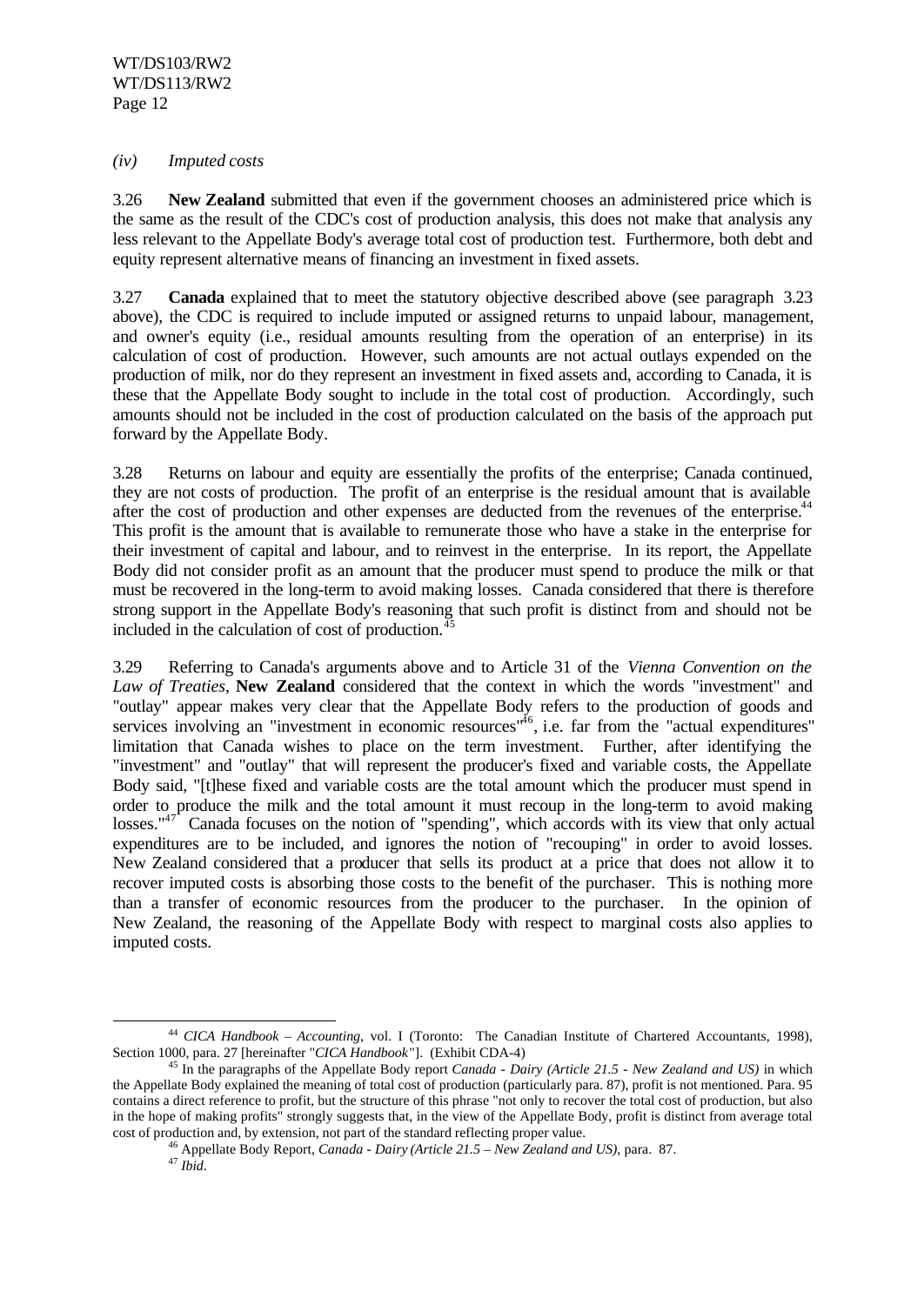3.30 New Zealand submitted that generic definitions of terms without reference to the context in which they appear or the purpose for which they are used are misleading. GAAP does not provide a universal definition of the words "cost" and "expenditure" applicable in all circumstances, and thus it provides no guidance to the particular circumstances of determining whether payments within the meaning of Article 9.1(c) of the *Agreement on Agriculture* have been made. In short, it is not possible to achieve the objective the Appellate Body was seeking to achieve by narrow definitions of the terms "investment", "outlay", "cost" and "expenditure" that result in costs that producers incur being left out.

3.31 The **United States** noted that according to the Appellate Body, analysis under Article 9.1(c) must be based on a "standard that focuses upon the motivations of the independent *economic* operator". <sup>48</sup> Consistent with this line of reasoning, the Appellate Body explained that "[f]or any *economic* operator, the production of goods or services involves an investment of *economic* resources."<sup>49</sup> The Appellate Body then offered some examples of the types of fixed and variable costs that should be taken into account in calculating the cost of production for milk producers. It is clear from the Appellate Body's statements and reasoning that the production of milk involves an "investment of economic resources," and that all economic costs should be taken into account, not just actual cash outlays as argued by Canada. If an economic operator recuperates only its actual cash outlays, it will incur losses in the long run and eventually fail. Canada's selective reliance upon the use of the words "investment" and "outlay" is inconsistent with the context in which they were used by the Appellate Body.

3.32 With respect to the arguments in paragraph 3.28 above concerning returns on labour and equity, **New Zealand** considered that Canada's use of the term "profit" is highly ambiguous. New Zealand submitted, and as the CDC's cost of production methodology recognises, that labour, management and owner's equity are costs that are incurred by the producer. Producers who do not cover those costs in selling milk are not recouping their losses over the long term as the Appellate Body contemplated. Failure to include a return on family labour or on investment in the price that a producer charges a processor involves a transfer of economic resources from the producer to the processor – precisely what the Appellate Body's test is seeking to discover. Although, as pointed out in paragraph 3.16 above, the CDC's methodology is a conservative one and underestimates the true cost of production, it provides a reasonable guide to the application of the average total cost of production test.

3.33 The cost of labour and equity capital represent an "opportunity cost", i.e., the income that these resources could generate if put to an alternative use and this opportunity cost must be recovered in the long run if a business is to continue. It makes no economic sense to say that a producer who employs family labour has a lower cost of production than a producer who uses hired labour. Nor does averaging across producers produce a meaningful average total cost of production if the costs of some producers (those who hire labour) are taken into account and the costs of other producers (those who use family labour) are not.

3.34 The **United States** considered that Canada's suggestion (see paragraph 3.28 above) that the farm which hires labour and management services is incurring a cost, while the farm that uses family labour and management is making a profit is absurd. It further submits that it is equally absurd to suggest that the farm that finances its operations with debt incurs a cost (i.e. interest expense), but that the farm that finances its operations with equity is making a profit. Any economic operator, including the Canadian dairy farmer, will take these non-cash costs into account in calculating its cost of production to determine whether it is going to be able to stay in business in the long run.

<sup>48</sup> Appellate Body Report, *Canada - Dairy (Article 21.5 – New Zealand and US)*, para. 92.

<sup>49</sup> *Ibid.,* para. 87.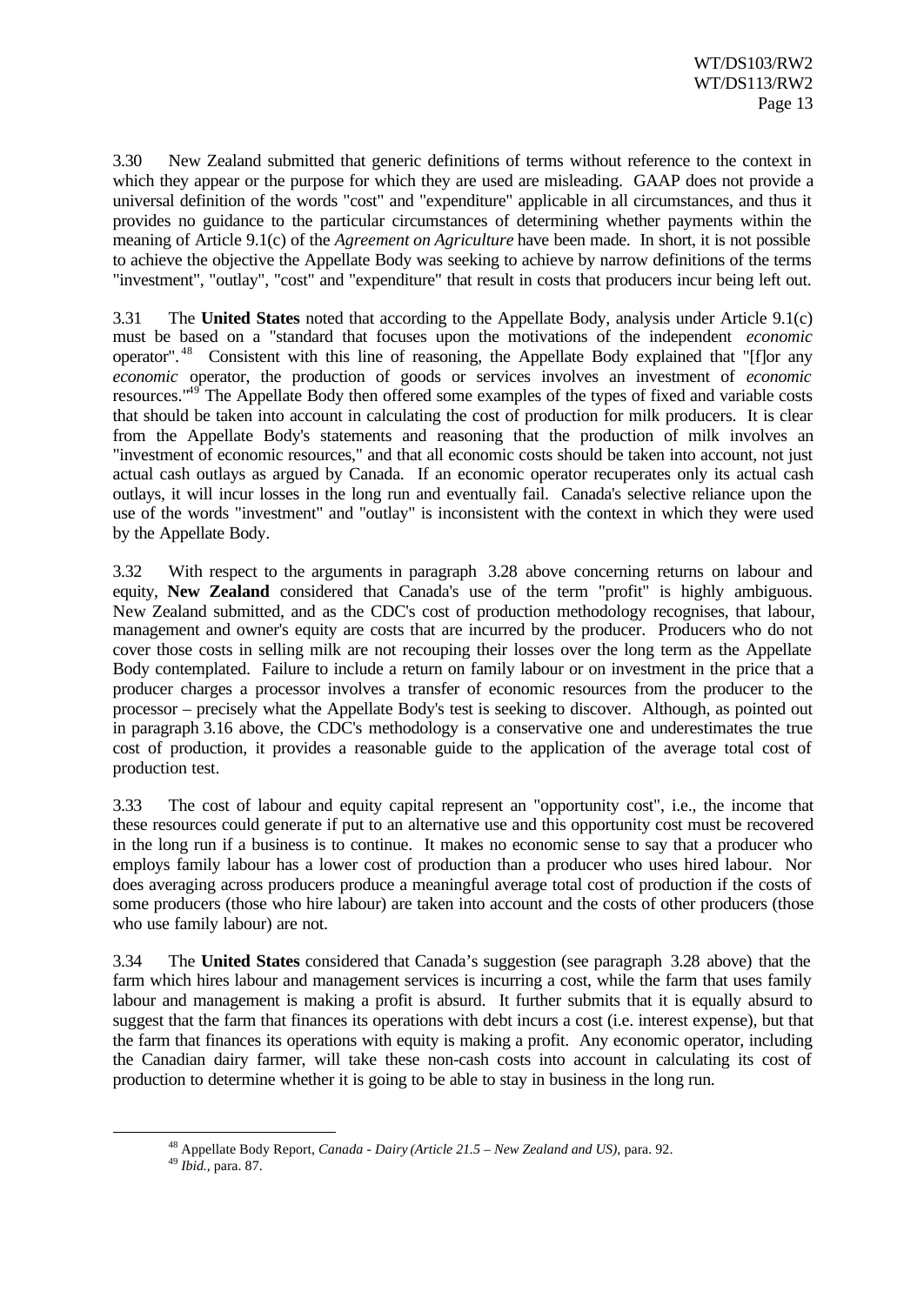3.35 The United States noted that Canada does not dispute the accuracy of the CDC's calculation of the cost of family labour, management and capital, which is relied upon by the Complainants. Rather, Canada argues that, as a conceptual matter, those costs should not be included. According to the United States, Canada's proposed standard does not represent the true economic cost of producing milk and is not consistent with the Appellate Body report in this case.

3.36 **Canada** considered that there are essentially four main points of contention between the Parties in determining how to apply the standard put forward by the Appellate Body: (i) whether an amount for imputed returns to family labour, management and owner's equity should be included in the calculation of "average total cost of production"; (ii) how to treat marketing costs and quota; (iii) whether the "average total cost of production" should be calculated on the basis of the total costs of production of individual producers or the total costs rolled into a single industry-wide average; and (iv) Canada's presentation of its data on cost of production and CEM returns.

3.37 According to Canada, there are a number of reasons to reject the Complainants' position with respect to imputed returns. First, had the Appellate Body intended imputed returns or opportunity costs to be included in the calculation of cost of production, it could have said so since it was aware of their inclusion by the CDC in its calculation of a cost of production figure, as referred to in paragraph 100 of its report. Instead, the Appellate Body described the cost of production standard to be applied in these proceedings in terms of "investment"<sup>50</sup> and "outlay"<sup>51</sup>. The words "opportunity" costs" or "imputed returns" do not appear in the language used by the Appellate Body.

3.38 Secondly, Canada continued, the inclusion of imputed returns in the calculation of cost of production reflects the government's intervention in the domestic marketplace. Imputed returns are included in the CDC methodology for calculating cost of production because the purpose of that methodology is to set prices that provide dairy farmers "with the opportunity of obtaining a fair return for their labour and investment." The Appellate Body was quite clear that, in determining whether a "payment" exists under Article 9.1(c), a distinction had to be drawn between circumstances where government intervenes in a marketplace and circumstances, as in this case, where a producer acts in the ordinary course of business. To accept the argument of the Complainants would be to substitute the determination of an acceptable profit by private parties in commercial transactions with a government assessment of what this profit should be, and, thus, to effectively draw the government back in where it does not belong.

3.39 Further, returns on family labour, management and owner's equity are derived from the profits of the dairy enterprise. According to Canada, the Appellate Body did not intend to include any measure of "profit" in its definition of total cost of production. Its explanation of total cost of production (particularly paragraph 87) does not include profit. Paragraph 95 contains a direct reference to "profit" and the structure of the sentence "… not only to recover the total cost of production, but also in the hope of making profits" indicates in the view of Canada that the Appellate Body considers that "profit" is distinct from "average total cost of production". This is not surprising, as independent milk producers do not need to recover "profits". To avoid making a loss, producers need to recoup their costs.

3.40 Canada considered that a determination of what constitutes an appropriate amount for imputed returns to family labour, management and owner's equity is highly speculative and subjective. In commercial export transactions, profit margins are a function of individual decisions made by each independent economic operator. Thus, subjecting a determination of profitability to WTO scrutiny would be contrary to the requirement of the Appellate Body for an "objective

<sup>50</sup> Appellate Body Report, *Canada - Dairy (Article 21.5 – New Zealand and US),* para. 87.

<sup>51</sup> *Ibid.*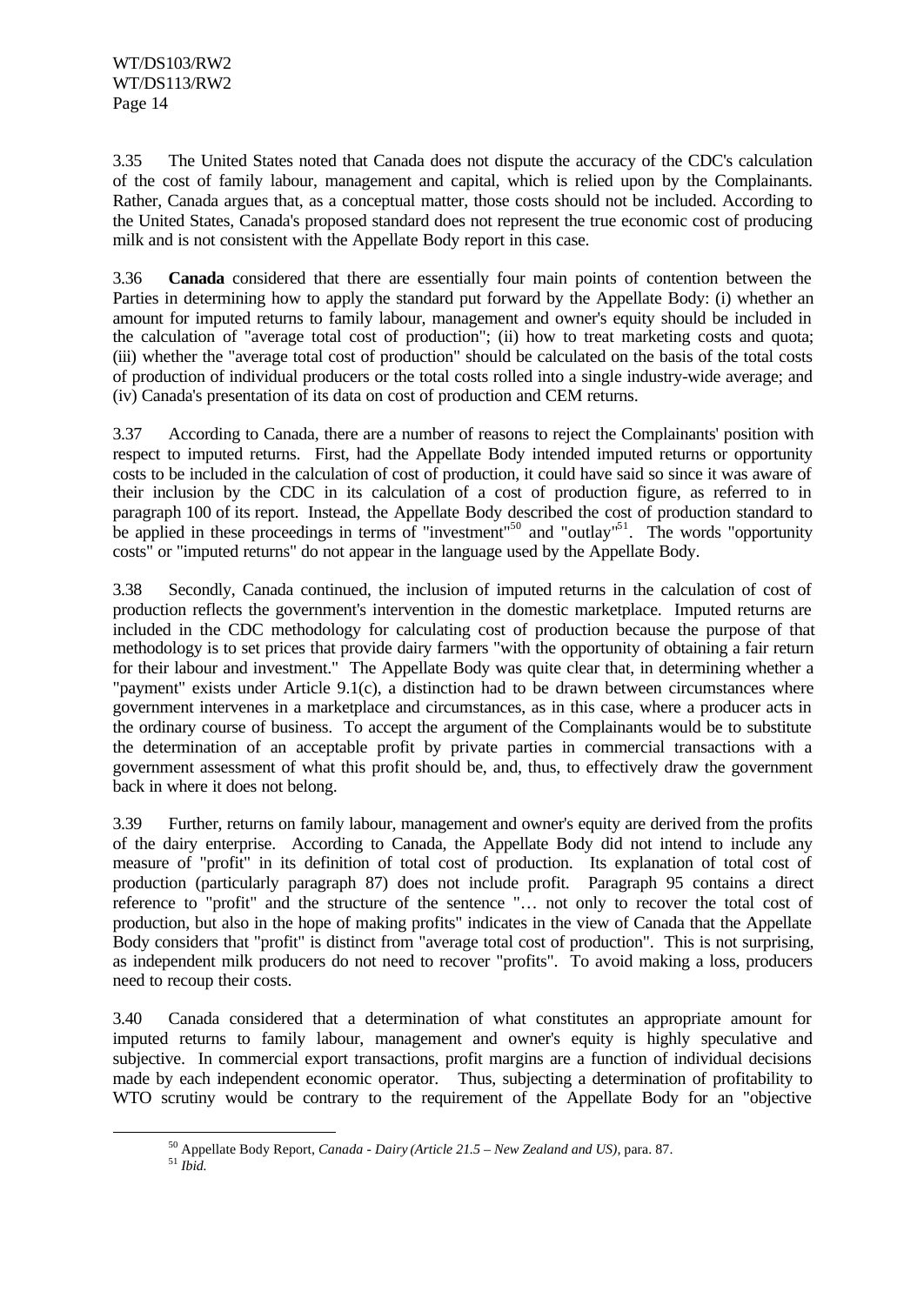standard". To do so would also introduce uncertainty and unpredictability into export subsidy disciplines under the *Agreement on Agriculture*. Accepting the cost of production figure calculated by the CDC would lead to these results because it includes a policy-driven determination of profitability. The CDC methodology is appropriate for the purposes for which it is used. However, this purpose is different from the one put forward by the Appellate Body.

3.41 Finally, Canada reiterated that arguing that the cost of production calculated by the CDC is the appropriate benchmark is another way to reintroduce the same benchmark specifically rejected by the Appellate Body. The CDC calculation of cost of production is the major element in setting the administered domestic price, and both are established through government intervention. Comparing the CDC cost of production to prices of CEM is, therefore, no different than comparing these prices to Canada's administered domestic price. Indeed, the cost of production calculated by the CDC varies little from the administered domestic price.

#### (v) *Quota as an intangible asset*

3.42 Another limitation on the CDC's cost of production determination, the **Complainants** submitted, is the exclusion from the calculation of the cost of holding production quota. There appears to be no justification for this exclusion. In *Canada - Dairy Article 21.5*, the Appellate Body stated that the cost of production calculation must include the fixed costs of producing all milk.<sup>52</sup> The cost of holding production quota is a fixed  $\cos^{53}$  which would increase the CDC's total average cost of production.

3.43 The Complainants submitted further that a quota is an intangible asset and a resource defined by the International Accounting Standards Committee (IASC), as "(a) controlled by an enterprise as a result of past events; and (b) from which future economic benefits are expected to flow to the enterprise.<sup> $154$ </sup> As such, the standard set for intangible assets by the IASC, (IAS 38) requires that it be "amortised on a systematic basis over the best estimate of its useful life."<sup>55</sup> **New Zealand** added that the IFCN includes quota in its list of factors to be incorporated in any dairy cost of production calculation.<sup>56</sup> Since quota represents a considerable expenditure by a producer,<sup>57</sup> failure by the CDC to include quota within its cost of production calculation again understates the true cost of production.

3.44 **Canada** replied that there are several reasons why quota costs should not be included in such a calculation. First, quota is an entitlement to *sell* milk onto the regulated domestic market at a higher price; it is not a restriction on *production*<sup>58</sup> and there is no requirement in Canada for producers to hold quota in order to produce and sell milk. Furthermore, it does not make sense to treat costs associated with the acquisition of quota as a cost of production of *all* milk, since producers can and do produce and sell CEM without quota. Arguing that quota represents a cost of production is adding to the finding of the Appellate Body words that are not there. The Appellate Body has called for an examination of costs that the producer spends in producing the milk. Also, since any quota costs are marketing expenses associated with sales in the domestic market, it follows that these

<sup>52</sup> Appellate Body Report, *Canada - Dairy (Article 21.5 – New Zealand and US*), para. 96.

<sup>53</sup> Panel Report, *Canada - Dairy (Article 21.5 – New Zealand and US)*, para. 6.53 and footnote 147.

<sup>54</sup> See Exhibit NZ-18, *International Accounting Standards Committee,* "International Accounting Standard: Intangible Assets", September 1998, page 3.

<sup>55</sup> *Ibid,* page 5.

<sup>56</sup> See Exhibit NZ-6.

<sup>57</sup> Panel Report, *Canada - Dairy (Article 21.5 – New Zealand and US)*, para. 6.53 and footnote 147.

<sup>&</sup>lt;sup>58</sup> Quota only limits a producer's right to obtain the domestic administered price (specifically Classes 1 through 5(d) excluding 4(m)), not his or her overall production level. However, a producer who pre-commits can also sell CEM under contract. Milk production in excess of domestic quota can be marketed under Class 4(m), albeit at a low price. Also, the Panel will recall from the previous Article 21.5 proceedings that there are producers in Canada who do nothing other than produce commercial export milk and these producers do not hold any quota.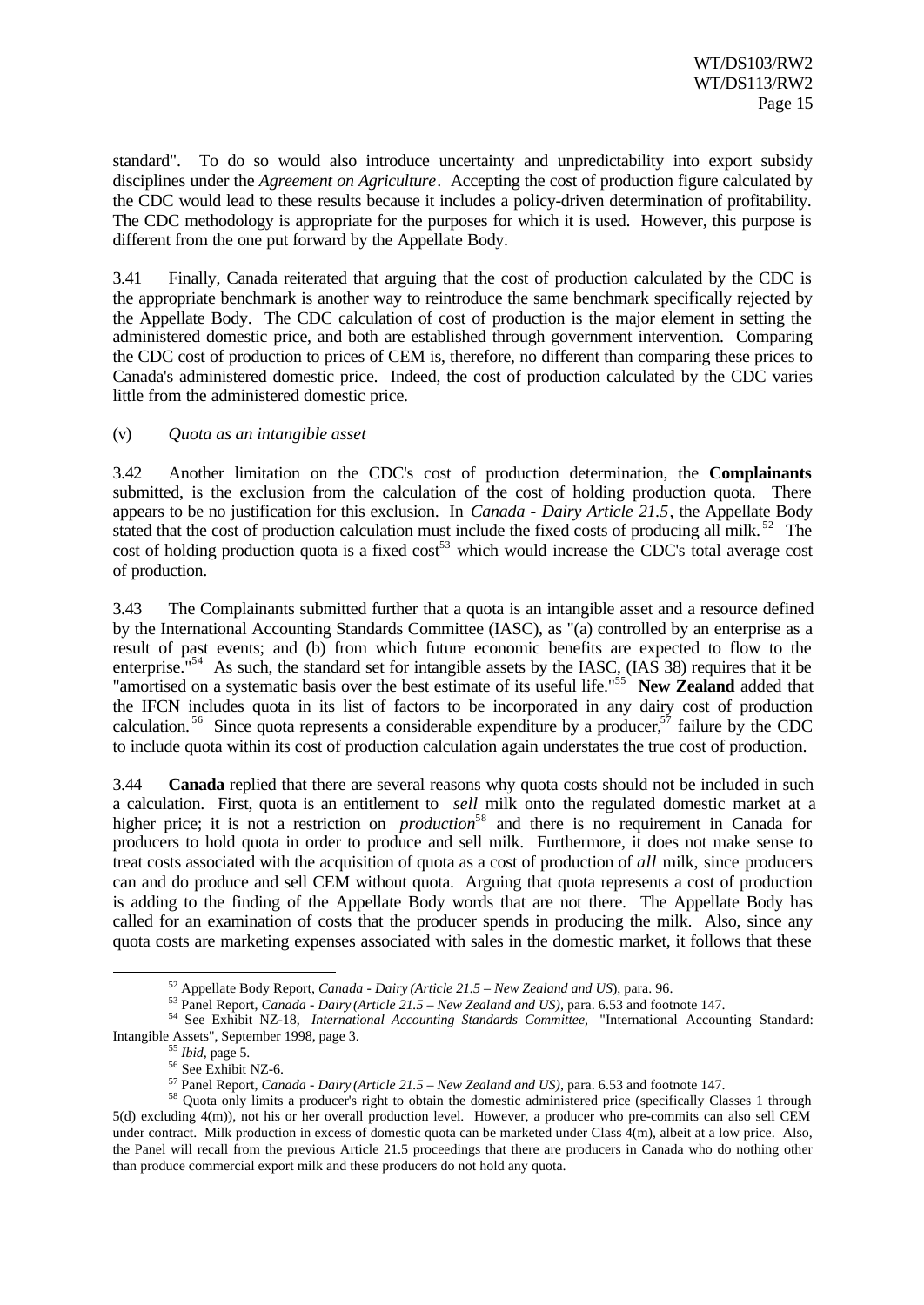WT/DS103/RW2 WT/DS113/RW2 Page 16

costs should be recovered from returns obtained from that market. Furthermore, Canada continued, as concerns the argument with respect to amortisation of a quota due to its nature as an "intangible asset" in paragraph 3.43 above<sup>59</sup>, no such amortisation is appropriate. North American accounting standards do not require the cost of acquisition of assets such as quota to be amortised at all. The useful life of quota is indefinite.<sup>60</sup> According to CICA, "...[w]hen an intangible asset is determined to have an indefinite useful life, it should not be amortised until its life is determined to be no longer indefinite."<sup>61</sup> The Financial Accounting Standards Board of the United States also states that intangible assets with indefinite useful lives do not need to be amortised.<sup>62</sup> However, an annual test of the value of the asset compared to its purchase cost is required. In the case of Canadian dairy quota, no impairment of value would be detected by such a test and therefore no current year cost in 2000 or 2001 would be recorded for quota in the financial statements of Canadian dairy farms prepared according to GAAP. Accordingly, there are no quota costs that need to be considered.

3.45 With respect to Canada's argument that quota is not a restriction on production (see paragraph 3.44 above) **New Zealand** submitted that this argument is a continuation of Canada's distinction between costs related to production and costs related to selling. New Zealand reiterated that a producer has to recover all of these costs if it is to remain in business, regardless of whether those costs are listed in the same column on a balance sheet. Thus, quota costs cannot be dismissed by treating them as relating to sale rather than to production. As concerns Canada's argument with respect to the indefinite life of a quota, New Zealand submitted that regardless of whether intangible assets should or should not be amortised, quota represents an investment that has to be recovered if the producer is to avoid losses over the long term. Hence, quota also has to be included in determining the average total cost of production if the result is to provide a meaningful test of whether there is a transfer of economic resources from producers to processors for export.

3.46 The **United States** considered that regardless of how quota is treated under accounting principles, it represents an economic cost to farmers that produce for the domestic market - a cost that is usually quite high.<sup>63</sup> In accordance with the Appellate Body's determination, the cost of production should be based on all milk production, regardless of the milk's ultimate destination. Accordingly, any and all costs associated with the domestic market, such as quota, should be included in the benchmark. Even Canada admits that this is a cost that producers will seek to recover from the returns of milk sold in the domestic market.

## *(vi) Cost of capital*

l

3.47 The **United States** considered that the CDC's calculation is understated also because the cost of capital is calculated based upon the acquisition cost or book value of assets, such as land, as opposed to the market value of the assets. $64$  The real cost of production for a producer is dependent

<sup>&</sup>lt;sup>59</sup> The IASC is an advisory body to national standards setters; however all the regulatory and compliance force is at the national level. Canada notes that on the IASC web site (http://www.iasc.org.uk/), the IASC itself says that it "has no authority to require compliance with its accounting standards".

<sup>60</sup> *CICA Handbook – Accounting*, Section 3062, para. 15 states that "[w]hen no legal, regulatory, contractual, competitive, economic or other factors limit the useful life of an intangible asset to the enterprise, the useful life of the asset is considered to be indefinite." (Exhibit CDA-6)

<sup>61</sup> *Ibid.,* para. 10.

<sup>62</sup> *Goodwill and Other Intangible Assets*, Summary of Statement No. 142 (Financial Accounting Standards Board), June 2001. (Exhibit CDA-7)

 $63$  Indeed, Canada itself has emphasised that "there is an active commercial market in the trading of quota at privately negotiated rates."(See para. 54 of the second submission of Canada in the proceedings in the first recourse to Article 21.5 of the DSU.) For example, for butter fat, quota can cost as much as CDN \$25,000 per kilogram in Quebec and CDN \$20,000 per kilogram in Ontario.

<sup>64</sup> Exhibit US-22, page 3.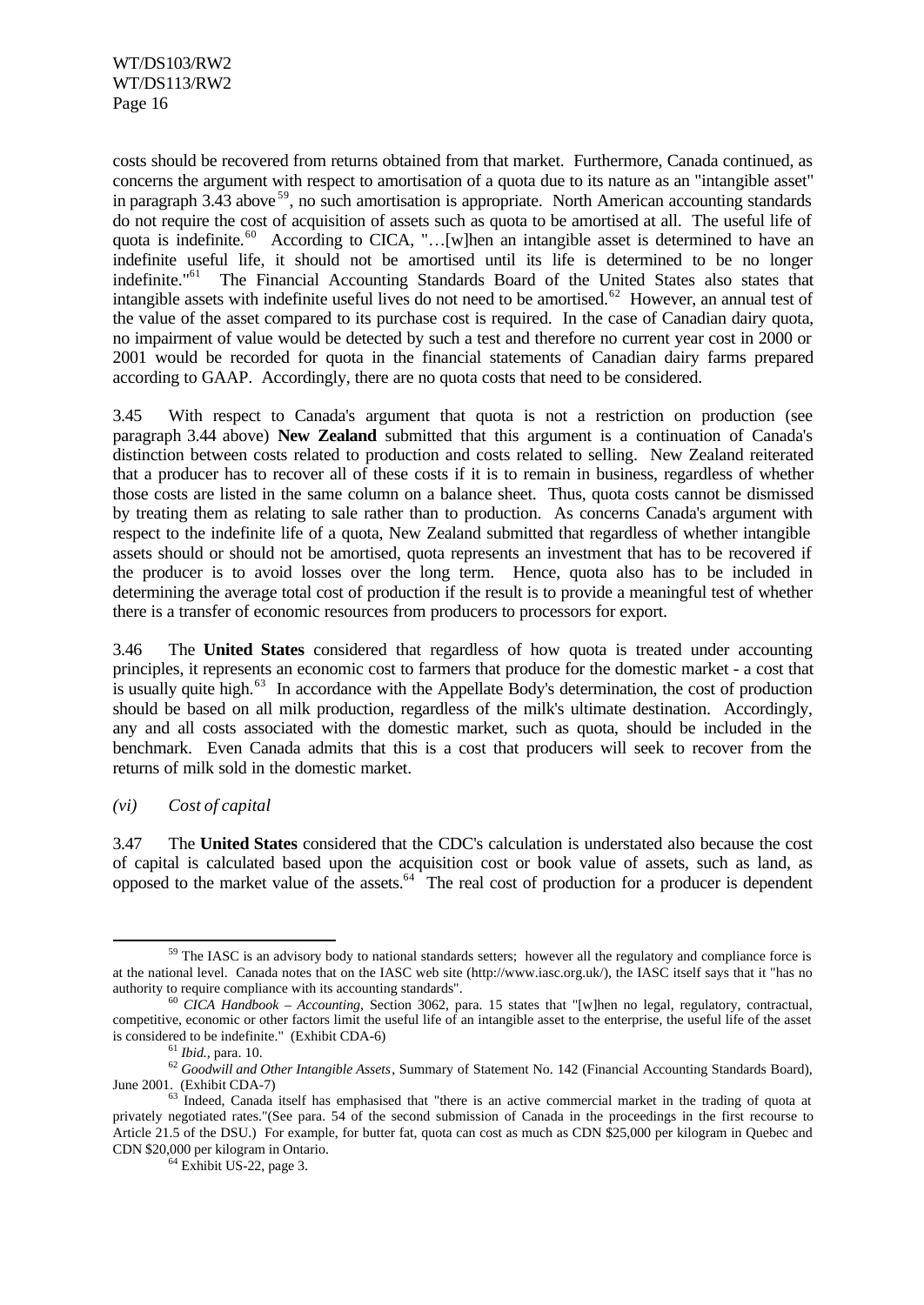upon the current market value of the property, not what that particular producer happened to pay for the asset any number of years ago.

3.48 With respect to the argument by the United States in paragraph 3.47 above concerning capital costs, **Canada** explained that GAAP requires assets to be recorded at their historical cost. Financial statements are prepared primarily using the historical cost basis of measurement whereby transactions and events are recognized in financial statements at the amount of cash or cash equivalents paid or received or the fair value ascribed to them when they took place.<sup>65</sup> Other bases of measurement are also used but only in limited circumstances.<sup>66</sup>

3.49 The **United States** responded that, regardless of how capital is recorded according to accounting principles, its economic cost is measured by its market value. Thus, the fact that the CDC uses book value to estimate the cost of capital results in an understatement of the cost of production. However, the fact that the CDC methodology understates the cost of milk production does not mean that the CDC methodology cannot be used in this proceeding. As explained, for instance, in paragraphs 3.53 - 3.54 above, even with this understated cost estimate, the average CEM price is below the average total cost of production for dairy farmers in Canada.

## *(vii) Cost of Marketing Milk*

3.50 **Canada** was also of the view that, in accordance with the approach put forward by the Appellate Body, costs of *marketing* milk (i.e.*,* transportation, administration and marketing fees) should not be included in the calculation of cost of *production* of milk, as these are not outlays that the producer must incur in the physical production of milk to the point of the farm gate. This is consistent with GAAP, which holds that production costs are classified separately from sales and marketing expenses.<sup>67</sup> Canada submitted that while marketing expenses are not costs of production, a producer would normally seek to recover those expenses from the returns obtained from the market in which the goods are sold.

3.51 Canada submitted that, contrary to what the Complainants assert, Canada did take marketing costs into account. However, marketing costs are not production costs. Including these in cost of production would therefore not be consistent with the Appellate Body's approach based on the cost of producing milk, not marketing milk. In Canada's view, the Complainants make an assertion, which is not supported by the words of the Appellate Body. As mentioned above, while marketing costs are not production costs, they are costs that must be recovered if a producer hopes to make a profit. Although Canada did not include marketing costs in its calculation of cost of production, Canada did deduct marketing costs attributable to sales in the export market from the prices of CEM to reflect actual returns from sales in that market (see also paragraphs 3.50 above and 3.65 below). Having done this, Canada considered that it has provided a fair and consistent comparison between the cost of producing milk and the net returns from selling it.

3.52 The **Complainants** considered that the farm gate is only relevant if the sale takes place there. In short, the exclusion of marketing costs from the calculation of the average total cost of production undermines the value of that test for determining whether producers are transferring economic resources to processors. The Complainants submitted that the Appellate Body set a standard which included all costs an economic operator must recover in order to avoid incurring losses in the long run. Indeed, Canada even acknowledges that the producer will attempt to recover marketing costs

<sup>65</sup> *CICA Handbook – Accounting*, Section 1000, para. 53. (Exhibit CDA-4)

<sup>66</sup> *Ibid*., para. 54.

<sup>67</sup> *CICA Handbook – Accounting*, Section 3030, para. .06. (Exhibit CDA-5)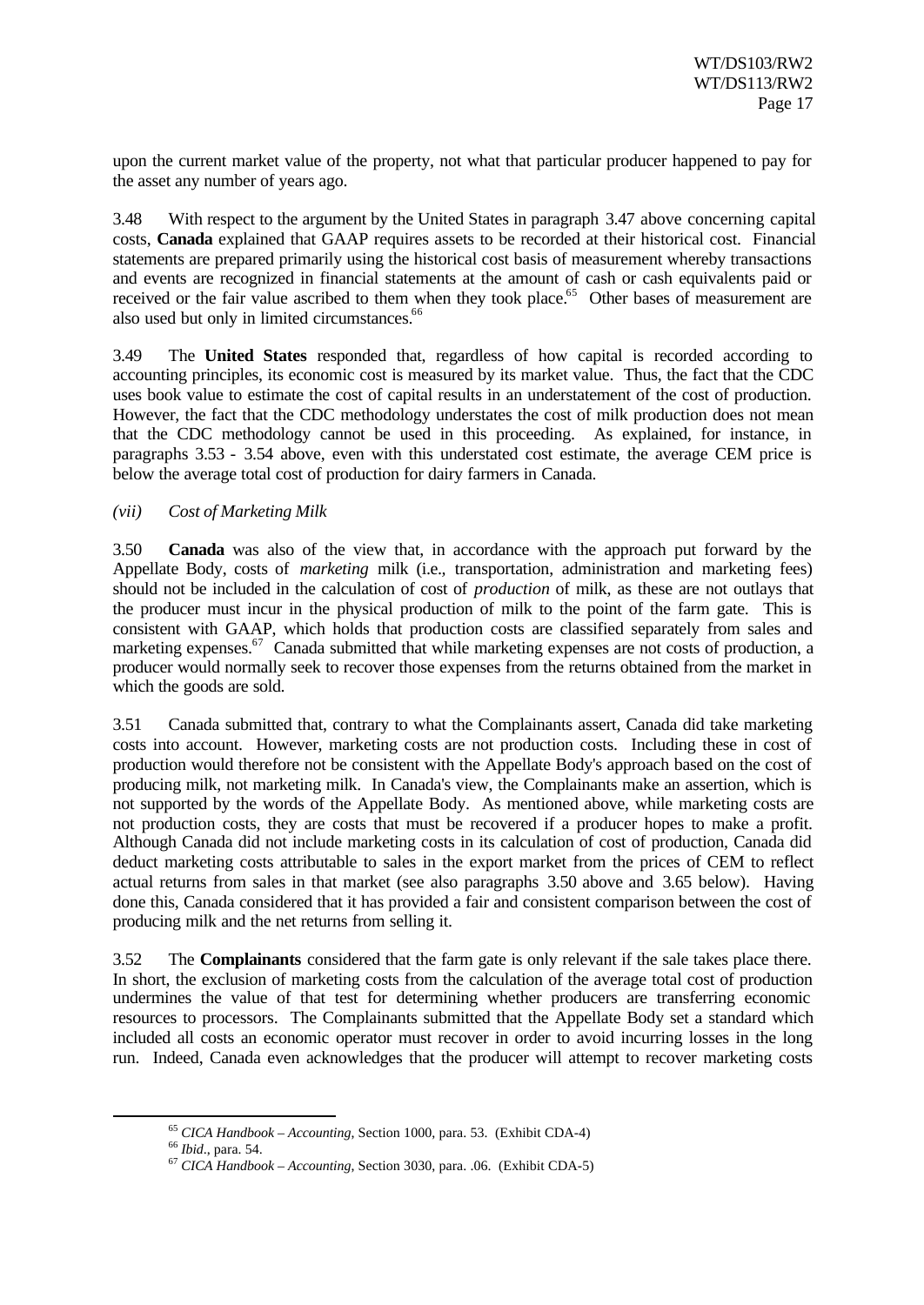from the sale of milk. As a matter of fact, the Complainants added, there is no other revenue stream from which to recover these costs or to which these costs should be allocated.

*(viii) Calculation of average total cost of production (single producer versus industry-wide average)*

3.53 The **Complainants** noted that in *Canada - Dairy Article 21.5*, the Appellate Body took the view that there would be "payments" within the meaning of Article 9.1(c) of the *Agreement on Agriculture* if the price paid for milk by processors for export was lower than the "average total cost of production." They considered that in the present case, even the CDC's own calculation of cost of production shows that test is easily met. The Complainants further noted that based on this data, the CDC estimated that the average total cost of production per hectolitre of milk in Canada was CDN \$57.51 in 1998, CDN \$56.43 in 1999, CDN \$57.27 in 2000 and CDN \$58.12 in 2001. This data alone is sufficient to establish that Canada's average total cost of production exceeds CEM prices by a substantial margin. Public information posted by Ontario and Quebec show that the weighted average price of CEM in the 12-month period between August 2000 and July 2001 was CDN \$29.<sup>68</sup>

3.54 Thus, the **United States** submitted, the average total cost of production exceeded the average price for that period by CDN \$28.27.<sup>69</sup> Further, inasmuch as it is extremely unlikely that costs of production could have dropped more than CDN \$20 since July 2001 (the last dairy year for which CDC data is presently available), it is a virtual certainty that the average total costs of production (as estimated by the CDC) have exceeded CEM prices since that time. Adjusting for the CDC's exclusions as described above would show that the difference between CEM prices and producers' costs of production (and hence the size of the "payments" for Article 9.1(c) purposes) is much greater than the CDN \$20 plus margin that the basic comparison of CEM prices and CDC data above would suggest. Thus, producers have failed to recover their fixed and variable costs by a substantial margin making the so-called "market" transactions for CEM demonstrably uneconomic in the long run. The Appellate Body's test for the existence of "payments" under the CEM scheme is easily met.

3.55 The **Complainants** concluded that, applying the test set out by the Appellate Body in *Canada - Dairy Article 21.5*, processors have access to milk at a price that is less than the "average total cost of production" of that milk. In the words of the Appellate Body, "the price charged by the producer is less than the milk's proper value to the producer.<sup>"70</sup> Accordingly, Article 9.1(c) "payments" from producers to export processors have occurred under the CEM scheme.

3.56 **Canada** submitted that, when applying the approach put forward by the Appellate Body to calculate a producer's on-farm average total cost of production for all milk, the result would be a figure that would include the following costs: costs associated with fixed costs (i.e., interest payments, depreciation of buildings and equipment, and net heifer replacement cost) and an outlay to meet variable costs (i.e., costs for materials such as feed, seed, fertilizer, and water; costs for hired labour; costs of farm administration; and costs for property taxes and insurance). The complete list of elements in the calculation appears in "Explanation of COP Calculation".<sup>71</sup>

3.57 Based on the above, Canada explained that it calculated producers' average total cost of production, relying on the most recent and comprehensive data on milk production costs from annual provincial surveys based on a statistically valid national sample of milk producers, thus obtaining a representative sample of 274 dairy farms (broken down into "deciles") whose costs are surveyed. These data were for the year 2000. Canada noted that the CDC uses the same data in establishing its

<sup>68</sup> Exhibit US-3.

<sup>69</sup> *Ibid.*

<sup>70</sup> Appellate Body Report, *Canada - Dairy (Article 21.5 – New Zealand and US)*, para. 73.

<sup>71</sup> Exhibit CDA-8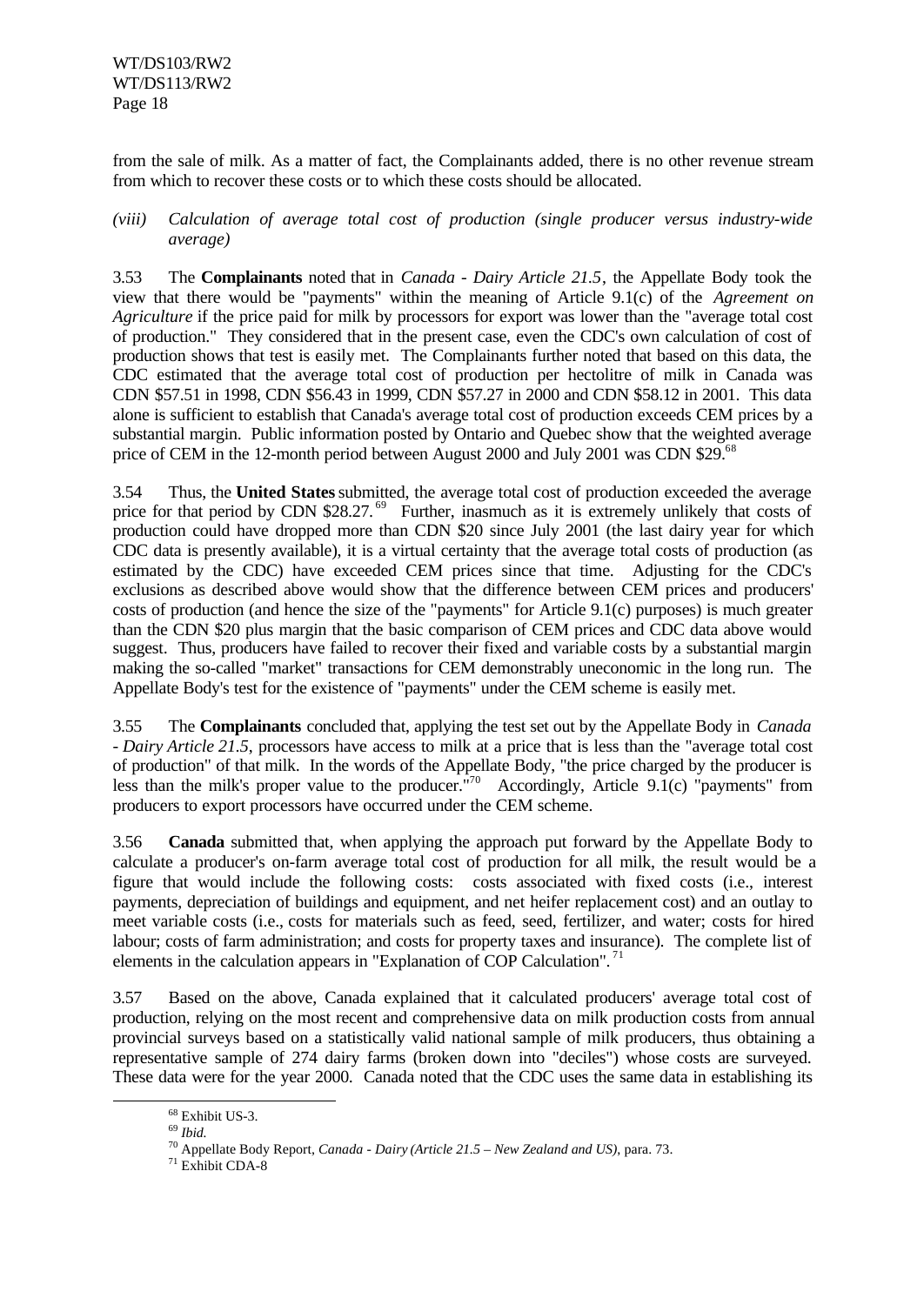cost of production figure. The validity of using these data in making the cost computations for purposes of these proceedings is not in dispute.

3.58 The number of producers in the sample from which the data are gathered is considered representative of the population of producers in Canada.<sup>72</sup> To be consistent with the approach put forward by the Appellate Body, Canada included the production outlays of the 30 per cent high cost producers that are excluded by the CDC in its methodology. In other words, the cost of production figures presented by Canada are based on the entire population in the sample, and not just the most efficient 70 per cent. Although the Complainants have criticised that aspect of the CDC methodology, Canada was of the view that its method of calculating cost of production resolves the Complainants complaint.

3.59 There is a significant variation of average total cost of production among individual producers given that in Canada there are in excess of 19,000 dairy production enterprises. Applying the Appellate Body's approach as detailed above shows total cost of production figures ranging from CDN \$18.53/hl for the lowest decile  $^{73}$  to CDN \$46.60/hl for the highest decile. Given the Appellate Body's focus on the cost of production of individual producers and not an industry-wide average, Canada was of the opinion that it is more relevant for the purposes of these proceedings to examine a range of total costs of production and not a single average total cost.<sup>74</sup> The results of Canada's cost of production computations are presented in Exhibit CDA-9.<sup>75</sup>

3.60 With respect to Canada's examination of "a range of total costs of production and not a single average total cost." (see paragraph 3.56 above), the **Complainants** were of the view that this is not consistent with the Appellate Body's requirement that the "payment" is to be measured by the average total cost of production for all milk. **New Zealand** considered that, as a matter of principle, the determination of whether subsidization exists on the basis of deciles of producers – groups that may be constantly changing – does not provide any sort of predictability either in terms of making WTO commitments or in terms of applying them.<sup>76</sup> Nor can the question of subsidization depend upon whether a particular individual producer sells above or below the cost of production. Contrary to the express words of the Appellate Body and to the practice of the CDC, Canada seeks to reinterpret the requirement that all milk be considered in determining the average total cost of production as a "focus on the cost of production of individual producers and not an industry-wide average". Canada cites no authority for this proposition.

3.61 The **United States** submitted that the Appellate Body did not find that the existence of a "payment" under Article 9.1(c) does depend upon whether any given individual producer may or may not happen to recoup its total cost of production. The United States further submitted that, Canada's statement that the Appellate Body "focus[ed] on the cost of production of individual producers and

 $72$  The data used do not include producers whose milk production is less than 60 per cent of the annual average in their province. Thus, Canada is unable to include those producers in its calculations. However, those small farms provide 18 per cent of Canada's total milk production. Since the average production costs are weighted by production, the omission of this small sub-population should not lead to a dissimilar result.

 $^{73}$  All producers in the data sample were ranked according to their cost of production and then divided into ten equal groups (deciles). The lowest decile is the one with the lowest average cost. Exhibit CDA-9 presents the results for all deciles. Commercial export milk prices and returns are also presented by deciles.

 $74$  For any given statistical average, some farms will necessarily be above and some below, especially where costs vary widely (as dairy production costs do). That a producer may fall above an industry average production cost does not affect that farmer's production and sales decisions, or determine whether he or she may make money in a particular market at a given time and price. What matters is the producer's cost structure and other individual circumstances, not industry cost averages.

<sup>75</sup> Cost of Production Results. (Exhibit CDA-9)

<sup>&</sup>lt;sup>76</sup> The European Communities also raises concerns about the predictability of individual-based producer cost of production determinations. European Communities' Third-Party Submission, para. 13.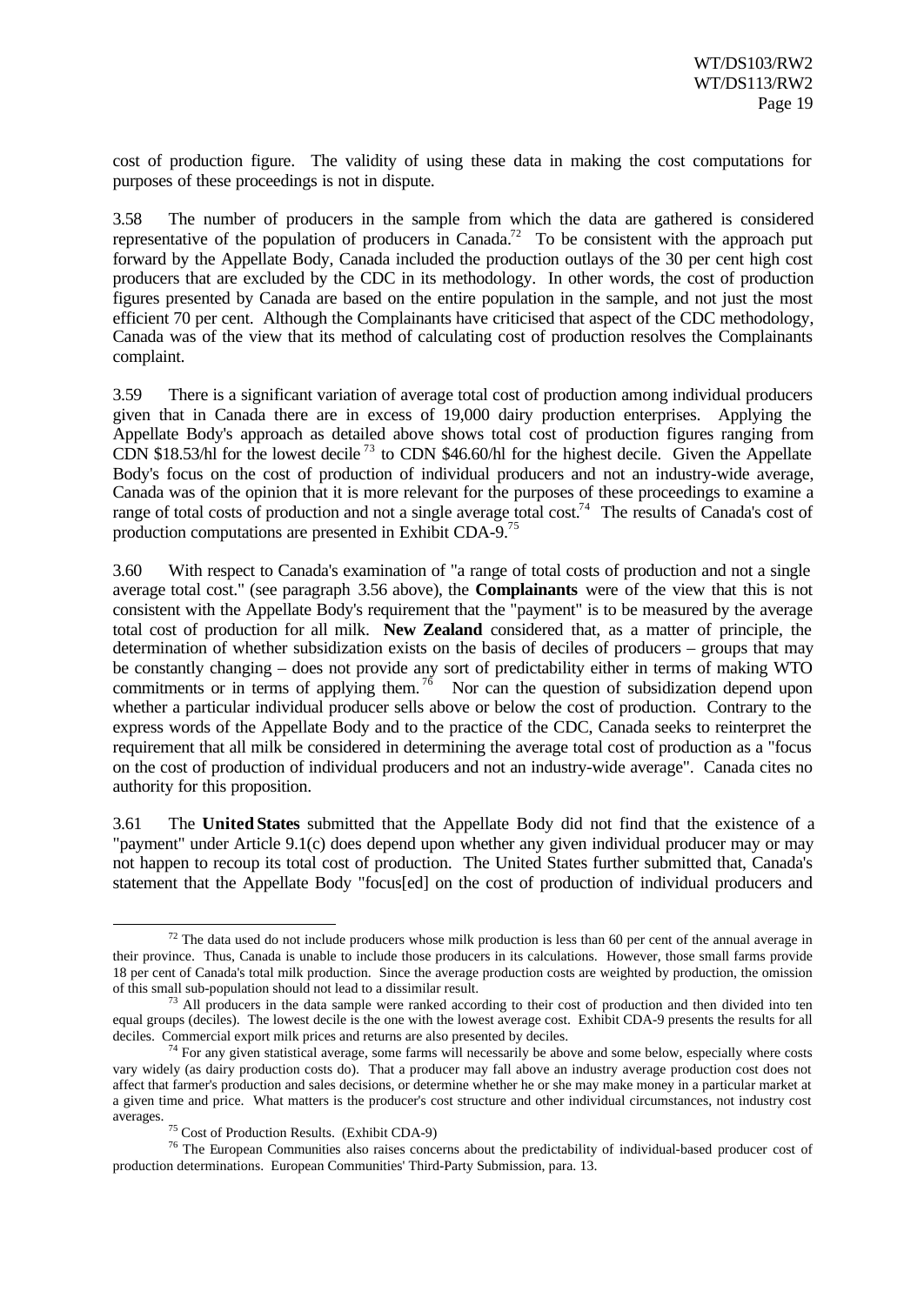not an industry-wide average" (see paragraph 3.56 above) is contradicted by the Appellate Body's explanation of the calculation of the new standard. Referring to paragraph 96 of the Appellate Body's report with respect to *all* milk, the United States submitted that the Appellate Body was focused on an industry-wide average, and not on individual producers. For this reason, and other reasons explained below, Canada's exhibits, including exhibit 14 in particular, should be disregarded because they are only based upon the cash outlays of individual producers (broken down into "deciles") and therefore are inconsistent with the Appellate Body's standard.

3.62 **Canada** submitted, with reference to Complainants' arguments for an industry-wide "average total cost of production", that the Appellate Body's reference to "all milk" in paragraph 96 of its report refers to the need to include the production costs of *all* milk, domestic and export. It nowhere says or suggests that the cost of production analysis requires the averaging of all producers into a single industry-wide cost. As concerns "the milk producers" in paragraph 104, the Appellate Body stated that the standard for these proceedings is "the average total cost of production of the milk producers". "Milk producers" cannot automatically be interpreted as meaning the "industry". Rather, a review of the Appellate Body's report and the words used in the finding on "payment" supports Canada's position that "average total cost of production" be calculated on an individual producer basis rather than on an industry-wide basis.

3.63 With respect to the number of instances in the Appellate Body report where it referred to producer in the singular, Canada submitted that the focus should be on the costs associated with the actual producer, not the costs associated with the industry as a whole. Consistent with the approach of the Appellate Body, Canada recorded all actual production costs for a representative sample of individual producers in the industry and presented these figures in deciles and ranges. Presentation on a basis of ranges is, according to Canada, the best available measure of individual producers' costs and decisions.

3.64 The next step in the analysis of whether a "payment" exists under Article 9.1(c), Canada submitted, is to compare the total average cost of production of individual producers against the returns realised on sales of CEM. Accordingly, Canada has identified the prices of CEM to which the cost of production ranges of individual producers should be compared.

3.65 The only prices of CEM publicly available in Canada are from the three provinces that have electronic commercial exchanges (i.e., bulletin boards), namely Quebec, Ontario, and Manitoba which account for approximately 80 per cent of all production of CEM.  $<sup>77</sup>$  CEM prices are not readily</sup> available from the other provinces as this information is proprietary and confidential in nature. The information obtained from these commercial exchanges reveals that from August 2000 (i.e., the date when commercial export transactions began) to January 2002, CEM prices ranged from a low of CDN \$23.79/hl to a high of CDN \$40.12/hl. <sup>78</sup> It should be noted, Canada continued, that prices on the commercial exchanges overstate the actual returns to producers because they include marketing expenses.<sup>79</sup> As a result, Canada deducted these amounts from the prices referred to above.<sup>80</sup> With these deductions, the CEM returns range from a low of CDN \$20.69/hl to a high of CDN \$37.02/hl.

3.66 According to Canada, comparing average total costs of production of individual producers to CEM returns demonstrates how producers are able to sell CEM at prices that cover their average total cost of production.<sup>81</sup> Indeed, the costs of production of over three-quarters of milk producers (fully 77 per cent), accounting for three-quarters of milk production, fall within the range of CEM returns.

<sup>77</sup> CEM Producers & Volumes. (Exhibit CDA-10)

<sup>78</sup> CEM Bulletin Board Prices and Volumes (Ranges). (Exhibit CDA-11)

<sup>79</sup> See Explanation of CEM Returns in Exhibit CDA-12.

<sup>80</sup> See CEM Returns and Volumes (Ranges) in Exhibit CDA-13.

<sup>81</sup> Comparisons of Production Costs and CEM Returns. (Exhibit CDA-14)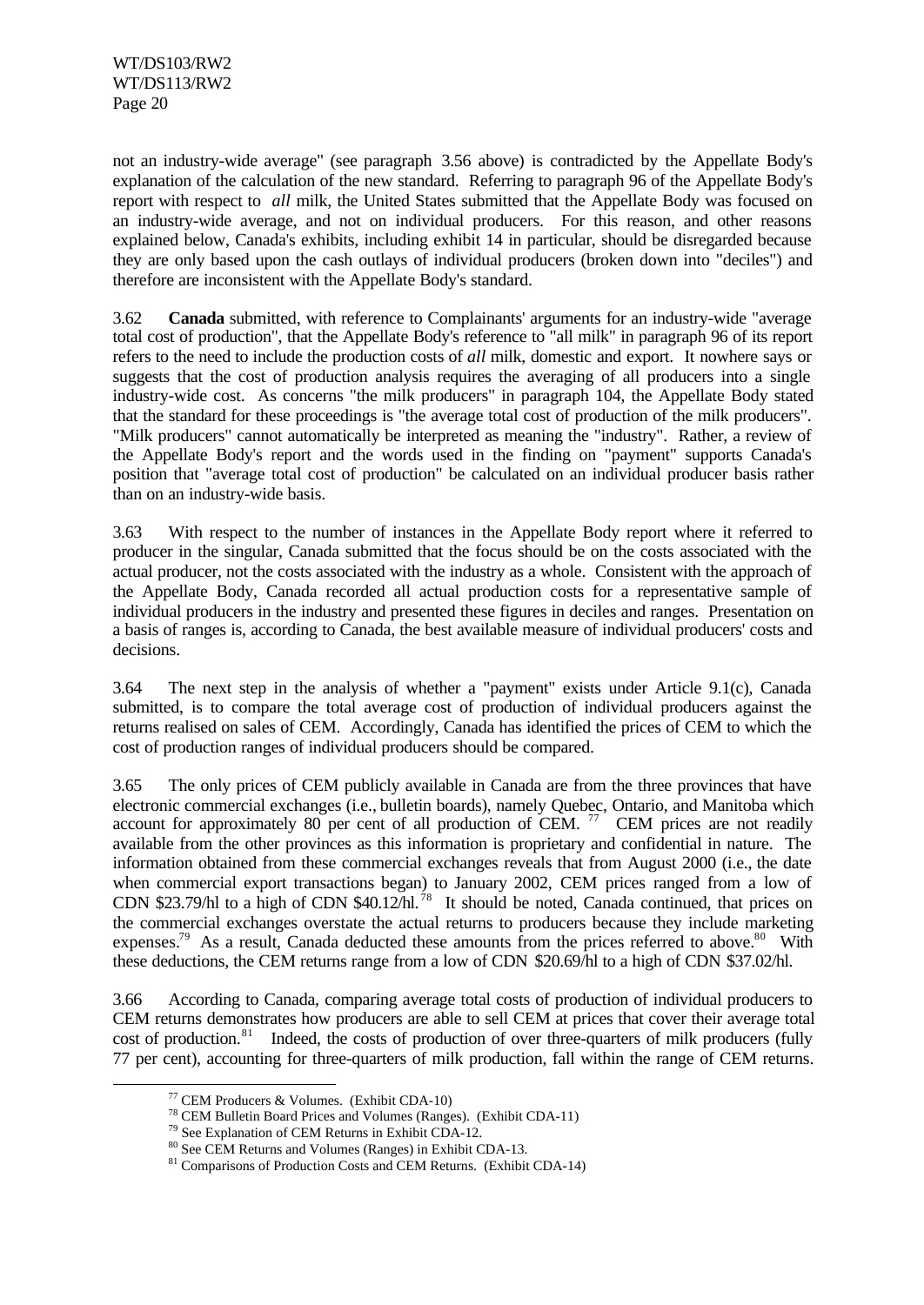The results provide strong support for Canada's position that payments are not being provided by producers to processors through CEM transactions.

3.67 **New Zealand** submitted that the results which Canada achieves with its cost of production analysis are questionable as it has not included producers whose milk production is less than 60 per cent of the annual average in their province (see footnote 72 above). Thus, Canada still excludes a significant category of producers whose costs are likely to be higher. Furthermore, although Canada states that "CEM returns range from a low of CDN \$20.69/hl to a high of CDN \$37.02/hl" (see paragraph 3.65 above), an analysis of the data provided by Canada shows that only 28 per cent of CEM milk has been sold for prices greater than CDN \$29.90/hl. By contrast, approximately 60 per cent of producers have average costs in excess of that figure even using costs of production as defined by Canada.<sup>82</sup> New Zealand submitted that this gives quite a different impression than that found in paragraph 3.66 above where Canada states that 77 per cent of producers have average costs less than the highest CEM price. By failing to account for the low proportion of CEM sales at prices in excess of CDN \$29.90/hl, Canada's statement is misleading. If the costs of production were as calculated by the CDC (which itself is an underestimation of the average total costs of production as detailed above), Canada's decile approach would show that no Canadian producer has costs of production less than the average CEM price. $83$ 

3.68 Referring to Canada's arguments in paragraphs 3.65 and 3.66 above, the **United States** replied that exhibit CDA-14 is misleading and distortive since it suggests that the producers with the higher cost of production are obtaining the higher CEM return. Yet, there is no evidence to suggest that the farms in decile 10 of production costs in CDA-9 are obtaining the CEM returns in decile 10 in CDA-13. The United States was of the view that Canada implicitly recognizes this in footnote 85 above. In other words, even though CDA-14 insinuates that the high cost producers are matched with the high CEM returns, Canada acknowledges that its conclusion is really based on the fact that there must be individual producers represented within the range somewhere that are recovering their total cost of production in the CEM "market." As explained above, however, the Appellate Body's standard requires a comparison of the "average total cost of production." Obviously, in crafting this standard, the Appellate Body realised that some producers would recover their cost of production and some would not.

<sup>82</sup> See New Zealand Analysis of Canadian Exhibits CDA-9 and CDA-13 set out in Exhibit NZ-24.

<sup>&</sup>lt;sup>83</sup> Canada does not provide a single figure representing the average cost of production using its methodology. Nevertheless, from Exhibit CDA-9 it is clear that the average is around CDN \$31/hl, some CDN \$26/hl less than the CDC figure set out in para. 3.53 above. This margin, when applied to each decile in Exhibit CDA-9, indicates that when CDC costs of production are used no Canadian producer has costs of production less than the average CEM price of around CDN \$29/hl.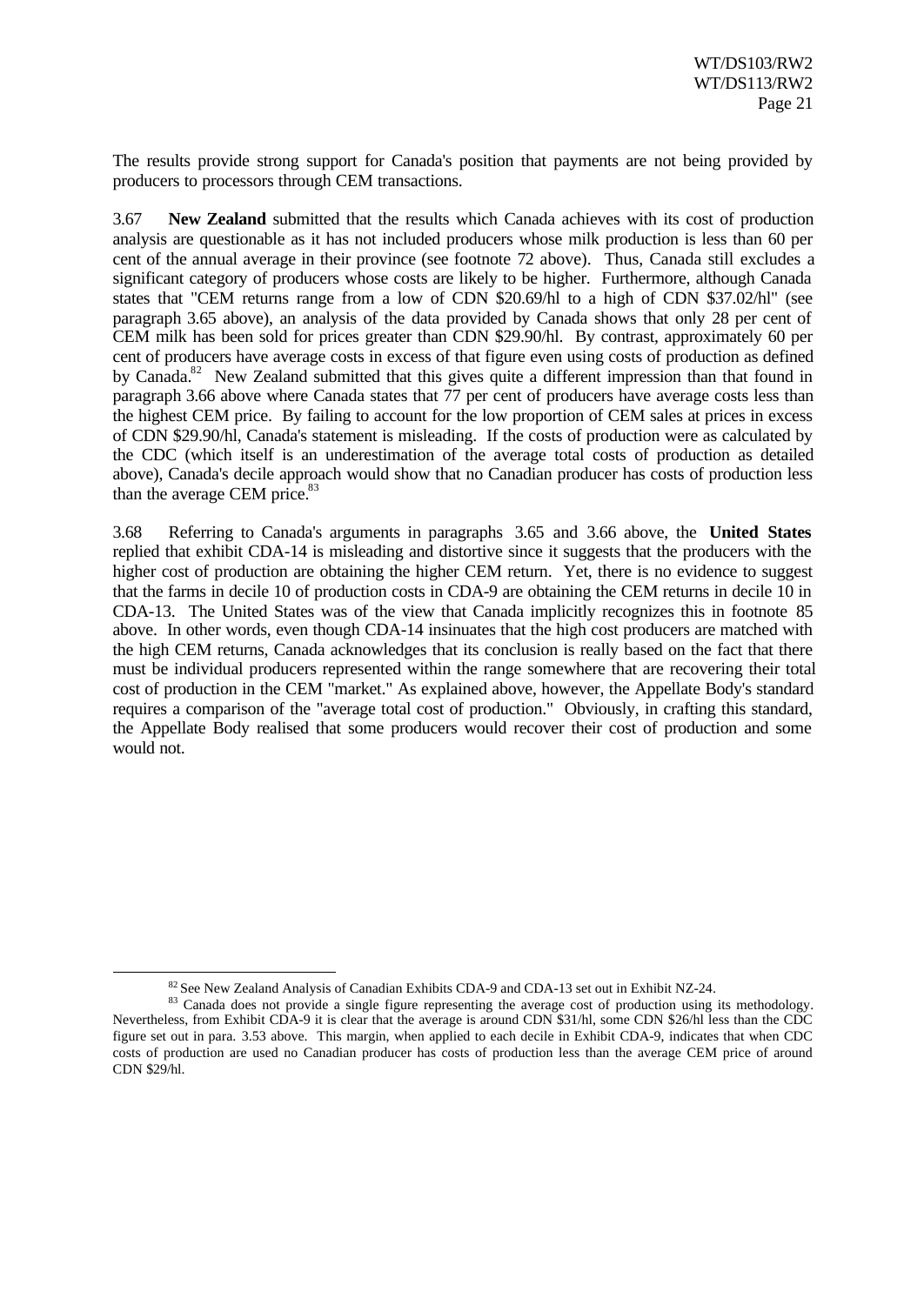l

3.69 Even using Canada's cost of production calculation (which excludes several of the actual costs described above), $84$  the United States continued, Canada's exhibit 14 shows that roughly 60 per cent of Canadian producers could not cover their costs of production at CDN \$30. Furthermore, a review of the information presented on CDA-13 shows that approximately 70 per cent of milk sold on the CEM "market" obtains a return of CDN \$30 or less.

3.70 There is only a minority of high-cost producers, **Canada** replied, whose costs would not be covered by the prices of CEM.<sup>85</sup> However, as noted by the Appellate Body, the majority of Canadian dairy farmers choose not to participate in the CEM market.<sup>86</sub> Such a situation is likely to continue</sup> unless, and until, individual producers perceive that it is in their economic interests to participate. As of December 2001, less than 40 per cent of producers (approximately 8,000) in Canada had participated in such a transaction and many of these  $(34 \text{ per cent})$  did so for only a short time.<sup>87</sup> Furthermore, as held by the Appellate Body, even if the average total cost of production of an individual producer who participates in CEM sales happens to be above the prices of CEM, that does not *ipso facto* mean that a payment is provided by that producer. The Appellate Body held that to the extent a producer is able to recoup his or her total cost of production in the long-term, there would be no "payments". 88

3.71 As concerns the Complainants' arguments with respect to Canada's presentation of its data on cost of production, Canada explained that the average cost to produce one hectolitre of milk ranges from a low of CDN \$7.01 to a high of CDN \$66.80 while CEM returns, i.e. the price minus the marketing costs, range from CDN \$20.69 to CDN \$37.02. The exhibits and narrative explain the calculations. A comparison of the costs and revenues in Exhibit CDA-14 shows that since CEM transactions commenced in August 2000, the costs of production of over three-quarters of milk producers fall within the range of CEM returns.

3.72 Canada submitted that the data available for the short period since CEM sales began (August 2000) do not allow for a realistic consideration of whether producers who may sell CEM at a price that does not cover their average total cost of production would recover such costs in the longterm. As with any new market, this first year of operation represents a period of adjustment. Producers are testing out the market, determining whether to become regular producers of CEM; to revert to domestic sales only; or to strike some balance between the two. Whatever they do depends upon the producer's individual economic situation. In short, Canada considers that the data provide no support for the position of the Complainants that CEM transactions are uneconomic in the long run (see for instance paragraph 3.54 above, and paragraphs 3.78 and 3.132 - 3.133 below).

3.73 Commenting on Canada's arguments in paragraphs 3.70 and 3.72 above, **New Zealand** considered those arguments faulty. Whether transactions are economic in the long-term is not a matter of trial and error. It is a matter of simple economics. Products that are sold at a price that does not allow the producer to recover all costs of production are going to be uneconomic. There is no need to wait to see if this will happen. By eliminating imputed costs from any cost of production

<sup>&</sup>lt;sup>84</sup> Canada also claims that it has resolved the downward bias in the CDC calculation complained of by the Complainants by including in its calculations the 30 per cent of high-cost producers excluded by the CDC. However, in footnote 72 above Canada admits that it has not included the producers whose milk production is less than 60 per cent of the annual average in their province, which accounts for 18 per cent, or almost one-fifth, of Canada's total milk production. Because small farms tend to have higher costs of production, the exclusion of these producers further understates the true average total cost of production.

<sup>&</sup>lt;sup>85</sup> The production of producers who can cover their cost of production by commercial export milk sales is more than enough to account for total commercial export milk production. Commercial export milk production accounts for 3.6 per cent of Canada's total milk production. (Exhibit CDA-10)

<sup>86</sup> Appellate Body Report, *Canada - Dairy (Article 21.5 – New Zealand and US),* paras. 79 and 117.

<sup>&</sup>lt;sup>87</sup> Frequency of Producers Participating in CEM. (Exhibit CDA-15)

<sup>88</sup> Appellate Body Report, *Canada - Dairy (Article 21.5 – New Zealand and US)*, para. 87.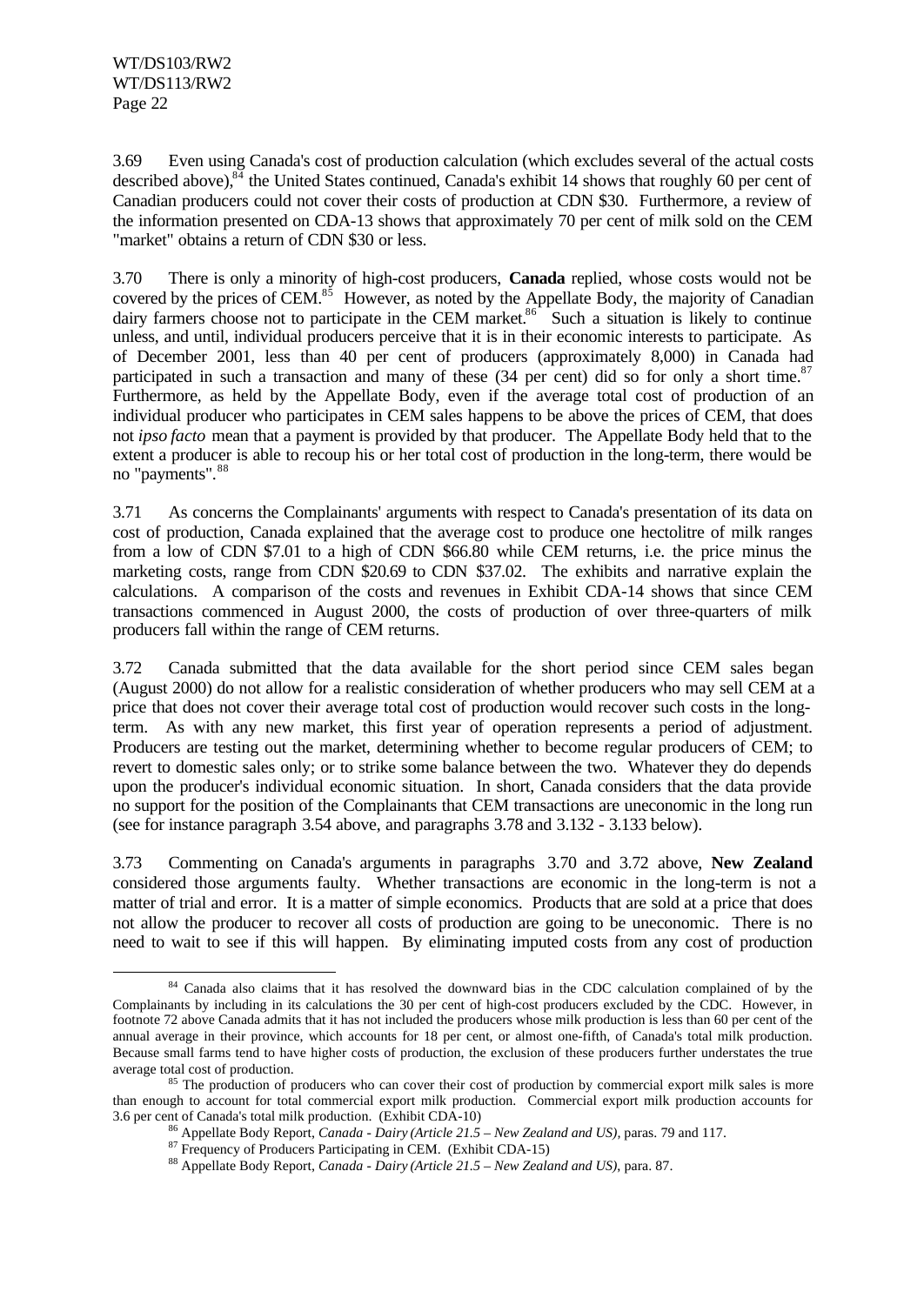determination, Canada is obscuring the issue of whether sales of CEM involve a transfer of economic resources from producers to processors for export.

3.74 **Canada** was of the view that there is nothing misleading about the data. Indeed, Canada's presentation of costs and returns was clear enough for both the United States and New Zealand to determine that about 40 per cent of Canadian producers are able to cover their costs of production with CEM returns of CDN \$29.90, which they claim to be close to the average price of CEM (see also paragraph 3.70 above). Indeed, Canada continued, had the Complainants picked the lower end of the spectrum of returns, they would have found that a substantial number of Canadian producers could participate in CEM transactions and cover their costs of production. For example, only 10 per cent of returns on CEM have been below CDN \$25.25; yet the average total production costs of nearly 25 per cent of Canadian milk producers are below this amount. Regardless of what average CEM return the Complainants choose as a basis for their argument, the data presented by Canada demonstrates that producers are clearly able to sell CEM at prices that cover their "average total cost of production."

3.75 Commenting on Canada's arguments in paragraph 3.72 above with respect to "the too short period since commercial export sales began", the **United States** considered that in referring to the long run, the Appellate Body was describing the types of costs that must be recovered in order to avoid losses. The point is that if the average total cost of production exceeds the average CEM price, the producer will incur losses in the long run. The comparison is accomplished *now*, not at some point in the indefinite future. In order to remain faithful to the Appellate Body's standard and avoid comparing apples to oranges, the United States continued, the average total cost of production must be compared to the average CEM price. As explained in paragraph 3.53 above, the average CEM price for Quebec and Ontario for the dairy year  $2000$  was approximately CDN \$29.<sup>89</sup> For the same time period, the CDC calculated the average total cost of production as CDN \$57.27. Even with this understated cost, the average total cost of production exceeded the CEM price by a substantial margin. Hence, applying the test set forth by the Appellate Body, "payments" from producers to processors have occurred under the CEM scheme.

3.76 **Canada** considered that, if a producer's participation in the CEM market were to be examined on the basis of the producer's most relevant consideration, whether the transaction covers all of his or her incremental costs of production for the additional milk required for that transaction (fixed and variable), one would conclude that an even greater proportion of producers could successfully participate in the CEM market. Canada submitted that for the reasons stated above, "payments" within the meaning of Article 9.1(c) are not being provided by Canadian producers to processors with respect to CEM transactions.

3.77 With reference to Canada's arguments that it has met the test set forth by the Appellate Body with respect to producers average total cost of production, **New Zealand** replied that Canada's calculation of the cost of production of milk does not include all of the costs of producing milk. If producers sell milk to processors at prices which do not cover the average total cost of producing milk they are, in effect, making a transfer of economic resources to the processor. The result is the same as making a monetary payment to the processor. It is a payment-in-kind and hence a "payment" within the meaning of Article 9.1(c) of the *Agreement on Agriculture*. The determination of whether there has been a transfer of economic resources, New Zealand continued, must be based on a real measurement of the cost of production, covering both what a producer spends and what he/she must recover over the long term in order to avoid making losses.<sup>90</sup> If the test for determining the average total cost of production fails to do this, then it is ineffective in measuring whether economic resources have been transferred from producer to processor for export.

<sup>89</sup> Exhibit US-3.

<sup>90</sup> Appellate Body Report, *Canada - Dairy (Article 21.5 – New Zealand and US),* para. 87.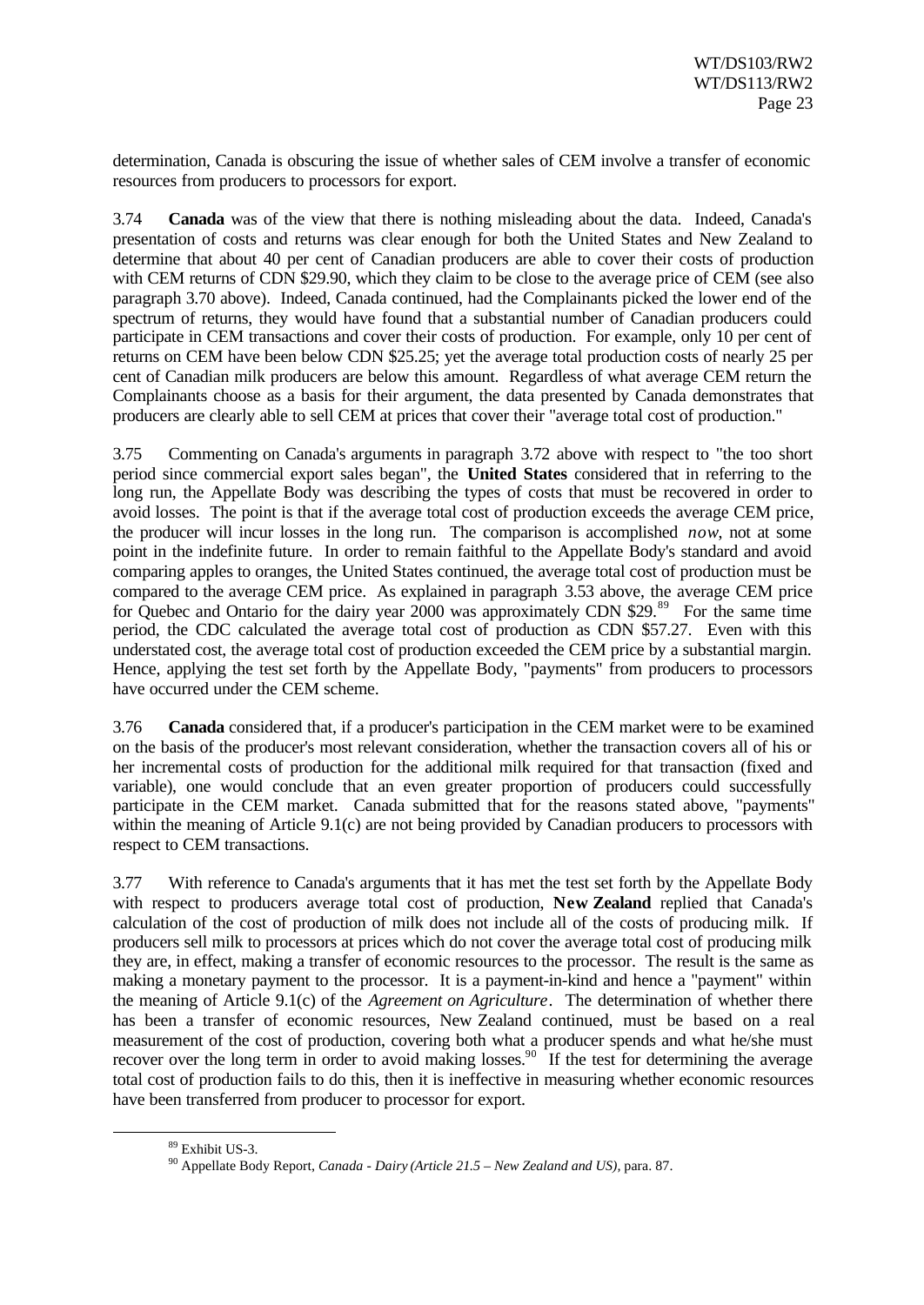3.78 New Zealand considered that what Canada has shown is that when producers sell milk on the CEM market, they do not recover an amount that is sufficient to avoid making losses. They are foregoing a portion of the "proper value" of milk, thus transferring economic resources to processors for export. They are making "payments" within the meaning of Article 9.1(c) of the *Agreement on Agriculture*.

3.79 New Zealand submitted in conclusion that Canada has misinterpreted the Appellate Body's average total cost of production test and constructs instead a cost of production calculation that does not measure the costs that producers must spend and recover in order to avoid making losses. A proper application of the test set out by the Appellate Body in *Canada - Dairy Article 21.5* shows that producers make "payments" to processors for export by selling milk at a price that is less than the average total cost of production.

3.80 **Canada** replied that the "payment" issue is not about whether "average total cost of production" should be calculated on a "cash-basis accounting" or on an "economic costs" basis. It is well recognized that there is no standardised method for measuring production costs in the agricultural sector, in Canada or internationally. The issue is about interpreting the findings and the particular words of the Appellate Body in establishing "average total cost of production", a determination which must be consistent with the Appellate Body's finding that prices of CEM must be compared against "some objective standard or benchmark". The debate is over what costs an independent milk producer acting by itself without government interference must spend in order to produce the milk and the total amount it must recover in the long-term, in order to avoid making a loss.

3.81 The cost methodology employed by Canada in this case is based on fixed and variable costs representing the amount the producer must spend to produce milk and that he or she must recoup in the long-term to avoid making a loss. Canada considered that its use of actual outlays for fixed and variable costs is consistent with the findings of the Appellate Body. By contrast, the CDC methodology is not the right benchmark in these proceedings since it has been developed to serve domestic policy objectives and to that end includes certain imputed amounts that are not actual costs that the producer must spend to produce milk and recoup to avoid making a loss. However, Canada is not challenging the validity of the cost survey data included in the CDC calculation or the purpose for which the CDC calculation is used.

## *(ix) Definition of "export subsidies"*

l

3.82 The **Complainants** submitted that in determining the meaning of "export subsidies" under Article 10.1, it was noted by the panel in *Canada - Dairy* that Article 1(e) of the *Agreement on Agriculture* defines export subsidies, unless the context requires otherwise, as "subsidies contingent upon export performance, including the export subsidies listed in Article 9 of this Agreement<sup>"91</sup>, an approach confirmed by the Appellate Body in *US–FSC*.

3.83 **Canada** noted that the *Agreement on Agriculture* does not define the term "subsidy". However, as the Appellate Body has indicated, the definition of "subsidy" in Article 1.1 of the *SCM Agreement* provides important contextual guidance in defining an "export subsidy" under Article  $1(e)$  of the Agreement on Agriculture.<sup>92</sup> The definition of "subsidy" under the *SCM Agreement* consists of two discrete elements: (i) a "financial contribution" or "income or price

<sup>91</sup> Panel Report, *Canada – Dairy*, DSR 1999:VI, 2097, para. 7.124. This approach has been confirmed by the Appellate Body in *US–FSC*, paras. 190-196.

<sup>92</sup> Appellate Body Report, *US–FSC*, para. 136.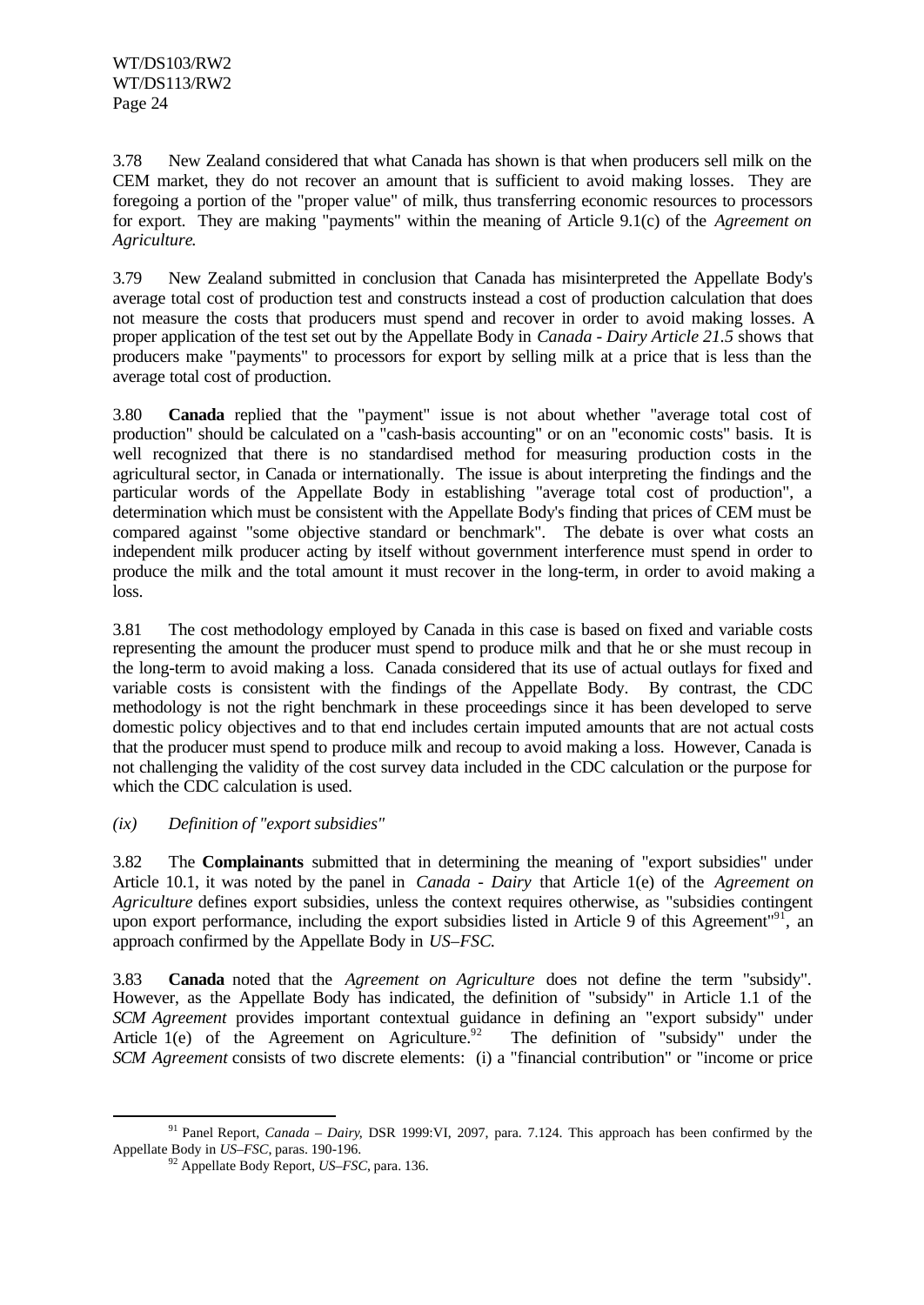support" by a government; (ii) which confers a benefit.<sup>93</sup> Canada considered that the claims above ignore the very basis of this dispute. The report of the Appellate Body in the original proceedings found that government was indispensable to enable the supply of milk for export purposes since government agencies stood completely between producers of the milk and the processors or exporters.<sup>94</sup> In response to this finding, Canada has removed those governmental agencies and permitted producers and processors to enter into export transactions free of governmental control. Canada has thus deregulated the CEM market, meaning that the government has no hand in setting the time, amount, or price of export sales. The only design in Canada's implementation of CEM is to remove government influence from the export business.

3.84 Canada submitted that as "integral parts"<sup>95</sup> of a "single undertaking"<sup>96</sup>, sharing numerous cross linkages $97$  the two Agreements should, to the extent permitted by the wording, be interpreted consistently. Extremely helpful in this regard are the insights into Article 9.1(c) provided by the government "financial contribution" concept, which, as suggested by the Appellate Body in *Canada -* Aircraft<sup>98</sup> and by the panel in US - Export Restraints<sup>99</sup>, is, according to Canada, a cornerstone to the meaning of a "subsidy" in the *SCM Agreement.* In particular, *US - Export Restraints* holds that government entrusting or directing a private body to carry out certain functions contains the notions of government *delegation* or *command*. 100

3.85 *US - Export Restraints* expressly rejects the proposition that the focus should be on the *effects* or *results* of government action, Canada continued, suggesting instead that the focus should be on the *nature* of that action: "the existence of a financial contribution by a government must be proven by reference to the action of the government".<sup>101</sup> In the words of the panel in *US - Export Restraints*: "we do not see how the reaction of private entities to a given governmental measure can be the basis on which the Member's compliance with its treaty obligations under the WTO is established." This finding is fully consistent with the Appellate Body's statement in this case that governmental action that merely enables a private person to make and finance a payment is too tenuous a linkage to support a finding of an export subsidy under Article 9.1(c). Thus, the perceived effects of government action on private behaviour or, to put it another way, on the presumed reaction of private entities to governmental intervention in the domestic market cannot be the basis for assessing WTO consistency. Canada submitted that the test proposed by the Complainants is substantially broader than the test applied under the subsidy definition in the *SCM Agreement* and attempts to impose a construction on the language of Article 9.1(c) it cannot reasonably bear.

3.86 **New Zealand** replied that Canada seeks to limit the scope of the definition of export subsidy in the *Agreement on Agriculture* by the words used in the *SCM Agreement*. Canada's arguments ignore the language of Article 9.1(c) and seek to undermine the ordinary meaning of the provision by asking the Panel to refer to unrelated provisions (and language) in the *SCM Agreement*. In so doing, Canada refers to jurisprudence which has taken note of the linkages between, and shared heritage of,

<sup>93</sup> Panel Report, *US - Export Restraints*, para. 8.20; Panel Report, *Canada – Export Credits*, para. 7.64; and Appellate Body Report, *Brazil –Aircraft*, DSR 1999:III, 1161, para. 157.

<sup>94</sup> Appellate Body Report, *Canada - Dairy (Article 21.5 – New Zealand and US)*, para. 120.

<sup>&</sup>lt;sup>95</sup> Marrakesh Agreement Establishing the World Trade Organization, Article II.2.

<sup>96</sup> Appellate Body Report, *Brazil – Desiccated Coconut*, DSR 1997:I, 167, at 177.

<sup>&</sup>lt;sup>97</sup> For example, both the *SCM Agreement* and the *Agreement on Agriculture* share a common core definition that refers to "subsidies contingent … upon export performance." See *US–FSC*, para. 121.

<sup>98</sup> Appellate Body Report, *Canada –Aircraft*, DSR 1999:III, 1377, para. 156.

<sup>99</sup> Panel Report, *US–Export Restraints*, para. 8.20.

<sup>100</sup> *Ibid*., para. 8.29.

<sup>101</sup> *Ibid*., para. 8.34.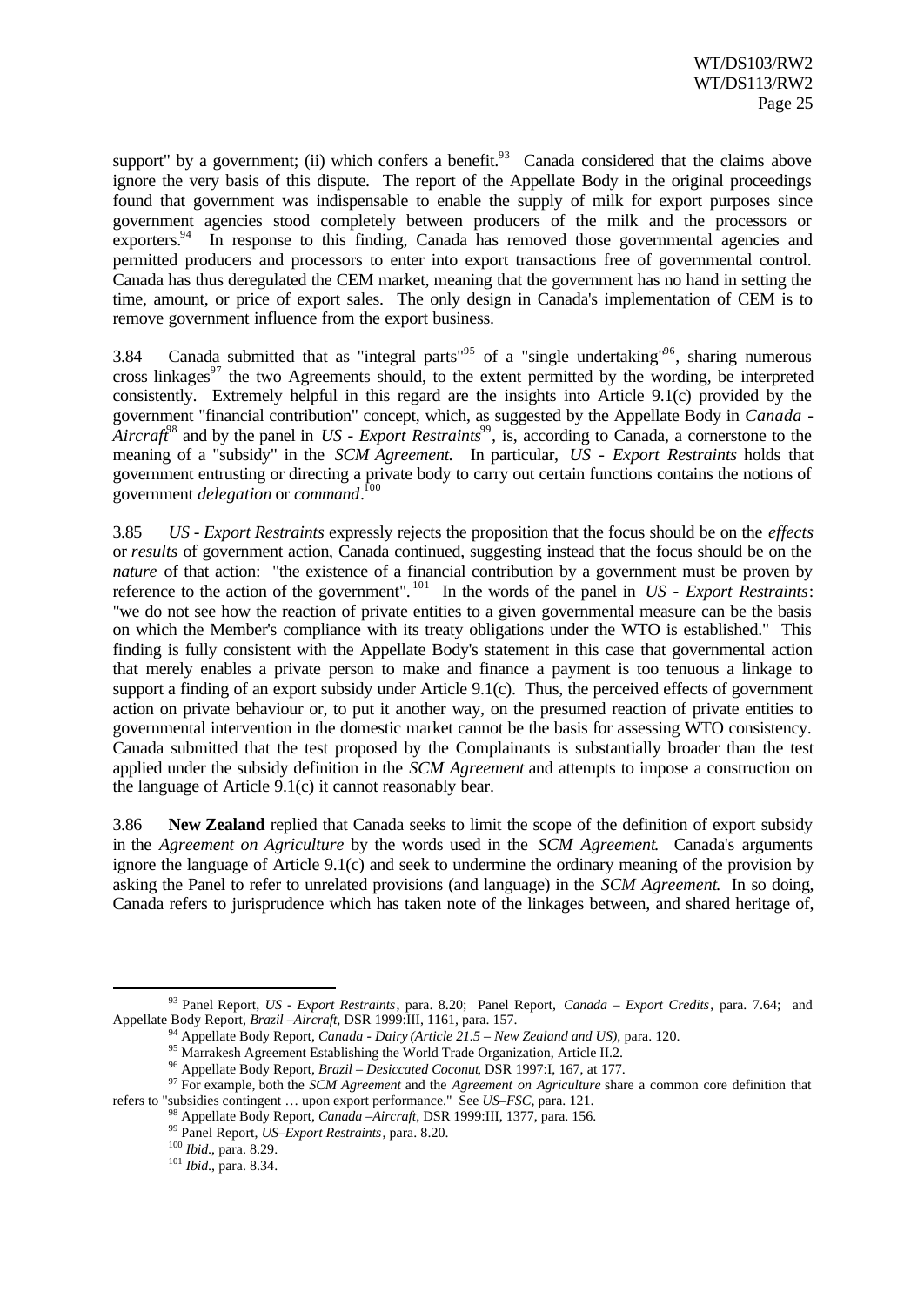the *Agreement on Agriculture* and the *SCM Agreement*, <sup>102</sup> but then, in the opinion of New Zealand, over-states that linkage and heritage.

3.87 **Canada** retorted that the term "subsidy" is used by New Zealand throughout its argument on "financed by virtue of governmental action", which is the core term of the very same *SCM Agreement*. Canada's case is focused on the words of Article 9.1(c) as interpreted by the Appellate Body. The *SCM Agreement* is part of the context that must be taken into account in interpreting those words. There is support for this argument in the preamble of Article 9.1(c), which provides that "[t]he following export subsidies are subject to reduction commitments under this Agreement" and in the finding of the Appellate Body in *US–FSC* and the original Appellate Body finding in this case.

3.88 The **Complainants** replied that *US - Export Restraints* was brought under Article 1.1(a)(1)(iv) of the SCM Agreement, not the *Agreement on Agriculture*, and therefore the report in that dispute provides no support for Canada's position. As concerns the concept of "financial contribution", the *SCM Agreement* has no relevance to Article 9.1(c) of the *Agreement on Agriculture*, which is concerned with "payments" and not with a "financial contribution". Moreover, Article 1.1(a)(1)(iv) of the *SCM Agreement* links the concept of "financial contribution" to an "entrustment" or "direction" by government.<sup>103</sup> The words "entrust" and "direct" are nowhere to be found in Article 9.1(c) of the *Agreement on Agriculture* and therefore offer no contextual guidance to its interpretation.

## **2. "financed by virtue of governmental action"**

3.89 The **Complainants,** referring to the second element of Article 9.1(c) of the *Agreement on Agriculture,* noted that in *Canada - Dairy* the Appellate Body stated that "payments" were to be regarded as "financed by virtue of governmental action" if "governmental action" was "indispensable" to the transfer of economic resources.<sup>104</sup> In *Canada - Dairy Article 21.5*, the panel took the view that governmental action would be indispensable to the provision of lower-priced milk to processors for export if governmental action, *de jure* or *de facto* prevents Canadian milk producers from selling more milk on the regulated domestic market, at a higher price, than to the extent of the quota allocated to them; and obliges Canadian milk processors to export all milk contracted as lower priced CEM, and, accordingly, penalises the diversion by processors of milk contracted as CEM to the domestic market.<sup>105</sup>

3.90 The panel considered that these two conditions were met, stating that "the payment is "financed by virtue of governmental action" in that lower priced CEM would not be available to Canadian processors *but for* the above federal and provincial actions (i) restricting supply on the domestic milk market, obliging producers, at least *de facto*, to sell outside-quota milk for export, and (ii) obliging processors to export all milk contracted as CEM, and penalising diversion by processors of CEM into the domestic market." <sup>106</sup>

3.91 The **United States** added that in its recent report in this dispute, the Appellate Body concluded that, because it could not complete the analysis of the "payment" prong of Article 9.1(c) due to the lack of data on costs of production, it need not decide whether the panel was correct that the alleged payments had been "financed by virtue of government action." Thus the Appellate Body neither reversed nor affirmed the panel's conclusion on this point.

<sup>102</sup> See, for example, Appellate Body Report, *Brazil - Desiccated Coconut*, DSR 1997:I, 167, at 169-170; and Appellate Body Report, *US–FSC*, para. 136.

<sup>103</sup> Panel Report, *US–Export Restraints*, paras. 8.26-8.44.

<sup>104</sup> Appellate Body Report, *Canada - Dairy (Article 21.5 – New Zealand and US),* para*.* 120.

<sup>105</sup> Panel Report, *Canada - Dairy (Article 21.5 – New Zealand and US)*, para. 6.42.

<sup>106</sup> *Ibid*., para. 6.77. Emphasis in original.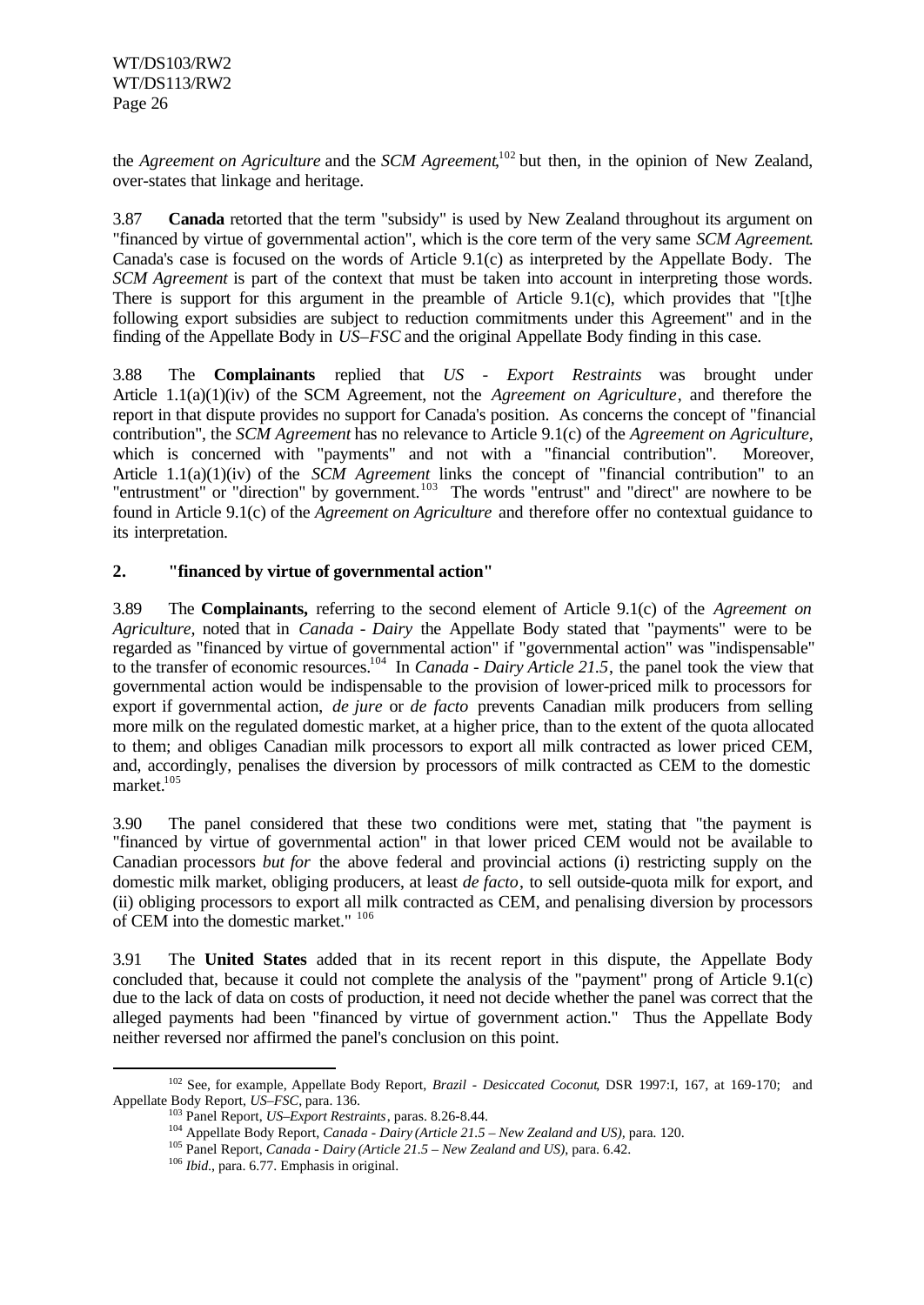3.92 The **Complainants** noted that the Appellate Body in *Canada - Dairy Article 21.5* analysed the meaning of the phrase "financed by virtue of governmental action" and observed that "Mere governmental action" is not enough. "The words "by virtue of" indicate that there must be a demonstrable link between the *governmental action* at issue and the *financing* of the payments".<sup>107</sup> The payments have to be financed in some way "as a consequence of the governmental action."<sup>108</sup> Although the Appellate Body recognised the difficulty of defining in the abstract the precise link that is necessary between governmental action and the financing of payments, the Complainants continued, it noted that governmental action which establishes a regulatory framework "merely enabling a third person freely to make and finance 'payments'" is insufficient.<sup>109</sup> However, the Appellate Body recognized that "the existence of such a demonstrable link must be identified on a case-by-case basis, taking account of the particular governmental action at issue and its effects on 'payments' made by a third person."<sup>110</sup>

3.93 The Complainants recalled the Appellate Body's acknowledgement that, taken as a whole, the panel's reasoning was "directed towards establishing the demonstrable link between governmental action and the financing of the payments."<sup>111</sup> However, the Appellate Body said, "even though Canadian governmental action prevents further domestic sales, we do not see how producers are obliged or driven to produce additional milk for export sale. As we have said above, each producer is free to decide whether or not to produce additional milk for sale as CEM."<sup>112</sup> Thus, the Appellate Body disagreed with the panel's characterisation of the CEM measures as, "obliging producers, at least *de facto*, to sell outside-quota milk for export."<sup>113</sup>

3.94 In the present case, the Complainants continued, the "payment" is financed by the producer accepting a price for export milk that does not cover the "average total cost of production" of milk (i.e., a payment-in-kind). These payments have to be "financed by virtue of governmental action" for the requirements of Article 9.1(c) of the *Agreement on Agriculture* to be fully met. The term "financed" as it appears in Article 9.1(c) covers both "the financing of monetary payments and payments-in-kind."<sup>114</sup> The question, then, is whether this financing by producers of "payments" to processors can, in the words of the Appellate Body, be demonstrably linked to, or seen to be a consequence of, governmental action.<sup>115</sup> There has to be, as the Appellate Body said, a "tighter nexus between the mechanism or process by which the payments are financed, even if by a third person, and governmental action."<sup>116</sup>

3.95 **Canada** submitted that the Appellate Body held that "the link between governmental action and the financing of payments will be more difficult to establish, as an evidentiary matter, when the payment is in the form of a payment-in-kind rather than in monetary form, and all the more so when the payment-in-kind is made, not by the government, but by an independent economic operator. $117$ Thus, Canada continued, in this case, which involves an alleged payment-in-kind made not by a government but by independent operators, the Appellate Body standard would require a particularly clear and convincing showing of the required linkage. Canada considered that the facts of this case do not permit such a finding. The Appellate Body also held that "[i]t is extremely difficult … to define in the abstract the precise character of the required link between the governmental action and the

<sup>113</sup> *Ibid.*

<sup>116</sup> *Ibid.*

l

<sup>117</sup> *Ibid.*

<sup>107</sup> Appellate Body Report, *Canada - Dairy (Article 21.5 – New Zealand and US),* para. 113. Emphasis in original. <sup>108</sup> *Ibid*.

<sup>109</sup> *Ibid*., para. 115.

<sup>110</sup> *Ibid*., para. 115.

<sup>111</sup> *Ibid.*, para. 116.

<sup>112</sup> *Ibid.,* para*.* 117.

<sup>114</sup> *Ibid.,* para. 114.

<sup>115</sup> *Ibid*., para. 113.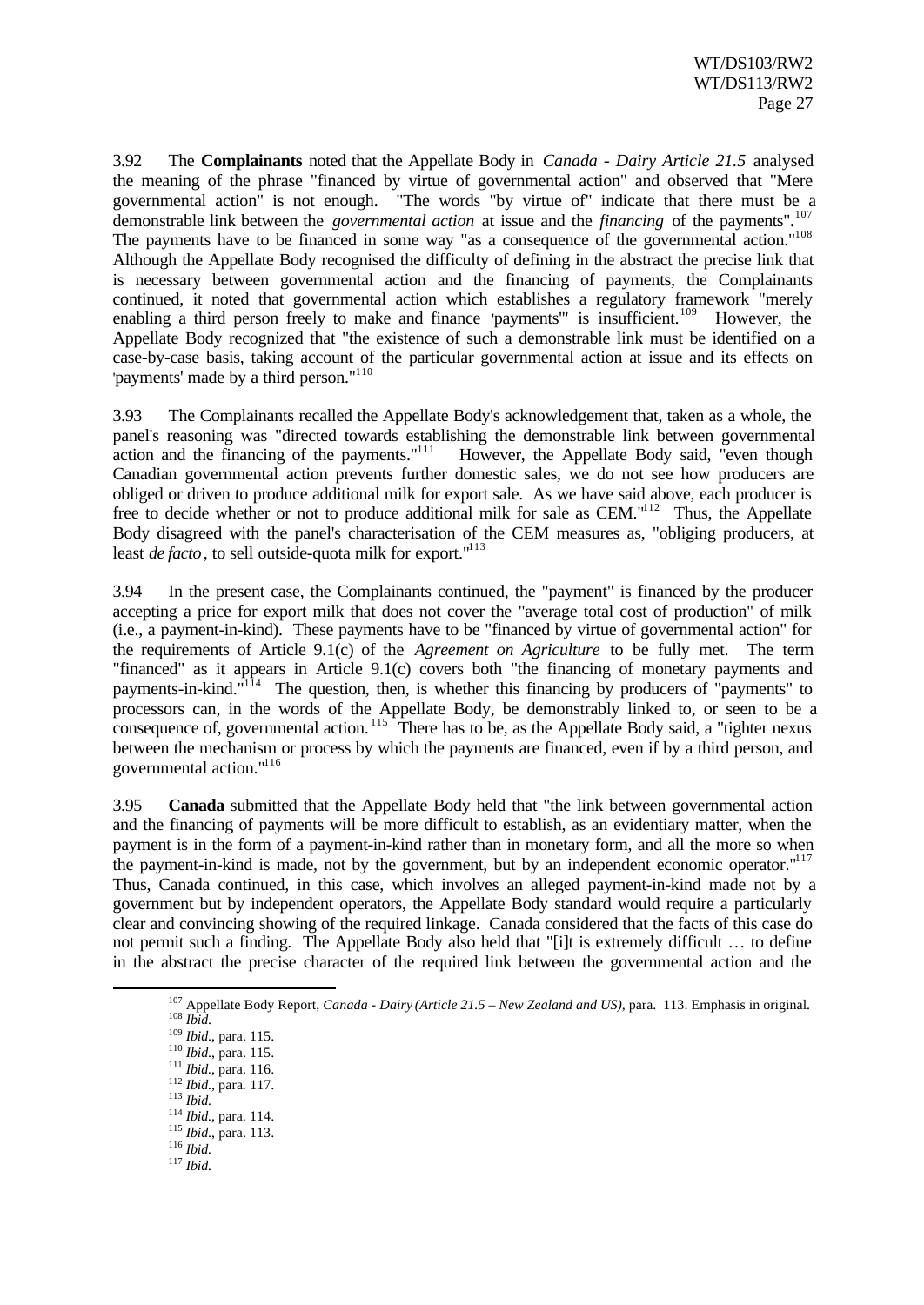financing of the payments, particularly where payments-in-kind are at issue."<sup>118</sup> However, that is what the Complainants are asking the Panel to do.

3.96 The governmental action by virtue of which payments are financed in the present case, the **Complainants** submitted, is the very construction of the CEM scheme itself. This has two components; (i) a prohibition on producers selling non-quota milk into the domestic market, with appropriate sanctions to support this prohibition, and (ii) the exemption of processors for export from the requirement to purchase only from milk supplied under Classes 1 to 5(d).<sup>119</sup> In *Canada - Dairy Article 21.5*, the Appellate Body distinguished between "a regulatory framework simply enabling a third person freely to make and finance" those "payments"<sup>120</sup> and circumstances where there was a demonstrable link between the financing of "payments" and governmental action.<sup>121</sup>

3.97 Referring to the arguments with respect to the measures described in paragraph 3.96 above, **Canada** responded that it does not deny that the governmental actions referred to by the Complainants establish a framework under which processors have access to milk for export without those processors having to pay the administered price. As Canada has repeatedly explained, and the Appellate Body has accepted, processors and producers freely negotiate the prices of CEM. However, even if a sale of CEM by a producer to a processor at less than the administered domestic price or "average total cost of production" calculated by the CDC were to constitute a "payment", which Canada denies, that "payment" would not be "financed by virtue of governmental action" by the mere fact that it has occurred. As already stated, the Appellate Body rejected this as being sufficient to meet the "financing" element of Article 9.1(c), because such a conclusion would not give meaning to the word "finance".

3.98 With respect to the arguments concerning "the very construction of the CEM scheme", Canada considered that this fails to consider the Appellate Body statement that "[g]overnments are constantly engaged in regulation of different kinds in pursuit of a variety of objectives."<sup>122</sup> In particular, the Appellate Body envisaged that "governmental action might establish a regulatory framework merely enabling a third person freely to make and finance "payments". In this situation, the link between the governmental action and the financing of the payments is too tenuous for the "payments" to be regarded as "*financed* by virtue of governmental action" (emphasis added) within the meaning of Article 9.1(c). Rather, there must be a tighter nexus between the mechanism or process by which the payments are *financed*, even if by a third person, and governmental action."<sup>123</sup>

3.99 Canada submitted further that the Complainants' arguments in paragraph 3.96 above with respect in particular to the "two components" are without merit. Even though these governmental actions may exist, it does not mean they "finance" any "payments". The fact that processors do not have to pay the higher regulated price is not proof that "payments" to processors are "financed by virtue of governmental action". On the contrary, Canada explained, the measures identified by the Complainants as the governmental action that finances "payments" protect a producer's entitlement to the higher domestic price. They have no relation or "link" to any alleged sale by a producer of milk to a processor at below his or her cost of production. These "measures" also include restrictions on sales into the domestic market. It is these measures taken in combination which protect a producer's entitlement to the higher domestic price (supply management).

<sup>118</sup> Appellate Body Report, *Canada - Dairy (Article 21.5 – New Zealand and US),* para. 115.

 $119$  Like the CEM Scheme, Class 5(d) provides discounted milk to processors for export, but unlike CEM, Class 5(d) is recognised by Canada as providing export subsidies.

<sup>120</sup> Appellate Body Report, *Canada - Dairy (Article 21.5 – New Zealand and US)*, para. 115.

<sup>121</sup> Panel Report, *Canada - Dairy (Article 21.5 – New Zealand and US),*, paras. 6.50-6.54.

<sup>122</sup> Appellate Body Report, *Canada - Dairy (Article 21.5 – New Zealand and US)*, para. 115.

<sup>123</sup> *Ibid*.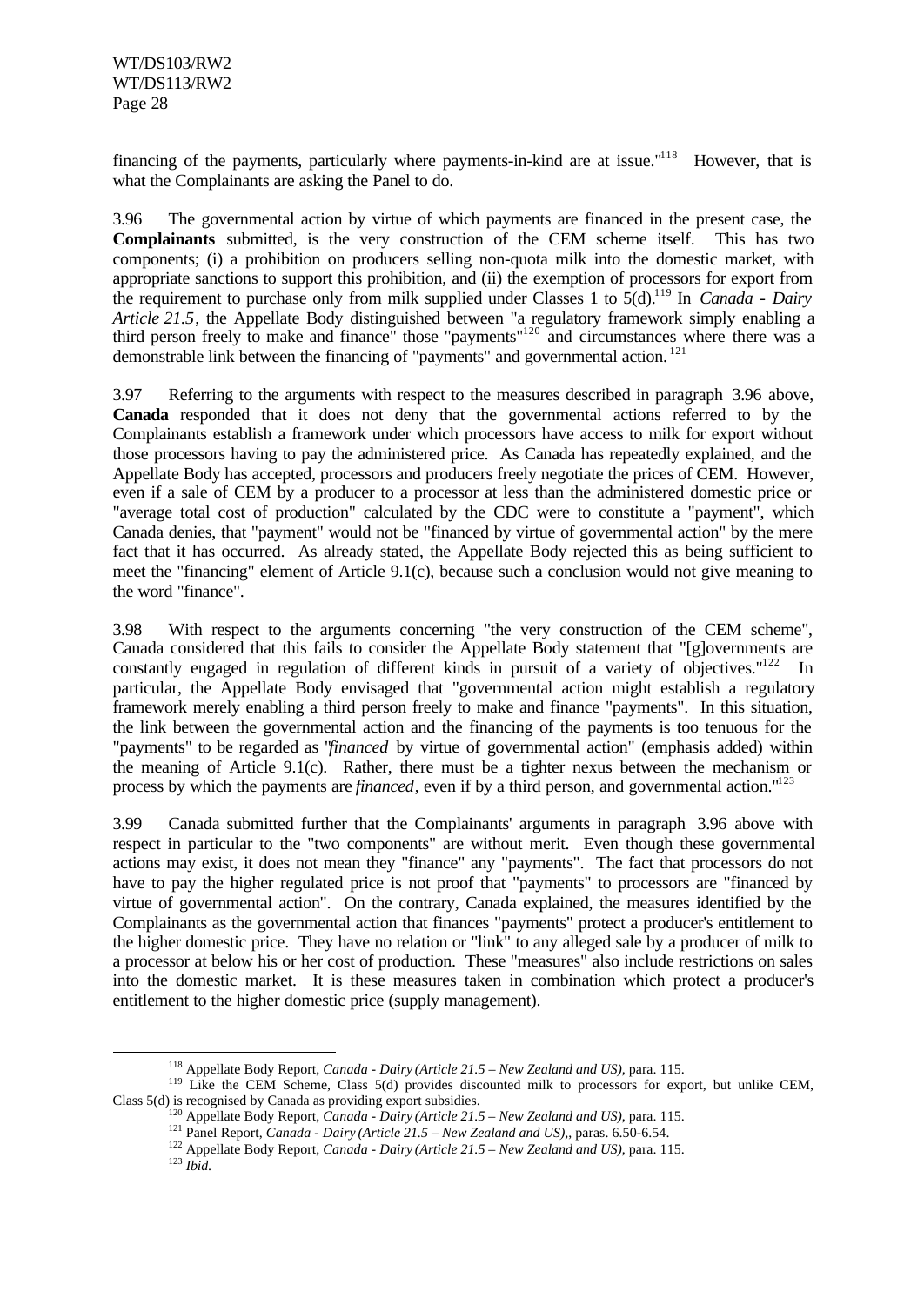3.100 The **Complainants** submitted that even if the producers are freely choosing to produce nonquota milk, as the Appellate Body observed, once they do so, governmental action prohibits them from selling this milk onto the higher priced domestic market, i.e. they have no choice but to sell it in the export market. If the producer were making the decision, the choice would obviously be to sell in the higher-priced domestic market and recover its fixed and variable costs. From the producer's perspective, the governmental action is the prohibition against the selling of non-quota milk into the higher-priced domestic market. The Complainants were of the view that it is easy to see the "demonstrable link" between the government's prohibition on selling milk in the domestic market without quota and the "payment" made by the producer's sale of non-quota milk in the CEM market. It is also easy to see that the financing of the "payments" made by producers to processors – the selling of milk at a price that is less than the average total cost of production – is "a consequence of<sup>"124</sup> governmental action, and that the governmental action is "indispensable" to the financing of the "payments".<sup>125</sup> Producers are not forced to produce extra milk. But when they do, they have no option but to sell in the CEM market and thereby make a "payment" to processors.<sup>126</sup>

3.101 Referring to Canada's arguments in paragraph 3.99 above, the **United States** submitted that Canada does not explain how exempting export milk from the high domestic price protects a producer's entitlement to that high price. The United States reiterated that Canada could manage and control its domestic supply of milk without exempting export milk from the high price. It may mean that Canada's dairy processors would no longer be able to export because they cannot compete without subsidization, but the right to maintain and subsidize domestic production does not also provide a right to subsidize export production beyond the applicable reduction commitments.

3.102 Since the arguments made by the Complainants are the same arguments as those they made before the first Article 21.5 panel and Appellate Body, **Canada** considered that the language used by the Appellate Body in addressing the "financed" element of Article 9.1(c) is therefore of the utmost relevance. A careful review and a proper application of this language, provides, according to Canada, a strong indication that the Appellate Body considered the arguments of the Complainants and did not find them convincing. It is not unreasonable to argue that the Appellate Body contemplated and rejected anticipated arguments by the Complainants. Indeed, the Appellate Body appeared to suggest that unless the Complainants can come up with something better than a simple assertion that "access equals financing", their claims should be rejected.

3.103 Canada further submitted that the Appellate Body standard with respect to a "demonstrable link" requires a particularly clear and convincing showing of the required linkage. The facts of this case do not permit such a finding. For a "demonstrable link" to exist between governmental action and the financing of payments, the former must be focused or directed towards the latter. There must be a clear and evident connection between the two. Government obliging or directing producers to produce and sell CEM would be but one example of such a link. Other examples are found under Canada's Special Class system. The Panel is well aware that under the former Class 5(e), Canada controlled the volume of milk for export, set the price, pooled producer revenues, paid the producers, and issued permits to processors. Canada exercised similar controls under the earlier producer-levy system.

3.104 By removing governmental action at every stage of the export transaction, which Canada did based on the decision of the Appellate Body in the original dispute, such transactions, when they occur, are not "financed by virtue of governmental action". When individual producers and

<sup>124</sup> Appellate Body Report, *Canada - Dairy (Article 21.5 – New Zealand and US*, para. 113.

<sup>125</sup> Panel Report, *Canada - Dairy (Article 21.5 – New Zealand and US*), para*.* 6.41.

<sup>&</sup>lt;sup>126</sup> The only other permitted avenue for disposal of over-quota milk (other than destruction) is for use in animal feed under Class 4(m) – a use which obtains substantially lower prices than the export market.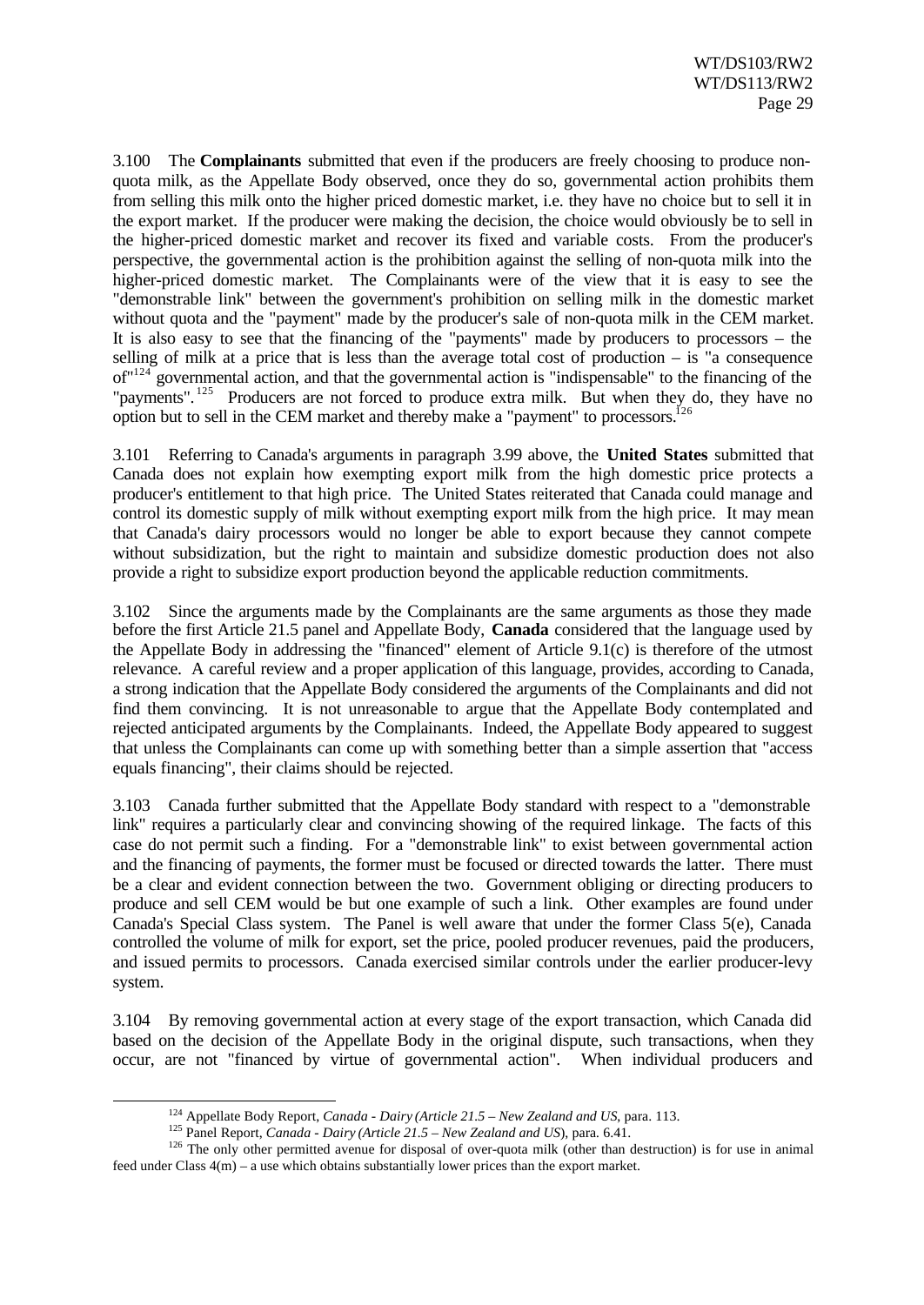processors, not government, decide to produce, purchase and sell milk for export and determine the price, volume and timing of the transactions, Canada considered that there is a complete absence of governmental action on which the "demonstrable link" of which the Appellate Body spoke can be established. In contrast to the former Special Class 5(e) and the levy example in Article 9.1(c), the measures identified by the Complainants are not focused or directed towards the financing of export transactions.

3.105 The **Complainants** considered that focusing on the producer, shows only part of the picture. It is the processor for export who receives the "payment" and thus can export. For the processor, the link between access to lower-priced milk and governmental action is clearly "demonstrable". If there were no prohibition on the sale of non-quota milk into the domestic market, producers would not make low-priced sales of milk to processors for export. Processors would have to access their milk from that domestic market at the higher prices that pertain there. It is governmental action that makes it possible for processors to receive these "payments" from producers. Furthermore, the "governmental action" by virtue of which "payments" are financed goes beyond the prohibition on the sale of non-quota milk into the domestic market. Without the governmental exemption of processors from purchasing milk at the higher regulated prices for export purposes there would be no CEM market and this exemption which is made explicit in provincial marketing regulations<sup>127</sup> (i.e. governmental action) is available only to processors for products that are exported.

3.106 The Complainants noted that milk qualifying as "CEM" is exempt from most domestic regulations, including the domestic price regulations that cover milk for the domestic market. Without this exemption, the CEM scheme could not function as prices for processors then would be too expensive and therefore un-competitive on world markets, i.e., milk is available in the CEM market only because the economically rational choice of selling it at above the "average total cost of production" has been denied by governmental action. In other words, the Complainants continued, producers are selling in the export market, not because there is no demand in the higher-priced domestic market and the producers are therefore making a commercial choice to sell in the lowerpriced export market, but because they cannot sell non-quota milk in the domestic market due to the government prohibition. As a result, the producer is foregoing revenue not based upon "commercial" reasons but as a direct consequence of governmental action. This situation described and relied upon by the panel has not changed under the substituted provincial export programmes.

3.107 The Complainants submitted that even if Canada considers the prohibition of non-quota milk in the domestic market as necessary to maintaining the integrity of its supply management system, it does not mean that the CEM scheme is a logical consequence or necessary feature of a supply management system. Other countries operate dairy supply management systems without this feature. The Complainants referred in particular to the system maintained by the European Communities. The Complainants considered that the government-created CEM scheme is not an unintended consequence of Canada's domestic supply management system. Nor is it a "spill-over" benefit of that system (see also paragraph 3.115 below). It represents a deliberate choice of the Canadian government to make lower-priced milk available for processors for export. Without the exemption from the cost of the higher-priced domestic milk, Canadian processors could not compete on the world markets for dairy products.

3.108 **Canada,** referring to paragraph 113 of the Appellate Body report in *Canada - Dairy Article 21.5* with respect to "a demonstrable link", submitted that contrary to what is suggested by the Complainants, any alleged "payments" made by an independent private party would not be "financed by virtue of governmental action" by the mere fact that the government, somehow, regulates some

l <sup>127</sup> Exhibits NZ-9 to NZ-17. Examples of the relevant provincial exemptions are set out in footnote 22. See also Exhibit US-26.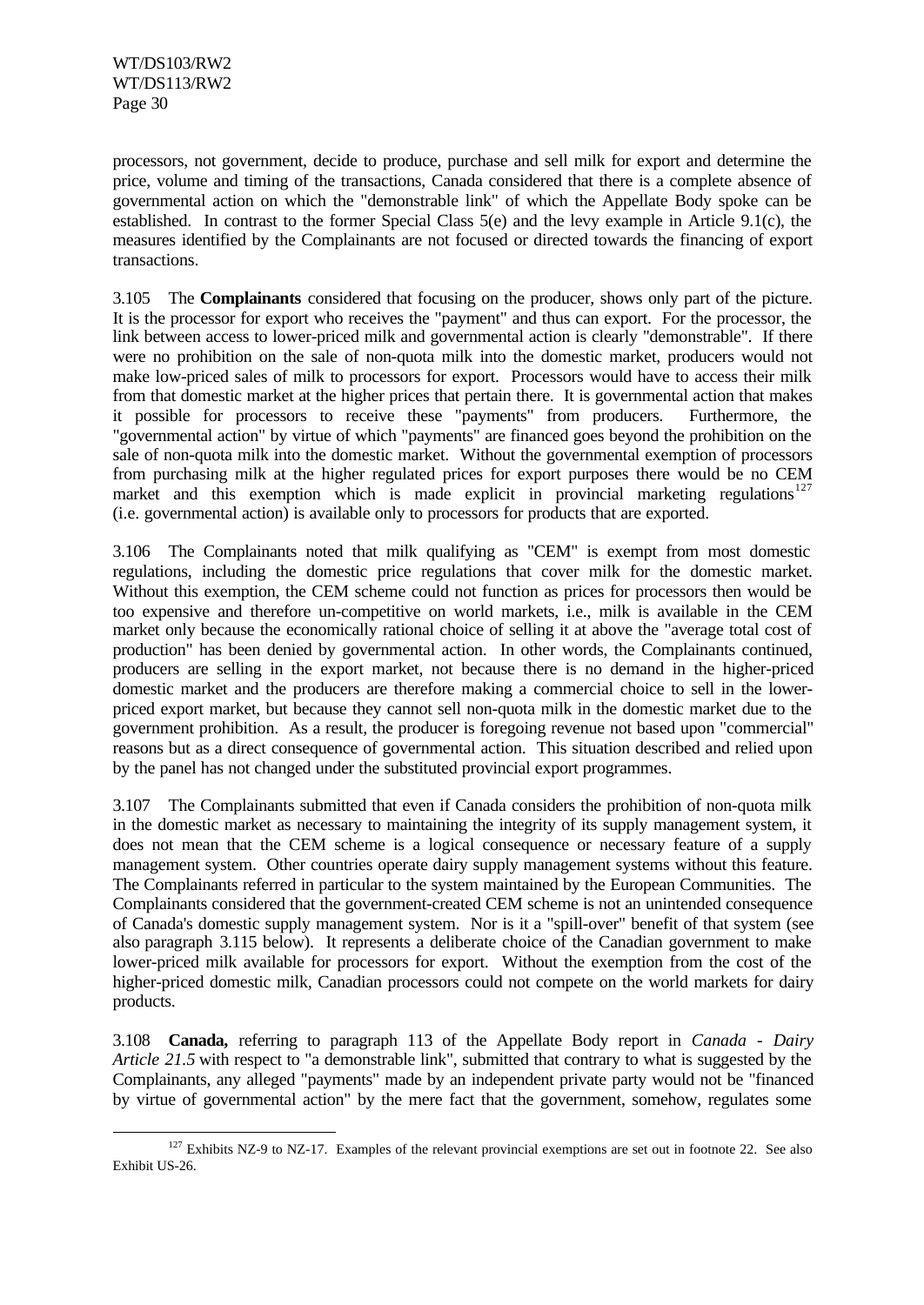aspects of the industry within which that private party operates. Export transactions occurring outside of Special Class 5(d) take place without government interference or control of any kind, and as such, do not benefit from export subsidies. The facts of this dispute establish without question that even if "payments" were made by certain independent producers, which Canada denies, any such payments would not be financed as a consequence of any governmental action. Accordingly, Canada has fully implemented the recommendations and rulings of the Dispute Settlement Body (DSB), reflecting the findings and conclusions of the original panel, as modified by the Appellate Body in *Canada– Dairy*. 128

3.109 Canada submitted that the Appellate Body contemplated and rejected the position of the Complainants. Accordingly, even if it can be said that a "CEM scheme" exists, such a "scheme" is one into which producers and processors voluntarily decide to enter without government compulsion, direction, or control. The mere fact that such a "scheme" exists would not be sufficient to establish a clear and convincing linkage to the financing of any "payments".

3.110 The **Complainants** responded with respect to Canada's arguments in paragraph 3.98 (tighter nexus) and 3.108 (demonstrable link) above that Canada seeks to read into the Appellate Body's report words which are not there and to mis-characterise the position taken by the Complainants. They do not argue, as Canada alleges (see paragraph 3.108 above), that payments made by an independent party would be financed by virtue of governmental action "by the mere fact that the government, somehow, regulates some aspects of the industry within which that private party operates." Similarly, Canada mis-characterises the Appellate Body's findings as the Appellate Body made no findings with respect to the question of "financed by virtue of governmental action" and could therefore not have "contemplated and rejected" the position of the Complainants, as Canada claims (see paragraphs 3.102 and 3.109 above). Furthermore, although the Appellate Body disagreed with the panel's characterisation of the CEM scheme as "obliging producers, at least *de facto*, to sell outside-quota milk for export", it also noted that "the Panel's reasoning, taken as a whole, was directed towards establishing the demonstrable link between governmental action and the financing of the payments". <sup>129</sup> (See also paragraph 3.93 above.)

3.111 Contrary to assertions made by the Complainants, **Canada** argued, producers do not take surplus production or "non-quota milk" and sell it as CEM. Rather, producers pre-plan and precommit their milk production, including the production of CEM. Governments are not involved in this independent decision-making process. Pre-commitment and first milk out of the tank do not provide processors with a predictable supply of milk. These practices merely provide the framework under which processors can enter into enforceable private contracts with individual producers for milk supplies.

3.112 Canada, noting the Appellate Body's reversal of the panel's finding with respect to "driven or obliged"<sup>130</sup> and further noting that the Appellate Body did not directly address the second measure identified by the panel as governmental action that finances payments (i.e., the sanction for diversion of export milk into the domestic market), submitted that the reasoning of the Appellate Body must also apply in rejecting the panel's finding regarding the effects of this measure. There is no link between this measure and the financing of any alleged payments. A penalty provision on *processors* for diversion of dairy products manufactured with CEM after production does not, in any way, oblige or drive *producers* to produce and sell this milk. It does not alter the basic conclusion reached by the

<sup>128</sup> Appellate Body Report, *Canada - Dairy (Article 21.5 – New Zealand and US)*, and Panel Report *Canada - Dairy (Article 21.5 – New Zealand and US).*

<sup>129</sup> Appellate Body Report, *Canada - Dairy (Article 21.5 – New Zealand and US)*, para. 116. In footnote 90 of its report, the Appellate Body outlined in detail the approach taken by the panel in establishing the demonstrable link between the governmental action and the financing of the payments.

<sup>130</sup> *Ibid.*, para. 117.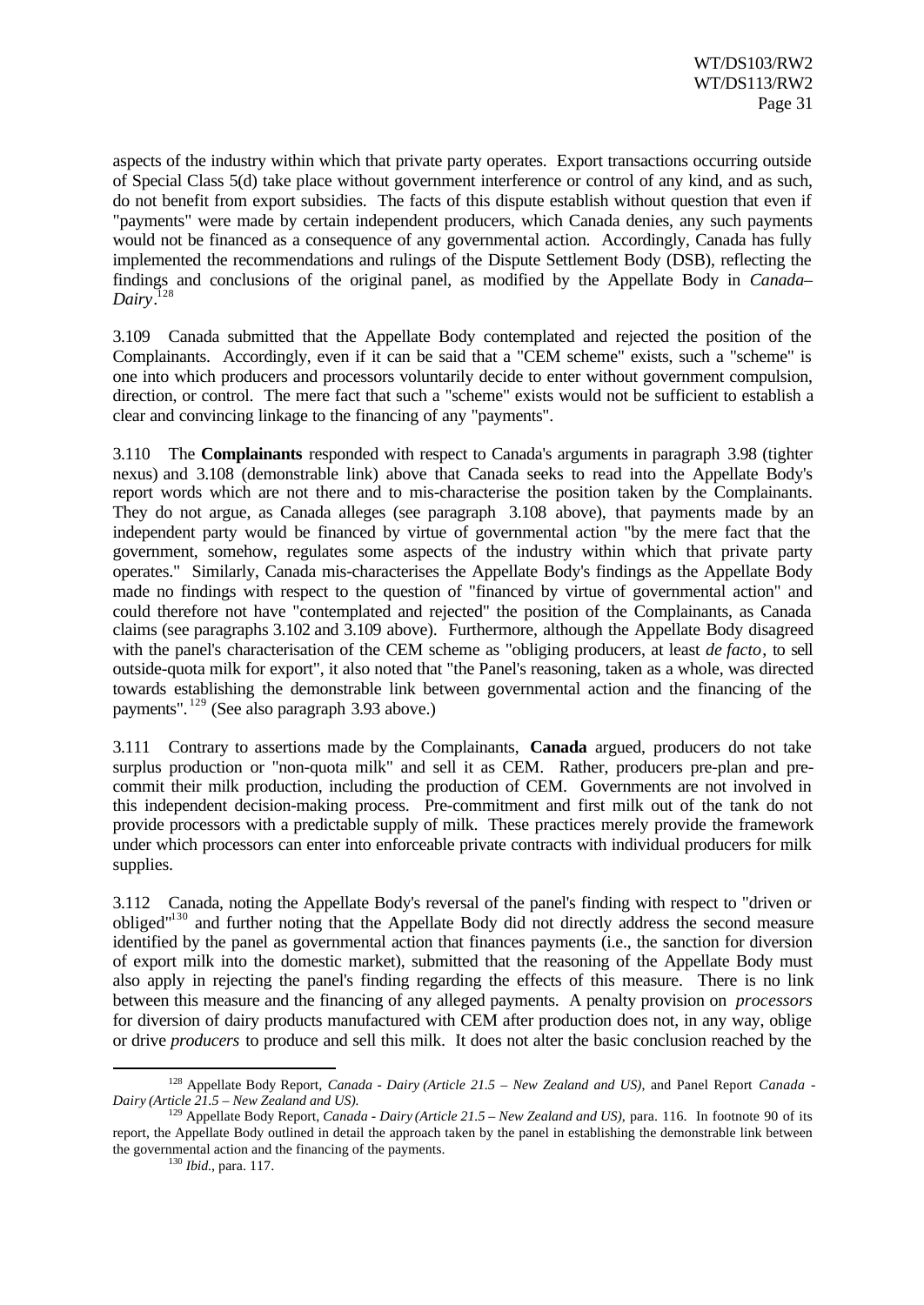Appellate Body that each producer is free to decide whether or not to produce additional milk for sale as CEM.

3.113 Without a government "mechanism or process" that either makes unprofitable sales on behalf of producers or obliges or drives them to do so, Canada considered that there is an absence of evidence based on which to find the demonstrable link. For Article 9.1(c) to apply, there must be governmental action focused or directed towards the financing of the alleged "payments" (e.g., setting prices, controlling volume, managing producer returns, as under Special Class or producer levy systems). A regulatory framework that merely enables a third person freely to make and finance "payments" is, according to Canada, insufficient to engage Article 9.1(c). Accordingly, any alleged "payments" that may be made by independent producers are not, "financed by virtue of governmental action".

3.114 Replying to the arguments by Canada above, the **Complainants** considered that they clearly identify, in paragraph 3.94 above, the elements of governmental action by virtue of which payments are financed in the present case. They considered that the governmental action that finances the payments in this case is manifest. The Complainants noted that in addressing the issue of "financed by virtue of governmental action", Canada focuses on the producer, ignoring the fact that the recipient of the subsidy is the processor, i.e. the focus in this case must be on the *dairy processor*. Thus, the question is whether the processor for export receives a subsidy which is financed by virtue of governmental action, a question the Complainants believed should be answered in the affirmative.

3.115 The Complainants reiterated that it is the enforced segregation of the market that permits exporters to purchase milk for export at discounted prices. By exempting milk for export from the high domestic administered price, Canada has created a separate pool of milk that would not otherwise exist and which is available exclusively for dairy processors for export. It is the government exemption of export milk from the high domestic price which finances the payment to processors. This is not a case where there are "spill-over benefits" from the domestic supply management system, as mentioned earlier (see paragraph 3.107 above). Canada has made the deliberate choice to exempt export milk from the higher domestic price so that its processors can compete in the world market. This exemption is not necessary to maintain the Canadian domestic supply system, a fact that Canada itself has recognised. <sup>131</sup> Rather, the government has chosen to subsidize its processors in this way in order to help them increase their exports. Without this government exemption, there would be no low-priced milk for export. It constitutes government action which is indispensable to the transfer of resources from the producers to the processors.

3.116 Referring to the Complainants arguments in paragraph 3.115 above with respect to the focus on the processor confuses, according to **Canada**, the concept of "financed by virtue of governmental action" with the concept of "benefit". The issue is whether the alleged "payments" by independent producers are "financed by virtue of governmental action". This determination is made by considering the relationship between the governmental actions identified by the Complainants and the "financing" of the alleged "payments". As concerns the exemption from the high domestic administered price, Canada replied that it does not dispute that, as a consequence of these deregulation measures, processors are not required to pay the administered domestic price for commercial export milk. This can be characterized as an "exemption". An "exemption" from the requirement to pay the administered domestic price is not necessary to the protection of entitlement to the domestic administered price. However, the fact that processors have access to milk for export without paying the administered domestic price and, thereby, having no limits on their ability to export, is not *per se* WTO inconsistent. There is no obligation under the *Agreement on Agriculture* to limit exports. The obligation rather is to limit exports that benefit from export subsidies. Not having to pay the

<sup>&</sup>lt;sup>131</sup> Canada's Response to Question No. 14.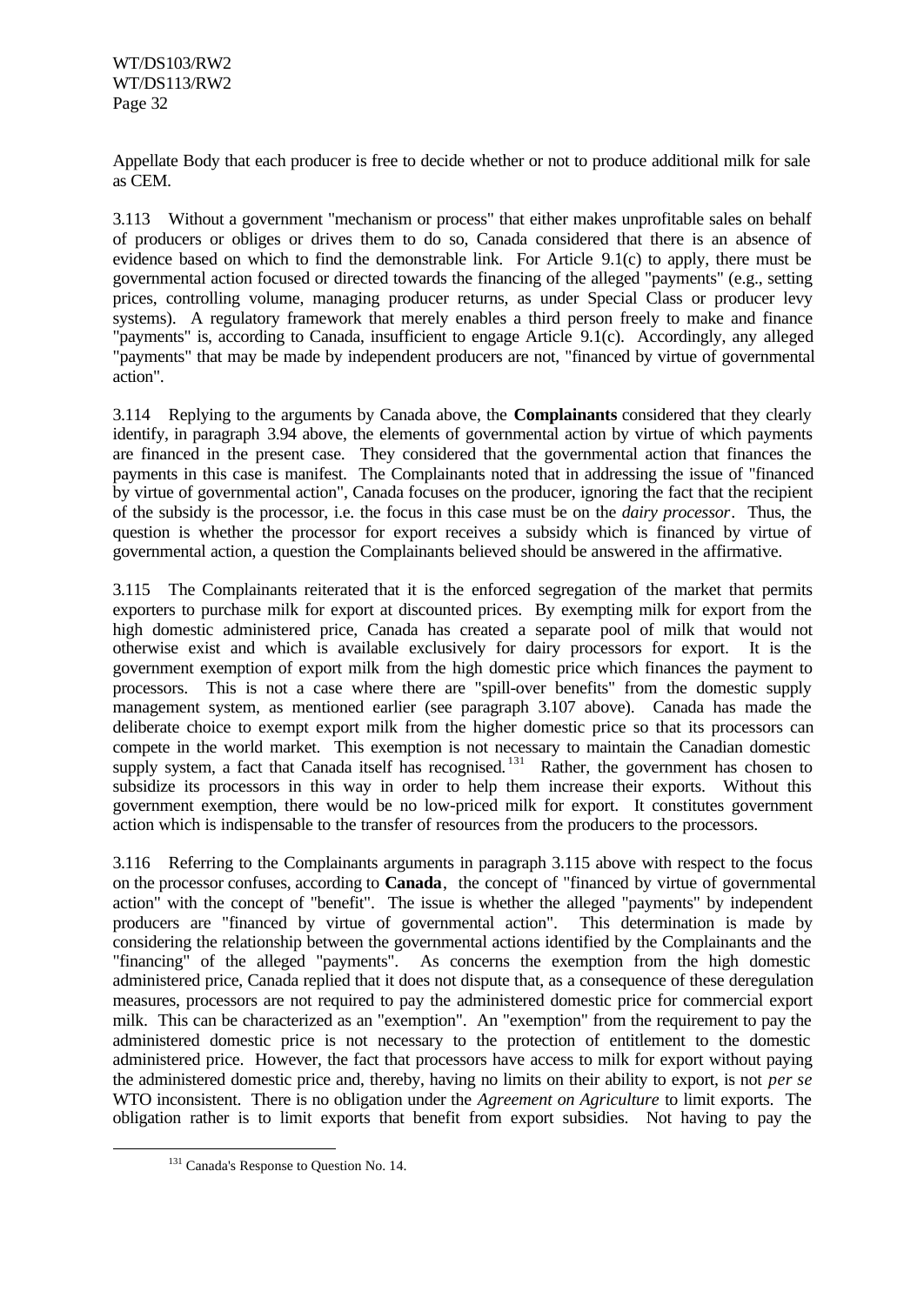administered domestic price does not ensure processors access to milk for export at any particular price. Prices are whatever processors and producers agree they will be. Canada was of the view that the fact that processors have access to milk without paying the administered domestic price does not amount to governmental action by virtue of which payments are financed within the meaning of Article 9.1(c). There is no tight nexus or "demonstrable link" between this governmental action and the financing of any alleged "payments".

3.117 The **United States**, referring to the Appellate Body's observation concerning the "demonstrable link" test as set out in paragraph  $3.92$  above<sup>132</sup>, and to what it considered as Canada's misinterpretation of that report (see paragraph 3.113 above), submitted that if the fact that producers are not obliged to sell into the export market were determinative of the second prong of Article 9.1(c), the Appellate Body would have found that the second prong was not satisfied as it would not have needed additional facts to complete that analysis. Referring to paragraph 116 of the Appellate Body's report in *Canada - Dairy Article 21.5,* the United States noted that it did not so find. The United States considered that the fact that producers are not obliged to sell into the export market is irrelevant. There is no basis in the text of Article 9.1(c) for the conclusion that the governmental action prong requires that the government force producers to participate in the subsidy programme, or even that the governmental action be "focused or directed towards the financing of the alleged payments," as claimed by Canada (see paragraph 3.113 above). The point is that once farmers do produce over-quota milk, they are compelled by government action to transfer economic resources to the processors.

3.118 **New Zealand** submitted with reference to Canada's position (shared by the European Communities<sup>133</sup>) regarding the "demonstrable link", that there is nothing in the WTO disciplines on export subsidies to suggest that government compulsion to participate in a subsidy scheme is a necessary precondition to the establishment of an export subsidy. As the Appellate Body pointed out, "each producer is free to decide whether or not to produce additional milk for sale as CEM", and they are not "obliged or driven" to produce such milk.<sup>134</sup> The decision to participate in a subsidy programme will depend on a number of factors. For example, the cross-subsidization resulting from sales at the higher administered domestic price<sup>135</sup> may make it "rational" for a producer to produce CEM milk. The motivations of producers may, as the Appellate Body pointed out, be relevant to determining the existence of a "payment"<sup>136</sup>, but they are not relevant to the determination of whether payments have been financed by virtue of governmental action.

3.119 To meet the requirements of Article 9.1(c) there must be, as the Appellate Body has said, a "demonstrable link" between the receipt of that subsidy by the processor and the governmental action in question which has to show that the governmental action is indispensable to the receipt of the subsidy. Producers choose whether to produce CEM milk. What is relevant is that the CEM scheme, established and maintained by governmental action, provides processors for export with access to milk at prices below the average total cost of production.

3.120 The Appellate Body<sup>137</sup> made clear, New Zealand continued, that where governmental action merely establishes a regulatory framework that enables a third person freely to make and finance "payments", this does not constitute the necessary "demonstrable link". The CEM scheme, however, is constructed so that processors for export are exempted from the requirement to pay the higher

<sup>132</sup> See also Appellate Body Report, *Canada - Dairy (Article 21.5 – New Zealand and US),* para*.* 115.

<sup>&</sup>lt;sup>133</sup> Paras. 4.36 and 4.37 below.

<sup>134</sup> Appellate Body Report, *Canada - Dairy (Article 21.5 – New Zealand and US),* para*.* 117.

<sup>135</sup> This possibility was noted by the Appellate Body at para. 94 of *Canada - Dairy (Article 21.5 – New Zealand and US).*

<sup>136</sup> Appellate Body Report, *Canada - Dairy (Article 21.5 – New Zealand and US),* para. 92.

<sup>137</sup> *Ibid.*, para. 115.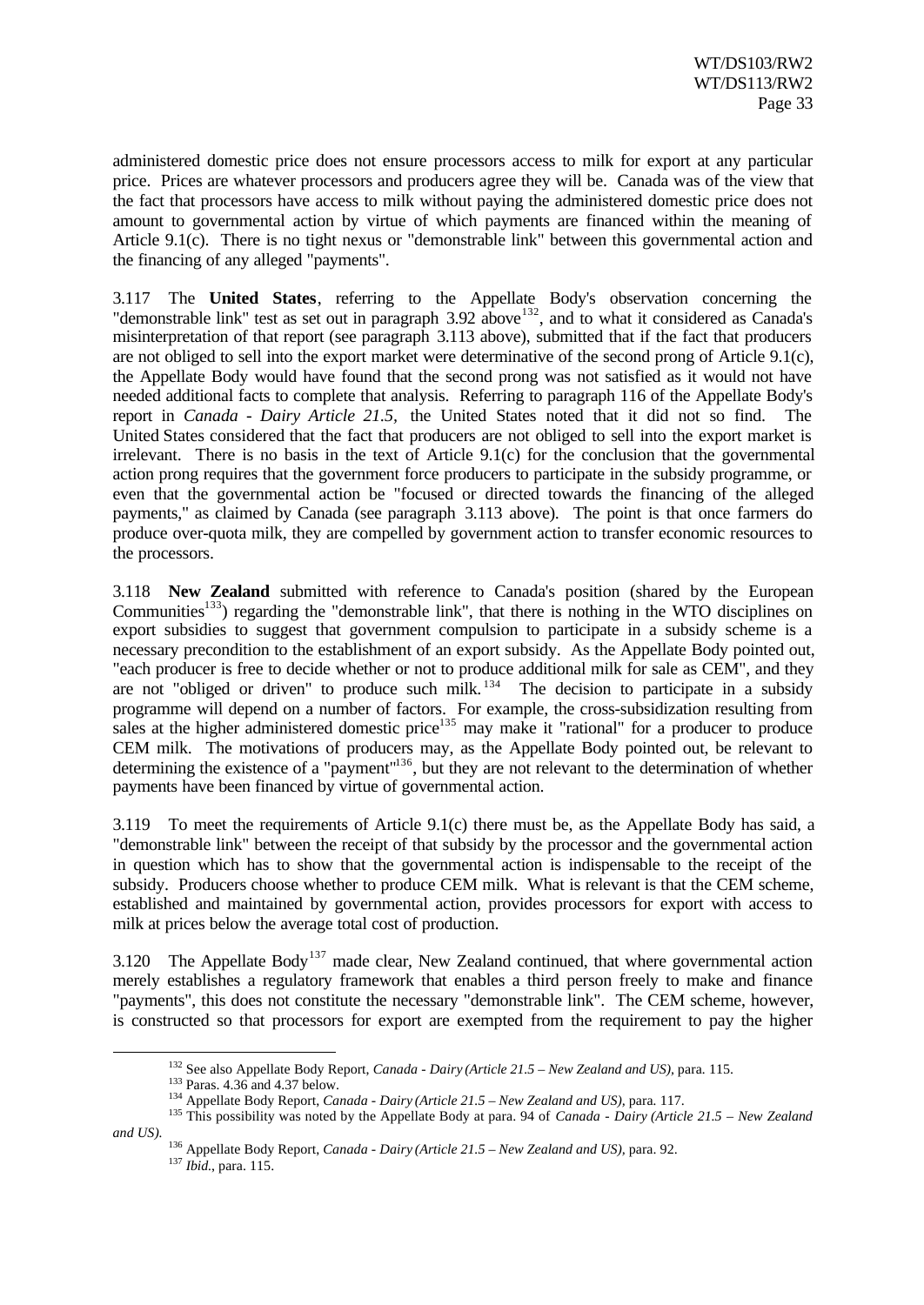l

domestic administered price that is applicable to all other milk. As a result, any producer entering into a sale and purchase transaction with a processor necessarily makes a "payment" to the processor. A payment is financed as a matter of course whenever a producer sells milk on to the CEM market.

3.121 New Zealand considered that it is irrelevant that producers decide whether or not to enter the CEM market. Under SMC, producers had the same choice as to whether or not to produce over-quota milk.<sup>138</sup> Furthermore, Canada has not addressed the elements of governmental action that the Complainants have identified. Since the burden of proof in this case rests with Canada, it has not discharged that burden. Indeed, on the key question of whether governmental measures underpin the operation of the CEM scheme, Canada appears to concede the point. Canada explains the measures that the Complainants identify as the governmental action which finances the payments in this case as measures that "protect a producer's entitlement to the higher domestic price"(see paragraph 3.99 above). If this is true, then it is also true that the same governmental action ensures that processors for export remain shielded from these higher domestic prices, ensuring that Canadian milk products are able to compete on the lower-priced world markets.

3.122 The **United States** reiterated that whether or not producers are freely choosing to produce milk for export<sup>139</sup>, producers are not freely choosing to finance the payment. The government has made this choice by ensuring that the sale of that milk from the producer to the processor includes a transfer of economic resources to the processors. The transfer is guaranteed by the exemption from the higher administered price for domestic milk which the United States considered has nothing to do with maintaining the domestic supply system. In Canada's terms, it is governmental action "focused and directed"(paragraph 3.113 above) to the financing of payments to processors. The "demonstrable link" between the government action and the financing of the payment is, according to the United States, crystal clear.

3.123 **New Zealand** added that Canada's attempt to import the idea that governmental action must be "directed" towards the financing of a payment in order to show a "demonstrable link" (see paragraph 3.113 above) is unsubstantiated and un-compelling. New Zealand was of the opinion that what Canada is really trying to do is have the Panel distance itself from the language of Article 9.1(c) of the *Agreement on Agriculture*. This would not only turn the interpretative rules of the *Vienna Convention* on their head, but would render Article 9.1(c) meaningless.

3.124 New Zealand considered that Canada's proposed test for determining whether "payments" have been "financed by virtue of governmental action" is inconsistent with the Appellate Body's requirement that there be a demonstrable link between the payment and the governmental action. As has been shown, the demonstrable link resulting from the governmental action in respect of both producers and processors for export is clear. The action of government is indispensable to the transfer of economic resources from producers to processors for export.

3.125 The **United States** was of the view that Canada's arguments mis-characterize the United States position and misstate the Appellate Body report. It has been demonstrated that Canada has failed to meet its burden of showing that the "payments" are not financed by virtue of governmental action. The evidence is quite clear that only through the exercise of governmental powers do processors receive "payments" when they purchase milk for export production. There is unquestionably a demonstrable link between governmental action and the financing of the payment.

<sup>138</sup> See, for example, Panel Report, *Canada - Dairy,* DSR 1999:VI, 2097, paras. 2.39-2.58.

<sup>139</sup> See para. 117 of the Appellate Body Report, *Canada - Dairy (Article 21.5 – New Zealand and US),* and for example para. 12 of the United States second submission to the panel in the proceedings on the first recourse by the United States to Article 21.5 of the DSU.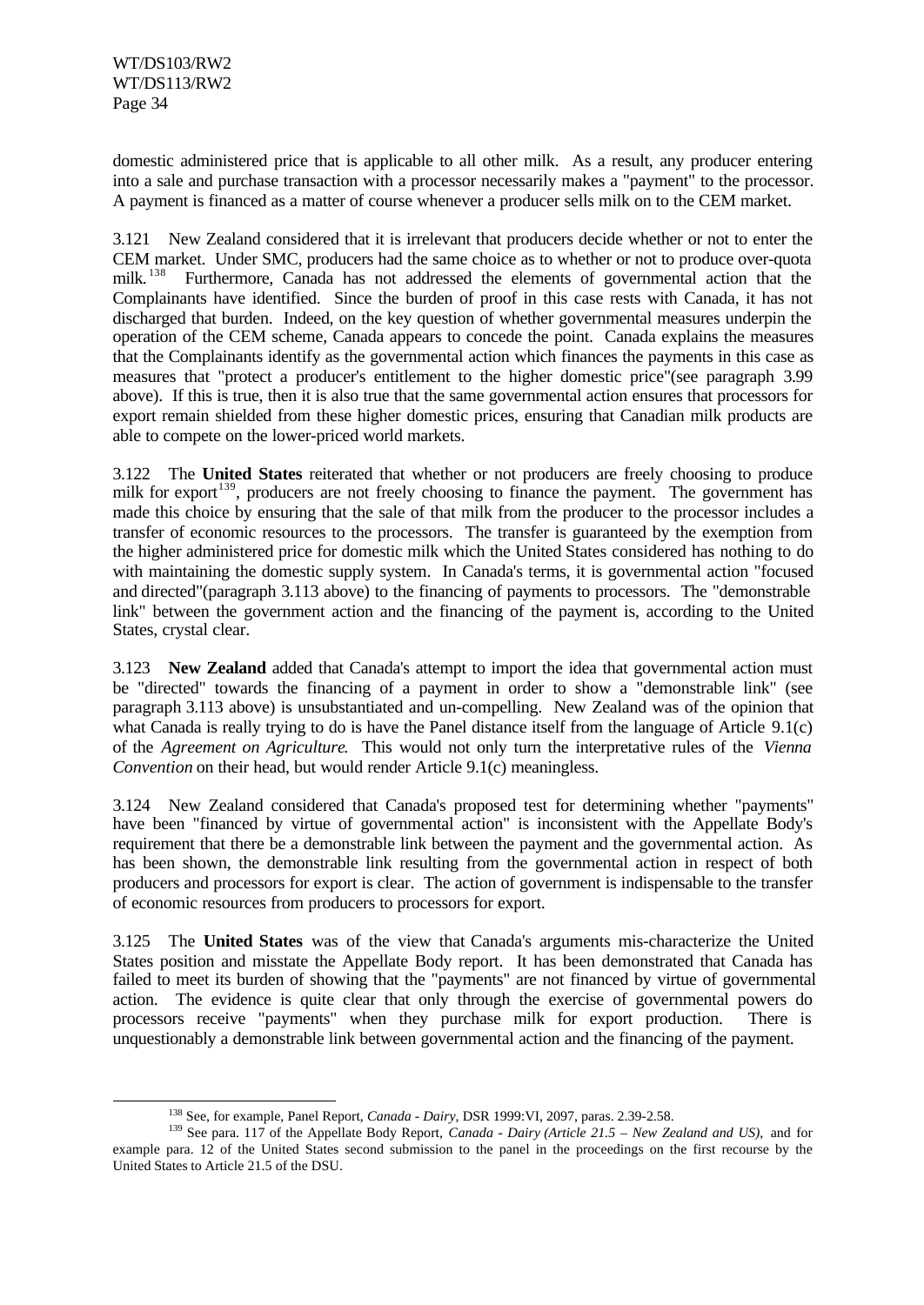3.126 **New Zealand** submitted that from the perspective of export subsidies, Canada's deregulation involves replacing one form of regulation with another form of regulation. While it is a fact that export subsidies on agricultural products are yet to be eliminated, this provides no justification for Canada's claim that the definition of subsidies under the *Agreement on Agriculture* is somehow narrower than the one that applies under the *SCM Agreement*.<sup>140</sup> The definition in Article 9.1(c) of the *Agreement on Agriculture* must be applied in accordance with its terms.

C. ARTICLE 10.1 OF THE AGREEMENT ON AGRICULTURE.

3.127 The **Complainants** submitted that even if Canada's CEM scheme would be found not to satisfy the requirements of Article 9.1(c), it would nevertheless violate Article 10.1 of the *Agreement on Agriculture* by providing export subsidies that circumvent (or threaten to circumvent) Canada's export subsidy commitments.

3.128 **New Zealand** referred to *Canada - Dairy*, in which case the panel said that the application of the first part of this provision requires two elements to be established. First, there must be "export subsidies not listed in paragraph 1 of Article 9". And second, those export subsidies must be "applied" in a manner which results in, or which threatens to lead to, circumvention of export subsidy commitments."<sup>141</sup> Alternatively, if it can be shown that "non-commercial transactions" have been used to circumvent export subsidy commitments, this too will constitute a violation of Article 10.1. The **United States** added that in *US - FSC*, the Appellate Body stated that the obligations under Article 10.1 come into play when three factors are present: the two factors mentioned above plus that the subsidy is contingent on export.<sup>142</sup>

3.129 The **Complainants** reiterated that in determining the meaning of "export subsidies" under Article 10.1, it was noted by the panel in *Canada - Dairy* that Article 1(e) of the *Agreement on Agriculture* defines export subsidies, unless the context requires otherwise, as "subsidies contingent upon export performance, including the export subsidies listed in Article 9 of this Agreement<sup>"143</sup>, an approach confirmed by the Appellate Body in *US - FSC*<sup>144</sup> Referring to the panel report in *Canada* -Dairy<sup>145</sup>, the Complainants submitted that since Article 10 applies to export subsidies other than those listed in Article 9, it therefore applies to any subsidy contingent upon export performance that is not included in the export subsidies listed in Article 9.1.

3.130 **Canada** noted that the Parties agree that the *SCM Agreement* provides the appropriate context for identifying any export subsidy under Article 10.1.

#### *(i) Illustrative List of Export Subsidies*

3.131 The **Complainants** considered that specific guidance can be obtained from the practices considered in the *SCM Agreement* to be export subsidies, focusing in particular on paragraph (d) of the Illustrative List of Export Subsidies in Annex I to the *SCM Agreement*.<sup>146</sup> Paragraph (d) specifically addresses the situation where a government provides inputs, indirectly through a government-mandated scheme, to exporters "on terms or conditions more favourable than for

l <sup>140</sup> See para. 117 of the Appellate Body Report, *Canada - Dairy (Article 21.5 – New Zealand and US),* and for example para. 12 of the United States second submission to the panel in the proceedings on the first recourse by the United States to Article 21.5 of the DSU.

<sup>141</sup> Panel Report, *Canada - Dairy (Article 21.5 – New Zealand and US)*, para. 7.120.

<sup>142</sup> Appellate Body Report, *US - FSC,* paras. 135-154.

<sup>143</sup> Panel Report, *Canada - Dairy,* DSR 1999:VI, 2097, para. 7.124. This approach was confirmed by the Appellate Body in *US - FSC*, paras. 190-196.

<sup>144</sup> *Ibid.*, paras. 190-196.

<sup>145</sup> Para. 7.125

<sup>146</sup> Panel Report, *Canada - Dairy (Article 21.5 – New Zealand and US),* paras. 7.126 - 7.132.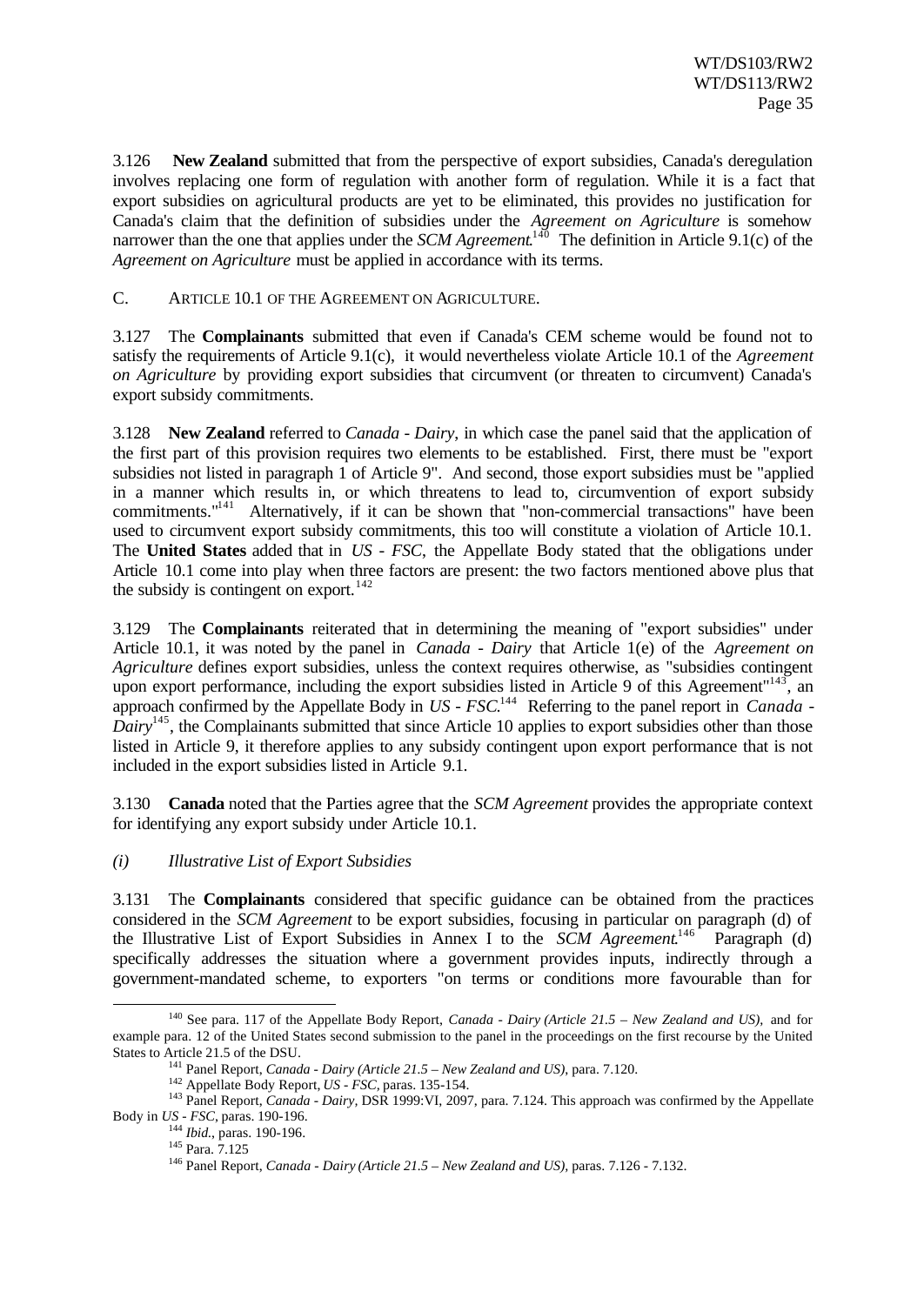provision of like or directly competitive products or services for use in the production of goods for domestic consumption." A footnote to paragraph (d) provides: "The term 'commercially available' means that the choice between domestic and imported products is unrestricted and depends only on commercial considerations."

3.132 The Complainants further considered that the CEM scheme, like the Special Milk classes scheme, fulfils all of the elements of paragraph (d) for the provision of an export subsidy which were identified in *Canada - Dairy*.<sup>147</sup> First, dairy processors continue to have access to milk for dairy products for export which is priced on more favourable terms than would be available to such processors when producing for domestic consumption, and on terms that are uneconomic to producers. The "terms or conditions … for the provision of like or directly competitive products … for use in the production of goods for domestic consumption," in paragraph (d), are indisputably less favourable than those for the provision of CEM for export processing: milk used for dairy products for domestic consumption must be quota milk under the domestic supply management system, for which processors must pay the high domestic price.

3.133 Second, the Complainants continued, the product - milk at below domestic rates - has been provided "by governments or their agencies directly or indirectly through government-mandated schemes." Milk is made available for processors for export through a government-mandated exemption of such milk from the higher regulated price and the enforced exclusion of such milk from the domestic market. Producers' only other options are to destroy such milk, or to sell it for animal feed at the even more uneconomic government-set Class 4(m) price. Government action creates the CEM market, including by exempting export processors from the requirement to purchase high-price in-quota milk; government action ensures a steady and predictable supply of CEM by requiring that producers pre-commit to CEM sales and deliver CEM first out of the tank; and the government polices the market, preventing the diversion of CEM milk and products into the higher-return domestic market (which would have the effect of driving up CEM prices and destroying the scheme's economic benefit - deep discounts on milk - to export processors).

3.134 Third, the Complainants submitted, the terms and conditions on which milk is made available to processors for export are more favourable than those available to them on world markets. The facts underlying the original panel's finding on this point have not changed. For all practical purposes, commercial imports of fluid milk for processing cannot enter Canada due to import restrictions.<sup>148</sup> Thus, if processors want to export dairy products, their only choice is to use domestically-produced milk. The Complainants were of the view that this is not a choice which is "unrestricted and depends only on commercial considerations" in the sense of the footnote to paragraph (d).

3.135 Referring to Canada's argument that imported milk is available to processors for export under its Import for Re-Export Program (IREP), the Complainants submitted, as was noted in the panel reports in both *Canada - Dairy* and *Canada - Dairy Article 21.5*, that access to milk under the IREP depended on the discretionary issue of a permit by the Minister as well as on the payment of the in quota tariff rate<sup>149</sup>, not on commercial considerations.<sup>150</sup> Both panels concluded that the terms and conditions for accessing imported milk under that Program were not commercially attractive in comparison with milk available under Special Milk Classes 5(d) and  $5(e)$ <sup>151</sup> With respect to IREP, the Appellate Body in *Canada - Dairy Article 21.5* observed that "[i]n assessing whether alternative sources of supply are available on more favourable terms, we consider that panels should take account of all the factors which affect the relative "attractiveness" in the marketplace of the different goods or

<sup>147</sup> *Ibid.*, para. 7.128.

<sup>148</sup> Panel Report, *Canada – Dairy (Article 21.5 – New Zealand and US),* paras. 7.53-7.55, 7.131.

<sup>149</sup> *Ibid.,* paras. 4.71 and 4.78.

<sup>150</sup> *Ibid.,* paras. 6.25-6.26 and 7.53.

<sup>151</sup> *Ibid.*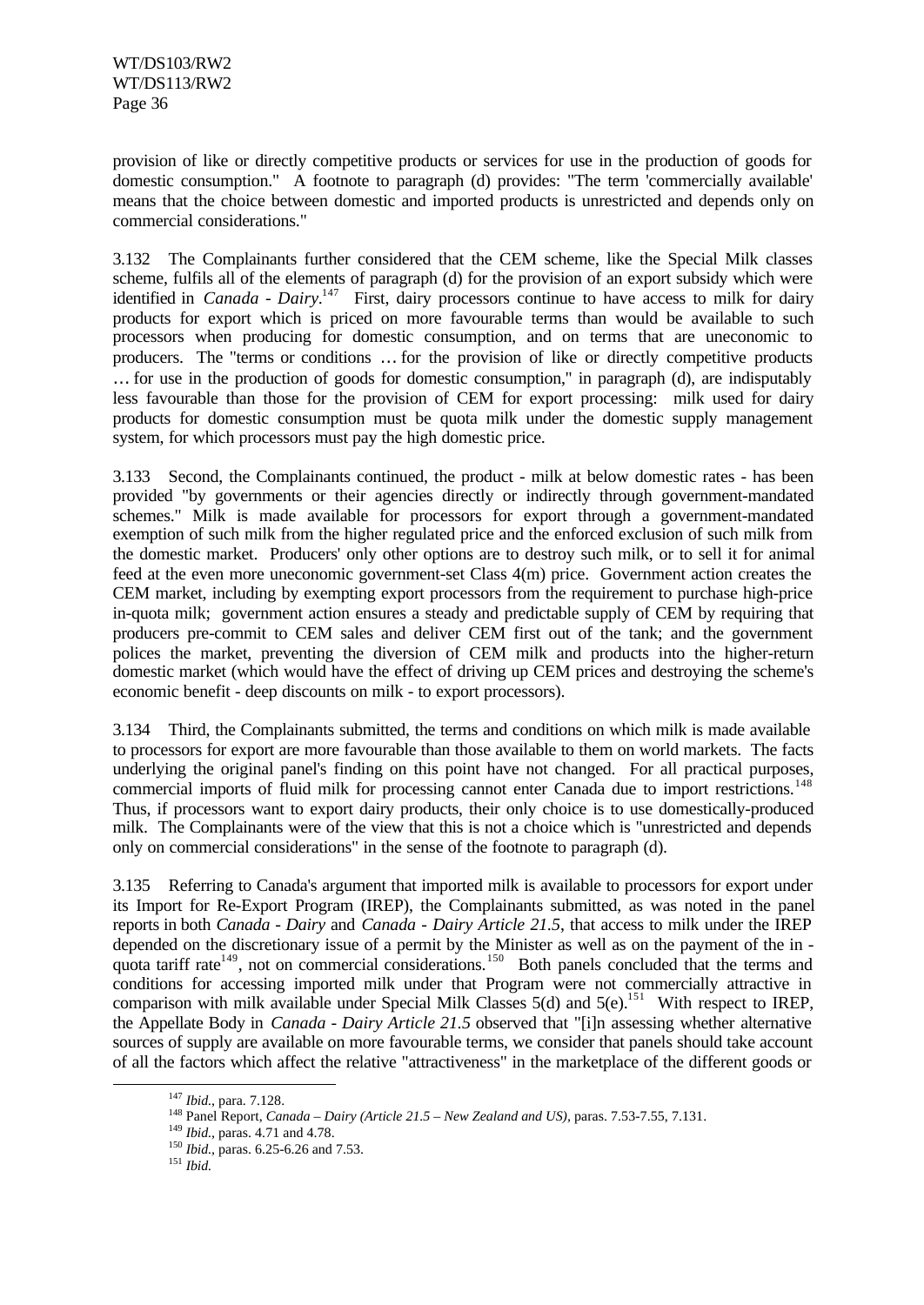services. $152$  The Appellate Body went on to emphasise that if an import permit was "granted to importers as a matter of course, in the context of straightforward import procedures, and if import fees were only administrative charges to cover expenses, these formalities would be unlikely, on their own, to mean that imports were available on less favourable terms and conditions."<sup>153</sup> If the terms and conditions on which IREP was made available were more favourable, the Complainants were of the view that the amount of milk obtainable through IREP would be significantly larger.<sup>154</sup> Thus, Canada's CEM scheme constitutes the provision of export subsidies within the meaning of paragraph (d) of the Illustrative List of Export Subsidies in Annex I of the *SCM Agreement*.

3.136 **Canada** submitted that the alleged export subsidy under Article 10.1 of the *Agreement on Agriculture* is not an export subsidy of the type identified under Item (d) of the Illustrative List of Export Subsidies in Annex I of the *SCM Agreement* as alleged by the Complainants. Referring to the text of Item (d), Canada submitted that the term "commercially available" means that the choice between domestic and imported products is unrestricted and depends only on commercial considerations. Three requirements must all be found to exist for a measure to fall within the definition of an export subsidy in Item (d) of the Illustrative List: (i) the raw materials for use in the production of exported goods must be provided by government or their agencies either directly or indirectly through a government-mandated scheme; (ii) the raw materials must be provided on terms and conditions more favourable than those that apply to raw materials for use in the production of goods for the domestic market; and (iii) those terms and conditions must be more favourable than those commercially available on world markets to processors.<sup>155</sup>

3.137 A threshold issue relating to the first requirement, Canada continued, is the meaning of the provision of goods by governments "directly or indirectly through government-mandated schemes." In that regard every export subsidy illustrated in Annex I of the *SCM Agreement* is by definition an Article 1.1 "subsidy" that is contingent on export performance. The words "indirectly through a government-mandated scheme" in Item (d) must therefore have a meaning consistent with Article  $1.1(a)(1)(iv)$ . To hold otherwise would impermissibly graft a new type of "financial" contribution" onto the definition of "subsidy" in the *SCM Agreement*. As the Appellate Body has held, "... principles of interpretation neither require nor condone the imputation into a treaty of words that are not there or the importation into a treaty of concepts that were not intended."<sup>156</sup>

3.138 With respect to Canada's arguments in paragraph 3.137 above, **New Zealand** submitted that Article 3.1 of the *SCM Agreement* makes it clear that the subsidies listed in the Illustrative List are export subsidies for the purposes of the *SCM Agreement*. Once it is determined that a particular practice falls within the description contained within one of the paragraphs of Annex I, then that practice is deemed to be an export subsidy, without further reference to Article 3.1 or Article 1.1 of the *SCM Agreement*. As has been recognised in a number of rulings<sup>157</sup> there is therefore no need for paragraph (d) practices to be then examined through the spectrum of Article 1.1 of the *SCM Agreement*. As concerns Canada's reference to the Appellate Body's ruling on *India - Patents*, New Zealand submitted that this case appears to contradict Canada's position. By arguing that paragraph (d) has to be limited by reference to Article 1.1 of the SCM Agreement and, more specifically, has to be read in the context of Article  $1.1(a)(1)(iv)$  of the SCM Agreement, Canada is

<sup>152</sup> Appellate Body Report, *Canada Dairy (Article 21.5 – New Zealand and US),* footnote 55.

<sup>153</sup> *Ibid.*

<sup>&</sup>lt;sup>154</sup> In addition, it should be noted that because government action has foreclosed the option to sell additional milk on the domestic market, processors for export are in a position to negotiate a price that is below the price they would have to pay through IREP even if it were available on commercial terms. Producers have no option if they produce non-quota milk other than to sell it to processors for export.

<sup>155</sup> Panel Report, *Canada - Dairy (Article 21.5 – New Zealand and US)*, para. 7.128.

<sup>156</sup> Appellate Body Report, *India – Patents,* DSR 1998:I, 9, para. 45.

<sup>157</sup> See for instance Panel Report, *Canada - Autos*, para. 10.197 and Panel Report, *Brazil - Aircraft Article 21.5,* para*.* 6.42.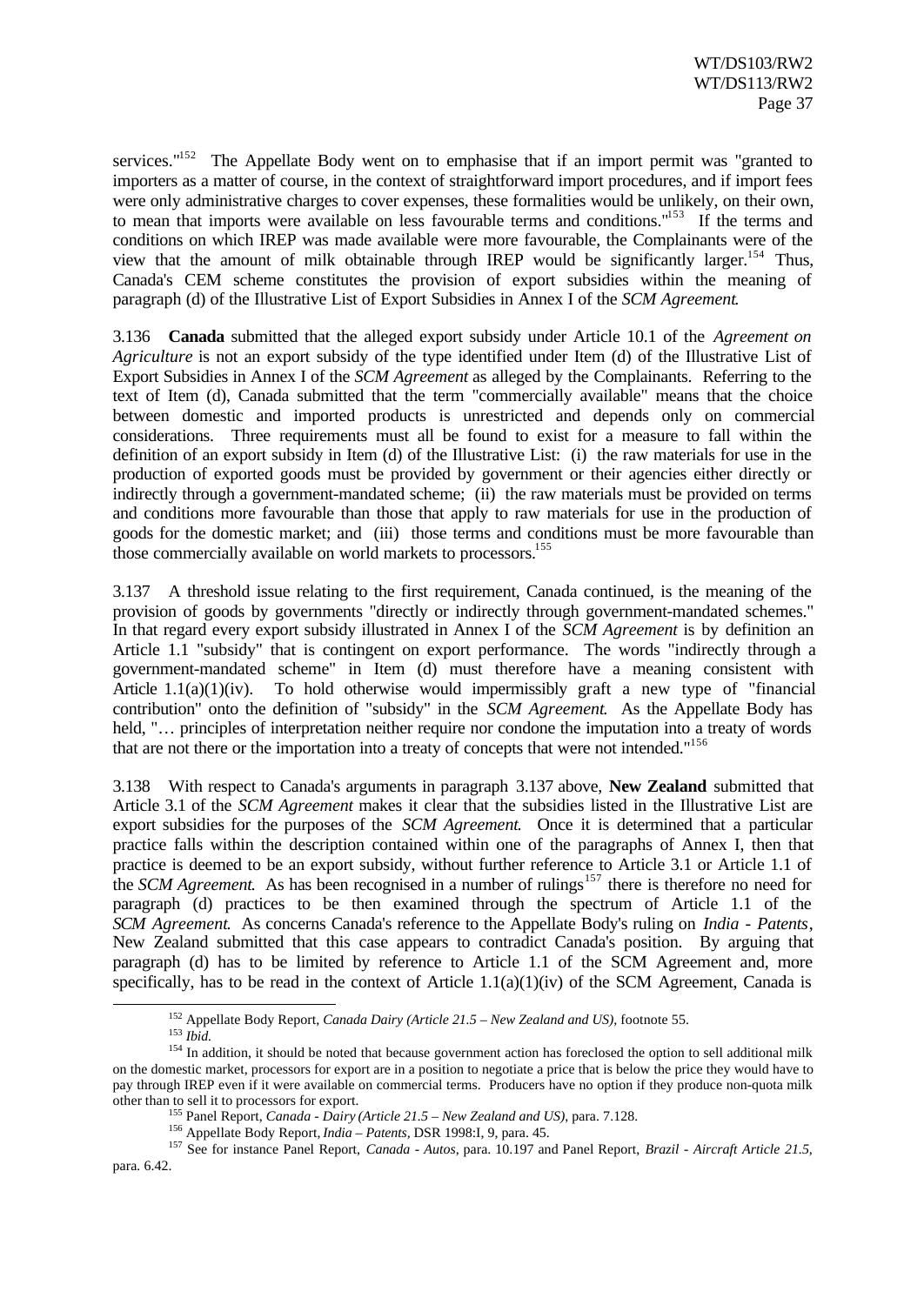indeed trying to introduce the terms "entrust" and "direct" into paragraph  $(d)$ <sup>158</sup> - terms that are only found in Article  $1.1(a)(1)(iv)$ .

3.139 **Canada** reiterated that the Canadian governments do not directly themselves provide CEM to processors, nor do they "entrust or direct" producers to do so through an authoritative instruction or command. Thus, the first of the three requirements of Item (d) is not met. The issue of whether the other two conditions of Item (d) are met is, therefore, moot. However, it is undisputed that CEM itself is sold at prices set by the world market.<sup>159</sup> When the panel in *Canada - Dairy Article 21.5* addressed Item (d), the point of contention was whether the world market terms were "available" to processors through Canada's IREP. The panel's decision in that prior proceeding that world market terms are not available to processors through IREP was based on its findings with respect to IREP's requirement that imports are subject to securing a permit from the Department of Foreign Affairs and International Trade. The Appellate Body addressed this finding in its discussion of possible benchmarks for determining the existence of "payments" under Article 9.1(c) of the *Agreement on Agriculture*.

3.140 Referring to the situation described by the Appellate Body in its report in *Canada - Dairy Article 21.5*<sup>160</sup> concerning the terms and conditions on which IREP is available, **Canada** submitted that of the 2,317 IREP permit requests from August 2000 (when commercial export sales commenced) to February 2002, no request was denied. Further, the fees involved are minuscule, less than one tenth of one per cent (0.025 per cent) of the IREP import values. Nor, contrary to the Complainants' suggestions (see paragraph 3.135 above), do the in-quota tariff duties assessed on IREP imports affect processor decisions. Dairy products are imported under IREP duty-free (including imports from the United States and significant levels of imports of certain dairy products from New Zealand), or at rates of 7.5 per cent or less. Where tariffs are assessed, duty drawback permits the importer to recover these low tariffs.<sup>161</sup> In short, Canada asserted, the permitting requirement, fees, and any applicable in-quota tariff rates associated with IREP are not formalities that make IREP a commercially non-viable alternative to CEM.

3.141 **New Zealand**, referring to the arguments in paragraphs 3.131-3.135 above, and to Canada's response in paragraph 3.140 with respect, in particular, to Canada's duty drawback scheme, submitted that, as acknowledged by Canada, processors for export face an additional administrative hurdle in having to lodge an application in relation to a duty drawback scheme as well. As the Appellate Body in *Canada - Dairy Article 21.*5 observed, New Zealand continued, "panels should take account of all the factors which affect the relative 'attractiveness' in the marketplace of the different goods or services" when assessing whether alternative sources of supply are available on more favourable terms.<sup>162</sup> New Zealand reiterated that IREP milk would not be an attractive proposition for processors for export when they are faced with the in-quota tariff rate and permit fees on top of the discretionary issuance of the permit itself and other regulatory requirements.

3.142 The other relevant element, **Canada** submitted, is to determine whether CEM prices are available to exporters through IREP. As the Appellate Body has stated, a finding under this element requires, in the context of the current dispute, an examination of the competitive relationship between CEM and imports under IREP.<sup>163</sup> The Appellate Body also noted that "[i]mports under IREP,

<sup>&</sup>lt;sup>158</sup> See para. 3.139 below.

<sup>159</sup> Appellate Body Report, *Canada - Dairy (Article 21.5 – New Zealand and US)*, para. 83.

 $160$  Footnote 55, page 23

<sup>&</sup>lt;sup>161</sup> Drawback is limited on exports to the United States and Mexico under separate and unrelated requirements of the North American Free Trade Agreement.

<sup>162</sup> Appellate Body Report, *Canada - Dairy (Article 21.5 – New Zealand and US)*, footnote 55.

<sup>163</sup> *Ibid.*, para. 67.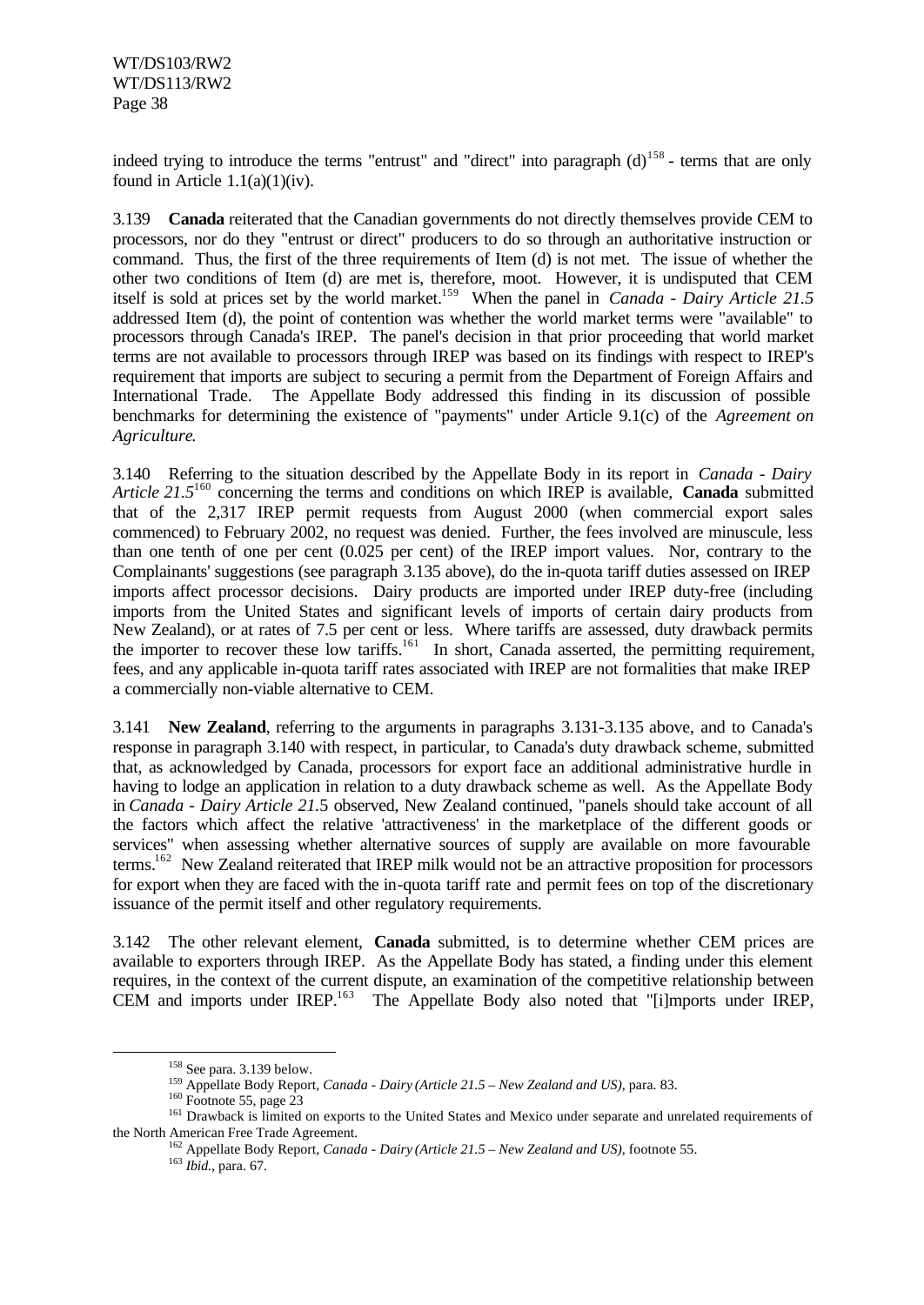generally, involve whole milk powder, while CEM involves fluid milk."<sup>164</sup> Canada has already presented data demonstrating the comparability of prices for whole milk powder imported under IREP and prices for  $CEM<sup>165</sup>$ , and current data show that the milk equivalent price of whole milk powder continues to be competitive with the price of CEM.<sup>166</sup> For the above reasons, therefore, neither the first nor the third prerequisites for an Item (d) violation have been met.

3.143 In response to Canada's arguments in paragraph 3.142 (and footnote 166) above, the **United States** submitted that it does not agree that a discretionary permit requirement, no matter how routine its issuance, and an administrative fee constitute "formalities" which do not affect the commercial attractiveness of the IREP option. Such "formalities" are at a minimum an administrative burden that will make IREP purchases less attractive then CEM purchases which require no such steps. Indeed, as mentioned elsewhere, the fact that the IREP is so infrequently accessed constitutes persuasive evidence that its terms and conditions are less favourable than those available under Canada's export schemes.

3.144 Second, Canada relies upon imports of whole milk powder which must be re-hydrated for most end-uses requiring additional time and expense. Third, Canada admits that a tariff rate of 7.5 per cent applies to many imports under the IREP<sup>167</sup>, an additional cost which renders the terms of IREP imports less favourable than CEM milk which does not incur that cost. Further, the IREP would require obtaining duty drawback, an additional factor that renders the conditions of IREP less favourable. Fourth, and perhaps most important, the United States continued, the prices of IREP whole milk powder are less favourable than the prices of CEM fluid milk, using the conversion factor that the Dairy Farmers of Canada recommends (7.78 litres of milk from one kilogram of whole milk powder) provides a milk equivalent price of CDN \$37.70/hl at the port, which is more than the average price of CEM milk.<sup>168</sup> Moreover, to be properly compared with CEM milk prices, transportation and re-hydration charges must be added to the already non-competitive IREP price.

3.145 Finally, whole milk powder is not used in the production of cheese or "other milk products," the two categories of exports at issue here. Rather, whole milk powder is predominately used in the production of confectionery products (i.e. candy) in Canada. Thus, the evidence does not support Canada's assertion that Canadian manufacturers of cheese and "other milk products" are accessing whole milk powder imports under the IREP or, even if they were, that the terms are as favourable as under the CEM scheme. Thus, because the CEM scheme satisfies each of the criteria identified in Paragraph (d) of the Illustrative List, the CEM scheme provides export subsidies for purposes of the SCM Agreement. As the SCM Agreement is part of the context of the Agreement on Agriculture, the fact that the CEM scheme provides subsidies identified in the Illustrative List supports a finding that the CEM scheme constitutes an export subsidy under Article 10.1 of the Agreement on Agriculture.

3.146 With respect to Canada's arguments concerning paragraph (d) of the Illustrative List, the United States considered that Canada's arguments are without legal support. Because the question in this case is one of export subsidies, as this panel stated in its original report, it is more appropriate "to

<sup>164</sup> Appellate Body Report, *Canada - Dairy (Article 21.5 – New Zealand and US*, footnote 37.

<sup>&</sup>lt;sup>165</sup> See Canada's response to Panel Question No. 10 in *Canada - Dairy Article 21.5* proceedings.

<sup>&</sup>lt;sup>166</sup> In 2001, Canada imported 15,737,202 kgs. of whole milk powder under IREP, which represents a value of CDN \$46,387,255. Therefore, the average price of whole milk powder per kilogram was CDN \$2.95. As Canada explained in answer to question no. 10 from the previous *Canada - Dairy Article 21.5* panel, there is no standard conversion factor for whole milk powder. However, using a conversion factor of 11 kg., the standard used by the CDC and commonly used in the Canadian dairy industry and by Canadian dairy research institutes, the price of whole milk powder would be CDN \$32.42/hl, or as argued by the United States using a conversion factor of 12.04 kg., the price would be CDN \$35.49/hl, both of which fall within the range of commercial export milk prices, i.e., CDN \$23.79-CDN \$40.13/hl.

<sup>&</sup>lt;sup>167</sup> Imports from the United States are exempt from these tariffs as a result of the North American Free Trade Agreement.

<sup>&</sup>lt;sup>168</sup> See Exhibit US-34.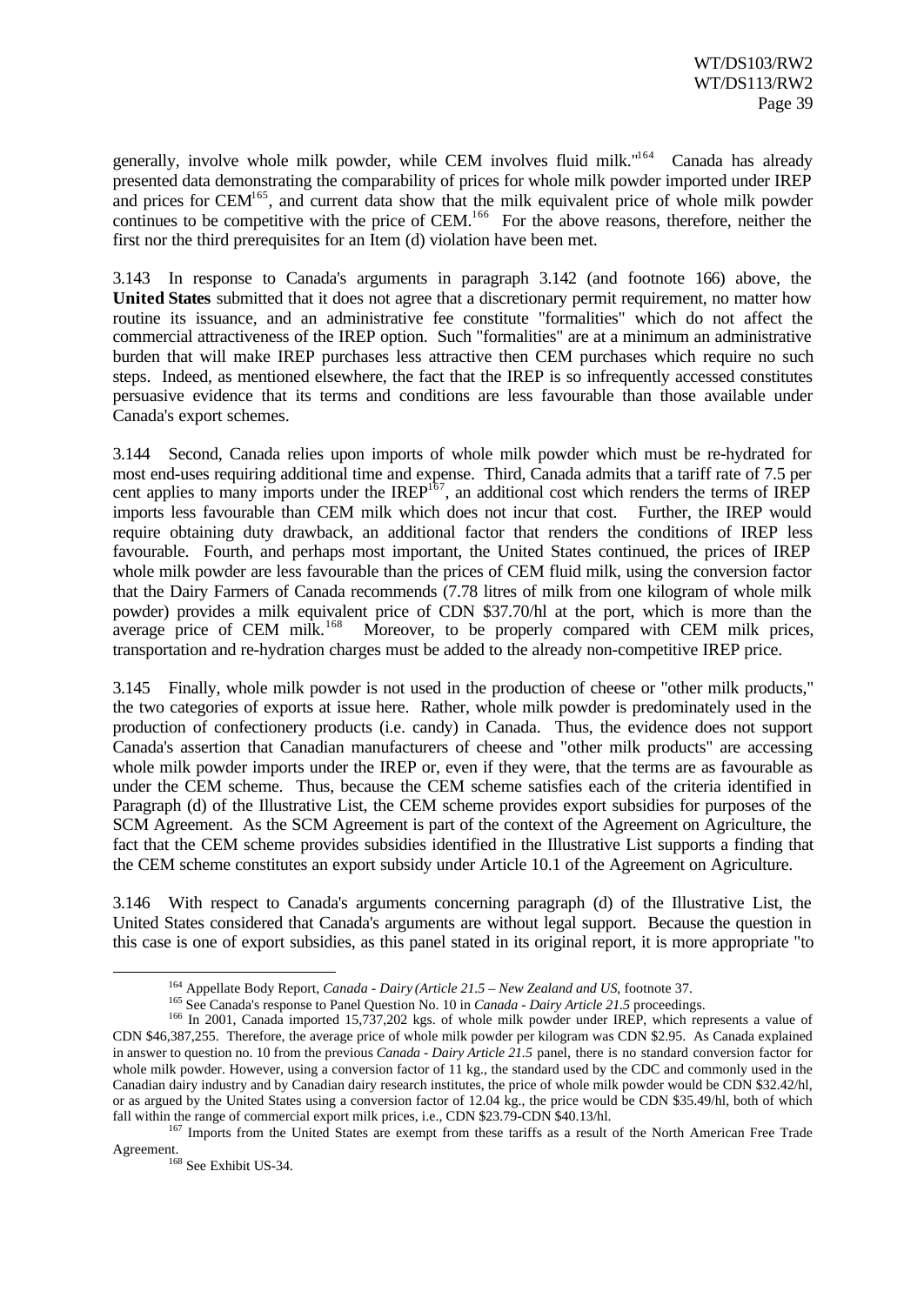l

examine what practices are considered under the SCM Agreement to be 'export subsidies', rather than to examine how that Agreement defines the more general concept of a "subsidy" in its Article 1." In doing so, the panel considered paragraph (d) of the Illustrative List of Export Subsidies contained in Annex I to the SCM Agreement to be the most relevant paragraph. Referring to the conditions to be fulfilled to satisfy the requirements of paragraph (d) of the Illustrative List, the United States reiterated that for the reasons discussed above in paragraphs 3.131-3.135, Canada's CEM scheme satisfies each of these elements. Contrary to Canada's suggestion, the United States continued, it is not necessary first to conduct a separate analysis to demonstrate that the specific terms of Article 1.1(a)(1)(iv) are satisfied in order to fulfil the requirements of paragraph (d). Indeed, Canada itself agrees with this approach. In *Brazil - Aircraft*, Canada argued, and the panel agreed, that if a measure satisfies the Illustrative List, it is not necessary to consider whether it satisfies the broader definition of a "subsidy" in Article 1 of the *SCM Agreement*. <sup>169</sup> The United States considered finally that it has established under the fourth element of paragraph (d) that the terms and conditions on which milk is made available to processors for export are more favourable than those available to them from other sources.

3.147 **Canada** submitted, in response to the Complainants arguments with respect to Item (d) of the Illustrative List (see paragraphs 3.145 - 3.146, above) that in *US–FSC*, the Appellate Body held that all export subsidies prohibited by the SCM Agreement must meet the general definition of subsidy set out in Article 1.1 and in *Canada – Autos*, the panel noted that, "all [of the] practices identified in the Illustrative List are subsidies contingent on export performance." In *Brazil – Aircraft*, the panel held that once it is shown that a measure falls under the Illustrative List, it is *per se* an export subsidy, and it is not necessary to have regard to Article 1. Here, in contrast, there is an issue as to the meaning of what is meant by "indirectly through a government mandated scheme." It is, therefore, necessary to have regard to Article 1 of the SCM Agreement.

3.148 Further, in *US–Export Restraints*, Canada continued, the panel held that under the SCM Agreement Article 1 "subsidy" definition, a transfer of economic resources can be effected either directly under subparagraphs (i) to (iii) or indirectly through private bodies under subparagraph (iv). The panel held that a provision of goods only leads to a finding of a financial contribution under Article 1.1(a)(1)(iv), that is, the government only provides goods indirectly through a private body, if government entrusts or directs a private body to provide goods through delegation or an authoritative instruction or command. Canada submitted that it has demonstrated that government, in this case, has not delegated or given any instruction or command to individual producers to provide CEM to processors. Rather, individual producers and processors enter into commercial export transactions of their own volition.

3.149 Canada considered that there is no valid legal basis for not adopting an interpretation of "indirect" in Item (d) that is consistent with a meaning of that concept in Article 1. Accordingly, Canada does not provide goods "indirectly through a government mandated scheme" within the meaning of Item (d). It is also clear that neither the government nor their agencies provide CEM to processors directly. The first element of Item (d) not having been met, there is no export subsidy within the meaning of that provision.

3.150 **New Zealand** submitted, with respect to the arguments in paragraphs 3.147 - 3.149 above that no authority is cited, and of course none could be, for limiting the meaning of "indirectly" in paragraph (d) by reference to a specific provision of Article 1.1 - a provision that Canada, not the treaty, describes as "indirect" subsidization. New Zealand considered that Canada's arguments have no foundation in the text of paragraph (d).

<sup>169</sup> Panel Report, *Brazil - Aircraft Article 21.5* para*.* 6.42. This is consistent with the text of Article 3.1(a) of the SCM Agreement which provides that subsidies illustrated in Annex I shall be prohibited.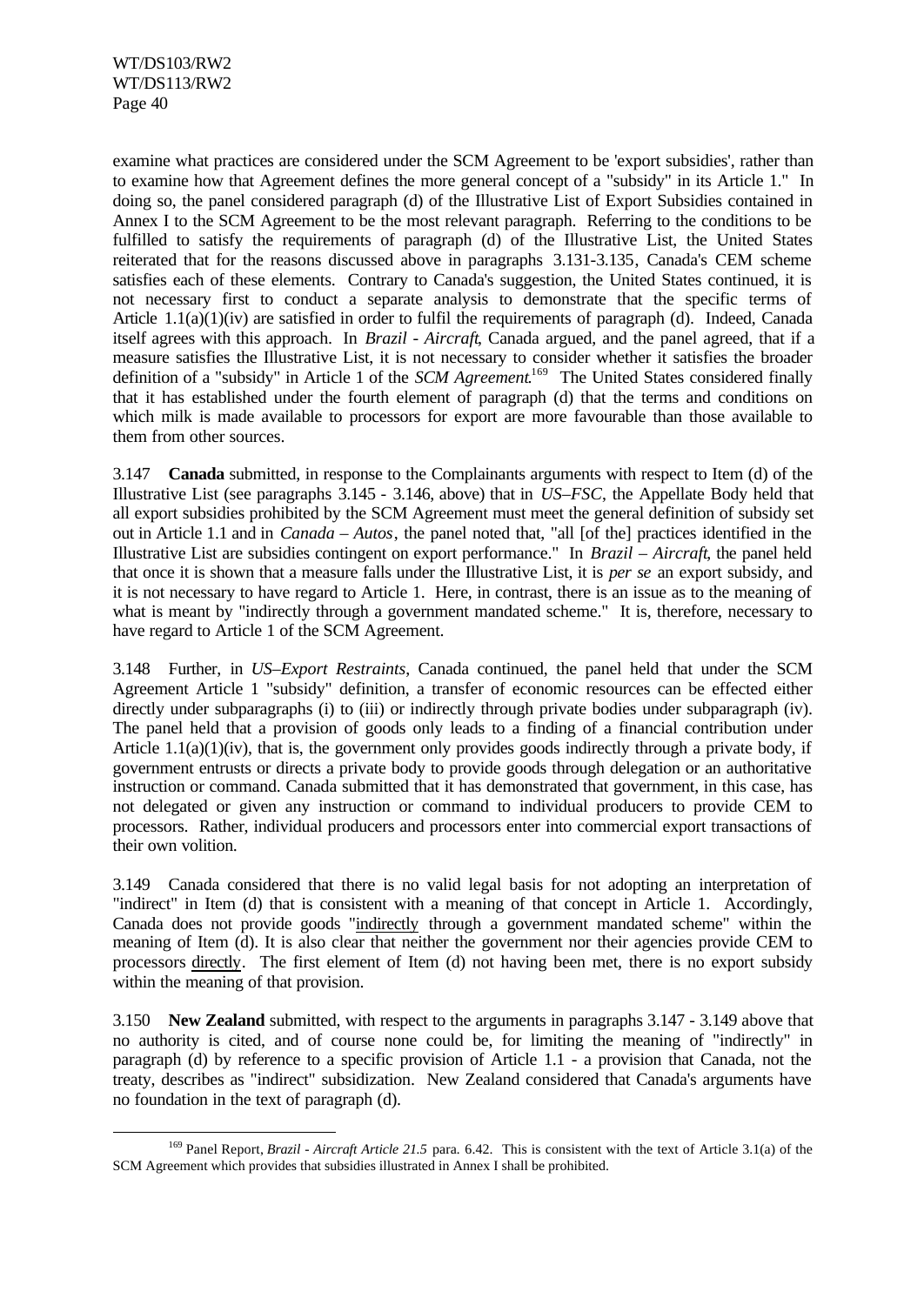3.151 As concerns the arguments above with respect to administrative formalities, **Canada** submitted that these arguments have already been rejected by the Appellate Body. Nor does Canada agree that a tariff makes imports under IREP less attractive. Canada considered in particular that a tariff subject to drawback, falls into the same category of "administrative formalities" as permits and fees. They are widely used throughout the world and cannot be considered a meaningful impediment to importation, in particular, when as in this case, 95 per cent of all dairy products imported under IREP come in at or very close to duty free.

3.152 Finally, Canada considered that it is not true that prices under IREP are less favourable to processors than prices of CEM. Canada presented evidence on pricing under IREP before the first Article 21.5 panel and in its first written submission in this proceeding. For all of these reasons, Canada submitted that it does not provide export subsidies on the production and sale of CEM to processors within the meaning of Item (d) of the Illustrative List of Export Subsidies.

## (ii) *SCM Agreement and Article XVI of GATT*

3.153 The **Complainants** submitted that Article 1.1 of the *SCM Agreement* is also relevant, providing further guidance in interpreting the meaning of the term "export subsidy" in Article 10.1 of the *Agreement on Agriculture*. This provision provides further context to Article 1(e) of the *Agreement on Agriculture*, which states that the term "export subsidies" "refers to subsidies contingent upon export performance".<sup>170</sup> Article 1.1 includes within the definition of a subsidy "any form of income or price support in the sense of Article XVI of GATT 1994". Article XVI describes supports which "operate directly or indirectly to increase exports of any product" (section A.1). Furthermore, section B.4 of Article XVI proscribes subsidies that "result[] in the sale of [the subsidized] product for export at a price lower than the comparable price charged for the like product in the domestic market". This includes Canada's CEM scheme whereby the federal and provincial governments and agencies have created a system which makes milk available to processors for export at below both its domestic price and its average total cost of production, milk which would not be available without the CEM scheme. The CEM scheme is thus a subsidy within the meaning of Article 1.1 of the *SCM Agreement*, as elaborated in Article XVI of GATT 1994.

3.154 Furthermore, **New Zealand** added, in both instances, the CEM scheme constitutes a "subsidy" within the meaning of Article 1.1(a)(2) of the *SCM Agreement,* and the fact that a "benefit" pursuant to Article 1.1(b) is conferred is self-evident, as milk priced below its proper value is made available to processors for export, thereby reducing processor costs.<sup>171</sup>

3.155 Canada cannot deny, the **United States** continued, that dairy products produced for export using CEM are priced lower than the same dairy products produced for domestic consumption. Finally, Canada does not dispute that there are no restraints on the availability of the export subsidies created by the CEM scheme. Consequently, the export schemes have already resulted in or threaten to lead to the circumvention of Canada's reduction commitment within the meaning of Article 10.1.

3.156 Thus, the **Complainants** concluded, the CEM scheme is a subsidy within the meaning of the *SCM Agreement*, and hence is an "export subsidy" within the meaning of Article 10.1 of the *Agreement on Agriculture*. It is a subsidy "contingent upon export performance". Only processors for export are granted access to milk that is priced below both its domestic price and its average total cost of production and the products must be sold on the export market.

<sup>170</sup> Appellate Body Report, *US - FSC*, para. 136; Appellate Body Report, *US - FSC Article 21.5*, paras. 193-195; and Panel Report, *Canada - Dairy (Article 21.5 – New Zealand and US)*, para. 7.126.

<sup>171</sup> Appellate Body Report, *US - FSC Article 21.5*, para. 191.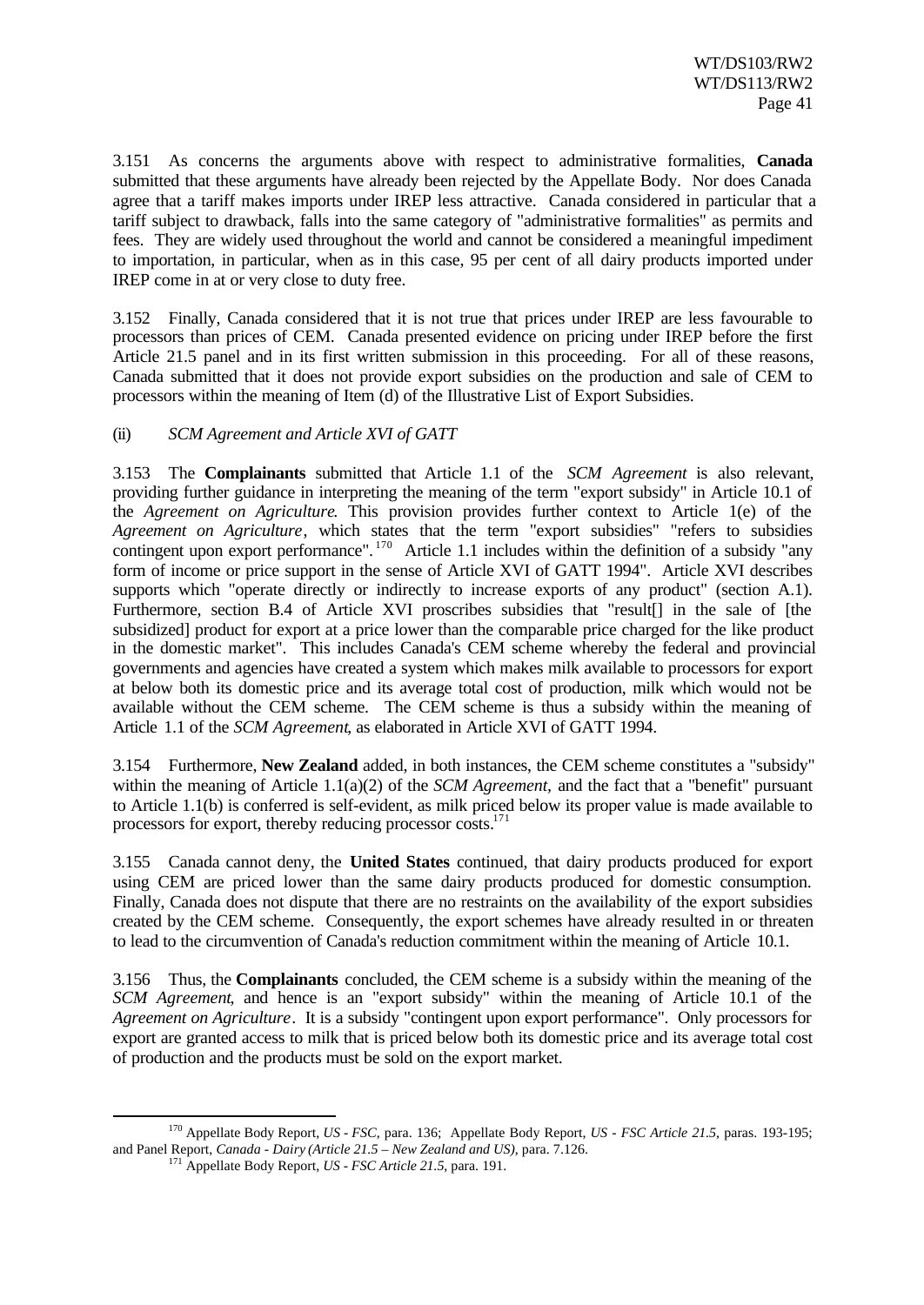3.157 **Canada** submitted that there is no basis upon which to classify commercial milk transactions as "income or price support" (see paragraph 3.153 above). Canada considered that the Complainants' position lacks legal analysis and factual support. First, the arguments of both Complainants regarding Article 1.1(a)(2) of the *SCM Agreement* focus on the perceived effects of commercial export transactions. Such casual treatment of this element confuses the alleged measure with its effect, both of which are required to be shown. Canada referred to the panel in *US - Export Restraints* which noted that the definition of "subsidy" in Article 1 reflects the Members' agreement not only as to the types of government action subject to the *SCM Agreement*, but also that not all government actions that may affect the market come within the ambit of the *SCM Agreement*.

3.158 Second, Canada continued, both Complainants refer to Article XVI:4 of GATT 1994 (see paragraph 3.153 above) in support of their pure "effects" based analysis. However, the Appellate Body has already indicated that the reference to "income or price support" in Article  $1.1(a)(2)$  of the *SCM Agreement* is to Article XVI:1 of GATT 1994 only. In the opinion of Canada, the allegations of the Complainants do not demonstrate any element of "support" of any kind in the sense of Article 1.1(a)(2) of the *SCM Agreement*. There is no evidence, since no such evidence exists, that the government establishes either a support or target price for CEM transactions or any manner of government-set income target measures for the benefit of dairy processors. CEM prices are determined based on the independent decisions of processors as to what price they are willing to pay and the independent decision of producers as to whether or not they are willing to accept that price.<sup>172</sup> There is no "income support" programme for processors.

3.159 The **United States** reiterated that an analysis of Article 1.1(a)(2) of the *SCM Agreement* also supports a finding under Article 10.1 of the *Agreement on Agriculture*. The United States considered, however, that there is no support in the language of that provision for requiring that the government set a "target" price or income level. Article 1.1(a)(2) points instead to "*any form* of income or price support in the sense of Article XVI of GATT 1994." Nor is there any requirement in Article XVI that the government set a "target" price or income level. Canada provides income and price support to its exporters by exempting milk used in the production of export products from the high domestic price. It is undisputed that Canadian processors could not compete in the export market without the lowprice inputs (CEM milk) available to them as a result of this exemption. Thus, although the individual prices of the export contracts are negotiated by the producers and processors themselves, this government exemption from the high domestic price necessarily operates to increase the exports of dairy products from Canada. Without it, the processor would have to purchase its milk for export at the higher domestic price. This is not the "perceived effects of commercial export transactions" as argued by Canada.<sup>173</sup> This is the guaranteed result of the government-mandated price exemption.

3.160 Referring to New Zealand's arguments concerning "benefit" in paragraph 3.146 above, Canada replied that the *US–FSC* was a case involving the foregoing of *government* revenue through a taxation regime. The United States does not attempt to establish the required conferral of a "benefit" for purposes of establishing a subsidy through Article 1.1(a)(2) of the *SCM Agreement*. In any event, Canada has already shown that producers who are selling milk to processors in CEM transactions are able to recover their average cost of production over time. Accordingly, they are not providing goods at less than adequate remuneration, and no benefit therefore exists.<sup>174</sup>

3.161 Referring to the Complainants' arguments in paragraph 3.153 above and Canada's response in paragraph 3.157 above, **New Zealand** replied that the panel in *US - Export Restraints* made it clear

<sup>172</sup> Appellate Body Report, *Canada - Dairy (Article 21.5 – New Zealand and US)*, para. 79.

<sup>&</sup>lt;sup>173</sup> In any event, the US - Export Restraints case cited by Canada is inapposite. That case was brought under Article 1.1(a)(1)(iv), not Article 1.1(a)(2). Furthermore, the language relied upon by Canada is *obiter dictum*.

<sup>174</sup> Appellate Body Report, *US–FSC*, para. 136.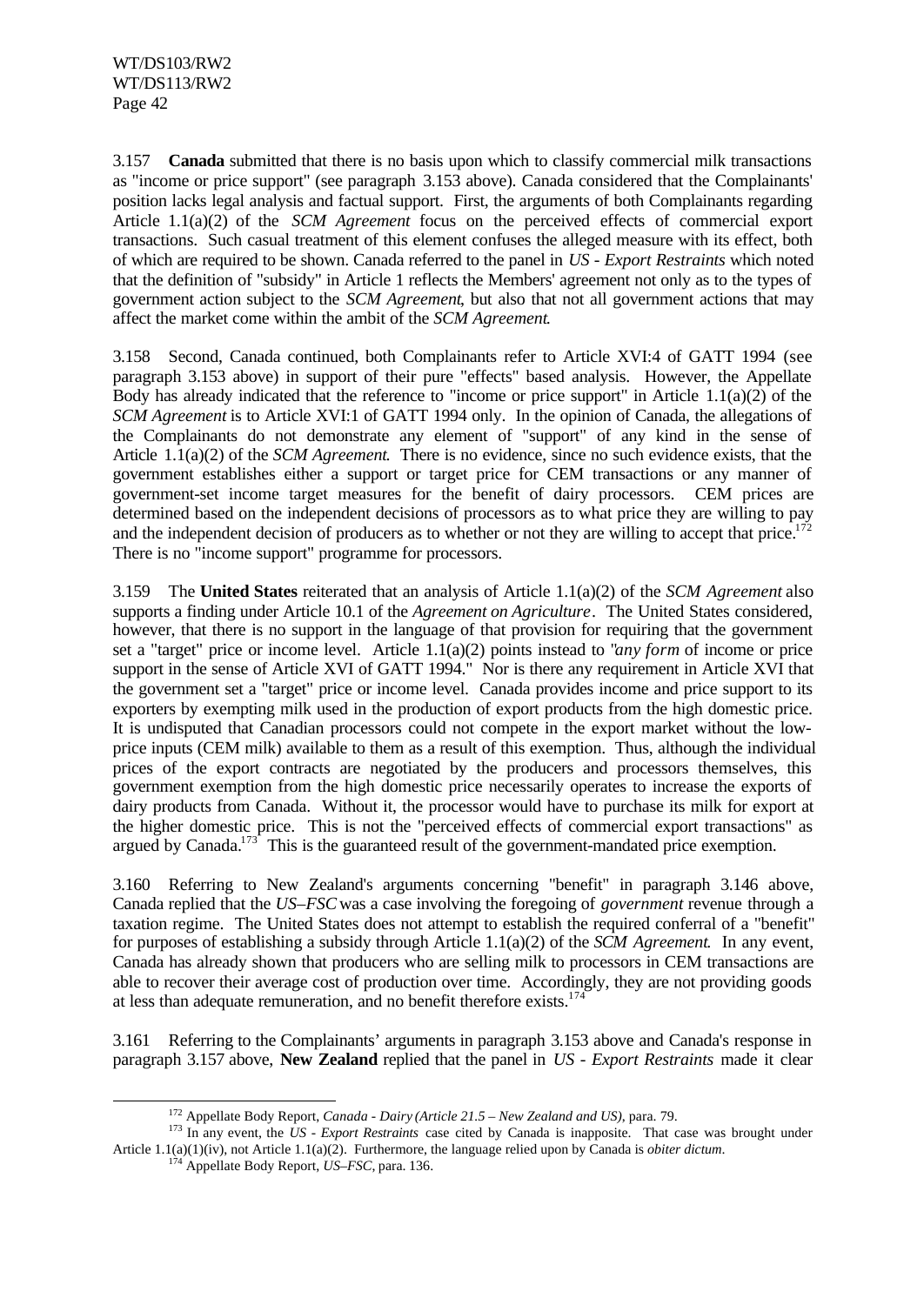that its decision was focused solely upon the specific language of Article 1.1(a)(1)(iv).<sup>175</sup> With respect to "benefit", New Zealand submitted that the Appellate Body in *US - FSC* indicated that where costs have been reduced, a "benefit" has been conferred. This clearly applies to the present case where processors for export are being provided with milk that is priced below its proper value. New Zealand considered that to make a distinction between government revenue foregone and a "benefit" was misplaced because a "benefit" would exist whether costs are reduced by revenue foregone by government or foregone by an independent economic operator.

3.162 With respect to the Complainants' arguments concerning income or price support (see for instance paragraph 3.153 et sequitur above) **Canada** considered that there is no support in the text of Article 1 of the *SCM Agreement* for the Complainants' theory that Canada is providing a form of "income or price support" within the meaning of Article XVI of GATT 1994. Contrary to the Complainants' assertions, there are no guarantees that any income will be generated unless it is in the economic interests of producers and processors that sales occur. The conclusion that because Canada does not prevent sales of CEM from occurring at prices mutually agreed to between buyer and seller, Canada is "supporting" the income generated by these sales is, according to Canada, inconsistent with the concept of "support". Such a conclusion would mean that any measure that enables income to be generated by milk producers could likewise be considered to be income support.

3.163 Canada submitted that there is no authority in GATT jurisprudence for such a wide interpretation of "income or price support". While this expression has never been explicitly defined under GATT law or practice, the 1960 *Panel Review Pursuant to Article XVI:5* provides some context. The panel noted that measures had to be analysed on a case-by-case basis but, in considering such matters, spoke of cases such as where a government maintains domestic prices above the world price by purchases and resales at a loss. This is far from, in the words of the Appellate Body, "…establish[ing] a regulatory framework merely enabling a third person freely to make and finance 'payments'". Canada reiterated that for these reasons, it does not provide export subsidies on the production and sale of CEM to processors within the meaning of Article 1.1(a)(2) of the *SCM Agreement* and Article XVI of GATT 1994.

#### *(iii) Circumvention of Export Subsidy Commitments*

3.164 The **Complainants** submitted that through the combined exercise of federal and provincial authority, Canada has established mechanisms in the various provinces to provide processors for export with milk that is below its domestic price and its average total cost of production, the very export subsidy that was concluded in the *Canada - Dairy* Appellate Body report to be contrary to Canada's obligations under the *Agreement on Agriculture*. The Complainants, referring to the Appellate Body report in *US - FSC*<sup>176</sup> noted that "to circumvent" meant to "find a way round, evade..." i.e. a Member would have found a way around or evaded its obligations if it could transfer by another means the very same economic resources or benefits that it would be prohibited from providing in another form under Article 3.3 and Article 9.1 of the *Agreement on Agriculture*. 177

3.165 **New Zealand**, referring to Article 10.3 (burden of proof) of the *Agreement on Agriculture* and to the panel in *Canada - Dairy*<sup>178</sup>, noted that the effect of Article 10.3 is that exporting in excess of reduction commitments raises a presumption that there has been circumvention of those commitments, and thus there is a burden on the Member to establish that the quantities in question are not subsidized. Equally, where a Member has taken measures which will enable the export of subsidized products in excess of reduction commitments, those measures threaten to lead to

<sup>175</sup> See, for example Panel Report, *US - Export Restraints*, para. 8.75.

<sup>176</sup> Appellate Body Report, *US - FSC*, para. 148.

<sup>177</sup> *Ibid.*, para. 150.

<sup>178</sup> Panel Report, *Canada - Dairy (Article 21.5 – New Zealand and US),* para*.* 7.122.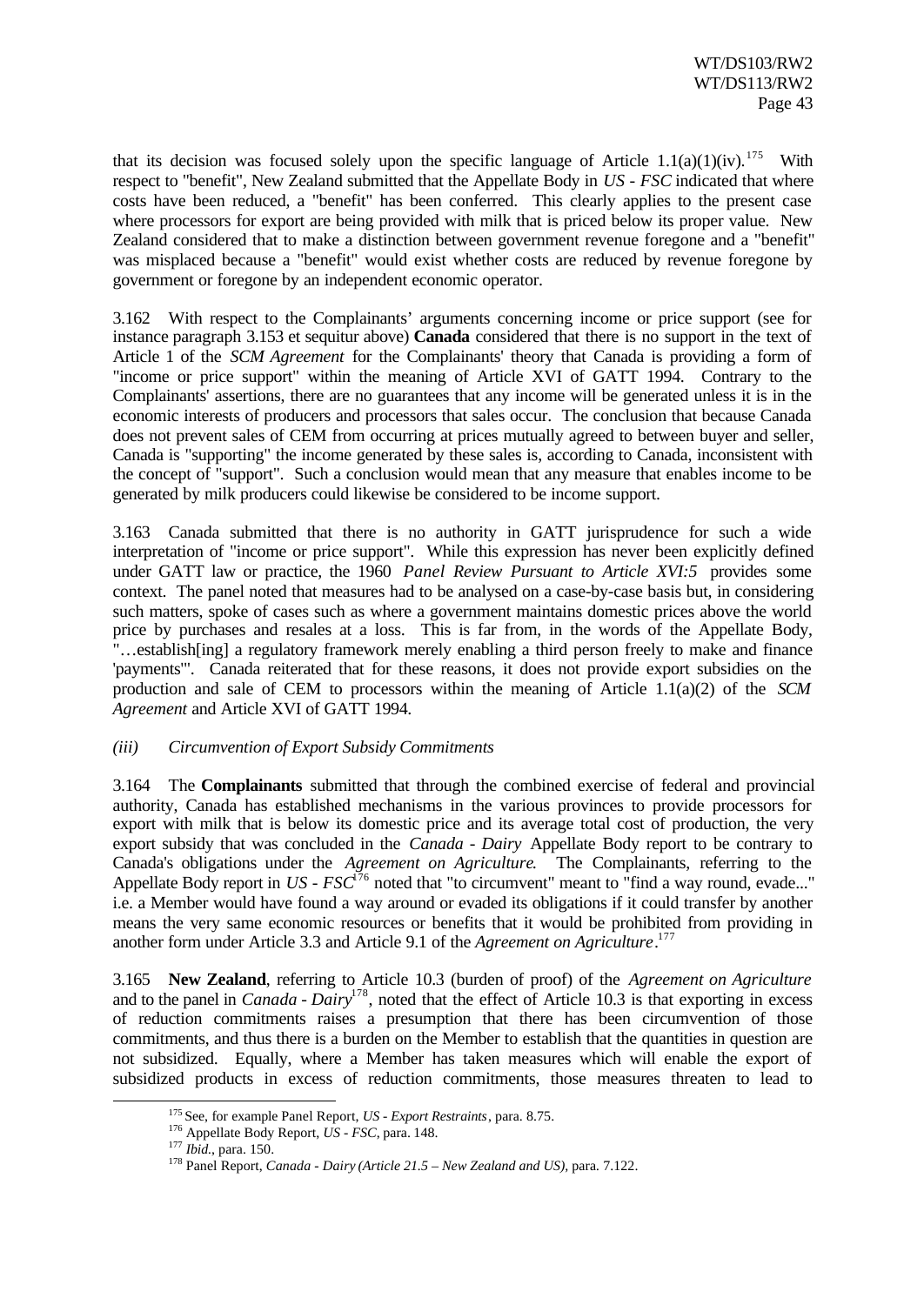circumvention, even though no quantities in excess of reduction commitments have yet been exported. Thus, New Zealand continued, in the context of the present case, to the extent that Canada's CEM scheme enables the export of subsidized dairy products in excess of Canada's reduction commitment levels, it threatens to lead to circumvention of those commitments. To the extent that dairy products have been exported in excess of Canada's reduction commitments, there has been actual circumvention of Canada's reduction commitments. In either circumstance, there has been a violation of Article 10.1 of the *Agreement on Agriculture*.

3.166 The **United States** considered that the export subsidy conferred by the CEM scheme "results in, or threatens to lead to, circumvention of export subsidy commitments."<sup>179</sup> Canada has thus evaded its export subsidy commitments by finding a new means (the CEM scheme) to transfer to export processors the very same economic benefits (i.e. discounted milk) that it was prohibited from transferring under the SMC scheme condemned by the DSB under Article 9.1(c) of the *Agreement on Agriculture.* In *US - FSC*, the Appellate Body concluded that: " ... under Article 10.1 it is not necessary to demonstrate *actual* 'circumvention' of 'export subsidy commitments'. It suffices that 'export subsidies' are applied in a manner ... which *threatens to lead to circumvention* of export In determining whether circumvention of export subsidy commitments is likely to result, the Appellate Body concluded that the structure and other characteristics of the measure are pertinent.<sup>181</sup>

3.167 Under the CEM scheme, the United States continued, the Canadian government requires that non-quota milk be excluded from consumption in the domestic market. The direct consequence of that exclusion is that such milk must be used to produce either products for export or animal feed. The availability of discounted milk for export is confined only by the export opportunities available to Canada's dairy product processors. The revised export schemes lack any internal limit or control on the volume of discounted milk going to processors for export.

3.168 As in *US - FSC*, the absence of any constraints on the use of the CEM export subsidy confirms, according to the United States, that it is likely to threaten to lead to circumvention of Canada's dairy export subsidy commitments. Moreover, in this case there is not only threatened, but actual circumvention of Canada's export commitments. Indeed, Canada's exports of cheese and "other milk" products in the dairy year 2000-2001 exceeded (or for purposes of Article 10.1, circumvented) the limitations to which Canada committed itself in the *Agreement on Agriculture*. <sup>182</sup> Thus, the threat of additional, unchecked circumvention of Canada's dairy export subsidy commitments is no mere possibility—it is underway.

3.169 **Canada** responded that there has been no circumvention of Canada's export subsidy commitments within the meaning of Article 10.1 of the *Agriculture Agreement* since, as Canada has demonstrated, there is no export subsidy involved in commercial export milk transactions. Accordingly, the issue of circumvention is moot.

3.170 **New Zealand** submitted that Article 10.1 of the *Agreement on Agriculture* is essentially focused on ensuring that the export subsidy disciplines of the *Agreement on Agriculture* are not circumvented. But, this is clearly what Canada is attempting to do with the CEM scheme. New Zealand considered that the CEM scheme is simply a replacement for Special Milk Class 5(e). CEM is achieving precisely what was achieved under Special Milk Classes until the scheme was ruled to be

<sup>179</sup> Article 10.1 of the *Agreement on Agriculture.*

<sup>180</sup> Appellate Body Report, *US - FSC,* para. 148.

<sup>181</sup> *Ibid*., para. 149.

<sup>182</sup> See Exhibit US-1; Panel Report, *Canada - Dairy (Article 21.5 – New Zealand and US)*, para. 6.8. Canada is also on track to exceed its commitments for cheese and "other milk" products for the dairy year 2001-2002.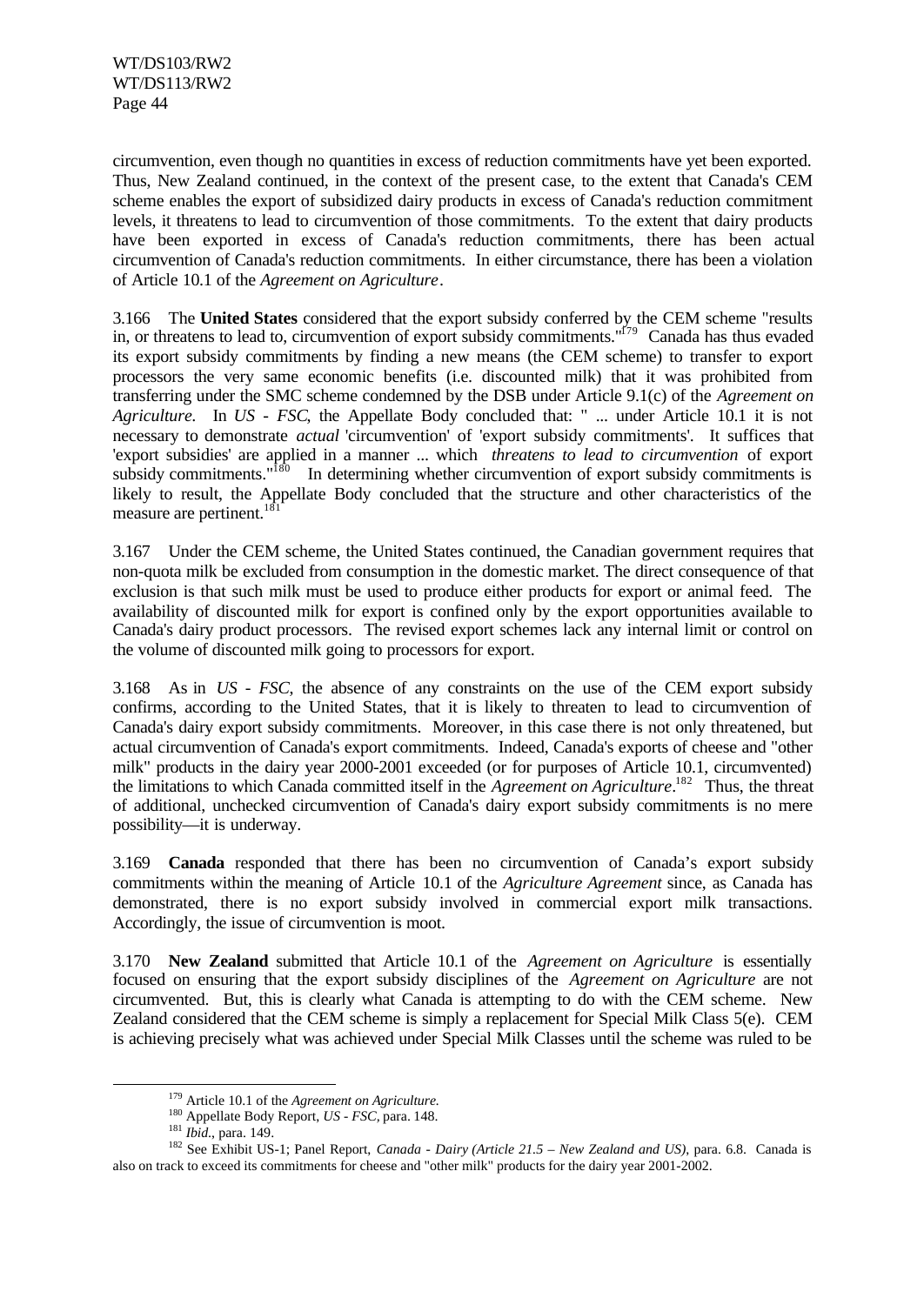contrary to Canada's obligations under the *Agreement on Agriculture*. New Zealand considered that a clearer case of circumvention could not be found.

3.171 The *Canada - Dairy* panel's observation in paragraph 7.125 of its report acknowledges that the drafters of Article 10 were trying to capture those export subsidies that did not technically meet the strict letter of Article 9.1, but nevertheless produced the same subsidization consequences. This idea was referred to as well by the Appellate Body in *US - FSC*, New Zealand continued (see also paragraph 3.146 above).

## (iv) *"Non-commercial transactions"*

3.172 **New Zealand** submitted that even if it is not accepted that Canada has applied export subsidies not listed under Article 9.1 of the *Agreement on Agriculture* in a manner which results in, or threatens to lead to, circumvention of export subsidy commitments in the sense of the first part of Article 10.1 of the *Agreement on Agriculture*, it has provided for "non-commercial transactions" in the sense of the second part of the same article. New Zealand considered that a non-commercial transaction is one in which private profit-maximising individuals would not, from choice, engage. They involve transactions on terms that have not been freely negotiated in an open market.

3.173 In the present case, New Zealand continued, the "market" in which these transactions take place is completely constructed. The processors for export are being provided with milk that is priced at below domestic prices and below the average total cost of production. This is achieved by prohibiting the sale of such milk in the regulated domestic market and by exempting processors for export from the obligation to purchase milk at the regulated domestic prices. Transactions that take place in such a "market" are not commercial transactions resulting from the normal operation of markets. Indeed, they are "non-commercial transactions" within the meaning of Article 10.1 of the *Agreement on Agriculture*.

3.174 The **United States** submitted that Canada's revised export scheme is in contravention of the second clause of Article 10.1 of the *Agreement on Agriculture*. Despite the "market" trappings of the contractual arrangements between producers and processors in the sale of CEM, the United States considered that those transactions are demonstrably "non-commercial" as CEM sales are uneconomic for milk producers, who do not come close to recovering their costs of producing the milk. CEM prices have regularly fallen short of producers' fixed and variable costs of production by more than CDN \$20 per hectolitre. Producers engage in these uneconomic CEM transactions, the United States continued, because the only other alternatives legally available to them - disposal, or Class 4(m) sales for animal feed - offer even less of a return on their investment. The Canadian government thus leaves them no choice but to engage in "non-commercial" sales of their non-quota milk. Those sales to export processors, in turn, have resulted in the circumvention (and threaten further, unlimited circumvention) of Canada's export subsidy reduction commitments.

3.175 The next factor in the analytical framework suggested by the Appellate Body is to consider whether the availability of discounted milk pursuant to the CEM scheme is "contingent on export performance."<sup>183</sup> As explained above, under the CEM scheme, the availability of discounted milk is dependent on use of the milk in the manufacture of dairy exports. Severe financial penalties prevent the sale of the discounted milk or its products for any purpose other than export. In sum, the United States submitted, Canada's CEM scheme comprises "export subsidies" or "non-commercial transactions" within the meaning of Article 10.1 of the *Agreement on Agriculture*, even if the CEM scheme is found not to meet strictly the definitional requirements of Article 9.1(c) of the Agreement*.* CEM subsidies or transactions have already resulted in the circumvention of Canada's export subsidy

<sup>183</sup> Appellate Body Report, *US - FSC*, para. 141.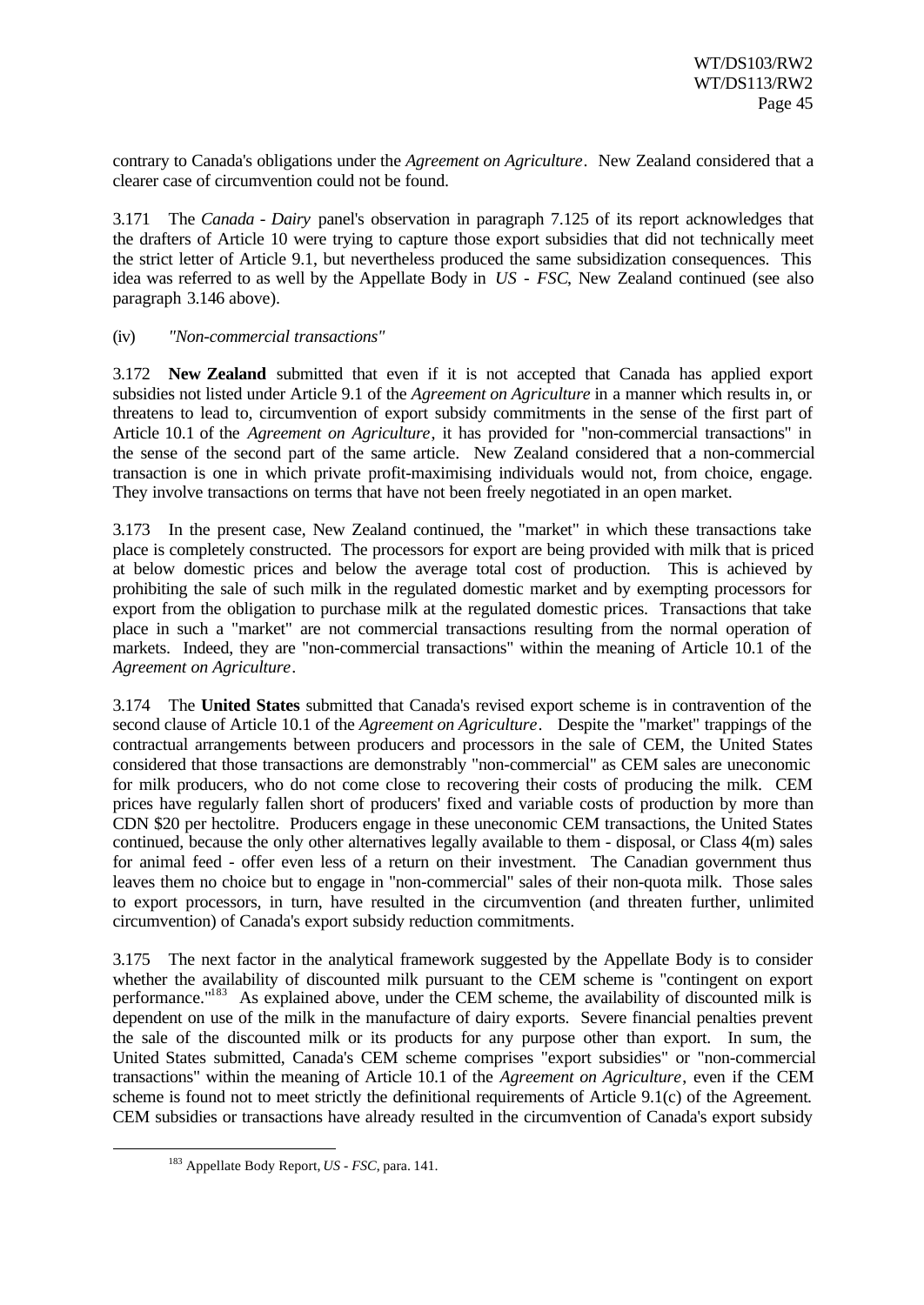WT/DS103/RW2 WT/DS113/RW2 Page 46

reduction commitments, and they threaten continued, indeed unlimited, circumvention of those commitments. As such, the CEM scheme violates Article 10.1 of the *Agreement*.

3.176 **Canada** submitted that there is nothing non-commercial about the CEM market. Nothing in the context of the *Agreement on Agriculture* detracts from or expands the ordinary meaning. Producers when they decide to sell CEM, are acting in a purely commercial manner with a view to making a profit. They are engaged in an arm's-length business transaction with processors. Unlike, for example, buffer stocks of commodities that governments compile and then dispose of by any means possible such as donations or food aid, such transactions cannot be dismissed as "noncommercial." Both buyer and seller are entering into a commercial contract and assuming commercial risks. These choices are theirs, not those of the government. Canada concluded that there has been no circumvention of Canada's export subsidy commitments within the meaning of Article 10.1 of the *Agriculture Agreement* since there is no export subsidy involved in CEM transactions. Accordingly, the issue of circumvention is moot.

3.177 **New Zealand** rejected Canada's view with regard to "non-commercial" (see paragraph 3.168 above) submitting that since it has been established that sales on the CEM market take place at prices that are lower than the average total cost of production, they are by definition non-commercial transactions. Hence, there is circumvention within the meaning of Article 10.1 of the *Agreement on Agriculture*.

3.178 Replying to the arguments in paragraph 3.168 above with respect to non-commercial transactions, the **United States** submitted that the export market is a wholly contrived market. It is created by the Canadian government. As noted by the panel in the first Article 21.5 proceedings, there is no difference between the "domestic" market and "export" market in terms of the buyers, sellers and products they trade.<sup>185</sup> The only difference is the price of milk, which is a result of government intervention. The United States reiterated that it has demonstrated that the average price of CEM milk does not allow producers to recoup their total average cost of production in the long run. Producers engage in these uneconomic CEM transactions because the only other alternatives legally available to them - disposal, or Class 4(m) sales for animal feed - offer even less of a return on their investment. If they produce milk without quota, the Canadian government leaves them no choice but to engage in "non-commercial" sales of this milk in the CEM market. Those sales to export processors, in turn, have resulted in the circumvention (and threaten further, unlimited circumvention) of Canada's export subsidy reduction commitments.

3.179 Canada reiterated that it has not created or contrived a market for CEM. Canada has simply removed governments from decisions related to the purchase and sale of CEM. Private parties decide whether and on what terms they wish to participate in the global market for dairy products. Canada certainly did not "contrive" or "create" this global market. The transactions in which producers and processors enter are, therefore, commercial. In addition, the context of other provisions under the *Agreement on Agriculture* suggests a far narrower meaning. Articles 9.1(b) and 10.4(a) refer to "noncommercial" in the sense of transactions occurring outside of the normal market of private buyers and sellers, such as governmental sales or other disposals of food stocks for international food aid. Commercial export sales clearly do not fit within that context.

#### D. ARTICLES 1.1 AND 3 OF THE SCM AGREEMENT

3.180 The **United States** submitted that in addition to constituting violations of Articles 9.1(c), or in the alternative, Article 10 of the *Agreement on Agriculture*, Canada's measures affecting the

<sup>184</sup> See Exhibit CDA-19.

<sup>185</sup> Panel Report, *Canada - Dairy (Article 21.5 – New Zealand and US)*, para. 6.16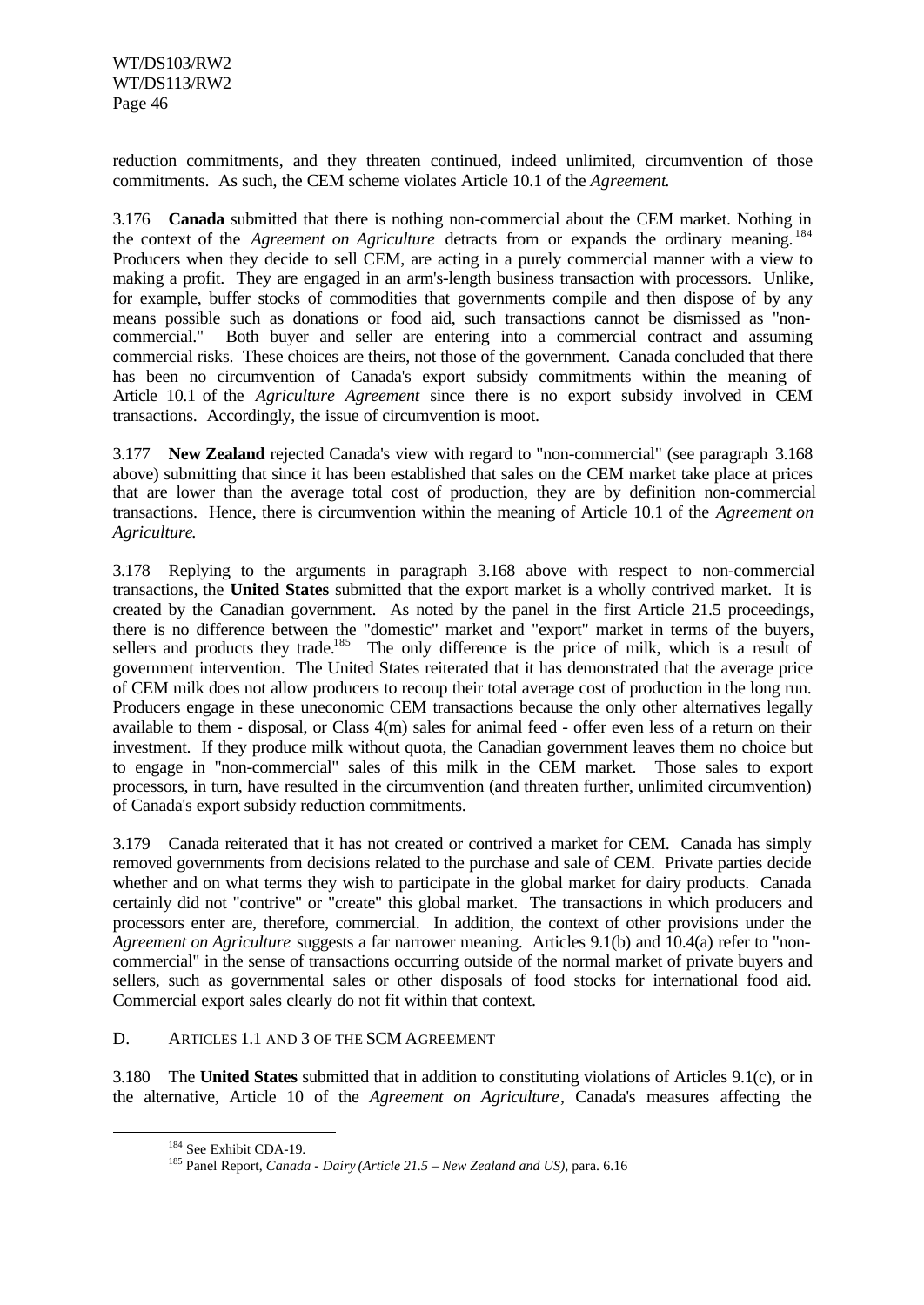exportation of dairy products constitute prohibited export subsidies pursuant to Articles 1.1 and 3.1 of the *SCM Agreement*. Notwithstanding the change that Canada imposed on the form of its programmes, Canada's measures continue to meet the Appellate Body's definition of a "subsidy" under Article 1.1 of the *SCM Agreement*.<sup>186</sup> Canadian governmental authorities continue to provide milk for export products at a reduced rate. Under Canada's new scheme, the CDC, CMSMC, the provincial governments, the milk marketing boards and the new provincial programmes - with their penalties for milk that is not properly channelled - all work to ensure that this is the case. The Appellate Body found that, in such circumstances, "the recipient is paid in the form of goods or services."<sup>187</sup> This, in the opinion of the United States, constitutes a financial contribution under Article 1.1(a)(1)(iii) of the *SCM Agreement*.

3.181 The United States, referring to the Appellate Body report in *Canada - Aircraft*<sup>188</sup> with respect to the term "benefit", submitted that because of the incentive to sell milk at lower prices for export, the dairy processors who export are the beneficiaries of the CEM scheme in Canada. Without this scheme, milk at such discounted prices would not be available through any other channel to processors for export. Since those processors have no other source for such low-priced milk and they could not sell their dairy products into world markets if they were compelled to pay the much higher domestic prices in Canada for milk, the processors clearly receive a competitive advantage that they would otherwise lack. Since the milk for export is provided on lower terms than would otherwise be available on the market, absent the provincial pricing systems, the financial contribution provides a benefit within the meaning of Article 1.1(b) of the *SCM Agreement*.

1.182 The United States submitted furthermore that Canada's CEM scheme requires that milk purchased at the exempted CEM price must be exported. As such, these subsidies are "contingent on export performance" and therefore prohibited under Article 3.1 of the *SCM Agreement*. Under the CEM scheme, when a milk dealer is unable to show that all the quantities of components of the volume of milk have been exported, the milk dealer must pay a penalty. Canada's CEM scheme is, therefore, "contingent … upon export performance" and, as such, provides prohibited subsidies under Article 3.1 of the *SCM Agreement*.

3.183 In conclusion, the United States submitted that Canada's introduction of the CEM scheme to replace Special Milk Class 5(e) cannot conceal the fact that dairy processors continue to receive milk for use in the production of exported goods at prices substantially below the proper value of the milk to the producers. This price benefit is conferred through export mechanisms authorised, administered, and enforced through governmental action. Thus, there can be no doubt that Canada's current export regime for dairy products, consisting of both Special Milk Class 5(d), and the CEM scheme, provides an export subsidy within the meaning of the *Agreement on Agriculture*.

3.184 Canada, referring to the Appellate Body in *Canada - Aircraft*<sup>189</sup>, replied that the nature of the government action is determinative as to whether a "financial contribution" exists under Article 1.1(a)(1). If a government has not acted in a manner enumerated in Article 1.1(a)(1), then a "financial contribution" does not exist and there can be no "subsidy". "Financial contribution" under Article  $1.1(a)(1)(iii)$  contemplates a direct provision of goods by government. Canada already has demonstrated that governments do not provide milk to processors. Producers have the option to allocate some, none, or all of their production to the commercial export market. Governments do not make this decision on behalf of the producers. Accordingly, Canada's measures do not meet the definition of "financial contribution" under Article  $1.1(a)(1)(iii)$ . A provision of goods can still be

<sup>186</sup> Appellate Body Report, *Canada - Dairy (Article 21.5 – New Zealand and US)*, para. 87.

<sup>187</sup> *Ibid.*, para. 113.

<sup>188</sup> Para. 157.

<sup>189</sup> Para. 156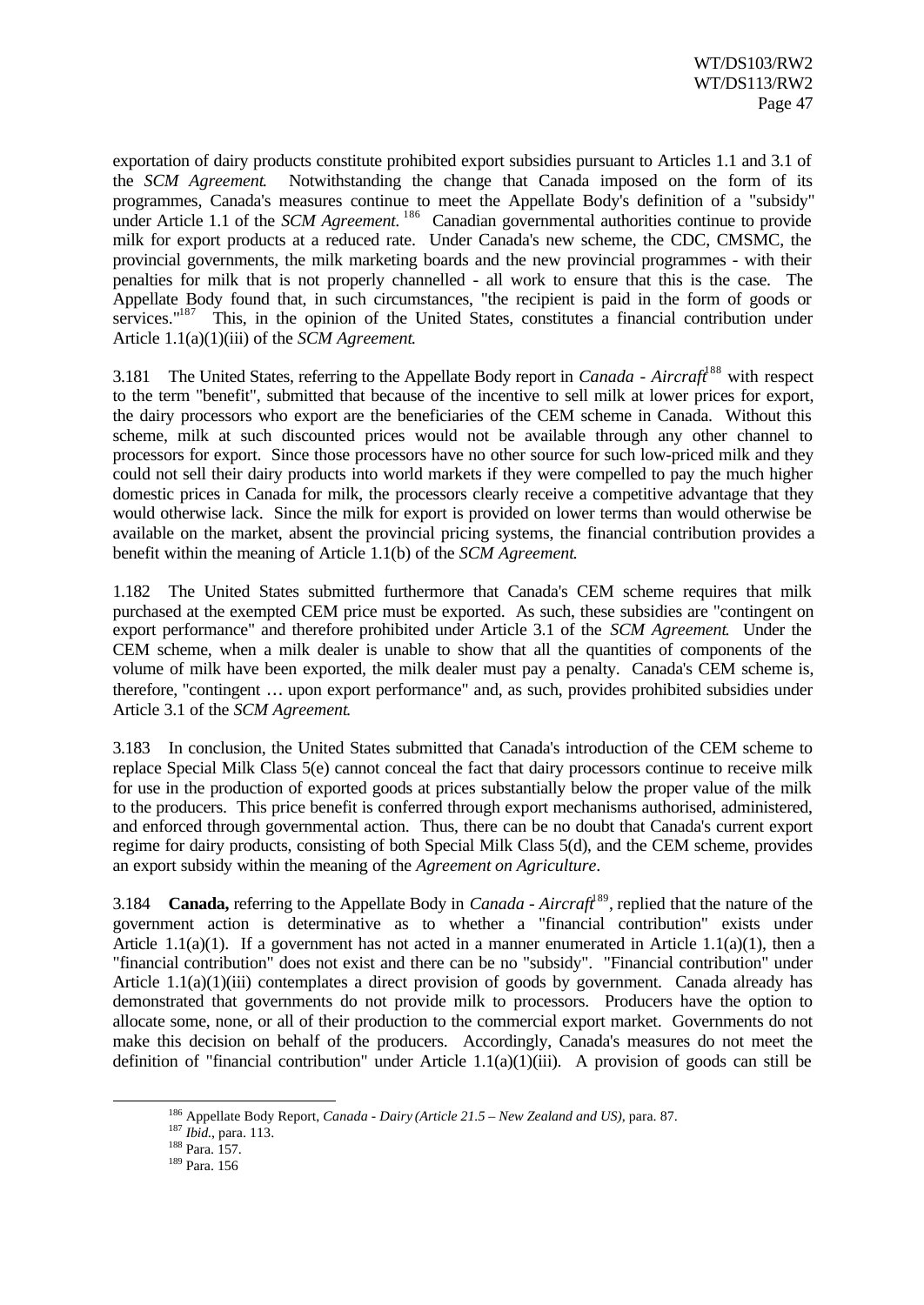WT/DS103/RW2 WT/DS113/RW2 Page 48

captured under the definition of "financial contribution" in Article 1.1, Canada continued, if governments or their agencies "indirectly" provide these goods to processors in the manner set out in Article 1.1(a)(1)(iv) of the *SCM Agreement*.

3.185 For there to be a "financial contribution" within the meaning of Article 1.1(a)(1)(iv) of the *SCM Agreement*, Canada continued, the government must "entrust or direct" a "private body" to "carry out one or more of the type of functions illustrated in (i) to (iii)." That provision was recently considered in *US–Export Restraints*. In that case the panel found that "the act of entrusting and that of directing therefore necessarily carry with them the following three elements: (i) an explicit and affirmative action, be it delegation [in the case of entrusting] or command [in the case of directing]; (ii) addressed to a particular party; and (iii) the object of which action is a particular task or duty."<sup>190</sup> Something must necessarily be delegated to someone, Canada submitted, or alternatively, someone must necessarily be commanded to do something. Further in that case the panel rejected the notion that the requirements of Article  $1.1(a)(1)(iv)$  are met if there is an effect or a proximate causal relationship between some government action and a benefit. The panel concluded that such an interpretation would read the financial contribution element out of the text of Article  $1.^{191}$ .

3.186 Canada has not entrusted or directed producers to provide CEM to processors. Rather, producers provide CEM to processors of their own volition. Canada's measures deregulated the commercial export market and have nothing to do with the decision to produce, sell, or purchase CEM. None of these measures, or the measures which remain in place to regulate the domestic market, contains any notion of delegation or command addressed to any private party to provide CEM to processors. No government laws or regulations direct or command producers to produce or sell CEM. Likewise, no government laws or regulations force processors to purchase this milk. Rather, these decisions are left entirely to individual producers and processors. Accordingly, Canada is not "indirectly" providing goods to processors within the meaning of Article 1.1(a)(iv) of the *SCM Agreement*.

3.187 With respect to the issue of "benefit", Canada considered that it has already demonstrated that producers who are selling milk to processors in CEM transactions are able to recover their average cost of production over time and thus processors are not receiving any "advantage" or "benefit" within the meaning of Article 1.1(b) of the SCM Agreement. Thus, since there is no "subsidy" conferred on processors within the meaning of Article 1.1(a)(1)(iii) or (iv) of the *SCM Agreement*, there can be no "export subsidy" under Article 3.1 of the *SCM Agreement*.

3.188 The **United States** submitted that it has demonstrated that Canada's CEM scheme as well as the maintenance of Special Milk Class 5(d) constitute prohibited export subsidies under Article 3 of the SCM Agreement.<sup>192</sup> The United States considered that Canada has not rebutted this showing.

3.189 In addition to satisfying the particular terms of Article 1.1 of the SCM Agreement, the CEM scheme also satisfies Paragraph (d) of the Illustrative List, as further discussed above. With respect to the federal level of Canada's system, the original panel and the Appellate Body's findings are more than sufficient to demonstrate that the maintenance of Special Class 5(d) is a prohibited export subsidy inconsistent with Article 3 of the SCM Agreement. At paragraph 7.132 of the original panel report, the panel found that Special Class 5(d) constituted "an export subsidy as listed in Paragraph (d) of the Illustrative List of Export Subsidies annexed to the SCM Agreement." It went on, in the next

<sup>190</sup> Panel Report, *US–Export Restraints*, para. 8.29.

<sup>191</sup> *Ibid.*, para. 8.44.

<sup>&</sup>lt;sup>192</sup> As demonstrated in the United States first written submission, Canada has exceeded its commitment levels and thus failed to conform to its obligations under the *Agreement on Agriculture*. As such, its measures are thus subject to scrutiny under the *SCM Agreement* (that is, Canada may not lay claim to the immunity conferred on conforming agricultural subsidies under *SCM Agreement* Article 3 and the *Agreement on Agriculture* Article 13(c)(ii)).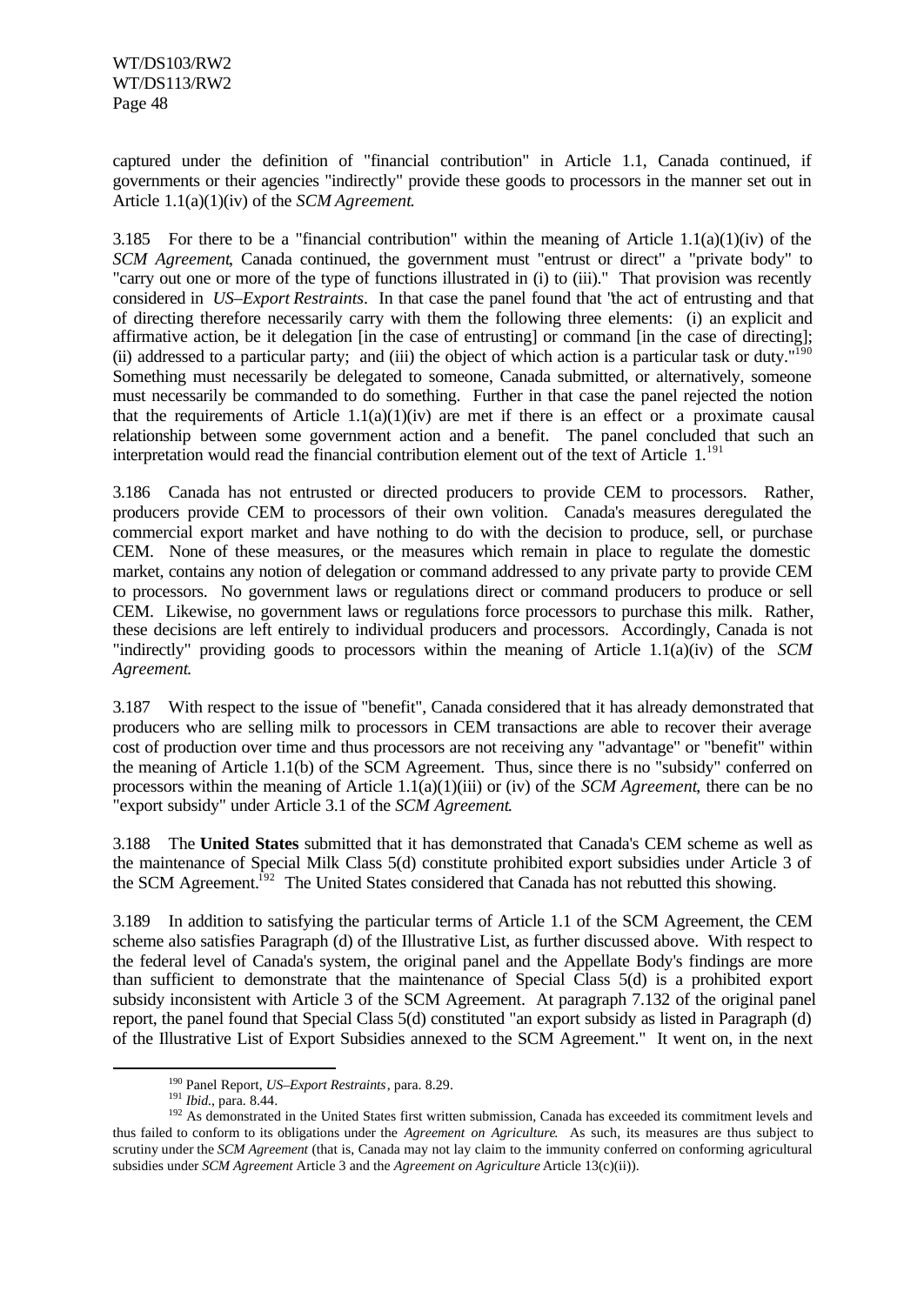sentence, to note the "fact" that the scheme involves an export subsidy under the SCM Agreement. Indeed, this Panel need not analyse the particular requirements of Article 1.1 because the CEM scheme falls within the scope of the Illustrative List of Export Subsidies. Canada itself championed this same approach successfully in another case involving export subsidies, i.e. in the original panel. The panel in the Article 21.5 proceedings in that dispute agreed.

3.190 Just as in the *Brazil - Aircraft* dispute, this Panel is confronted with a *per se* violation of Article 3 of the *SCM Agreement*, namely subsidy schemes that are described in the Illustrative List here, in paragraph (d). The government of Canada, at both the federal and provincial level, provides milk to dairy processors for export "on terms and conditions more favourable than for provision of like or directly competitive products or services for use in the production of goods for domestic consumption." Canada's measures are, in Canada's own words, *ipso facto* an export subsidy and therefore prohibited.

3.191 **Canada** replied that since there is no "subsidy" conferred on processors within the meaning of Article 1.1(a)(1) or (2), including within the meaning of Item (d) of the Illustrative List, there can be no "export subsidy" under Article 3.1 of the *SCM Agreement*. When the findings of the Appellate Body are properly applied to the facts of the present case, it is clear that Canada does not provide export subsidies on the production and sale of CEM by independent milk producers within the meaning of the *Agreement on Agriculture* or the *SCM Agreement*. The evidence shows that producers are able to sell CEM at prices that cover their "average total cost of production".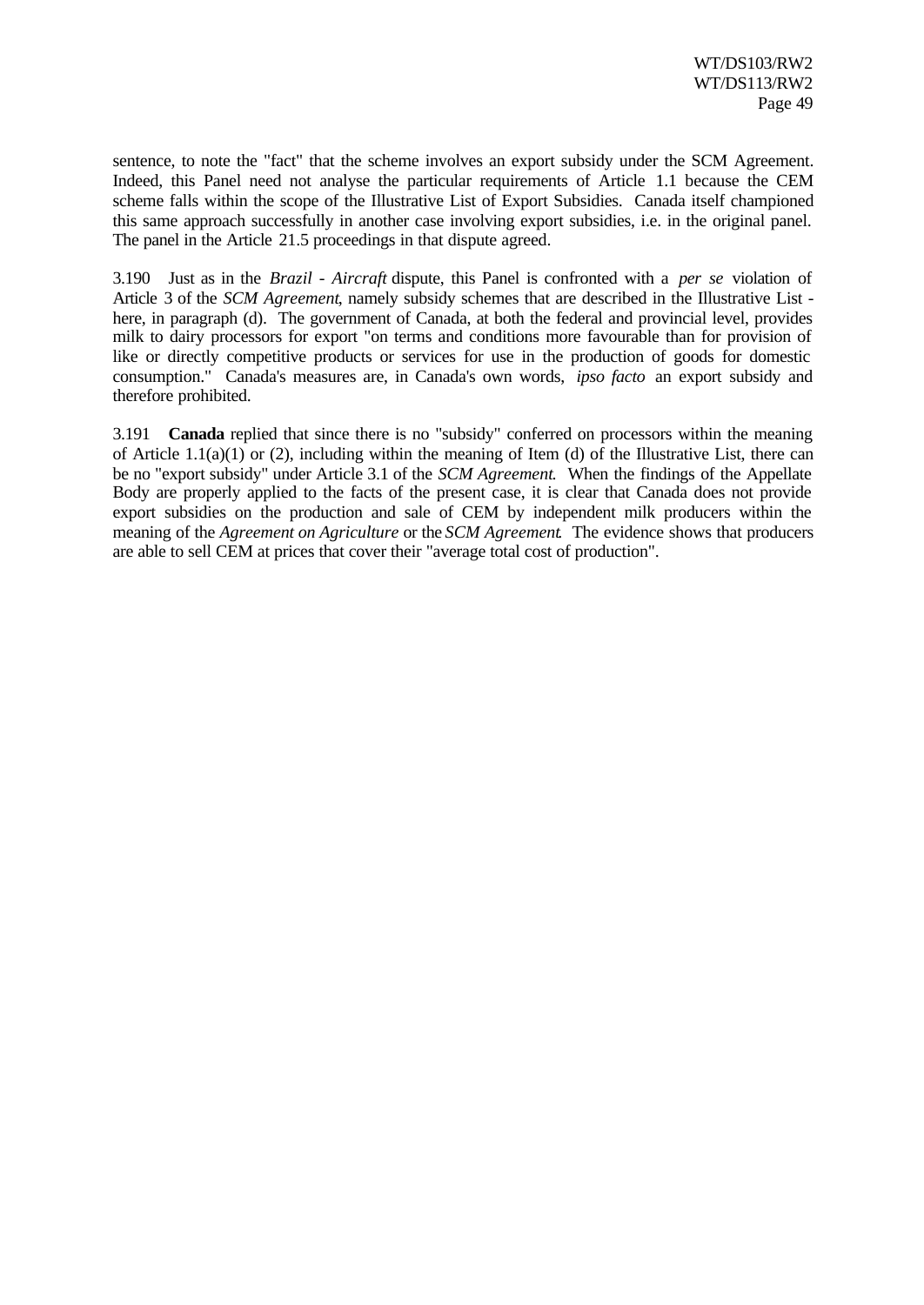## **IV. THIRD PARTIES' ARGUMENTS**

## A. ARGENTINA

## **1. Article 9.1 of the** *Agreement on Agriculture*

## *(i) "payments"*

4.1 **Argentina** submitted that in this case, the supply of CEM (CEM) by Canadian producers amounts to a benefit for the processors that might be qualified as a "payment" under Article 9.1(c) of the *Agreement on Agriculture*. In the context of this case, the Appellate Body established, as a criterion for defining the existence of a payment, that the price charged by the producer of the milk must be less than the milk's "proper value" to the producer.On this basis, the Appellate Body established that the benchmark for comparison of prices charged by Canadian producers and determining whether they were less than the milk's "proper value" to the producer was the "average total cost of production".

4.2 The evidence contributed by the Parties to this proceeding would seem to indicate clearly that this is the case, particularly if we take as a basis the handbook of the CDC. Furthermore, the price agreed between the producer and the processor for export milk cannot simply be seen as a market price. In a market where the Government of Canada artificially distinguishes between the domestic market, which benefits from domestic support, and the export market, it is difficult to conclude that the price agreed among the producers and processors is a market price. How much freedom can there be in this export milk market if the producer does not have alternatives? Producers are under an obligation to sell over-quota milk for export. They end up with a surplus that they cannot limit. They do not have any economically more attractive alternative. Argentina submitted further that the benefit conferred for the sale of CEM is clearly contingent upon exportation. Indeed, financial penalties are even envisaged for cases where milk for export is used for the processing of products for domestic consumption. These facts have not been challenged during these proceedings.

# *(ii) "by virtue of governmental action"*

4.3 Having identified the existence of a payment, it must be established that the payment is "financed by virtue of governmental action". As determined by the Appellate Body, this relationship must be identified case-by-case on the basis of the effect of the governmental action on the payment made by a third party. According to the Appellate Body, "governmental action" embraces a broad range of activities, "including governmental action regulating the supply and price of milk in the domestic market". <sup>193</sup> Moreover, it is clear from the text of the provision that the action *does not require a charge on the public account* to be considered a subsidy under Article 9.1(c) of the *Agreement on Agriculture*. Although the words 'by virtue of' render governmental action essential, Article 9.1(c) contemplates that payments may be financed by virtue of governmental action even though significant aspects of the financing might not involve government".<sup>194</sup>

4.4 According to the criterion established by the original panel, it should be demonstrated that the Canadian system drives milk producers to make these payments. The Appellate Body links this situation with the degree of obligation or conditioning imposed on producers by the governmental system to produce additional milk for export. In the case at issue, it has not been disputed that by virtue of the action of the Canadian Government: (i) the milk produced over the quota for sale in the Canadian domestic market cannot be sold in the domestic market (except under class 4m), and (ii) there is a penalty for diverting this over-quota production to the Canadian domestic market. Producers have

<sup>193</sup> Appellate Body Report, *Canada - Dairy (Article 21.5 – New Zealand and US)*, para. 112.

<sup>194</sup> *Ibid.*, para. 114.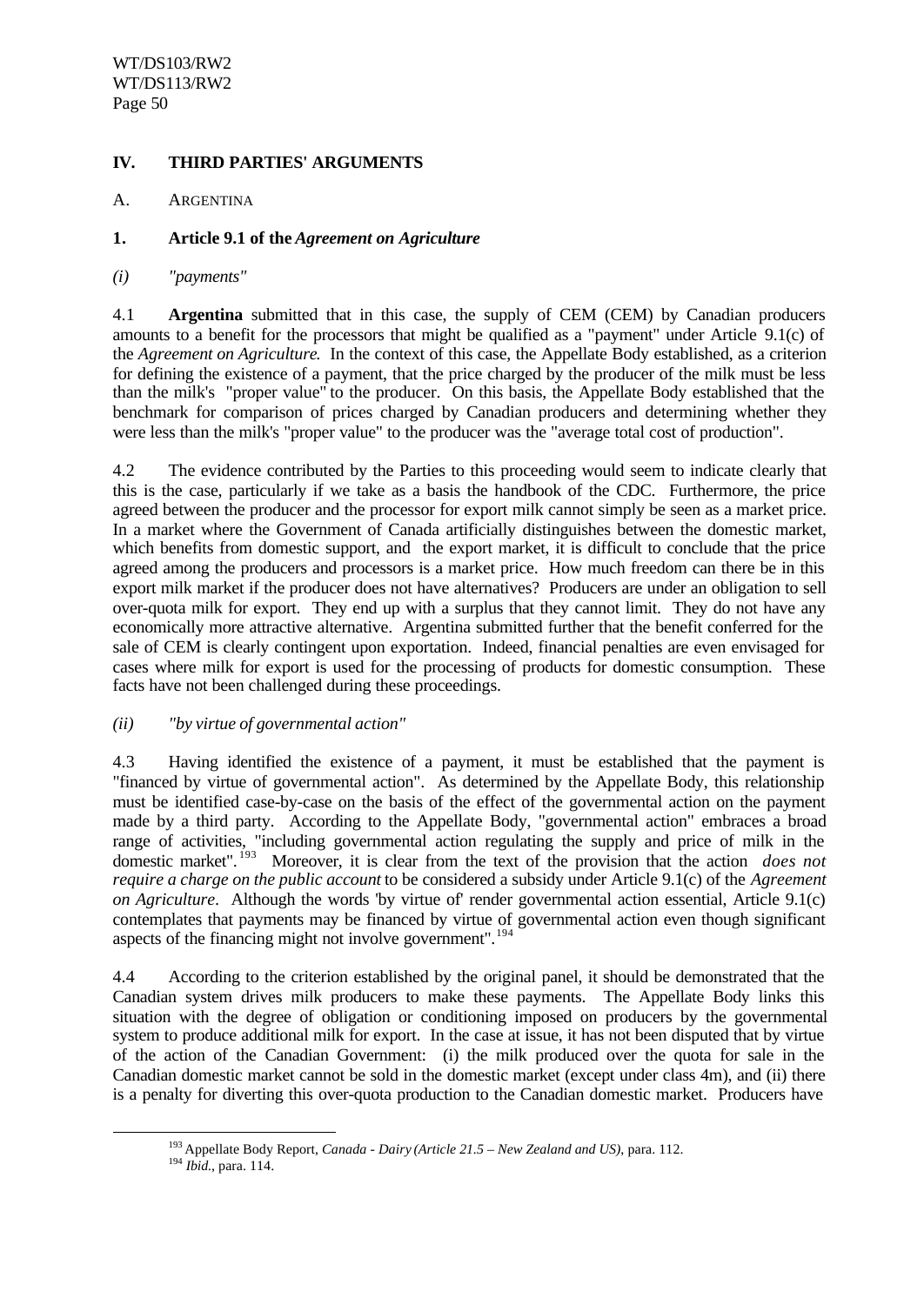no economically attractive alternative to selling it for export (CEM) under the conditions laid down by the system. Producers are thus under an "obligation" to sell over-quota milk for export. If the domestic quota did not exist, milk processors would buy the milk for export at the same price as the milk for domestic consumption, a price that would undoubtedly be higher.

4.5 Argentina considered that Article 9.1(c) of the *Agreement on Agriculture*, covers hypotheses such as the case at issue, in which the processors purchase at a price which amounts to a benefit and do so "by virtue of governmental action", even if not directly financed by the Government. Any other interpretation would deprive the words "by virtue of" of their meaning. For reasons set out above, Argentina submitted that the Canadian regime for the supply of CEM by Canadian producers can be qualified as an export subsidy under Article 9.1(c) of the *Agreement on Agriculture.*

# **2. Article 10.1 of the Agreement on Agriculture**

4.6 Argentina submitted that where it is not possible to demonstrate that a measure constitutes an export subsidy among those listed in Article 9.1, it must be examined to see if it constitutes a circumvention of export subsidy commitments under Article 10.1. Article 1(e) of the *Agreement on Agriculture* contains a definition of "export subsidies", which can be further clarified, if necessary, by reference to the *SCM Agreement*. In *Canada – Aircraft*, the Appellate Body established that a subsidy under Article 1.1 is a financial contribution which confers a benefit on the recipient in terms more favourable than those that would otherwise have been available to the recipient in the market.<sup>195</sup> It is clear from this definition that under the *SCM Agreement*, it is necessary to demonstrate a financial contribution and a benefit to prove that there is a subsidy.

4.7 For the purposes of determining the existence of a financial contribution, account must be taken of the original panel's finding that paragraph (d) of the Illustrative List of Export Subsidies was a "relevant" provision for the purposes of determining the existence of an export subsidy. Argentina submitted that, under the *Agreement on Agriculture*, government action by virtue of which the provision described in paragraph (d) of the Illustrative List takes place for use in the production of exported goods constitutes an export subsidy within the meaning of Article 10.1, even if there is no "charge on the public account". The rest of the *Agreement on Agriculture* itself also forms part of the "context" of Article 10.1. Indeed, it is the most relevant context, since it is the same Agreement.

4.8 Argentina considered that the measure challenged in these proceedings is also a form of income or price support which operates directly or indirectly to increase exports of dairy products. These exports would not be competitive in international markets if the processors were to pay the price required for milk intended for products sold on the domestic market.

4.9 Processors purchase milk on "terms or conditions … more favourable than those commercially available on world markets to their exporters" (Illustrative List of Export Subsidies, paragraph (d)) given the restrictions imposed by Canada on imports through their tariff level. As stated by the Appellate Body in *Canada - Dairy Article 21.5* with respect to the absence of an express standard for determining which measures involve "payments", "even within Article 9.1 itself, subparagraphs (d) and (c) expressly provide that the domestic market constitutes the appropriate basis for comparison".<sup>196</sup> Furthermore, various paragraphs of the Illustrative List of the *SCM Agreement* contain references linked to the domestic market. Similarly, in *Canada - Aircraft*, the Appellate Body defined the benefit conferred under Article 1.1 of the *SCM Agreement* by comparing it to the market: "the marketplace provides an appropriate basis for comparison in determining whether a 'benefit' has been 'conferred', because the trade-distorting potential of a 'financial contribution' can be identified by determining

<sup>195</sup> Appellate Body Report, *Canada – Aircraft,* DSR 1999:III, 1377, para. 157.

<sup>196</sup> Appellate Body Report, *Canada – Dairy (Article 21.5 – New Zealand and US)*, para. 75.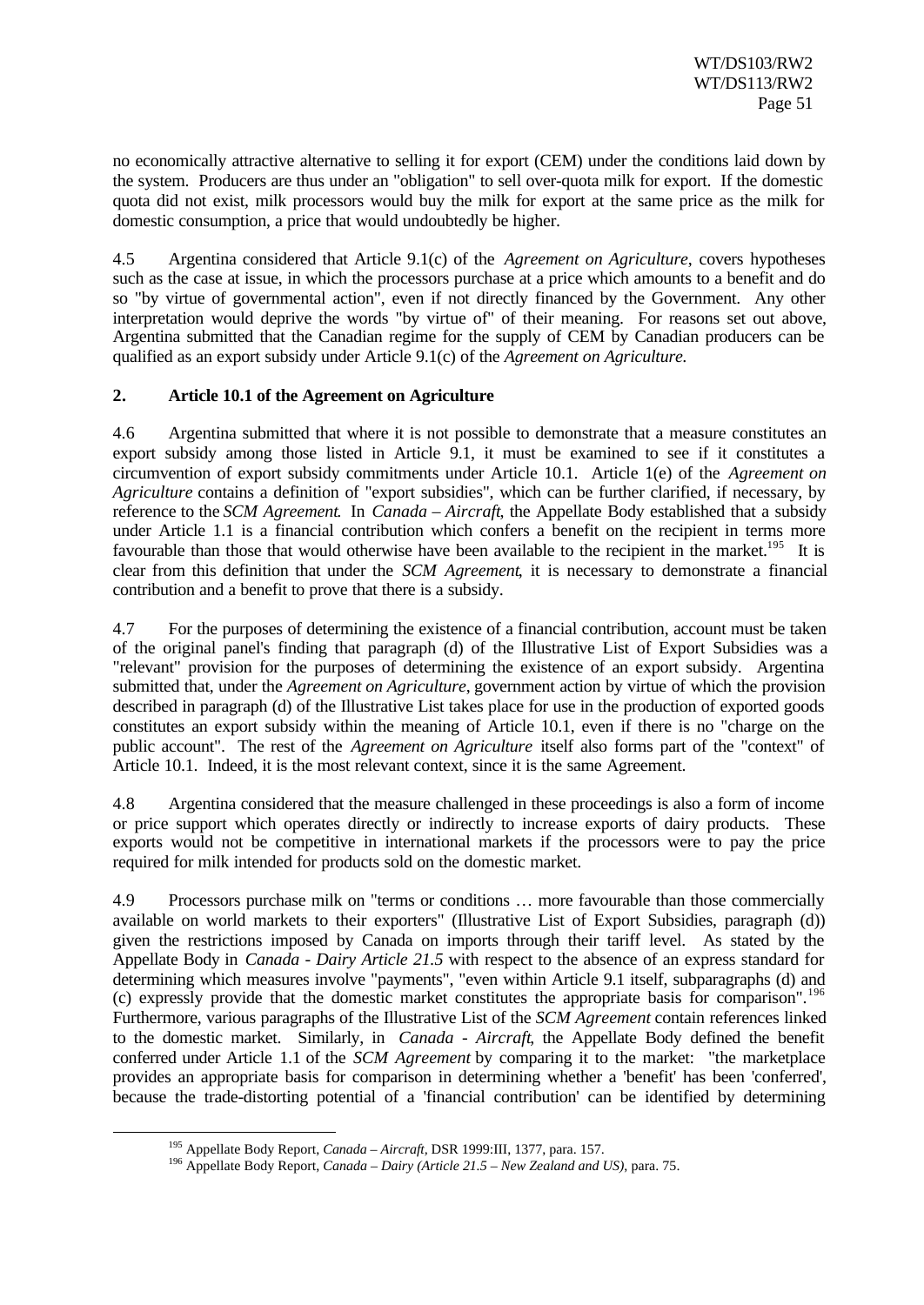whether the recipient has received a 'financial contribution' on terms more favourable than those available to the recipient in the market" (paragraph 157 of the Appellate Body report). Given that what is being done here is to determine the existence of a "benefit", Argentina considered that in this case, comparison with the market price is appropriate.

4.10 It is Argentina's understanding that the "benchmark" fixed by the Appellate Body, the "total average cost of production", is limited to the determination of the concept of "payment"<sup>197</sup> in Article 9.1(c) of the *Agreement on Agriculture*, and should not be applied to the concept of "benefit" in the framework of the export subsidies mentioned in Article 10.1. Similarly, it should be borne in mind that the Appellate Body fixed this benchmark as the most appropriate to this case, without suggesting that it be extended to other WTO disputes. For the reasons given above, it is obvious that this type of benefit is contingent on exportation. The financial penalties for the use of export milk in the preparation of products intended for domestic consumption are proof enough.

4.11 Furthermore, Argentina considered that the challenged system at least "threatens to lead to circumvention" of export subsidy commitments assumed by Canada. According to the Appellate Body in *US - FSC*, the absence of limitations to an export subsidy "threatens to lead to circumvention of export subsidy commitments". Here, there is no fixed quota for export milk or limitation of any other kind. In any case, what counts here is Article 10.3 of the *Agreement on Agriculture*, according to which any Member which claims that any quantity exported in excess of a reduction commitment level is not subsidized must establish that no export subsidy has been granted in respect of the quantity of exports in question. In Argentina's view, the characteristics of the system at issue in these proceedings are such that if it does not qualify as an export subsidy under Article 9.1(c) of the *Agreement on Agriculture*, it constitutes an export subsidy which is inconsistent with Article 10.1, since it at least "threatens to circumvent" the export subsidy commitments of the granting Member.

B. AUSTRALIA

# **1. Article 9.1 of the** *Agreement on Agriculture*

*(i) "payments"*

4.12 **Australia** submitted that Canada's new category of milk for export processing known as CEM provides milk to dairy processors/exporters for the export of manufactured dairy products below the value of the milk to the producer. There is no limit on the sales of CEM to processors/exporters. Processors are prohibited from selling milk on the domestic market; CEM must be exported. Processors are also exempted from purchasing milk for export at regulated domestic prices. The only way that producers can sell above-quota or non-quota milk is if it is exported or used as animal feed.

4.13 In using the standard of the average total cost of production for determining whether sales of CEM involve "payments" within the meaning of Article 9.1(c) of the *Agreement on Agriculture*, Australia considers that sales below the average total cost of production involve "payments" which are financed by virtue of governmental action. To the extent that Canada has exported dairy products in excess of its scheduled export subsidy quantity reduction commitments, it has therefore breached Articles 3.3 and 8 of the *Agreement on Agriculture*.

4.14 Article 9.1(c) of the *Agreement on Agriculture* relates to payments on the export of an agricultural product which are financed by virtue of governmental action. In the original proceedings, it was held that "payments" can include payments-in-kind. The Appellate Body, in its decision of l

<sup>197</sup> Appellate Body Report, *Canada – Dairy (Article 21.5 – New Zealand and US)*, para. 92. "In our view, by relying upon the total cost of production in this dispute, to determine whether there are 'payments', the integrity of the two disciplines [domestic support and export subsidies] is best respected."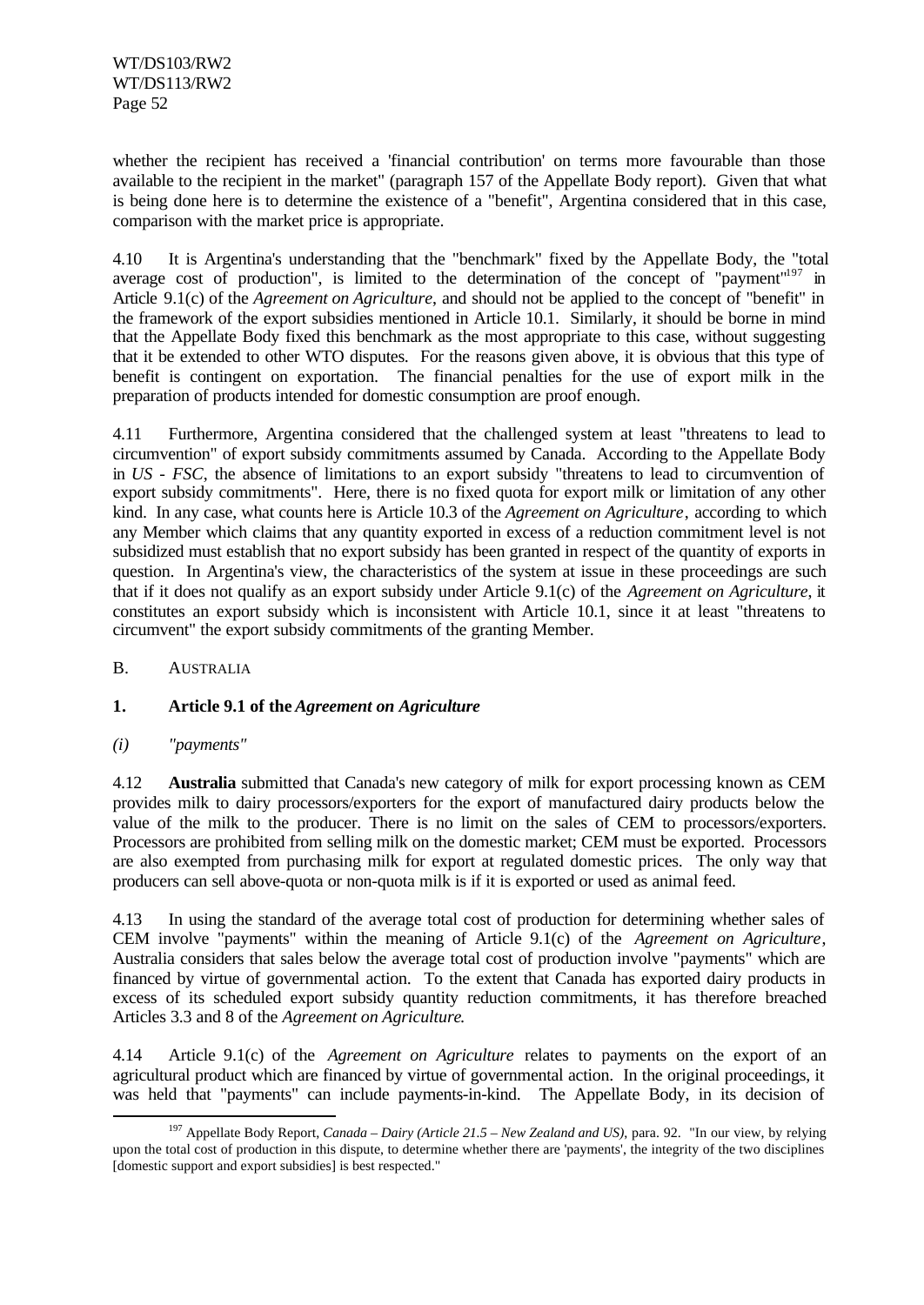3 December 2001, noted that Article 9.1(c) of the *Agreement on Agriculture* does not expressly identify a standard or benchmark for determining when a measure involves "payments" in the form of paymentsin-kind. It reversed the panel's finding that the "right benchmark" is the domestic market price. It also rejected the world market price as a valid basis for determining whether the CEM scheme involves "payments".

4.15 Referring to the Appellate Body statement that "the total cost of production includes *all* fixed and variable costs incurred in the production of all the units in question<sup>198</sup>, Australia considered that this raises two issues: what components constitute the fixed and variable costs of producing milk; and whether nationally determined cost of production data based on farm sampling represents an adequate measurement for the average total cost of production. As concerns the Appellate Body statement in paragraph 87 (fixed and valuable costs) of its report and in paragraph 96 (average total cost of production), Australia considered that the Appellate Body clearly was cognisant that "over time" producers will make investments determining both their farming capacity and costs with a view to maximising profits over time.

4.16 Australia noted that there is no agreed international standard/definition which is applied either across the board or on a sector-specific basis of what reflects the cost of production. While there may be existing generally-accepted accounting principles and practices and efforts to develop criteria or guidelines, these vary from jurisdiction to jurisdiction. Each WTO Member therefore adopts different approaches on the methodology on the determination of the average total cost of production. As the Appellate Body notes in the context of the lack of an express standard for determining whether a measure involves "payments", "'payments' need to be scrutinised carefully in the context of the facts and circumstances relating to a particular measure and particular case".<sup>199</sup> However, Australia recalls that the purpose of seeking a benchmark or standard is to "isolate" the subsidy element, or as the Appellate Body notes, "whether Canadian export production has been given an advantage".<sup>200</sup>

4.17 As outlined in the CDC's handbook, there are inherent inaccuracies in using the average total cost of production on all milk produced in Canada. For example, Canada's approach does not fully reflect the most inefficient producers with each provincial sample reflecting 70 per cent of producers and not all costs are reflected in the cost of production, for example, the cost of production quota. The exclusion of these producers and the lack of inclusion of the cost of production quota mean that the CDC's data underestimates the cost of production. Nevertheless, Australia considers that if this CDC methodology constitutes the basis on which Canada sets its target price for industrial milk, and the system of pooling and production quotas, then it serves as a reasonable measure in the context of determining the average total cost of production in relation to the CEM scheme and in the context of the facts and circumstances relating to the CEM scheme.

4.18 Australia considered that the very purpose of the CDC methodology suggests that it would represent a reasonable methodology for determining the average total cost of production. Further, the fact that the methodology also includes imputed returns to dairy farm resources including unpaid labour, management and owner's equity and that this is noted in the CDC Handbook as one of the key cost of production factor, cannot then be rejected by Canada as not constituting actual outlays expended on the production of milk.

4.19 With reference to Canada's argument that the Appellate Body considered that investment and outlays were to be considered in determining the cost of production, Australia submitted that a full accounting of the costs of production at any time would include annual rental value of land,

<sup>199</sup> *Ibid.*, para. 76.

<sup>198</sup> Appellate Body Report, *Canada – Dairy (Article 21.5- New Zealand and US)*, para. 94.

<sup>200</sup> *Ibid.*, para. 84.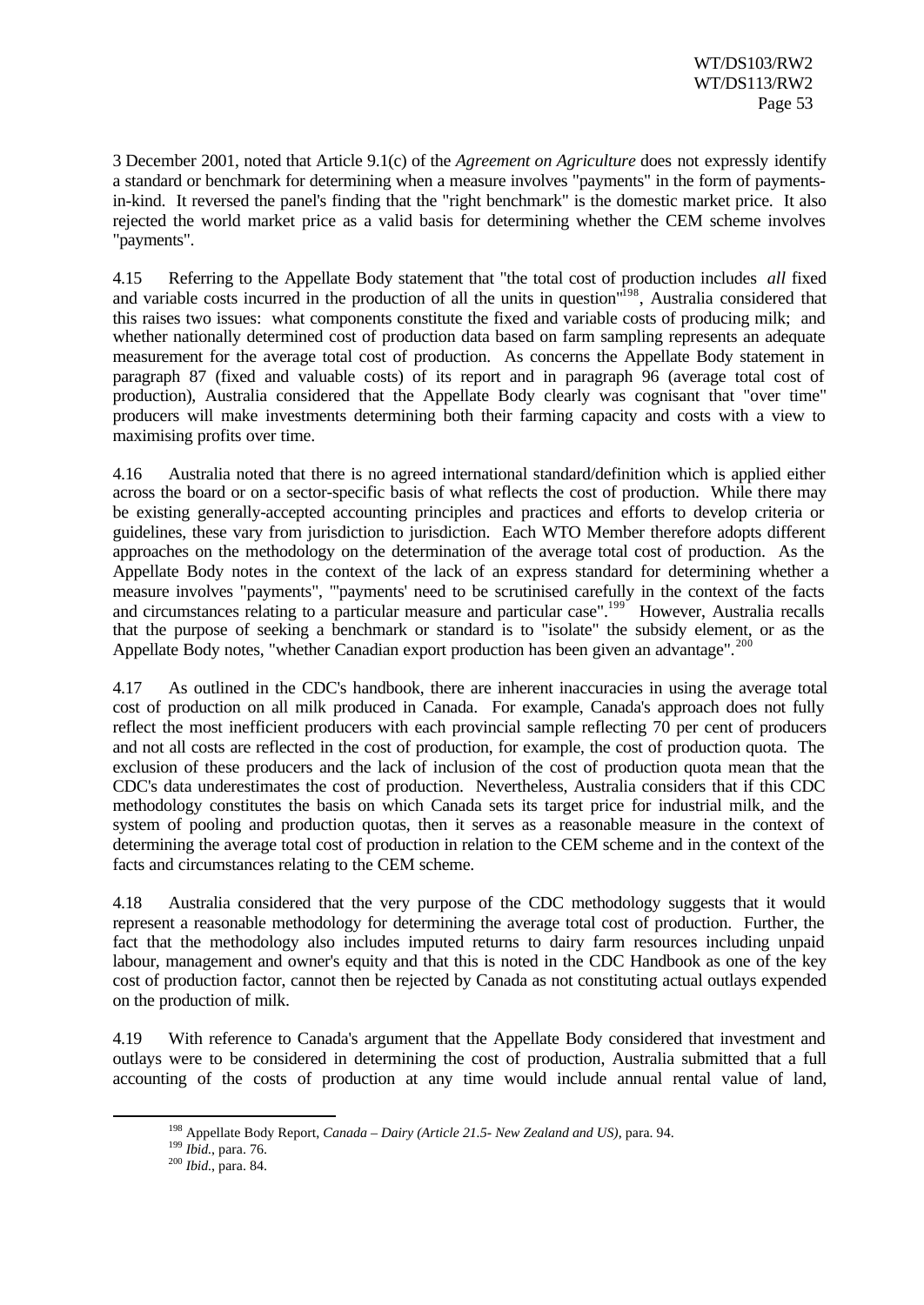depreciation of capital (including replacement costs of animals), the annualised values of assets such as quota production rights, the value of owner operator and other family labour as well as paid labour and current production inputs such as feed, seed, chemicals and fertilisers used in feed production and veterinary and other animal husbandry costs.

4.20 Australia concluded that the CEM scheme provides Canadian processors/exporters with milk at a price which is less than the average total cost of production of that milk. Accordingly, there are "payments" within the meaning of Article 9.1(c) of the *Agreement on Agriculture.* These "payments" are financed by virtue of governmental action. To the extent that Canada has exported dairy products in excess of its scheduled export subsidy quantity reduction commitments, it has therefore breached Articles 3.3 and 8 of the *Agreement on Agriculture*.

4.21 Referring to the comments in paragraph 4.2 above, **Canada** submitted that as it has demonstrated throughout the entire Article 21.5 process, there is no governmental process that provides CEM to processors. Rather, it is producers who independently elect whether or not to produce and sell their product to processors. If the producer considers that the price being offered is not adequate, the producer will not produce and sell such milk. Indeed, only a minority of Canadian dairy producers (less than 40 per cent as of December 2001) have participated in CEM transactions and many of these have done so for only a short time.<sup>201</sup>

4.22 As concerns the lack of limit on the sales of commercial export milk and, therefore, export milk to processor/exporters, Canada explained that as it has deregulated sales of CEM, no limit on the export of dairy products, other than the limit the market itself sets through the process of supply and demand, is either necessary or appropriate. Deregulation removes the need, and indeed the ability, of governments to impose limitations on volume or price.

4.23 Like other participants in this dispute, Australia recognizes that there is no agreed international standard or definition that is applied either across the board or on a sector-specific basis of what reflects the cost of production (see paragraph 4.16 above). The reason for this is that the standard will vary based upon the purpose of the exercise. The method used in these proceedings must accord with the finding of the Appellate Body in the context of Article 9.1(c) of the *Agreement on Agriculture*.

4.24 The purpose of the CDC methodology for the cost calculation is to establish target returns for milk sold in the domestic market.<sup>202</sup> In advocating the adoption of the CDC methodology Australia is, therefore, suggesting the adoption of a benchmark which has already been rejected by the Appellate Body (i.e., the domestic administered price). While Australia is correct that the CDC methodology is used as part of the basis for managing the domestic milk market, this very fact demonstrates how inappropriate it is to use this methodology for the purposes of these proceedings. The Appellate Body considered that the appropriate standard for these types of payments should be determined by the motivation of the independent economic operator involved<sup>203</sup> and not government regulation.

4.25 With respect to the arguments in paragraph 4.17 above, Canada replied that as is clear from Canada's first Submission, among the adjustments made by Canada to reflect the findings of the Appellate Body is to base its calculations on 100 per cent of the sample by adding back the 30 per cent excluded. Further, Canada does not agree with Australia that inclusion of imputed returns or annualised value of dairy quota is consistent with the standard set out by the Appellate Body for the determination of whether or not a payment exists. Estimating values which do not represent monetary costs incurred by producers cannot be reconciled with the Appellate Body's requirement for an objective cost of

<sup>201</sup> Frequency of Producers Participating in CEM. (Exhibit CDA-15)

 $202$  See para. 3.23 above.

<sup>203</sup> Appellate Body Report, *Canada - Dairy (Article 21.5- New Zealand and US)*, para. 92.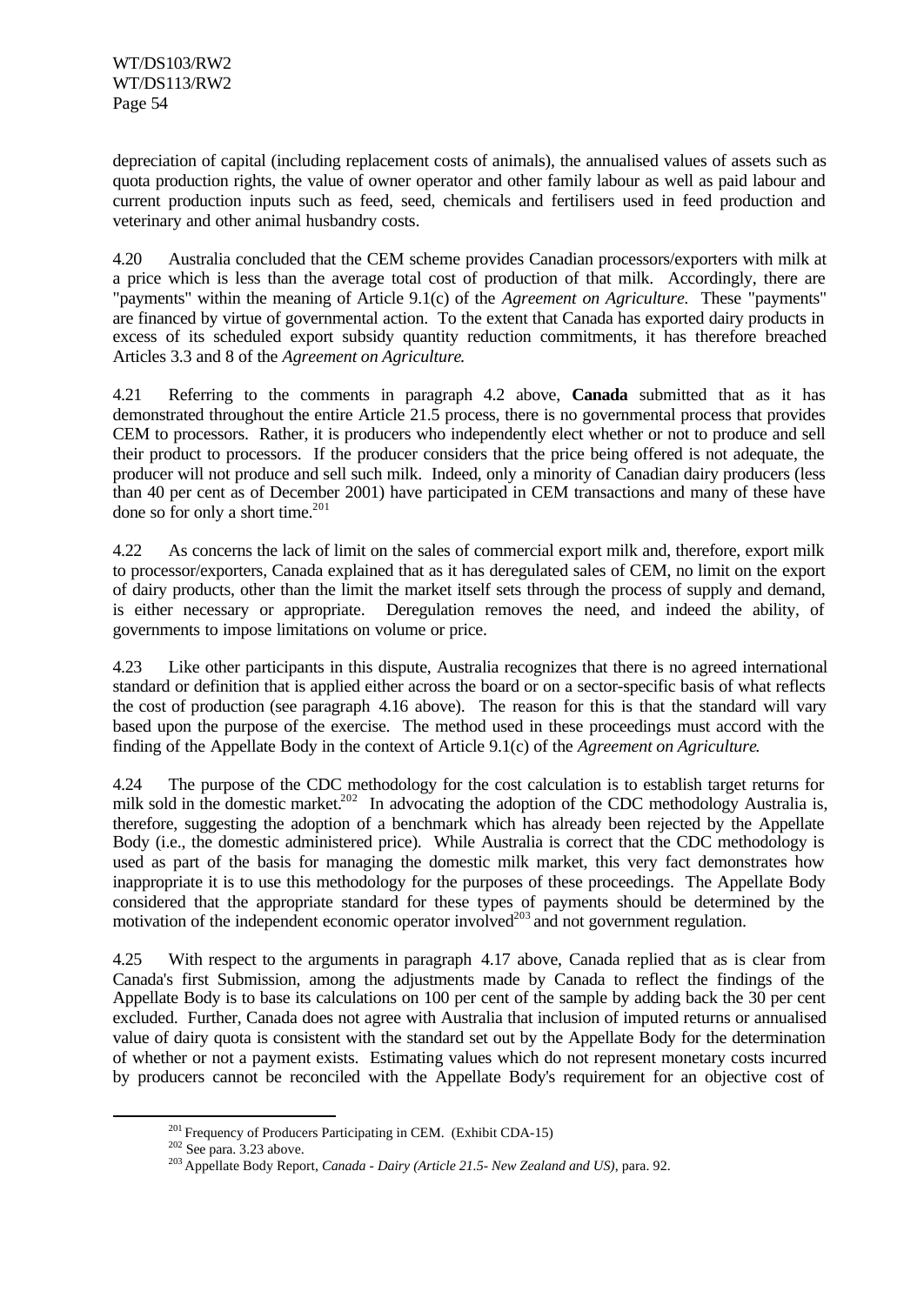production methodology focused on actual outlays. In addition, while Australia appears to support the use of generally accepted accounting principles (GAAP), it also attempts to claim that the cost of production of Canadian producers should include the imputed value of owner-operator and other family labour, land, and quota rights, which clearly is not an approach consistent with GAAP.

## C. EUROPEAN COMMUNITIES

## **1. Article 9.1 of the** *Agreement on Agriculture*

#### *(i) "payments"*

4.26 Referring to the Appellate Body's understanding with respect to "payments-in-kind", the **European Communities** (EC) submitted that it continues to believe that the term "payments" in Article 9.1(c) of the *Agreement on Agriculture* is confined to transfers of money and referred to all its arguments made before the Appellate Body on that issue.<sup>204</sup> Only because the Appellate Body did not reverse the panel's finding that this term also covers "payments-in-kind", was it then faced with the problem of determining the correct benchmark price. Recalling the new average cost of production standard developed by the Appellate Body as the "appropriate standard for these proceedings"<sup>205</sup> and the statement, that the "existence of payments is determined by reference to […] motivations of the independent economic operator who is making the alleged payments"<sup>206</sup>, the "below average cost of production standard" focusing on producer motivations has at least three fundamental flaws.

4.27 First, there is no legal foundation for such a standard in the *Agreement on Agriculture*. None of its provisions allow the conclusion that the costs of production of a private party can be the benchmark for the existence of an export subsidy. As the United States have pointed out, "cost of production is such a specific, detailed standard, that normally the negotiators of an agreement would have spent a long and difficult negotiation in reaching agreement on that particular standard, and they certainly would be expected to have agreed to reflect it in the text itself".<sup>207</sup> Second, a cost of production test determining the existence of a payment by reference to *producer* motivations contradicts the notion of "payment" in Article 9.1(c) of the *Agreement on Agriculture*, which is *recipient*-oriented. The Appellate Body itself stated this clearly where it explained why the term payments could include payments-in-kind:

Instead of receiving a monetary payment equal to the revenue foregone, the recipient is paid in the form of goods or services. But, as far as the recipient is concerned, the economic value of the transfer is precisely the same.<sup>208</sup>

4.28 The underlying justification for a recipient-oriented approach to the element "payment", the EC continued, is that it equals the basic concept of "benefit" which is one of the two essential elements of the notion of subsidy.<sup>209</sup> The decisive criterion for whether the recipient has received a benefit is the market place. In *Canada – Aircraft*, the Appellate Body held that the comparison should be made upon whether the value of what the recipient received is "on terms more favourable than those *available* to the recipient in the market". <sup>210</sup>

<sup>&</sup>lt;sup>204</sup> European Communities' Third-Party Submission to the Appellate Body, para. 16.

<sup>205</sup> Appellate Body Report, *Canada - Dairy (Article 21.5- New Zealand and US),* paras*.* 96 and 98. <sup>206</sup> *Ibid*., para. 92.

<sup>&</sup>lt;sup>207</sup> Statement by the United States in the meeting of the DSB on 18 December 2001, page 2.

<sup>208</sup> Appellate Body Report, *Canada - Dairy (Article 21.5- New Zealand and US)*, para. 113.

<sup>209</sup> *Ibid.*, paras. 87, 90 and 91.

<sup>210</sup> Appellate Body Report, *Canada Aircraft,* DSR 1999:III, 1377, para. 157 (emphasis added).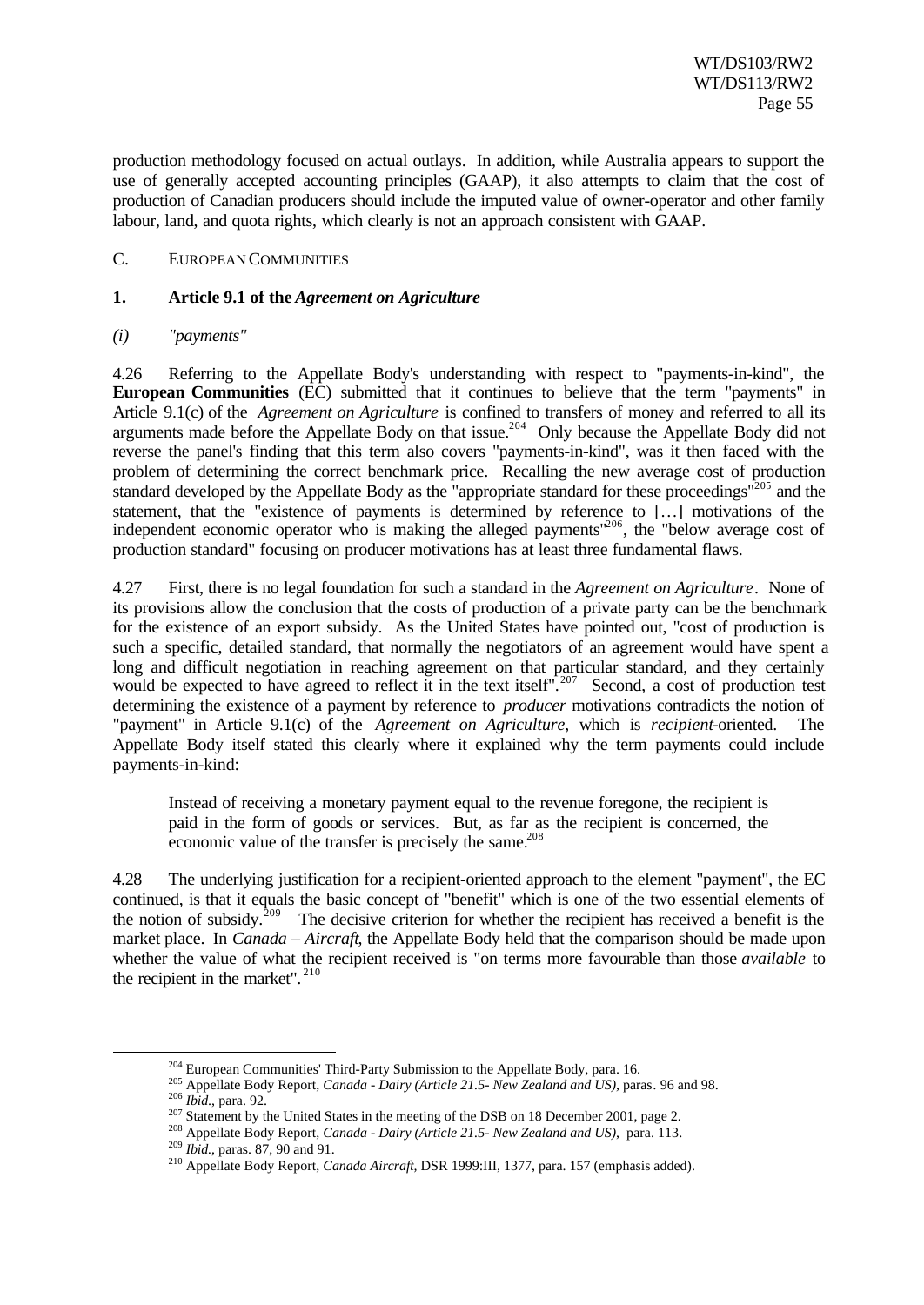4.29 The EC considers that, if anything, the appropriate standard for determining whether payments have occurred under Article 9.1(c) of the *Agreement on Agriculture* would be what is otherwise available on the market, in particular the world market. The market place criterion can at least be derived from the other examples for export subsidies in Article 9.1 of the *Agreement on Agriculture* as well as Article 14 of the *SCM Agreement* and item d) of the Illustrative List of export subsidies in Annex I of the *SCM Agreement*. By contrast, items (j) and (k) of the Illustrative List, to which the Appellate Body referred, concern governmental export credits or related guarantee or insurance programmes but have not been established to measure whether an indirect subsidy through the provision of goods by private entities exists.

4.30 Third, the EC is seriously concerned that a producer-oriented cost of production test makes the existence of an export subsidy dependent on actions of private entities and sales data to which governments do not have access. The EC would raise the question how WTO Members should be able to calculate and notify their export subsidies and count them against their reduction commitments? The EC considers that the Panel should carefully consider whether to apply the new below-average cost of production standard.

4.31 The EC strongly disagrees with the industry-average approach, because it not only violates the general principle whereby production costs have to be analysed on a producer-by-producer basis, but it also appears to include cost information of farmers who do not produce for the export market. The Appellate Body itself has highlighted that only "about 30 per cent of Canadian producers had participated in CEM transactions".<sup>211</sup>

4.32 If the Panel wanted to determine whether Canadian producers sold milk at below-cost, it would need to analyse the production costs of those who actually sold CEM. Only that approach could be squared with the wording of Article 9.1(c) of the *Agreement on Agriculture* whereby there must be a "payment *on the export*", i.e., only payments are relevant which actually occur by exporting. Moreover, the EC does not consider it possible to deduce the existence of "payments" simply from the fact that there is a differential between average total costs of production of CDN \$57 as determined by the Canadian Dairy Commission for all dairy farmers and a CEM price of CDN \$29.<sup>212</sup> The alleged average cost of production of CDN \$57 even exceeds the administered *domestic* market price, which, as the EC understands it, averages CDN  $$52.92$  per hectolitre.<sup>213</sup>

4.33 The Appellate Body already found that the clear differential between the prices of CEM and the *domestic market price* suggests "the possibility that the prices of CEM might be below the average total cost of production and, thus, might involve "payments under Article  $9.1(c)^{n^2}$ ", but evidently did not consider such differential enough to complete the legal analysis.<sup>215</sup> The underlying reason for this is that the Appellate Body had already found that the Canadian target price as "administered prices in general, […] expresses a government policy choice based, not only on economic considerations, but also on other social objectives" and that "there can be little doubt […] that the administered price is a price that is favourable to the domestic producers."<sup>216</sup> The Appellate Body had clarified that the sale of CEM by the producer at less than the administered price does not necessarily imply that the producer has foregone a portion of the proper value of the milk to it. $^{217}$ 

<sup>211</sup> Appellate Body Report, *Canada - Dairy (Article 21.5- New Zealand and US)*, footnote 96.

 $212$  See for instance paras. 3.53 and 3.75 above.

<sup>213</sup> Appellate Body Report, *Canada - Dairy (Article 21.5- New Zealand and US)*, para. 101*.*

<sup>214</sup> *Ibid*.

<sup>215</sup> *Ibid*., paras. 101-103.

<sup>216</sup> *Ibid*., para. 81.

<sup>217</sup> *Ibid*.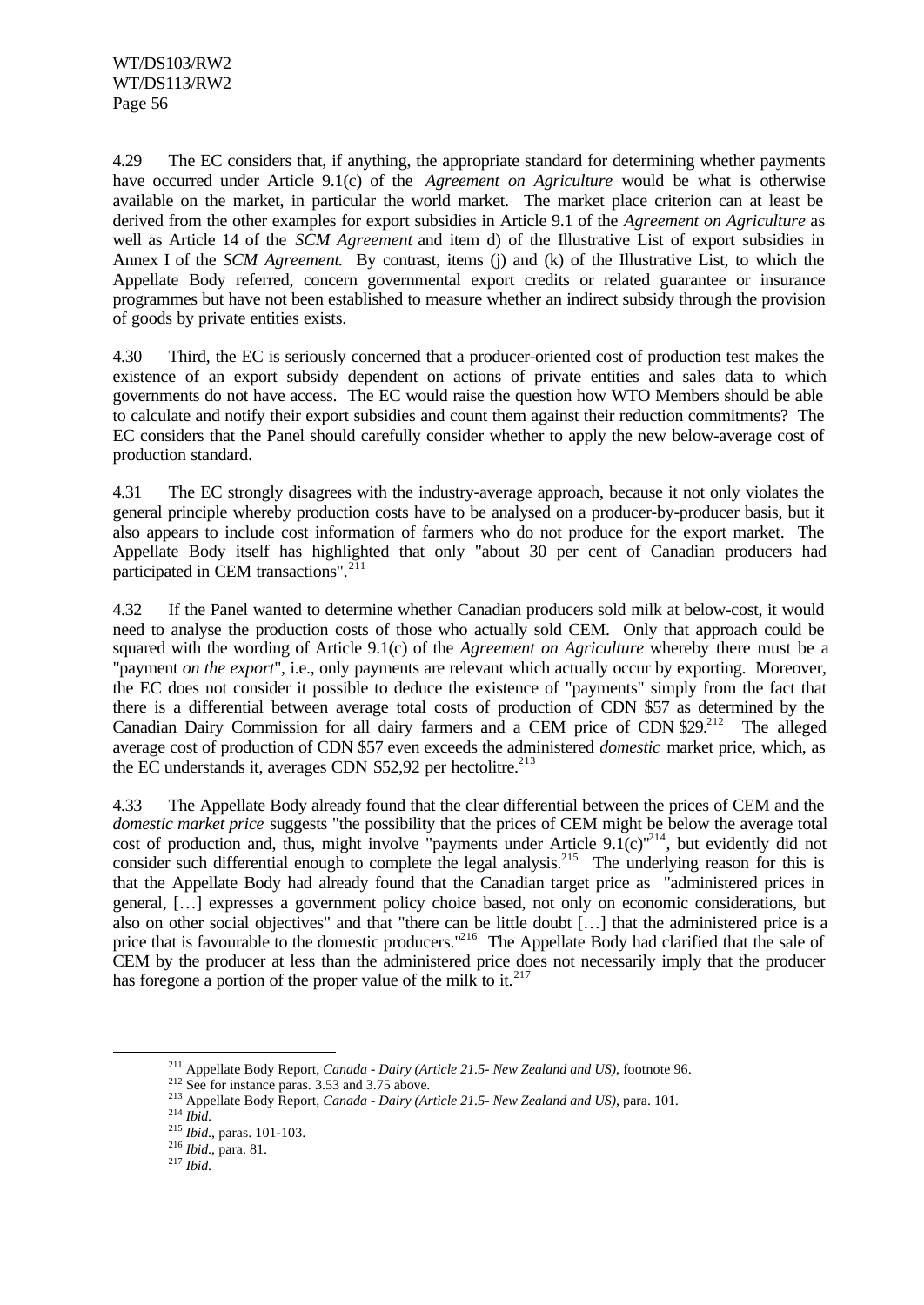4.34 Thus, the very differential between the average price for CEM and the average cost of production determination by the Canadian Dairy Commission is obviously not capable of substantiating the existence of payments under Article 9.1(c) of the *Agreement on Agriculture*. The EC expects to be able to comment further on the methodology to be applied by the Panel to measure the existence of payments after receipt of the rebuttal submissions and reserves its position on this issue.

## *(ii) "by virtue of governmental action"*

4.35 The EC recalled that that the existence of payments alone is not sufficient to establish an export subsidy under Article 9.1(c) of the *Agreement on Agriculture*. Such "payments" must be "financed by virtue of governmental action". The EC noted that the Appellate Body has essentially replaced the "but for" test applied by the panel by a more elaborate "demonstrable link" approach that reflects the wording of Article 9.1(c) of the *Agreement on Agriculture*.

4.36 Referring to the Appellate Body's considerations, with respect to "demonstrable link" and "financed by virtue of government action" in paragraphs 113 and 115-117 of its report, the EC agreed, for all the reasons it has set out in the appellate proceedings, that the nature and extent of governmental involvement in cases of indirect subsidies must amount to a legal requirement to provide a certain amount of goods at a certain price.<sup>218</sup> Only this standard gives meaning to the terms "financed" and imposed" as used in Article 9.1(c) of the *Agreement on Agriculture* and read contextually with the terms to describe a financial contribution under Article 1.1(a)(1)(iv) of the *SCM Agreement* ("directs") and item (d) of the Illustrative List of export subsidies in Annex I of the *SCM Agreement* ("government*mandated*").

4.37 The EC considered that the Appellate Body has given full guidance to the Panel on how it would apply that standard to the facts at hand when emphasising: "we disagree with the Panel's characterization of the measure as "obliging producers, at least *de facto*, to sell outside-quota milk for export".<sup>219</sup> Although the Appellate Body agrees that the Canadian governmental action establishes a regulatory regime whereby some milk producers can make additional profits only if they choose to sell milk, the Appellate Body distinguished this from what could be the decisive governmental action: the imposition of an obligation to *produce* additional milk for sale. Thus, the EC continued, the Appellate Body considers that only where there is an obligation to actually produce additional resources at belowcosts there would be a sufficient nexus between governmental action and the provision of milk at below-cost prices and suggested that this nexus is missing in the Canadian system. In short, the EC takes the view that in applying the "demonstrable link" test as elaborated by the Appellate Body, the Panel can only reach the conclusion that even if payments have been made, these cannot have been financed by virtue of governmental action.

4.38 With respect to the payment "on the export", the EC noted that the Appellate Body did not address this element, because it was not appealed, but implicitly declared the panel's approach moot by reversing the findings of the panel on all elements of Article 9.1(c) of the *Agreement on Agriculture*.<sup>220</sup> The EC is concerned that the panel in its original report lightly equated this element with the term "contingent on the export". If this Panel addresses this third element of Article 9.1(c) of the *Agreement on Agriculture* in the course of this proceeding, because it finds that the two other conditions are met, it should carefully consider the meaning of the preposition "on" which contains a temporal element and suggests a closer nexus between the payment and actual exportation than export contingency.

<sup>218</sup> European Communities' Third-Party Submission to the Appellate Body, paras. 21-25.

<sup>219</sup> Appellate Body Report, *Canada - Dairy (Article 21.5- New Zealand and US)*, para*.* 117.

<sup>&</sup>lt;sup>220</sup> *Ibid.*, para. 126 reversing all findings in para. 6.79 of the panel report.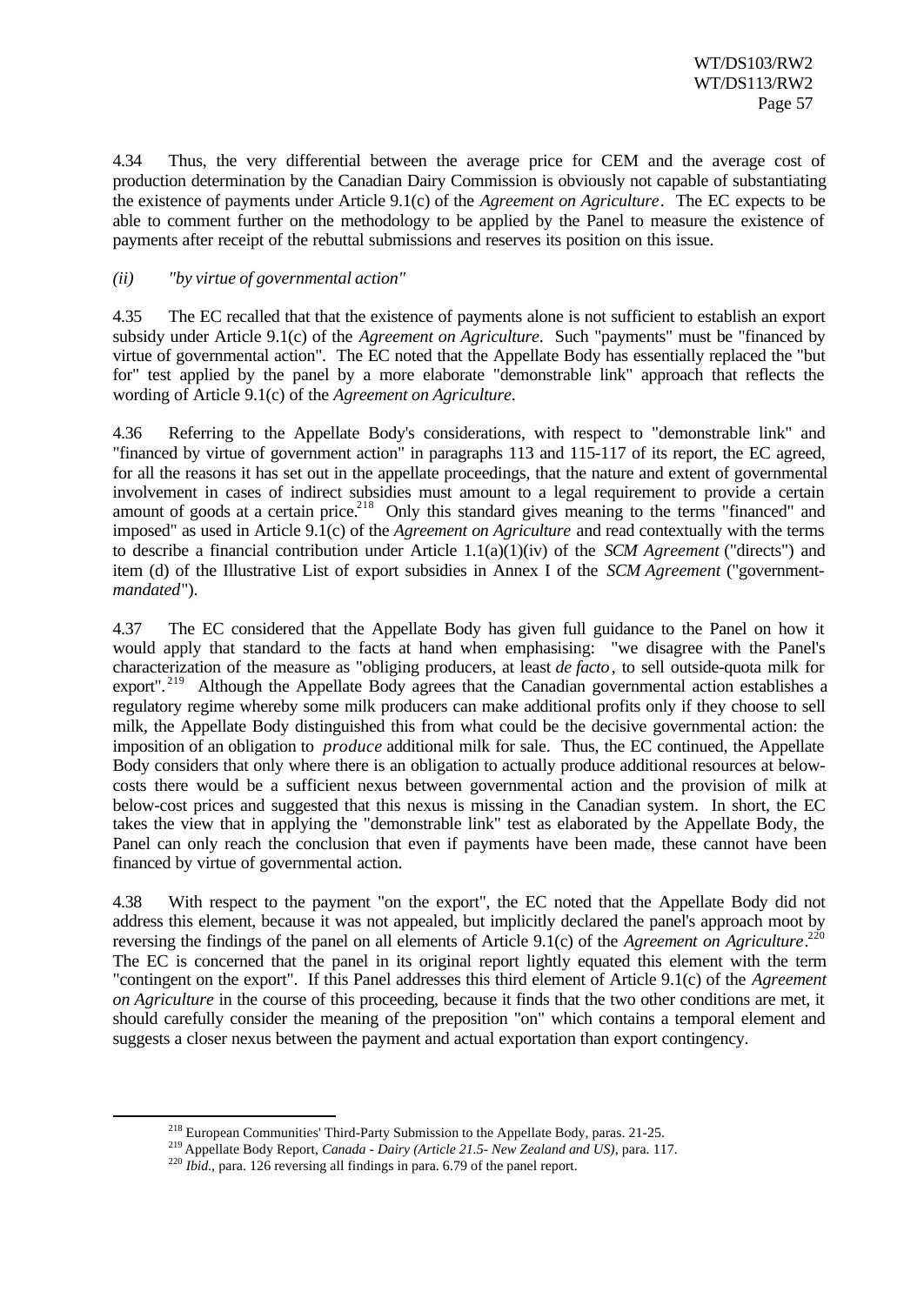4.39 In sum, the EC considered that the Panel is faced with the difficult task of carrying out a remand analysis of whether the Canadian compliance measure is a producer-financed export subsidy within the meaning of Article 9.1(c) of the *Agreement on Agriculture* on the basis of a new below cost of production standard that is not rooted in the *Agreement on Agriculture* and where no methodological guidance exists. The EC is seriously concerned about this new standard because it determines the existence of "payments" by reference to producer motivations and not to what is commercially available to the *recipient* on the market, in particular the *world market*.

4.40 **Canada** submitted that it concurred with the observation of the EC that a gap between the CDC calculated target price and CEM prices cannot be assumed to constitute a payment, since "the Canadian target price as 'administered prices in general, […] expresses a government policy choice based, not only on economic considerations, but also on other social objectives'" (see paragraph 4.33 above). As the EC observed, "[T]he Appellate Body had clarified that the sale of CEM by the producer at less than the administered price does not necessarily imply that the producer has foregone a portion of the proper value of the milk to it".<sup>221</sup>

4.41 Canada also concurred with the observations made by the EC with respect to the nature of the demonstrable link that is required in this case. Government action that merely enables producers to do something does not meet the test. Given the particular language of Article 9.1(c) of the *Agreement on Agriculture* as well as the difficulty of which the Appellate Body spoke where the alleged "payment" is a payment-in-kind<sup>222</sup>, there must be a much clearer and tighter linkage between governmental action and the decisions of private producers to enter into export contracts to satisfy the "financed by virtue of" element of that Article. The nexus of which the Appellate Body speaks between any payment made by independent economic operators and the nature of the governmental action on the part of Canadian governments does not exist in this case. In addition, without a tight nexus governments could not be expected to report and notify "payments" over which they had no control. Thus, as the EC correctly observes, even if payments have been made, which Canada denies, these cannot have been financed by virtue of governmental action.

<sup>221</sup> Appellate Body Report, *Canada - Dairy (Article 21.5- New Zealand and US)*

<sup>222</sup> *Ibid.,* para. 115.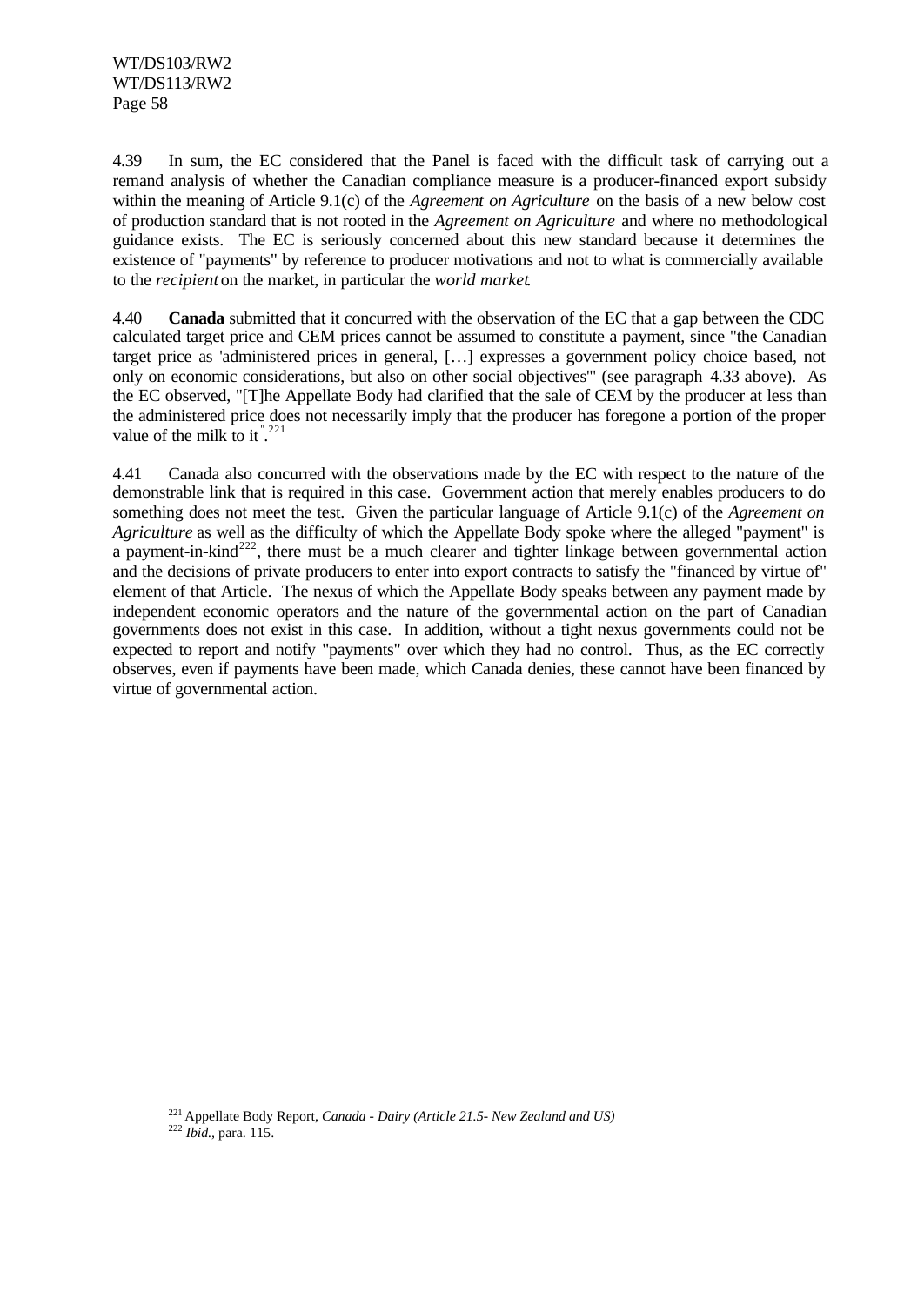## **V. FINDINGS**

A. CLAIMS OF THE PARTIES

## **1. The Complainants' claims**

5.1 New Zealand and the United States claim that Canada's commercial export milk ("CEM") system provides export subsidies within the meaning of Article 9.1(c) of the *Agreement on Agriculture*.

5.2 New Zealand and the United States claim, in the alternative, that Canada's CEM system provides export subsidies or involves non-commercial transactions that are inconsistent with Article 10.1 of the *Agreement on Agriculture*.

5.3 New Zealand and the United States claim that Canada continues to export subsidized dairy products that exceed or threaten to exceed its export subsidy reduction commitment levels in violation of Articles 3.3 and 8 of the *Agreement on Agriculture*.

5.4 The United States claims that Canada's CEM system provides prohibited export subsidies within the meaning of Article 3.1(a) of the SCM Agreement.

5.5 New Zealand and the United States claim that Canada bears the burden of proof, pursuant to Article 10.3 of the *Agreement on Agriculture*, to establish that no export subsidy has been granted in respect of those quantities of dairy products exported in excess of its export subsidy reduction commitment levels.

#### **2. Respondent's claims**

5.6 Canada claims that it does not provide export subsidies within the meaning of Article 9.1(c) of the *Agreement on Agriculture* in respect of CEM.

5.7 Canada claims that it does not provide export subsidies within the meaning of Article 10.1 of the *Agreement on Agriculture*.

5.8 Canada claims that it does not provide export subsidies in excess of its export reduction commitment levels contrary to Articles 3.3 and 8 of the *Agreement on Agriculture*.

5.9 Canada claims that it does not provide prohibited export subsides in respect of CEM within the meaning of Article 3.1(a) of the *SCM Agreement*.

#### B. CONTEXT OF THIS CASE

5.10 The claims of the Parties in this case concern Canada's measures taken to comply with the recommendations and rulings of the DSB to the effect that Canada had acted inconsistently with its obligations under Articles 3.3 and 8 of the *Agreement on Agriculture*, through its scheme of Special Milk Classes 5(d) and 5(e), by providing "export subsidies" within the meaning of Article 9.1(c) of that Agreement, in excess of the quantity commitment levels specified in Part IV, Section II of Canada's WTO Schedule.

5.11 The Panel recalls that under its previous system, Canada set a support price for domestic milk tied to a production quota and established Special Milk Class 5(e) for the removal of surplus milk and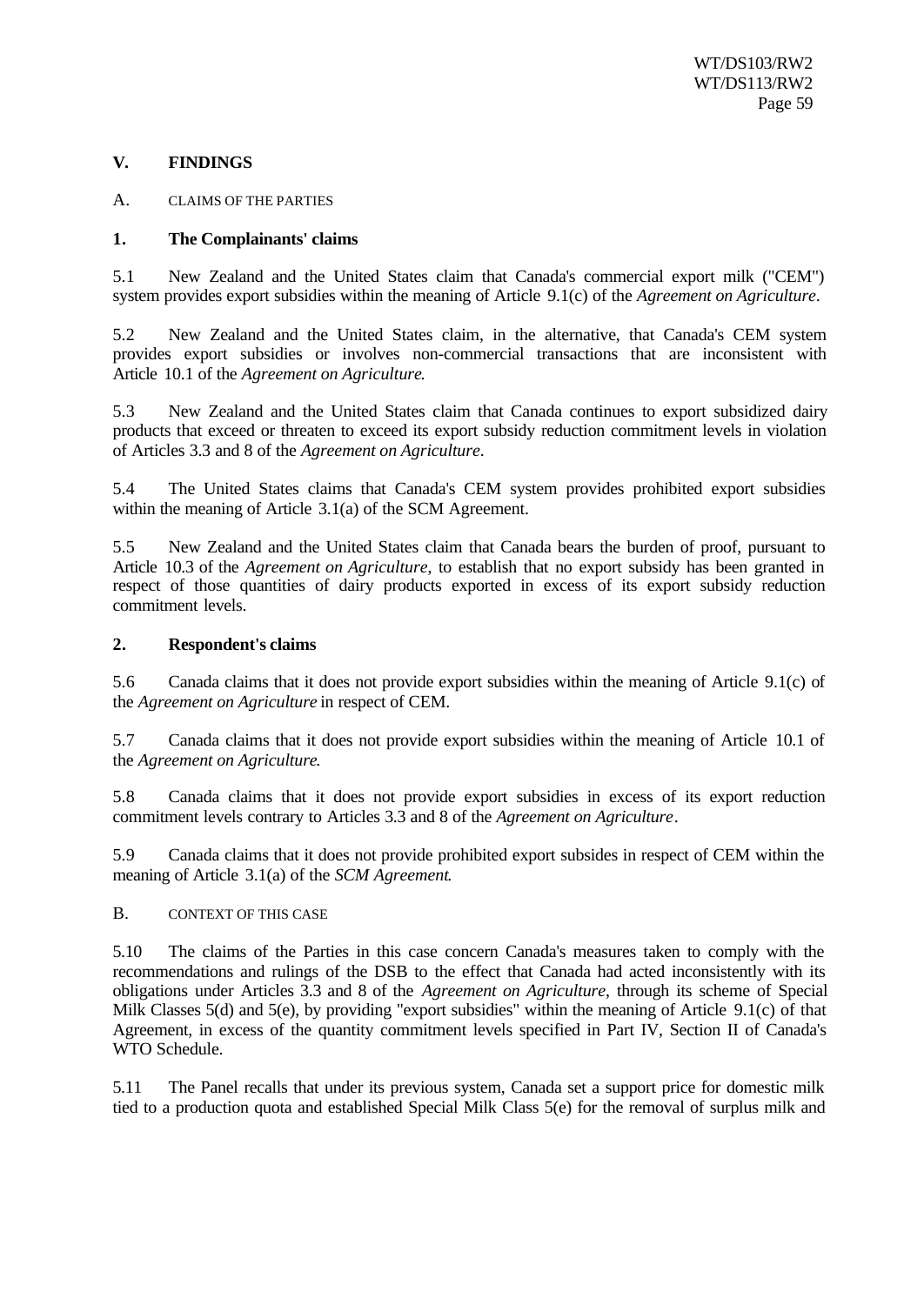WT/DS103/RW2 WT/DS113/RW2 Page 60

Special Milk Class 5(d) for milk and dairy products produced under quota for the export market.<sup>223</sup> Prices for Classes 5(d) and (e) were negotiated and established on a case-by-case basis between the Canadian Dairy Commission ("CDC") and the processors/exporters.<sup>224</sup> The original panel in *Canada – Dairy* found that milk under Classes 5(d) and (e) was made available to processors for export at a significantly lower price than the price of milk *for domestic use*. <sup>225</sup> In those proceedings, the United States submitted factual evidence showing that the price for cheese was CDN \$27.28 in Special Milk Class 5(d) and CDN \$26.87 in Special Milk Class  $\bar{5}$ (e) between January to June 1997.<sup>226</sup> All Parties also agreed that Canada's exports of butter, cheese and "other milk products" exceeded Canada's reduction commitment levels for both marketing years at issue (1995-1996 and 1996-1997).<sup>227</sup>

5.12 This Panel recalls that the measures taken by Canada to implement the DSB rulings and recommendations, at issue again in this second recourse to Article 21.5 of the *DSU*, left in place the domestic price support mechanism tied to a production quota but eliminated Special Milk Class 5(e) and restricted exports of dairy products under Special Milk Class 5(d) to Canada's export subsidy commitment levels.<sup>228</sup> Canada also created a new class of domestic milk, Class 4(m), under which any non-quota milk can be sold only as animal feed at a regulated price.<sup>229</sup> In addition, Canada introduced a new category of milk for export processing known as "commercial export milk" ("CEM"), the price and volume of which are negotiated directly between the processor and the producer.<sup>230</sup> Under precommitment contracts, producers decide in advance of production how much milk to sell as CEM that is delivered "first-out-of-the-tank" to processors.<sup>231</sup> Milk that is contracted as CEM is exempt from paying the domestic in-quota price and the diversion of CEM and dairy products made from CEM into the domestic market is subject to financial and other penalties. $232$ 

#### C. BURDEN OF PROOF

5.13 As noted in the previous section, New Zealand and the United States claim that Canada bears the burden of proof, pursuant to Article 10.3 of the *Agreement on Agriculture*, to demonstrate that no export subsidy has been granted in respect of those quantities of dairy products exported in excess of Canada's export subsidy reduction commitment levels.<sup>233</sup> Canada does not dispute the application of Article 10.3 in this case.<sup>234</sup>

l <sup>223</sup> Panel Report, *Canada - Dairy (Article 21.5 – New Zealand and US)* WT/DS103/RW and WT/DS113/RW, para. 3.1.

<sup>224</sup> *Ibid*.

<sup>225</sup> Panel Report, *Canada – Dairy* WT/DS103/R and WT/DS113/R, DSR 1999:VI, 2097, para. 7.50.

<sup>226</sup> *Ibid.*, para. 2.51, reproducing US Exhibit 22

<sup>227</sup> *Ibid.*, para. 7.34.

<sup>228</sup> Appellate Body Report, *Canada - Dairy (Article 21.5 – New Zealand and US)* WT/DS103/AB/RW and WT/DS103/AB/RW, paras. 4 and 79.

<sup>229</sup> *Ibid.*, para. 4.

<sup>230</sup> *Ibid.*, paras. 4 and. 79.

<sup>231</sup> *Ibid.*, para. 4.

<sup>232</sup> Panel Report, *Canada - Dairy (Article 21.5 – New Zealand and US)*, para. 6.77 and Appellate Body Report, *Canada - Dairy (Article 21.5 – New Zealand and US)*, para. 4.

 $233$  Para. 3.4 above.

 $234$  Para. 3.5 above.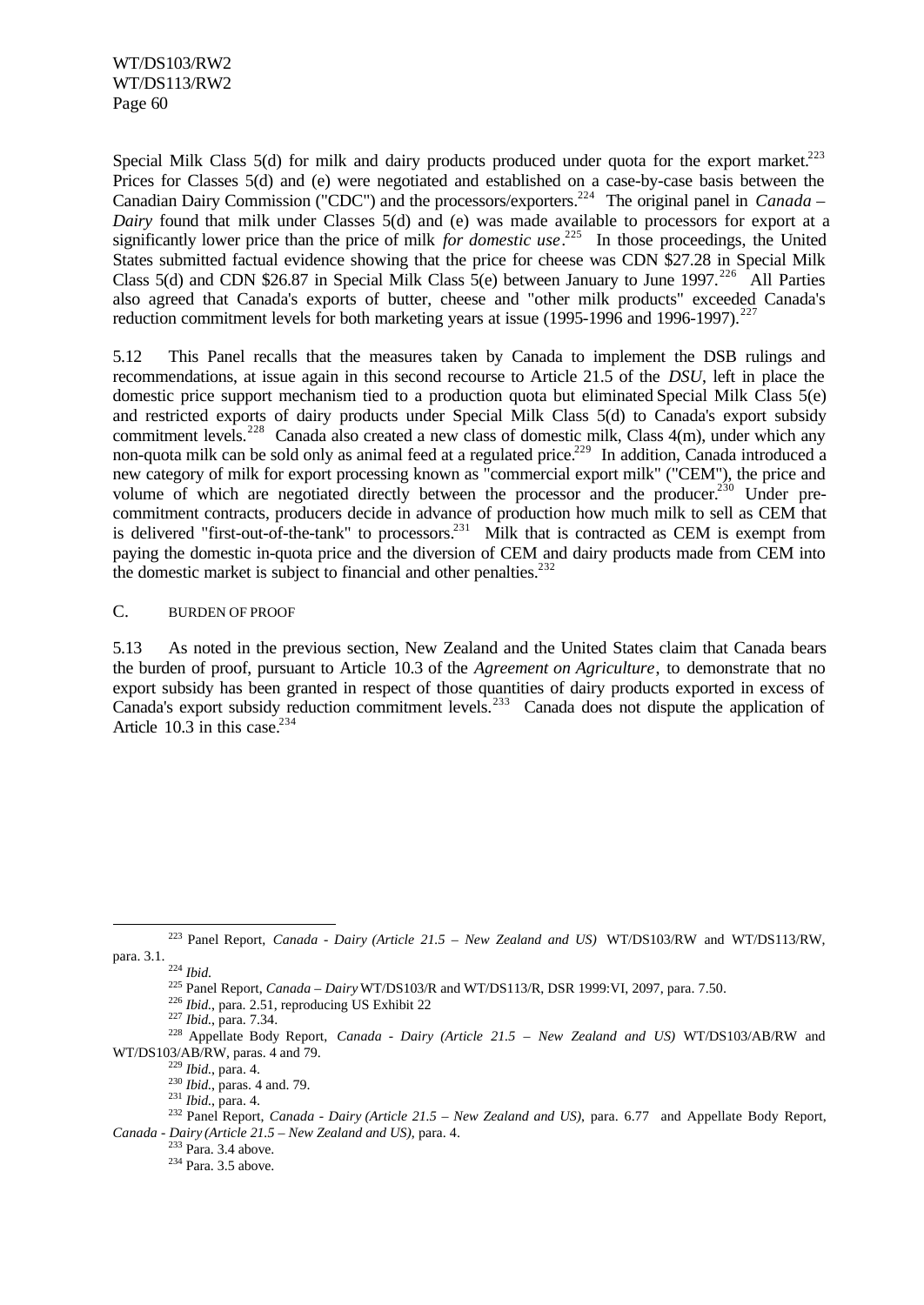## 5.14 Article 10.3 provides:

l

"Any Member which claims that any quantity exported in excess of a reduction commitment level is not subsidized must establish that no export subsidy, whether listed in Article 9 or not, has been granted in respect of the quantity of exports in question."

5.15 The Panel considers, therefore, that with respect to claims made under the *Agreement on Agriculture*, if the Complainants demonstrate that Canada has exceeded its export subsidy reduction commitment levels on certain dairy products, and Canada claims it is not providing export subsidies in relation to those exports, it is then for Canada to establish, pursuant to Article 10.3 of the *Agreement on Agriculture*, that no export subsidy, whether listed in Article 9 or not, has been granted in respect of the quantity of exports exceeding Canada's export subsidy reduction commitment levels.

5.16 On the question of whether Canada has exceeded its reduction commitment levels, New Zealand and the United States have put forward evidence demonstrating that Canadian exports of cheese and "other milk products" in marketing year (August-July) 2000-2001 exceeded those quantities for which Canada has committed to limit its export subsidies. The Complainants also demonstrate that Canada is likely to exceed these quantities in marketing year 2001-2002.<sup>235</sup> The Panel further notes that Canada does not dispute that its exports exceeded the quantity in respect of which it could grant export subsidies for cheese and "other milk products" in 2000-2001 and that they are likely to do the same in 2001-2002.

5.17 Accordingly, the Panel *finds* that the Complainants have established that Canadian exports of cheese and "other milk products" in 2000-2001 have exceeded those quantities in respect of which Canada has committed to limit export subsidies and that they are likely to exceed those quantities again in 2001-2002.

5.18 Having found that Canadian exports of cheese and "other milk products" exceed Canada's reduction commitment levels, and recalling the considerations on the burden of proof as set out in paragraph 5.15 above, the Panel is of the view that an operational interpretation of Article 10.3 requires that the Complainants make a *prima facie* showing that the elements of the claimed export subsidies are present.

5.19 Once the Panel has examined the Complainants claims and arguments, and provided that the Complainants make out a *prima facie* case that certain elements of the Canadian regulation of its dairy industry constitute export subsidies under either Article 9.1(c) or Article 10.1, it will then be for Canada, pursuant to Article 10.3 of the *Agreement on Agriculture*, since it claims that its exports in excess of its commitment levels are not subsidized, to establish that Canadian exports of cheese and "other milk products" do not benefit from these particular types of export subsidies.

 $^{235}$  New Zealand's Exhibits NZ-1 and NZ-2; United States' Exhibits US-1. Specifically, the evidence put forward by New Zealand shows exports in excess of commitment levels of 9,692 tonnes for cheese and 16,823 tonnes for "other milk products" for 2000-2001 and an estimated excess for cheese of 8,778 tonnes and 32,600 tonnes for "other milk products" for the year 2001-2002. The evidence put forward by the United States shows an excess of exports of 8,748 tonnes for cheese and of 33,488 tonnes for "other milk products" for 2000-2001 and estimated excess of 9,608 tonnes for cheese in 2001-2002. The Panel notes that the Complainants' figures are provided by marketing year.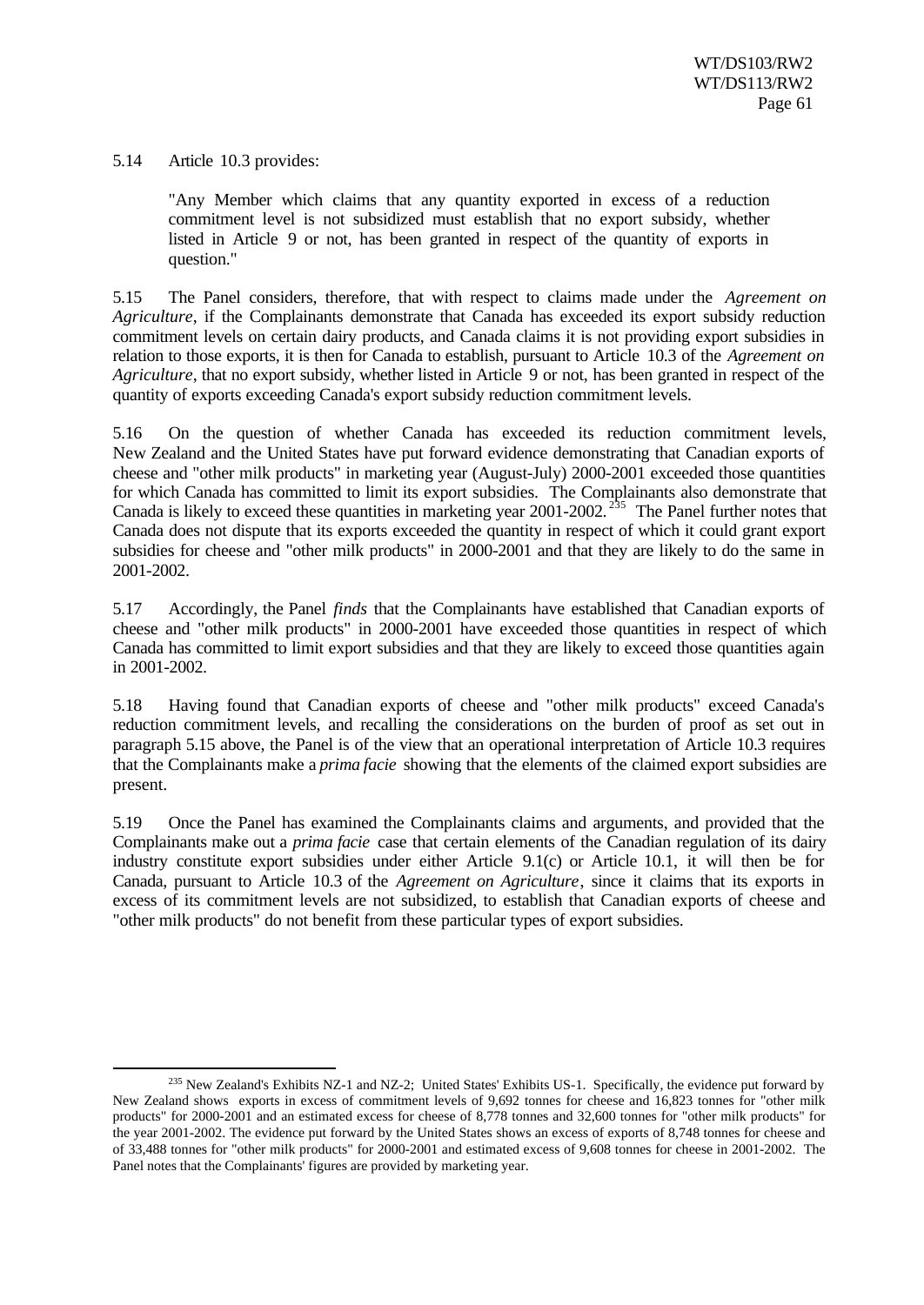D. WHETHER EXPORT SUBSIDIES EXIST WITHIN THE MEANING OF ARTICLE 9.1(C) OF THE AGREEMENT ON AGRICULTURE

## **1. Introduction**

5.20 The Complainants claim that Canada's CEM system provides export subsidies within the meaning of Article 9.1(c) of the *Agreement on Agriculture*.

5.21 The relevant text of Article 9.1(c) reads as follows:

"The following export subsidies are subject to reduction commitments under this Agreement: … (c) payments on the export of an agricultural product that are financed by virtue of governmental action … ".

5.22 The Panel notes that the Complainants have focused their arguments under Article 9.1(c) on: (1) whether there are "*payments*"; and (2) if so, whether such payments are "financed *by virtue of* governmental action".

5.23 As for the third element under Article 9.1(c), i.e., whether payments are made "*on the export*" of an agricultural product, the Panel recalls the finding by the panel in the first Article 21.5 *Canada – Dairy* case that since Canadian federal regulations define CEM as milk that must be exported, any payment in relation to CEM is a payment *"on the export*".<sup>236</sup> We further recall that Canada neither disputed nor appealed this earlier finding.<sup>237</sup> We shall therefore not examine this issue further in this proceeding.

5.24 Accordingly, the Panel shall restrict its analysis of whether the Complainants make out a *prima facie* case of the existence of an export subsidy, within the meaning of Article 9.1(c), to the two elements actually contested, i.e., whether there are "*payments*" and, if so, whether such payments are "financed *by virtue of* governmental action".

5.25 Provided we find that the Complainants make a *prima facie* case with respect to the existence of "payments", it will then be for Canada to attempt to discharge its burden of establishing that no "payments" are being made. Similarly, provided we find that the Complainants make a *prima facie* case that any such payments are "financed by virtue of governmental action", it will then be for Canada to attempt to discharge its burden of establishing that it is not by virtue of governmental action that any such payments are financed.

#### **2. Whether there are "payments"**

l

5.26 The Panel recalls that, as found by the panel and confirmed by the Appellate Body in the original *Canada – Dairy* case, a payment includes a "payment-in-kind". <sup>238</sup> This was reaffirmed by the panel and the Appellate Body in the first *Canada – Dairy* case under Article 21.5 of the *DSU*<sup>239</sup> and has not been re-argued by the Parties in this second examination under Article 21.5.

5.27 At issue before the panel and the Appellate Body in the first Article 21.5 case was the appropriate benchmark to measure whether or not "payments" were being made under Canada's

<sup>236</sup> Panel Report, *Canada – Dairy (Article 21.5 – New Zealand and US),* para. 6.78.

<sup>&</sup>lt;sup>237</sup> Appellate Body Report, *Canada – Dairy (Article 21.5 – New Zealand and US)*, paras. 62-63.

<sup>238</sup> Panel Report, *Canada – Dairy*, DSR 1999:VI, 2097, para. 7.101; Appellate Body Report, *Canada – Dairy*, DSR 1999:V, 2057, para. 112.

<sup>239</sup> Panel Report, *Canada – Dairy (Article 21.5 – New Zealand and US),* para 6.12; Appellate Body Report, *Canada – Dairy (Article 21.5 – New Zealand and US),* paras. 71 and 76.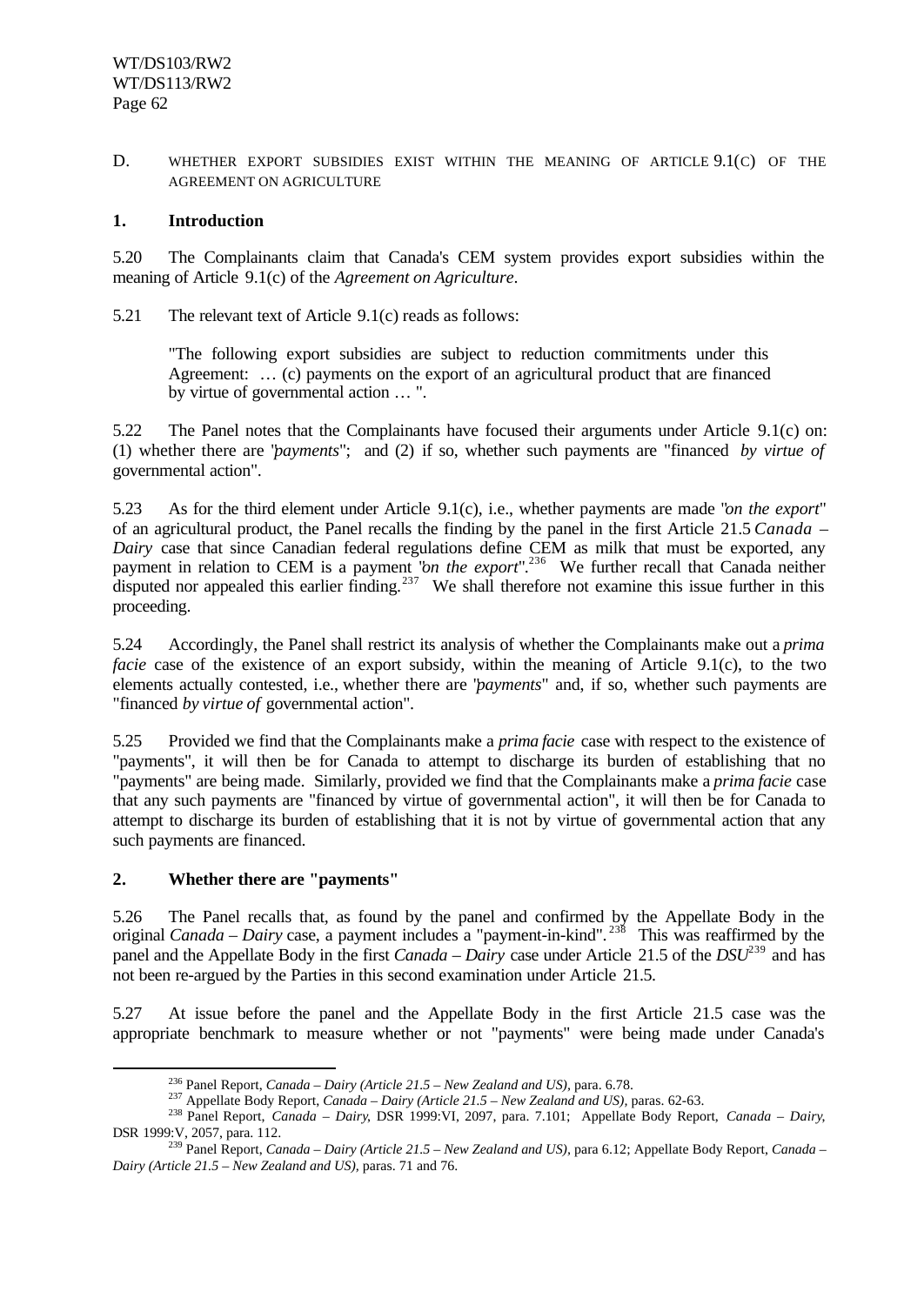implementation measures.<sup>240</sup> The Appellate Body rejected the Article 21.5 panel's reliance on the regulated domestic price and on world market prices, finding that neither represents an appropriate benchmark for determining whether sales of CEM by producers involve payments.<sup>241</sup> The Appellate Body stated that the existence of a payment requires a comparison between the prices of CEM and "some objective standard reflect[ing] the proper value" of milk to the producer<sup>242</sup>, in this case, "the average total cost of production".<sup>243</sup>

5.28 The Panel recalls the Appellate Body's reasoning equating "payments" with the transfer of economic resources<sup>244</sup> and, on this basis, focusing on whether CEM prices are sufficient to recover average fixed and variable costs of production, and thus on whether producers are able to avoid making losses in the long run. $^{245}$ 

5.29 The Panel notes that the Complainants and Canada disagree on how this newly enunciated benchmark of average total cost of production should be interpreted and applied. The Panel, in recalling its analysis in paragraphs 5.18-5.19 and 5.25 above, will first examine whether the Complainants make a *prima facie* showing of the existence of "payments". Provided the Complainants make such a showing, it will then be for Canada, pursuant to Article 10.3 to establish that no "payments" within the meaning of Article 9.1(c) are being made.

(a) Whether the Complainants make a *prima facie* case of the existence of "payments"

5.30 The Complainants ask the Panel to apply the "average total cost of production" benchmark, as enunciated by the Appellate Body, to the determination of whether there are payments in this case.<sup>246</sup> Specifically, the Complainants request us to consider that the Appellate Body's cost of production benchmark should be construed as referring to an industry-wide average. $247$ 

5.31 For the purposes of applying the Appellate Body's benchmark, the Complainants ask the Panel to rely on survey data collected annually in accordance with the CDC Handbook of COP Principles and Practices ("CDC Guidelines") and used to set the domestic in-quota price ensuring a fair return to efficient dairy producers in the domestic market.<sup>248</sup> Complainants contend that the CDC survey data represents a reasonable, albeit conservative, reflection of the cost of production of the Canadian dairy industry. <sup>249</sup> They further contend that while the survey data excludes cost of production data for the 30 per cent least efficient producers and for producers with less than 60 per cent of the average annual output in each province<sup>250</sup>, as well as the cost of domestic quota<sup>251</sup>, the CDC data and Guidelines otherwise account for all the relevant cost elements, i.e., all the fixed and variable costs, of producing a unit of milk. <sup>252</sup>

5.32 On the question of which cost elements to include, the Complainants argue that because the Appellate Body referred to *all* fixed and variable costs, imputed costs should be included in such

<sup>240</sup> Appellate Body Report, *Canada – Dairy (Article 21.5 – New Zealand and US),* paras. 74-75, 96, 104.

<sup>241</sup> *Ibid.,* paras. 82, 85 and 104.

<sup>242</sup> *Ibid.,* para. 74.

<sup>243</sup> *Ibid.,* para. 96.

<sup>244</sup> *Ibid.,* para. 76.

<sup>245</sup> *Ibid.,* para. 87.

<sup>&</sup>lt;sup>246</sup> Paras. 3.11 and 3.55 above.

<sup>247</sup> Paras. 3.60-3.61 above. <sup>248</sup> Para. 3.16 above.

<sup>249</sup> *Ibid*.

<sup>250</sup> Para. 3.18 above. <sup>251</sup> Para. 3.42 above.

<sup>252</sup> Para. 3.16 above.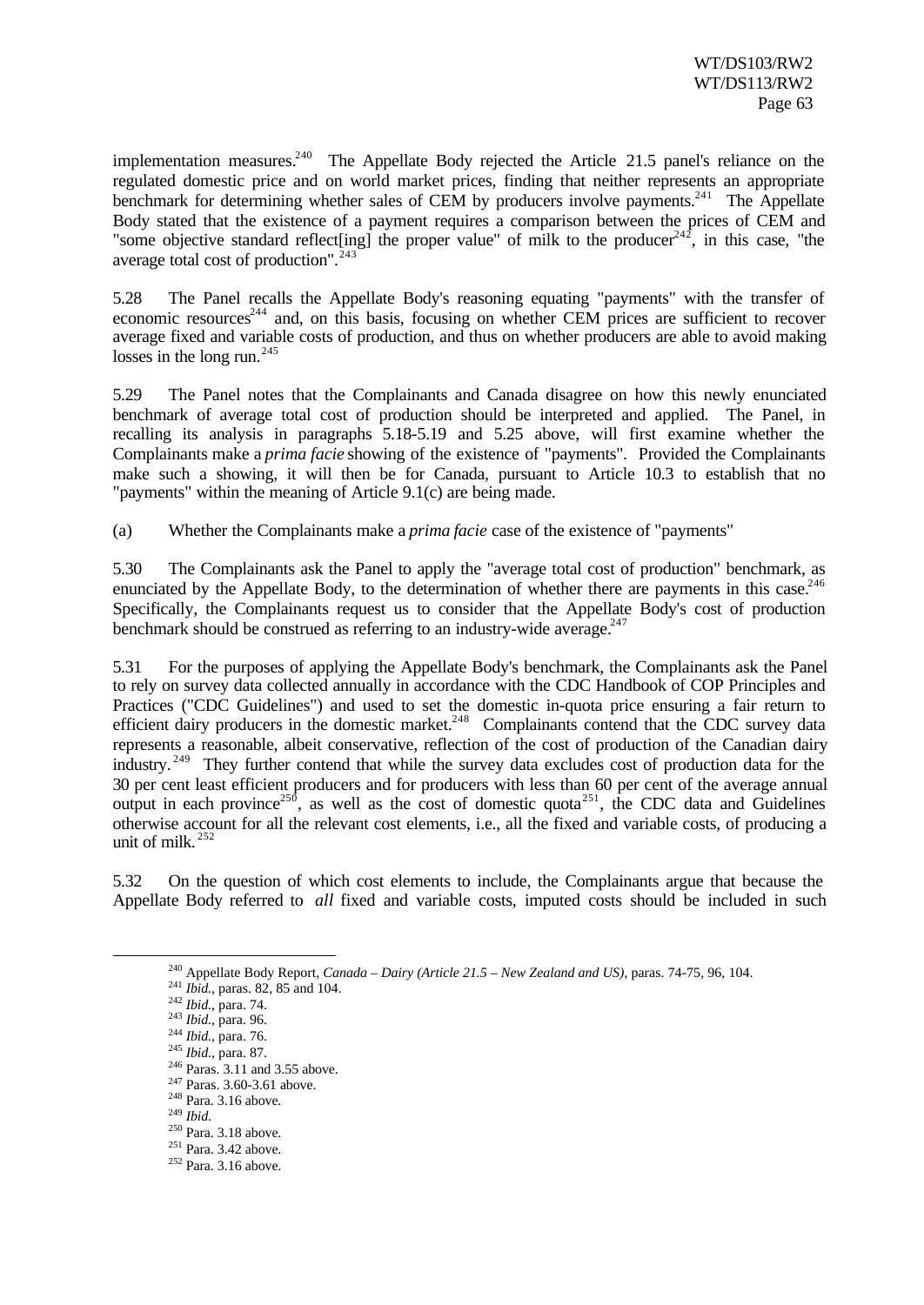WT/DS103/RW2 WT/DS113/RW2 Page 64

calculation. <sup>253</sup> An accurate calculation of the cost of production, they contend, cannot be limited only to cash outlays because the Appellate Body spoke in terms of the investment of economic resources required in the production of goods and the amount a producer must recoup in order to avoid making losses.<sup>254</sup> Thus, the Complainants assert a farmer would have to recoup the costs of family labour, return to management and equity, quota and costs for the marketing of milk in order to stay in business.<sup>255</sup> It would be inconsistent, they submit, to consider that a farmer using family labour and management makes a profit to the extent that this labour is not remunerated.<sup>256</sup> Further, the Complainants point out that equity financing represents just an alternative to debt financing that gives rise to costs.<sup>257</sup> On the question of including quota, the Complainants argue that quota is an investment related to the production of milk and thus a cost, regardless of whether or not generally accepted accounting principles ("GAAP") require its amortization.<sup>258</sup> As to marketing, transport and administrative costs, the Complainants maintain their exclusion would amount to drawing an artificial distinction between costs of production and costs associated with sale because there would not be any point in a farmer producing milk if that farmer could not afford to sell the milk.<sup>259</sup>

5.33 The CDC data, the Complainants point out, show an industry-wide average cost of production of CDN \$58.12 per hectolitre in 2001 and of CDN \$57.27 per hectolitre in 2000.<sup>260</sup> In contrast, they assert, the average price for CEM was CDN \$29 in 2000 and continued to be close to that level in 2001.<sup>261</sup> Comparing these figures, they ask the Panel to conclude that sales of CEM are made well below the average total cost of production and that, hence, "payments" within the meaning of Article 9.1(c) are being made.<sup>262</sup>

5.34 Recalling the considerations set out in paragraphs 5.18-5.19 above, we *find* that the Complainants' case, as described in paragraphs 5.30-5.33 above, constitutes a *prima facie* showing that "payments" within the meaning of Article 9.1(c) are being made, such that Canada can reasonably attempt to discharge its burden under Article 10.3 of the *Agreement on Agriculture* of establishing why CEM sales do not involve "payments"

(b) Examination of Canada's case on the issue of "payments"

*(i) Canada's position on its implementation of the DSB's recommendations*

5.35 Canada claims that it has fully implemented the rulings and recommendations of the DSB following adoption of the panel and Appellate Body reports in the original case on *Canada – Dairy*. 263 In this connection, Canada states that export transactions outside of Special Class 5(d) occur without government interference of any kind, and as such, do not benefit from export subsidies.<sup>264</sup>

<sup>253</sup> Para. 3.29 above.

<sup>254</sup> Paras. 3.11, 3.29 and 3.77 above citing Appellate Body Report, *Canada – Dairy (Article 21.5 – New Zealand and US)*, para. 87.

<sup>&</sup>lt;sup>255</sup> Para. 3.32 above.

<sup>256</sup> Paras. 3.32 and 3.34 above.

<sup>&</sup>lt;sup>257</sup> Paras. 3.26 and 3.34 above.

<sup>258</sup> Paras. 3.42 – 3.43 and 3.46 above.

<sup>&</sup>lt;sup>259</sup> Para. 3.52 above.

<sup>&</sup>lt;sup>260</sup> Para. 3.53 above, based on Canadian Dairy Commission: Estimated Cost of Producing Milk.

<sup>&</sup>lt;sup>261</sup> Para. 3.53 above.

<sup>262</sup> Paras. 3.54–3.55 and 3.75 above.

<sup>263</sup> Para. 3.108 above.

<sup>264</sup> *Ibid*.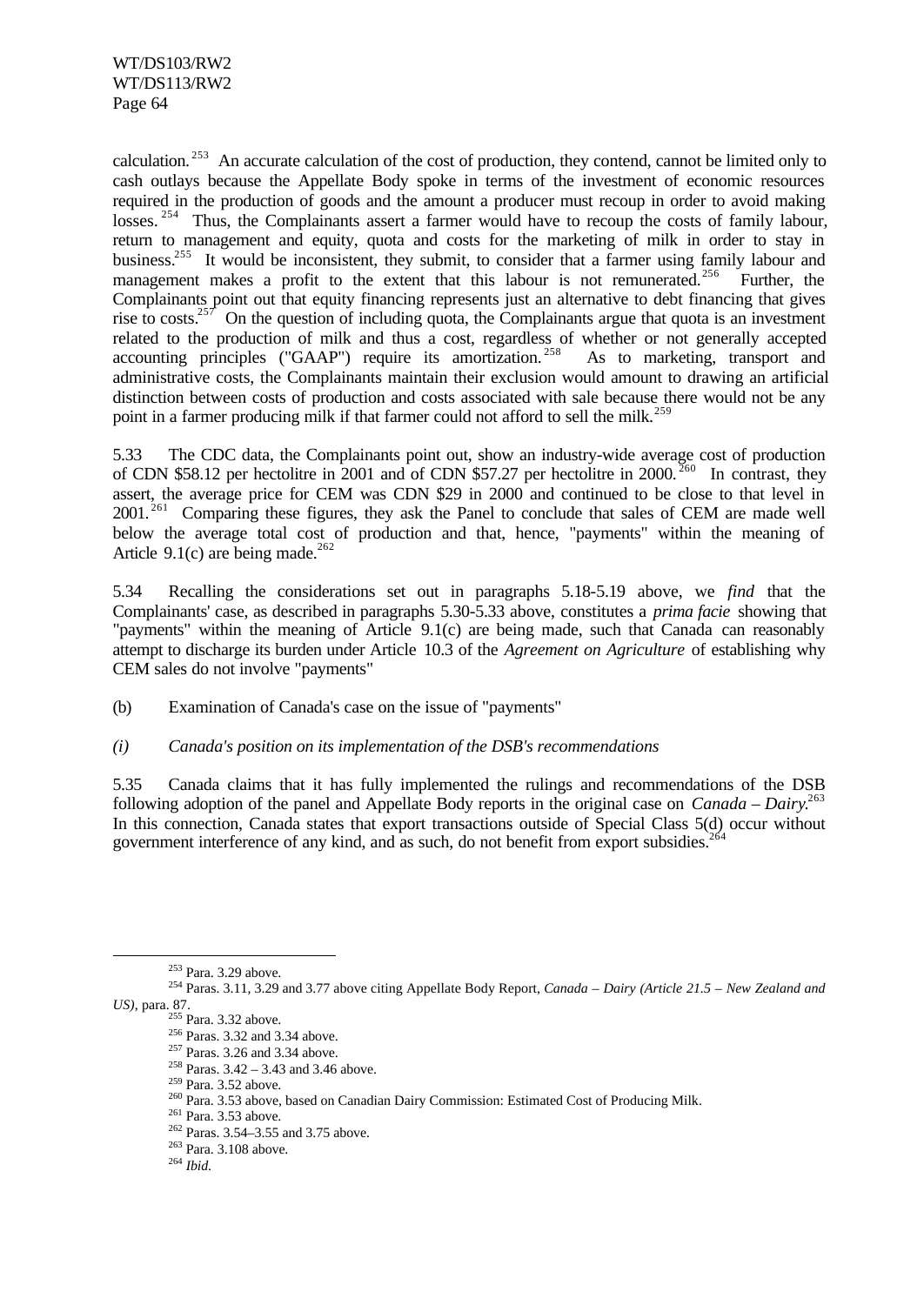## *(ii) Canada's rejection of an industry-wide application of the benchmark*

5.36 The Panel notes that Canada disagrees with the Complainants' contention that the Appellate Body intended an industry-wide calculation of the average total cost of production as the relevant benchmark for determining the existence of payments, within the meaning of Article 9.1(c).<sup>265</sup> In so arguing, Canada refers to the Appellate Body's statement that a payment is determined "by reference to a standard that focuses upon the motivations of the independent economic operator who is making the alleged 'payments' – here the producer – and not upon any government intervention in the marketplace."<sup>266</sup> Canada asserts that the Appellate Body therefore intended that an appropriate calculation of the average total cost of production should be based on the average costs of individual producers and *not* the entire dairy industry.<sup>267</sup> Additionally, Canada refers to the statement by the Appellate Body to the effect that "[t]he average total cost of production [should be determined] … by dividing the fixed and variable costs of producing *all* milk, whether destined for domestic or export markets, by the total number of units of milk produced for both these markets."<sup>268</sup> Rather than speaking here in terms of an industry-wide calculation of the average total production cost, Canada contends that the Appellate Body was merely indicating that both domestic and export production of the individual producer should be taken into account when calculating that average.<sup>2</sup>

5.37 Canada also draws the Panel's attention to the repeated usage of the singular form of terminology by the Appellate Body in connection with its description of the benchmark.<sup>270</sup> These references, Canada maintains, are indicative of the Appellate Body's focus on the cost of production of the *individual* producer.<sup>271</sup> Moreover, Canada suggests the reference to "milk producers" cannot automatically be interpreted as meaning the "industry". <sup>272</sup>

5.38 Canada further argues against using an industry-wide average cost of production benchmark because the application of "a single industry-wide average would prevent efficient producers from being able to participate in legitimate commercial transactions without being deemed to confer a 'payment' merely because of the cost of production of higher cost producers.<sup> $1273$ </sup> Canada argues that the application of an industry-wide average is particularly inappropriate because of the large variation of costs of production within the Canadian dairy industry. <sup>274</sup>

5.39 Moreover, Canada asserts that it would be very difficult for any government under an industrywide application of the benchmark to monitor and notify its export subsidies, as costs of production within an industry may change from year to year. $275$ 

#### *(iii) Applicable benchmark in this case*

5.40 In view of the fact that the DSB has adopted the Appellate Body Report setting forth the "average total cost of production" as the relevant benchmark to determine the existence of "payments" under Article 9.1(c), and given that all Parties in this Second Recourse to Article 21.5 of the DSU are in

<sup>265</sup> Paras. 3.59, 3.62-3.63 above.

<sup>266</sup> Appellate Body Report, *Canada – Dairy (Article 21.5 – New Zealand and US),* para. 92.

<sup>&</sup>lt;sup>267</sup> Para. 3.62 above.

<sup>268</sup> Appellate Body Report, *Canada – Dairy (Article 21.5 – New Zealand and US),* para. 96.

<sup>&</sup>lt;sup>269</sup> Para. 3.62 above.

<sup>270</sup> Para. 3.63 above referring to statements by the Appellate Body Report in *Canada – Dairy (Article 21.5 – New Zealand and US)*, paras. 81, 86, 87, 92, 94 and 96.

 $271$  Para. 3.63 above. <sup>272</sup> Para. 3.62 above.

<sup>273</sup> Canada's Response to Question No. 63.

<sup>&</sup>lt;sup>274</sup> Para. 3.59 above.

<sup>&</sup>lt;sup>275</sup> Canada's Comments on the Responses of New Zealand and the United States, para. 52.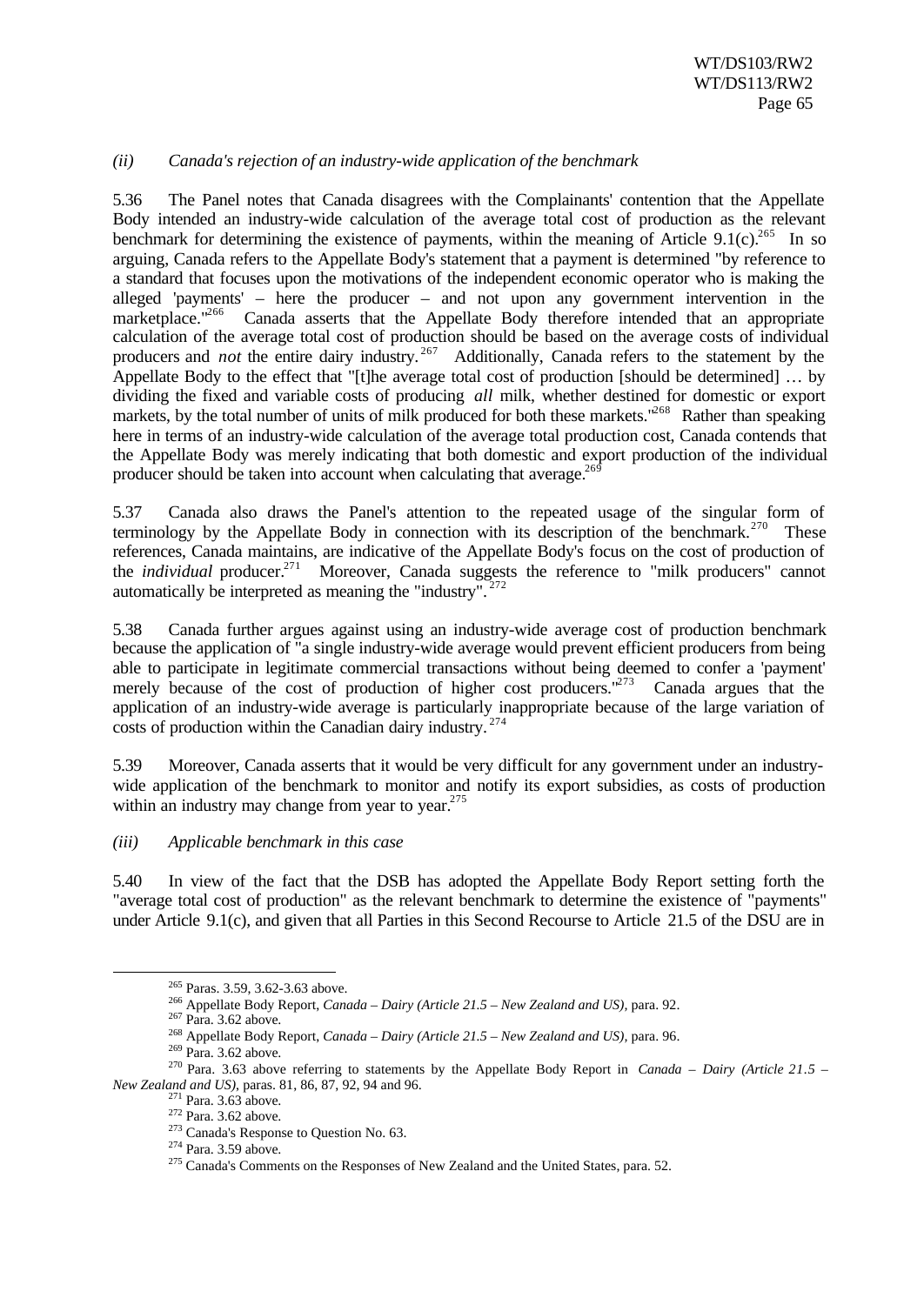WT/DS103/RW2 WT/DS113/RW2 Page 66

agreement that this is the benchmark the Panel should apply<sup>276</sup>, none of them having endorsed the criticisms set forth in the European Communities' Third-Party Submission<sup>277</sup>, the Panel shall accordingly apply this newly enunciated benchmark in this case.

#### *(iv) Appellate Body's guidance on the nature of its newly enunciated benchmark*

5.41 In order to assess Canada's proposed interpretation of the Appellate Body's benchmark, the Panel considers it useful to first review the guidance provided by the Appellate Body on this issue.

5.42 The Panel notes in this connection the Appellate Body's statement that "it is significant that Article 9.1(c) of the *Agreement on Agriculture* does not expressly identify a standard or benchmark for determining whether a measure involves 'payments'.<sup>1278</sup> As general guidance, the Appellate Body said "that there are 'payments' under Article 9.1(c) when the price charged by the producer of the milk is less than the milk's *proper value* to the producer".<sup>279</sup> But it went on to explain that "it is necessary to scrutinize carefully the facts and circumstances of a disputed measure, including the regulatory framework surrounding that measure, to determine the appropriate basis for comparison in assessing whether the measure involves 'payments' under Article 9.1(c)."<sup>280</sup> Hence, the Panel understands that the standard proposed by the Appellate Body may need to change according to the particular factual and regulatory context.

5.43 In fashioning what it considered to be the appropriate benchmark, the Appellate Body emphasized that "the standard must be objective and based on the value of the milk to the producer."<sup>281</sup> It then posited that:

"for any economic operator, the production of goods … involves an investment of economic resources, … an investment in fixed assets … and an outlay to meet variable costs … . These fixed and variable costs are the total amount which the producer must spend in order to produce the milk and the total amount it must recoup, in the longterm, to avoid making losses. To the extent that the producer charges prices that do not recoup the total cost of production, over time, it sustains a loss which must be financed from some other source, possibly 'by virtue of governmental action'."<sup>282</sup>

5.44 In recognizing that Members' domestic subsidies may in some instances provide spillover benefits to exports, the Appellate Body considered that such a situation should not automatically be characterized as an export subsidy, but that domestic support should not be used without limit.<sup>283</sup> The Appellate Body thus opined that an appropriate benchmark should respect the separation between the disciplines on domestic and export subsidies.<sup>284</sup> It accordingly declared that the average total cost of

<sup>276</sup> Paras. 3.9 and 3.12 above.

<sup>&</sup>lt;sup>277</sup> We recall that only the European Communities, as a Third Party, argues against the use of the Appellate Body's "average total cost of production" benchmark, noting that this benchmark has no legal foundation in the *Agreement on Agriculture*, that it inappropriately focuses on the provider, rather than the recipient, of a payment and that it is impractical to apply. The European Communities also observes that other WTO Members, including the United States, critiqued this benchmark in the DSB meeting at which the Appellate Body Report was adopted. (paras.  $4.27 - 4.33$ )

<sup>278</sup> Appellate Body Report, *Canada – Dairy (Article 21.5 – New Zealand and US),* para. 76.

<sup>279</sup> *Ibid.,* para. 73.

<sup>280</sup> *Ibid.,* para. 76.

<sup>281</sup> *Ibid*.*,* para. 86.

<sup>282</sup> *Ibid.,* para. 87.

<sup>283</sup> *Ibid.,* paras. 89-91.

<sup>284</sup> *Ibid.,* paras. 91-92.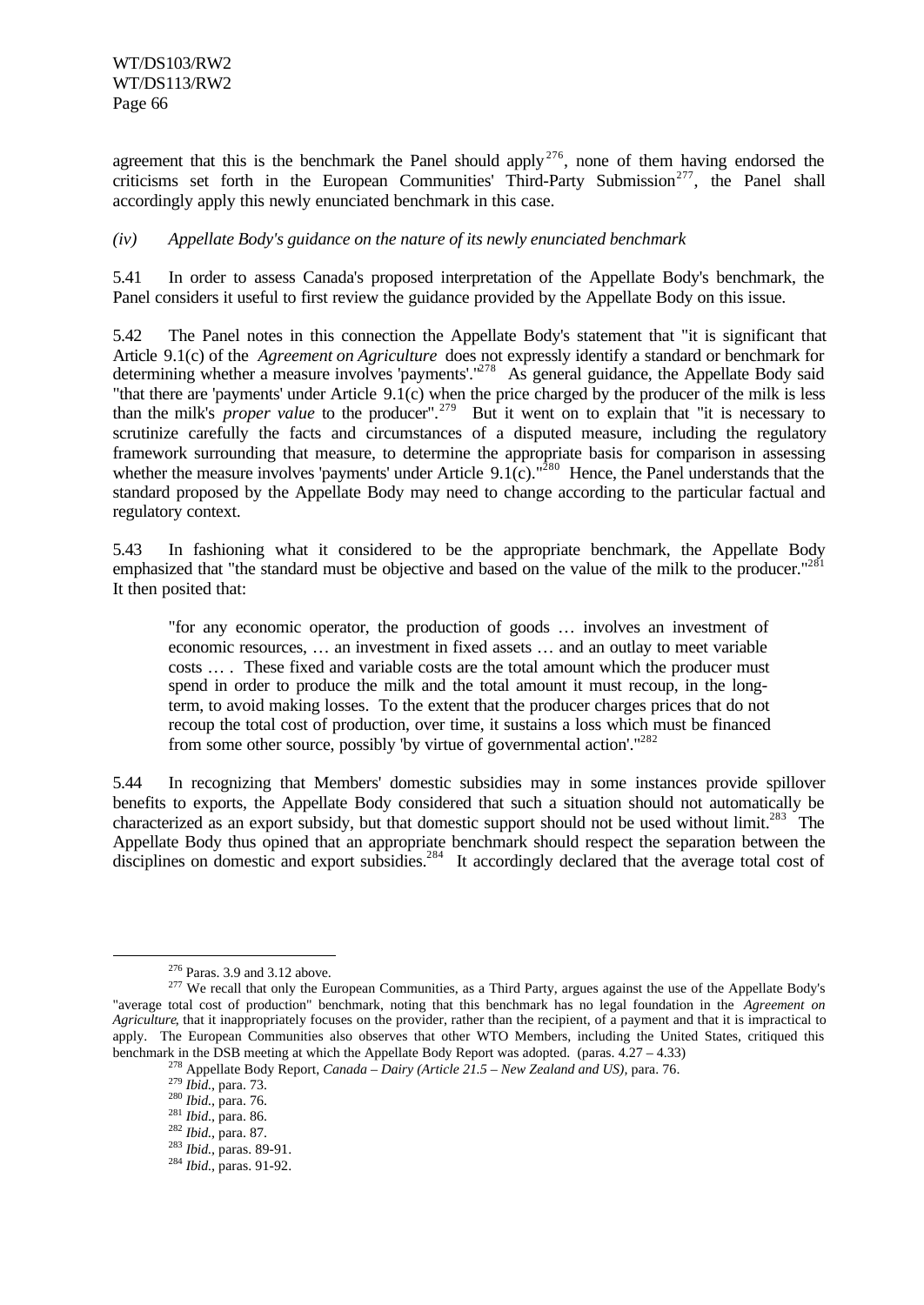production is the appropriate benchmark for determining, in the circumstances of this case, whether there are "payments" within the meaning of Article  $9.1(c)$ <sup>285</sup>

5.45 The Appellate Body also indicated that it favoured reliance on the average of *all fixed and variable costs* incurred in the production of a unit of milk, rather than on the *marginal (variable) costs* incurred in producing an additional unit of milk, noting that:

"[a]lthough a producer may very well decide to sell goods … if the sales price covers its marginal costs, the producer will make losses on such sales unless all of the remaining costs associated with making these sales, essentially the fixed costs, are financed through some other source, such as through highly profitable sales of the product in another market. … In the ordinary course of business, an economic operator chooses to invest, produce and sell, not only to recover the total cost of production, but also in the hope of making profits."<sup>286</sup>

5.46 With the above as background, the Appellate Body concluded that:

"in the circumstances of these proceedings, … we believe that the average total cost of production represents the appropriate standard for determining whether sales of CEM involve 'payments' under Article 9.1(c) of the *Agreement on Agriculture*. The average total cost of production would be determined by dividing the fixed and variable costs of producing *all* milk, whether destined for domestic or export markets, by the total number of units of milk produced for both these markets."<sup>287</sup>

*(v) Panel's analysis of the nature of the benchmark*

5.47 The Panel notes that the Appellate Body did not specifically address whether this new benchmark – the average total cost of production of all milk – should be assessed as an industry-wide average or on some other basis more accurately reflecting the actual costs of individual producers and their participation in the CEM market. On the one hand, the Appellate Body's enunciation of the standard seems to be consistent with an industry-wide approach, where it speaks in terms of determining "[t]he average total cost of production … by dividing the fixed and variable costs of producing *all* milk, whether destined for domestic or export markets, by the total number of units of milk produced for both [domestic and export] markets.<sup> $n^2$ 88</sup> In a similar vein, the Appellate Body, in recalling the Article 21.5 panel's observation that there is a clear differential between the prices of CEM and the domestic market price, stated that "[t]his suggests the possibility that the prices of CEM might be below the average total cost of production and, thus, might involve 'payments' under Article 9.1(c)."<sup>289</sup> On the other hand, the Appellate Body also made references to "[e]ach producer decid[ing] for itself whether, and when, to produce and sell milk as CEM<sup>"290</sup> and to the need to focus on the choices and "motivations of the independent economic operator". $^{291}$ 

5.48 We note some additional textual support in the Appellate Body's analysis for the use of the industry-wide approach. Specifically, the Appellate Body considered that the cost of producing *all* milk should be divided by the *total number of units* of milk.<sup>292</sup> Had the Appellate Body wanted us to

<sup>285</sup> Appellate Body Report, *Canada – Dairy (Article 21.5 – New Zealand and US),* paras. 88 and 92.

<sup>286</sup> *Ibid.,* paras. 94-95.

<sup>287</sup> *Ibid.,* para. 96.

<sup>288</sup> *Ibid.,* para. 96.

<sup>289</sup> *Ibid.,* para. 101.

<sup>290</sup> *Ibid.,* para. 79.

<sup>291</sup> *Ibid.,* paras. 92 and 96.

<sup>292</sup> *Ibid.*, para. 96.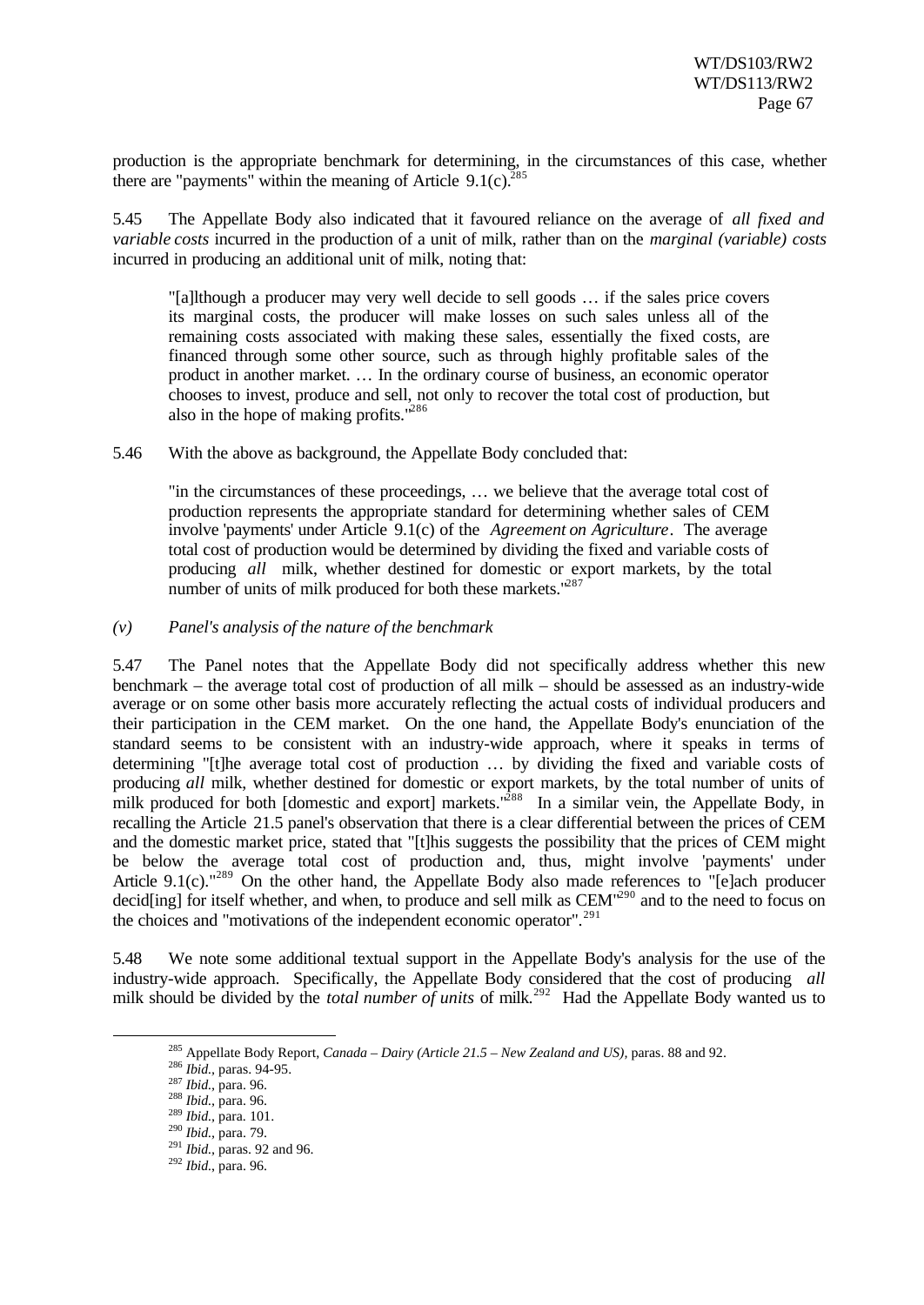divide the cost of production of the individual producer by the total number of units of milk produced by that producer, it surely would have so instructed. The Appellate Body confirmed that it "adopted as a standard, for these proceedings, the average total cost of production of the milk *producers*".<sup>293</sup> (emphasis added) This would suggest that the Appellate Body was not focusing on individual producer costs, as Canada contends.

5.49 In response to the Complainants' arguments, Canada proposes an interpretation of the Appellate Body's use of the phrase "costs of producing *all* milk" as merely referring to *all* the units of milk, whether produced for the domestic or export market, of each individual producer.<sup>294</sup> Given the context in which the Appellate Body referred to "*all* milk", i.e., in setting forth the very method of calculating the average total cost of production, and the absence of express textual directive to that effect, the Panel is not persuaded by Canada's suggestion that we should imply that the Appellate Body intended a calculation for each *individual* producer.

5.50 In our understanding, the Appellate Body reference to "a standard that focuses upon the motivations of the independent economic operator who is making the alleged 'payments' – here the producer – and not upon any government intervention in the marketplace"<sup>295</sup>, was made in the context of its concern that automatically characterizing any governmental intervention in the form of domestic price support that benefits exports as an export subsidy would collapse the distinction in the *Agreement on Agriculture* between domestic and export disciplines.<sup>296</sup> Accordingly, we have some doubts as to Canada's conclusion that the Appellate Body's benchmark should be each individual producer's average cost of production rather than an industry-wide average cost of production.

5.51 At this stage, the Panel is not persuaded that Canada is correct in its proffered interpretation of the benchmark enunciated by the Appellate Body. Nonetheless, in recalling that it is Canada's burden to establish that no payments are being made, we shall examine whether Canada, in relying on the costs to individual producers to determine the average total cost of production, provides a convincing defence that no payments are being made.

## *(vi) Canada's critique of the Complainants' reliance on the CDC data and its arguments in favour of individual producer data*

5.52 The Panel notes that Canada, following on from its criticisms of the application of an industrywide benchmark, proceeds to reject reliance on the CDC Guidelines and survey data as a valid basis for determining the average total cost of production.<sup>297</sup> While not contesting the validity of the data collected by the CDC, Canada argues that this data is collected for a different purpose and does not provide relevant information for this case.<sup>298</sup> Notably, Canada contends that the CDC Guidelines and the data collected in accordance with these Guidelines serve the economic and social objective of giving a fair return to efficient dairy producers, and that this is different from data on the actual costs of production.<sup>299</sup>

5.53 Because the CDC Guidelines and the data collected serve economic and social objectives, Canada maintains they do not provide a standard for assessing "payments" that is objective, as required by the Appellate Body.<sup>300</sup> Further, because the Appellate Body stated that the relevant standard should

<sup>293</sup> Appellate Body Report, *Canada – Dairy (Article 21.5 – New Zealand and US)*, para. 104.

 $294$  Para. 3.62 above.

<sup>295</sup> Appellate Body Report, *Canada – Dairy (Article 21.5 – New Zealand and US)*, para. 92.

<sup>296</sup> *Ibid.*, paras. 88-92.

<sup>&</sup>lt;sup>297</sup> Para. 3.19 above.

<sup>298</sup> Paras. 3.57 and 3.19 above.

<sup>&</sup>lt;sup>299</sup> Para. 3.19 above.

 $300$  Paras.  $3.80 - 3.81$  above.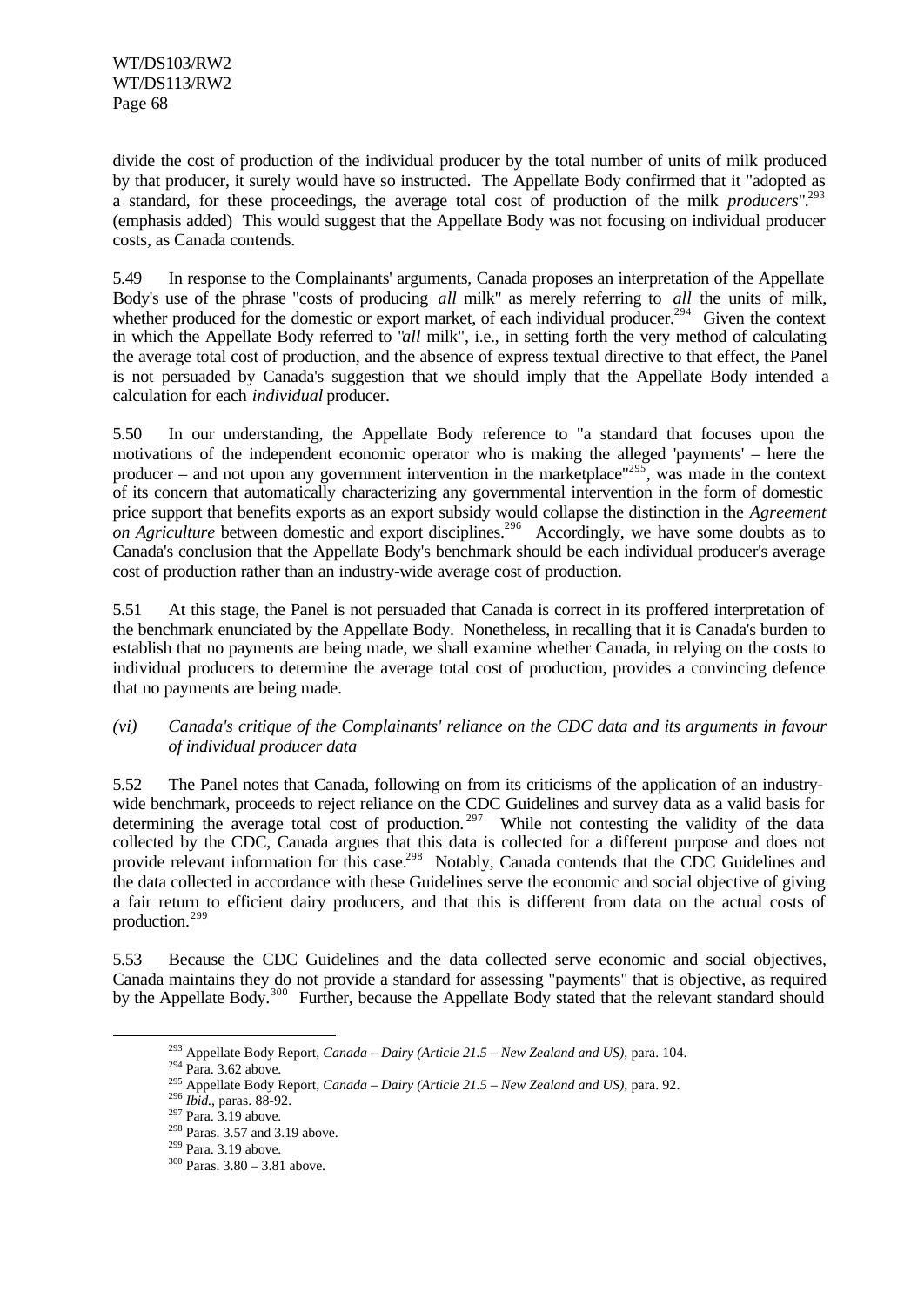focus on the motivations of the independent economic operator and not any government intervention in the marketplace, it is inappropriate, in Canada's view, to rely on the CDC Guidelines, which are reflective of Canadian governmental policy towards the dairy industry.<sup>301</sup> Moreover, Canada asserts that in proposing reliance on the CDC survey data, the Complainants seek to reintroduce the domestic administered price as the relevant benchmark.<sup>302</sup> Canada notes that this benchmark was explicitly rejected by the Appellate Body.<sup>303</sup>

5.54 Canada also argues that the CDC survey data is an inappropriate basis for determining the average total cost of production in that it excludes the 30 per cent least efficient farmers, as well as those farmers with less than 60 per cent of the average production/output in each province.<sup>304</sup> Canada has indicated that those small farms account for approximately 18 per cent of all milk production in Canada.<sup>305</sup>

5.55 However, Canada does not reject the cost of production survey data in its entirety.<sup>306</sup> Rather, it proposes certain adjustments to the CDC calculations.<sup>307</sup> First, Canada proposes including, in principle, the 30 per cent less efficient farms.<sup>308</sup> To the eligible pool of more than 19,000 dairy farms in the nine provinces with farms participating in the CEM market, Canada applies a "statistically valid sampling method" to obtain a representative sample of 274 dairy farms whose costs of production are surveyed.<sup>30</sup> The costs for each farm are computed on a per unit basis (dollars per hectolitre) and each farm is then ranked from lowest to highest according to its individual cost of production.<sup>310</sup> Then Canada divides the 274 farms by 10 to create 10 groupings (deciles) of producers.<sup>311</sup> The individual farms are then weighted according to their production and an average weighted cost is calculated for each decile.<sup>312</sup>

5.56 In order to provide information on the price of CEM contracts, Canada takes price and volume data from 785 CEM contracts, as reflected on the bulletin boards of Quebec, Ontario and Manitoba, and divides this number of contracts into deciles.<sup>313</sup> It then calculates an average CEM price, weighted according to volume, for each decile.<sup>314</sup> To calculate the weighted average return, Canada deducts transport, marketing and certain administrative fees from the price of CEM contracts.<sup>315</sup>

5.57 Comparing the CEM returns of the 785 contracts with the cost of production of 274 dairy farms, Canada purports to show that more than three-quarters (about 77 per cent) of dairy producers can cover their average costs of production through CEM sales.<sup>316</sup> On the same basis, Canada does not contest the fact that approximately 23 per cent of dairy producers in the sample cannot cover their average costs of production in the CEM market.<sup>317</sup> Nonetheless, Canada argues it is reasonable to

<sup>301</sup> Paras. 3.13 and 3.19 above.

<sup>302</sup> Para. 3.41 above.

<sup>303</sup> *Ibid*.

<sup>304</sup> Paras. 3.19 – 3.20 and 3.23 above.

<sup>305</sup> Footnote 72 above.

<sup>306</sup> Para. 3.57 above.

 $307$  Paras.  $3.56 - 3.58$  above and Canada's Exhibit CDA-8.

<sup>308</sup> Para. 3.58 above and Canada's Exhibit CDA-8.

<sup>309</sup> Para. 3.57 above and Canada's Exhibit CDA-8.

<sup>310</sup> Canada's Exhibit CDA-8.

<sup>311</sup> Para. 3.57 above.

<sup>&</sup>lt;sup>312</sup> Canada's Exhibit CDA-8. While the Panel understands from CDA-8 that the cost of production within each decile is weighted according to output, we note Canada's Response to Question No. 39 to the effect that the cost of production within each decile is not weighted.

<sup>&</sup>lt;sup>313</sup> Canada's Responses to Question Nos. 41-44.

<sup>&</sup>lt;sup>314</sup> Canada's Exhibit CDA-11.

<sup>&</sup>lt;sup>315</sup> Paras. 3.51 – 3.52 and 3.65 above. The Panel notes that Canada has also deducted these transport and administrative fees from the cost of production calculations.

<sup>316</sup> Para. 3.66 above.

<sup>317</sup> Paras 3.66 and 3.70 above.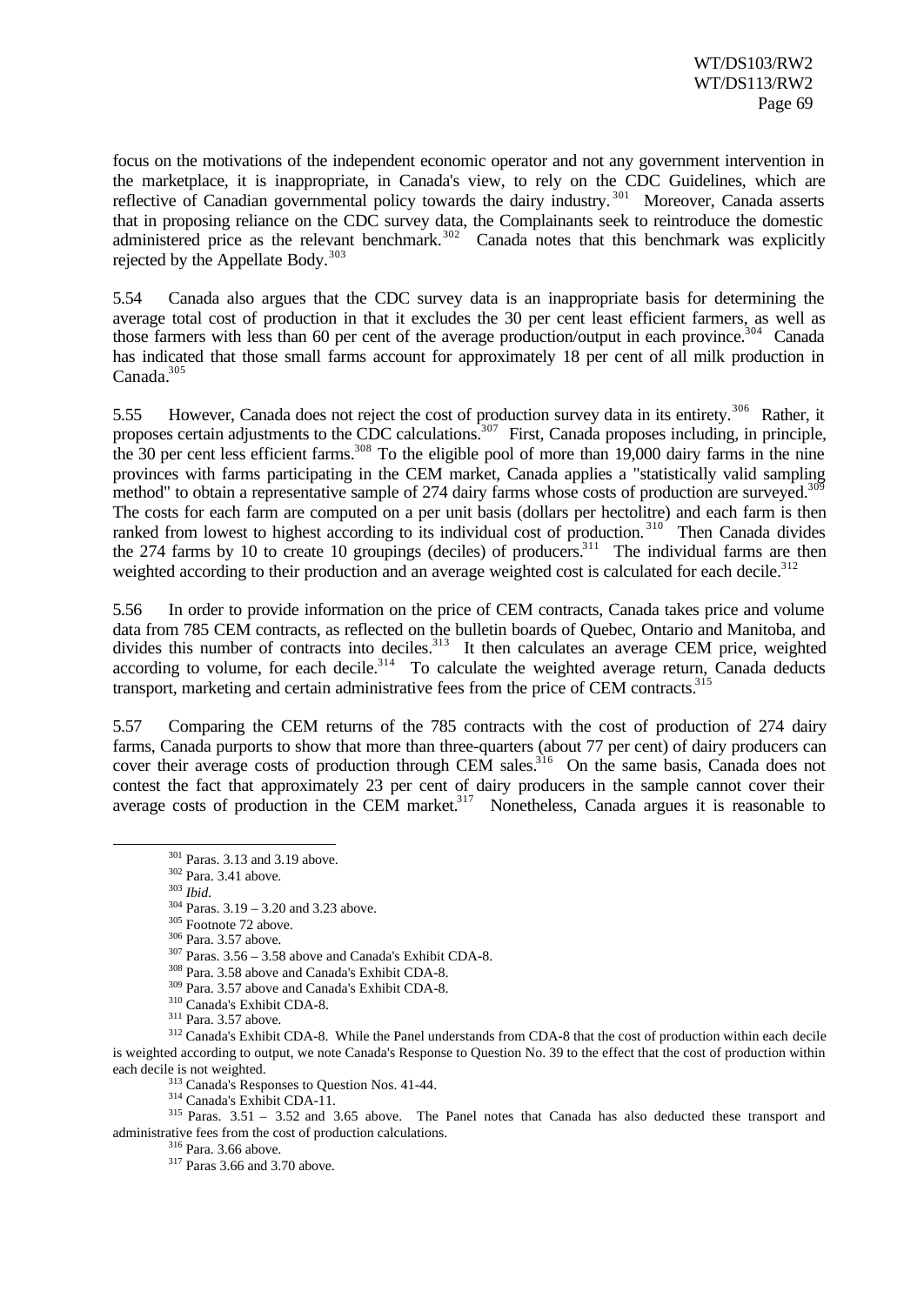assume that a rational producer would participate in the CEM market only if he or she could cover his or her production costs.<sup>318</sup> Therefore, Canada maintains, there is no reason to assume that the 23 per cent of producers who cannot cover their production costs would participate in this market.<sup>319</sup>

# *(vii) Panel's assessment of Canada's arguments and data on individual producers' costs*

5.58 We recall Canada's argument that an individual producer's average total cost of production should be the relevant yardstick for determining whether payments are being made.<sup>320</sup> If Canada can convincingly show that the individual producers' costs of production allow the producers to participate in the CEM market without making losses, then, in our assessment, no payments are actually being made.

5.59 Looking at the data Canada adduces, we register concerns as to the objectivity of this evidence: while Canada includes the 30 per cent of producers excluded from the CDC survey data, it does not include cost data from the small farms with less than 60 per cent average output in each province. $321$ 

5.60 We further note that, in the data presented by Canada, the unweighted cost of production of the individual producers, in Canada's sample, is as low as CDN \$7.01 and as high as CDN  $$66.80^{322}$ , while the weighted average cost ranges from CDN \$18.53 to CDN \$46.60.<sup>323</sup> At the same time, we note that the weighted CEM returns amongst the 785 contracts in the three provinces sampled, range from CDN \$24.15 to CDN \$33.61.<sup>324</sup> We recall the statement by the Complainants, uncontested by Canada, that the simple average of CEM prices in 2000 was approximately CDN  $$29.^{325}$ 

5.61 Thus, in comparing the non-weighted data on the individual producers' costs with the simple average CEM price, we observe that the average cost of production of some producers significantly exceeds the average CEM price. Further, if we are to accept Canada's argument that cost data and CEM returns should be weighted according to output<sup>326</sup>, a still significant proportion of producers clearly cannot cover their costs through CEM sales. We recall that Canada does not contest – in fact admits – that approximately 23 per cent of dairy producers in the sample cannot cover their average costs of production in the CEM market. $327$ 

5.62 We also note that, according to Canada's evidence, approximately 8,000 producers, or 40 per cent of all producers (in the nine provinces), have participated, at least on occasion, in the CEM market.<sup>328</sup> Also according to Canada's evidence, CEM production represents approximately 3.6 per cent of all milk production in Canada.<sup>329</sup> Canada has also indicated that participation in the CEM market is usually only short term and that only a minority of CEM producers  $(12.5$  per cent) participate for more than one year.<sup>330</sup> This may suggest that even if there are producers who can cover their This may suggest that even if there are producers who can cover their

<sup>318</sup> Canada's Response to Question No. 4(a).

<sup>319</sup> *Ibid*.

<sup>320</sup> See paras. 5.36-5.37 above.

<sup>&</sup>lt;sup>321</sup> We recall our exposition of Canada's argument at para. 5.54 above as well as at para. 3.58 and footnote 72 above.

<sup>322</sup> Canada's Exhibit CDA-9; Canada's Response to Question No. 41.

<sup>323</sup> Canada's Exhibit CDA-9.

<sup>324</sup> Canada's Exhibit CDA-13.

<sup>325</sup> Paras. 3.66 and 3.70 above.

<sup>326</sup> Footnote 72 above.

<sup>327</sup> Paras. 3.66 and 3.70 above.

<sup>328</sup> Para. 3.70 above.

<sup>329</sup> Footnote 85 above.

<sup>330</sup> Para. 3.70 above and Canada's Exhibit CDA-15.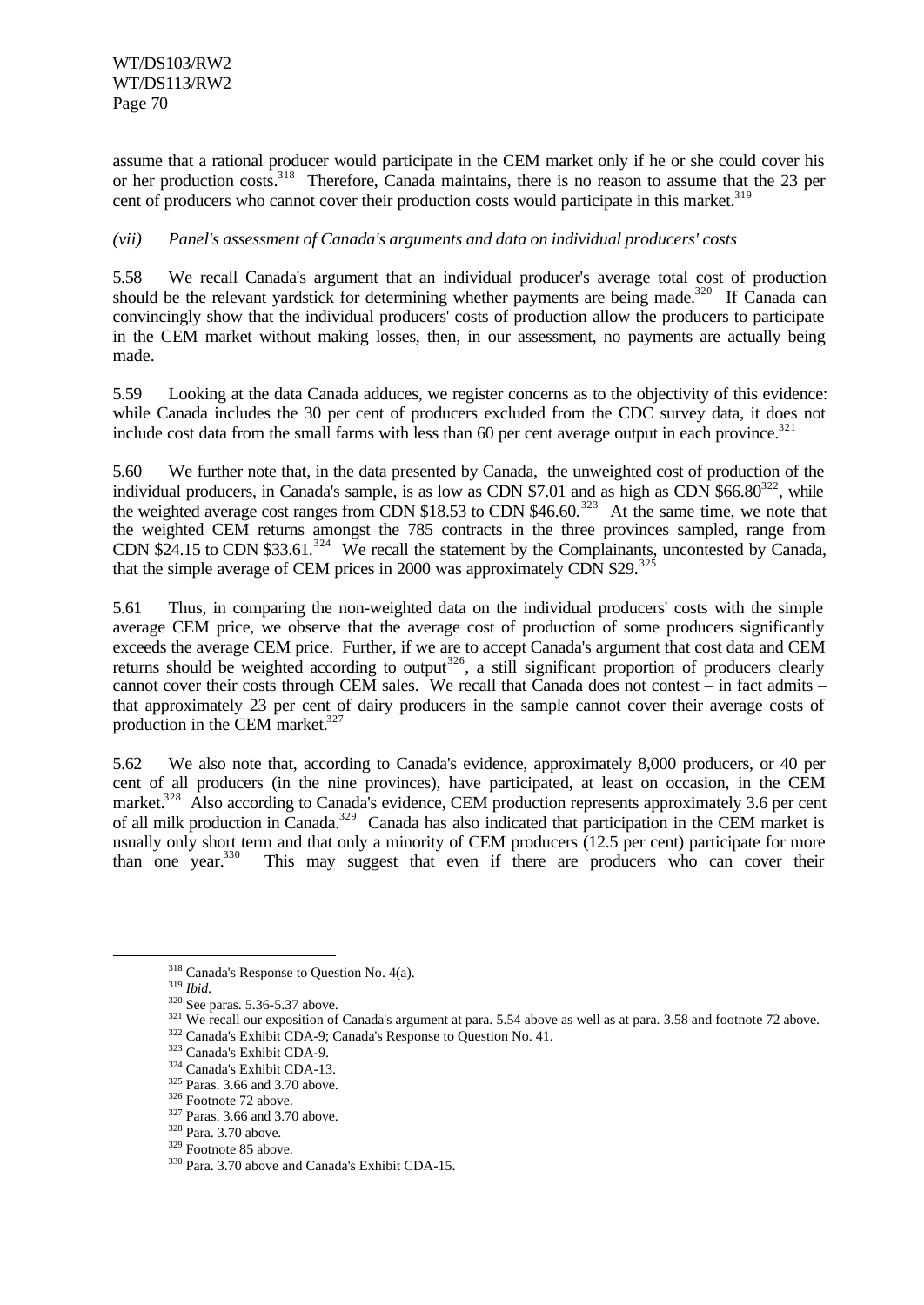marginal costs in the CEM market, CEM sales are not viable for most producers who thus may only participate in the CEM market to the extent necessary to dispose of non-quota surplus milk.<sup>331</sup>

5.63 Given that Canada accepts that 23 per cent of producers have production costs exceeding CEM returns, and recalling that Canada has invited us to focus on the costs of production of individual producers<sup>332</sup>, we consider that Canada in essence asks us to extrapolate from its information that, in fact, no individual producer with costs exceeding CEM returns, sells milk into the CEM market. However, in asking the Panel to assume that only the more efficient producers participate in CEM sales, Canada, it would seem to us, is calling for an assumption that would obviate any examination pursuant to the Appellate Body's benchmark of whether sales below the average total cost of production are being made. We note, however, that the Appellate Body clearly did not exclude the possibility that a producer with total costs of production in excess of CEM returns, might make CEM sales, stating that "[t]o the extent that the producer charges prices that do not recoup the total cost of production, over time, it sustains a loss which must be financed from some other source, possibly 'by virtue of governmental action'."<sup>333</sup>

5.64 Having carefully considered Canada's case for focusing on the individual producer in applying the cost of production benchmark, the Panel *finds* that Canada has neither sought to correlate its data on costs of production of individual producers with any information on participation in the CEM market, nor with that on the returns they might obtain in this market. While speaking of the costs to individual producers, not industry-wide average costs, Canada has only provided the Panel with average costs, albeit averages within ten groupings of producers. The Panel *finds*, moreover, that Canada has not presented any data - indeed, admits it has no data – on the basis of which the Panel could exclude that the 23 per cent of producers with costs of production in excess of the CEM price participate in the CEM market.

5.65 Accordingly, the Panel *finds* that Canada has not been able to demonstrate, pursuant to its proposed reliance on an individual average as the relevant total average cost of production benchmark, that no payments, within the meaning of Article 9.1(c), are being made.

5.66 We recall that at least one of Canada's rationales for having the Panel focus on the costs of individual producers rather than industry-wide averages is the wide variation in the cost-of-production efficiency of dairy farmers in Canada.<sup>334</sup> In pursuit of this factual claim, Canada has presented evidence that merely confirms what Canada initially posited, i.e., that some farmers indeed have costs of production below CEM returns, while others do not. In our view, Canada's approach raises the two following additional problems.

5.67 First, we consider that Canada's proposed focus on the cost of production of individual producers would require a government to have access to, and make available, information on the cost of production of each producer and on whether or not the individual producer participates in the CEM market. It seems to us that only on rare occasion would a government have record-keeping of this magnitude. Quite apart from the administrative cost and unworkability of this approach, we note that even Canada has expressed doubts that the Appellate Body could have intended a benchmark for

<sup>&</sup>lt;sup>331</sup> In this regard, we note that industrial milk production has exceeded Canadian requirements, defined as "domestic consumer demand and planned exports for industrial dairy products", both before and after the introduction of the CEM market. Canada's Exhibit CDA-27, reproducing CDC Annual Report 2000-2001, pages 13-14. We further note that as part of its claimed implementation of the recommendations in the original *Canada – Dairy* case, Canada asserts it has restricted its export subsidies to the quantity commitment levels for subsidized exports as set out in its Schedule. Para. 2.2 above.

<sup>332</sup> See paras. 5.36-5.37 above.

<sup>333</sup> Appellate Body Report, *Canada – Dairy (Article 21.5 – New Zealand and US),* para. 87.

<sup>334</sup> Para. 3.59 above.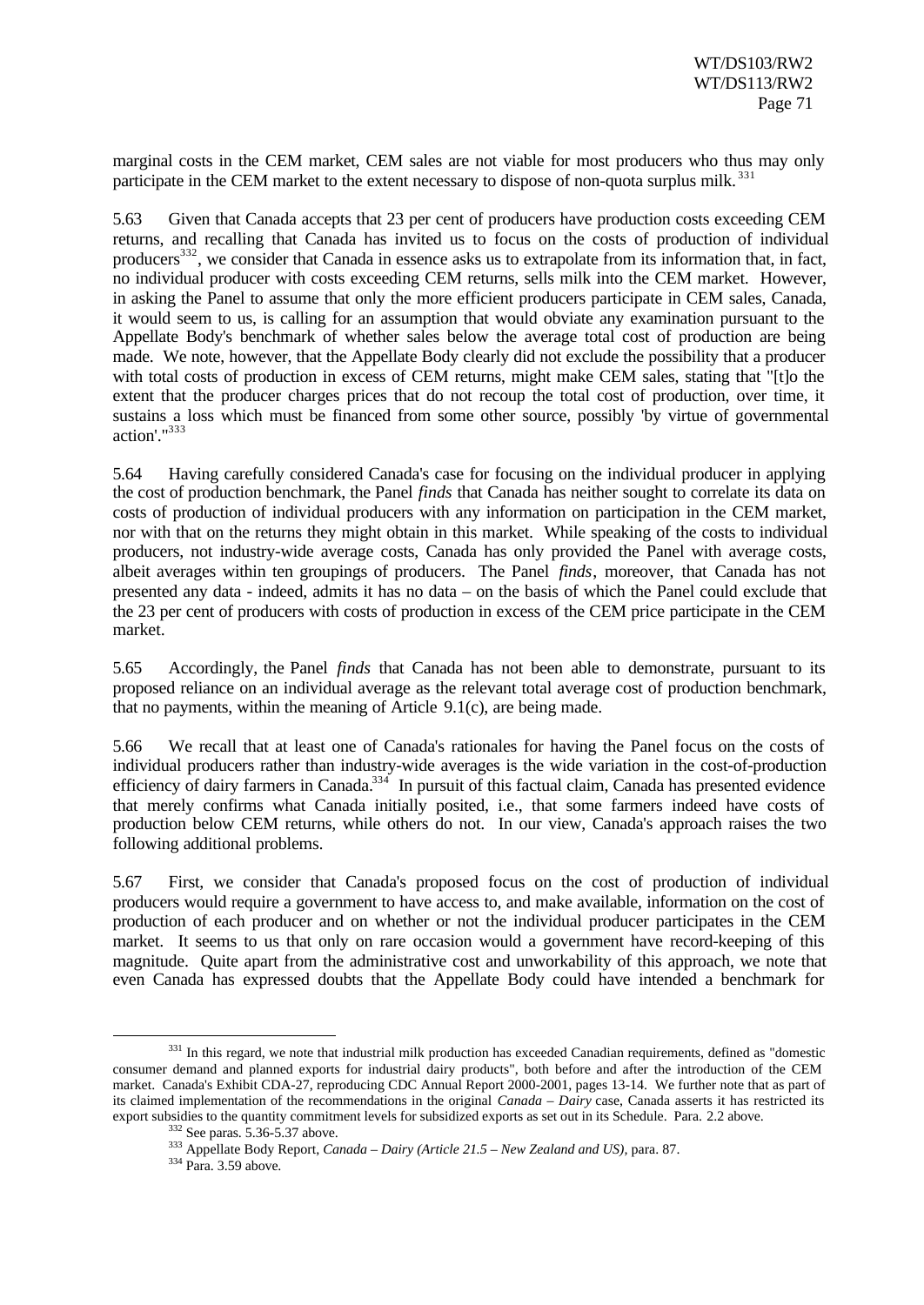determining the existence of payments that entails a standard of proof akin to the "beyond a reasonable doubt" standard under criminal law.<sup>335</sup>

5.68 Second, the extensive amount of information required under Canada's proposed approach would make it very difficult for WTO Members to ensure that they are respecting their obligations under the *Agreement on Agriculture* in exercising their rights thereunder to grant domestic and export subsidies. In view of the unworkability of Canada's approach, such a Member whose exports also exceed its reduction commitment levels would have great difficulty in establishing that such exports have not benefited from export subsidies.

5.69 We recall that Canada has criticized the Complainants' proposed reliance on an industry-wide average for the cost of production benchmark, arguing that it would be very difficult for any government under an industry-wide application of the benchmark to monitor and notify its export subsidies, as costs of production within an industry may change from year to year.<sup>336</sup> While this may indeed be the case, the Panel considers that monitoring and notification would be even more difficult under Canada's proposed application of the benchmark.

5.70 Nevertheless, we do see some merit in a number of the criticisms Canada expresses in relation to an industry-wide average of cost of production as the relevant benchmark. Specifically, we note Canada's argument that producers who can participate profitably in the CEM market may be deemed to confer payments if the industry-wide average cost of production exceeds CEM prices.<sup>337</sup> In our view, in a market exhibiting great variation in production efficiency, the application of an industry-wide cost of production benchmark could result in producers being deemed to make payments even where not one producer with costs above the industry-wide average would be selling into the export market. In addition to not telling us much – if anything – about whether or not payments to dairy processors are in fact being made, it would be odd, in the Panel's view, if an interpretation of the *Agreement on Agriculture* should result in discouraging exports by efficient farmers, and yet this is what this industrywide average cost of production benchmark would seem to entail.

5.71 Despite the merits of these critiques, however, the Panel rejects Canada's criticism that reliance on the CDC data would amount to reintroducing the regulated domestic price as the relevant benchmark.<sup>338</sup> The Complainants' proposed reliance on the data collected pursuant to the CDC The Complainants' proposed reliance on the data collected pursuant to the CDC Guidelines is grounded in their argument, in which we concur, that this data represents a reasonably accurate and objective measure of costs of production of Canadian dairy producers. We agree with the Complainants that the fact that Canada uses this data to set the in-quota price in pursuit of social and economic objectives does not detract from the validity of the data because such objectives may become relevant in setting the in-quota price but not in calculating costs.

5.72 Moreover, we also disagree with Canada that we would in essence be reintroducing the domestic in-quota price as the relevant benchmark because it seems to us that a more accurate reflection of the average total cost of production of *all* of the Canadian dairy industry, i.e., one that also includes cost data from the 30 per cent least efficient farmers, as well as the small producers, would at any rate be substantially higher than the CDC cost figures and the domestic in-quota price.

<sup>&</sup>lt;sup>335</sup> Canada's Comments on the Responses of New Zealand and the United States, para. 56.

<sup>336</sup> See para. 5.39 above.

<sup>&</sup>lt;sup>337</sup> We recall in this connection the exposition of Canada's argument at para. 5.38 above.

<sup>&</sup>lt;sup>338</sup> We recall, in this regard, that Canada does not contest the accuracy of the underlying CDC data.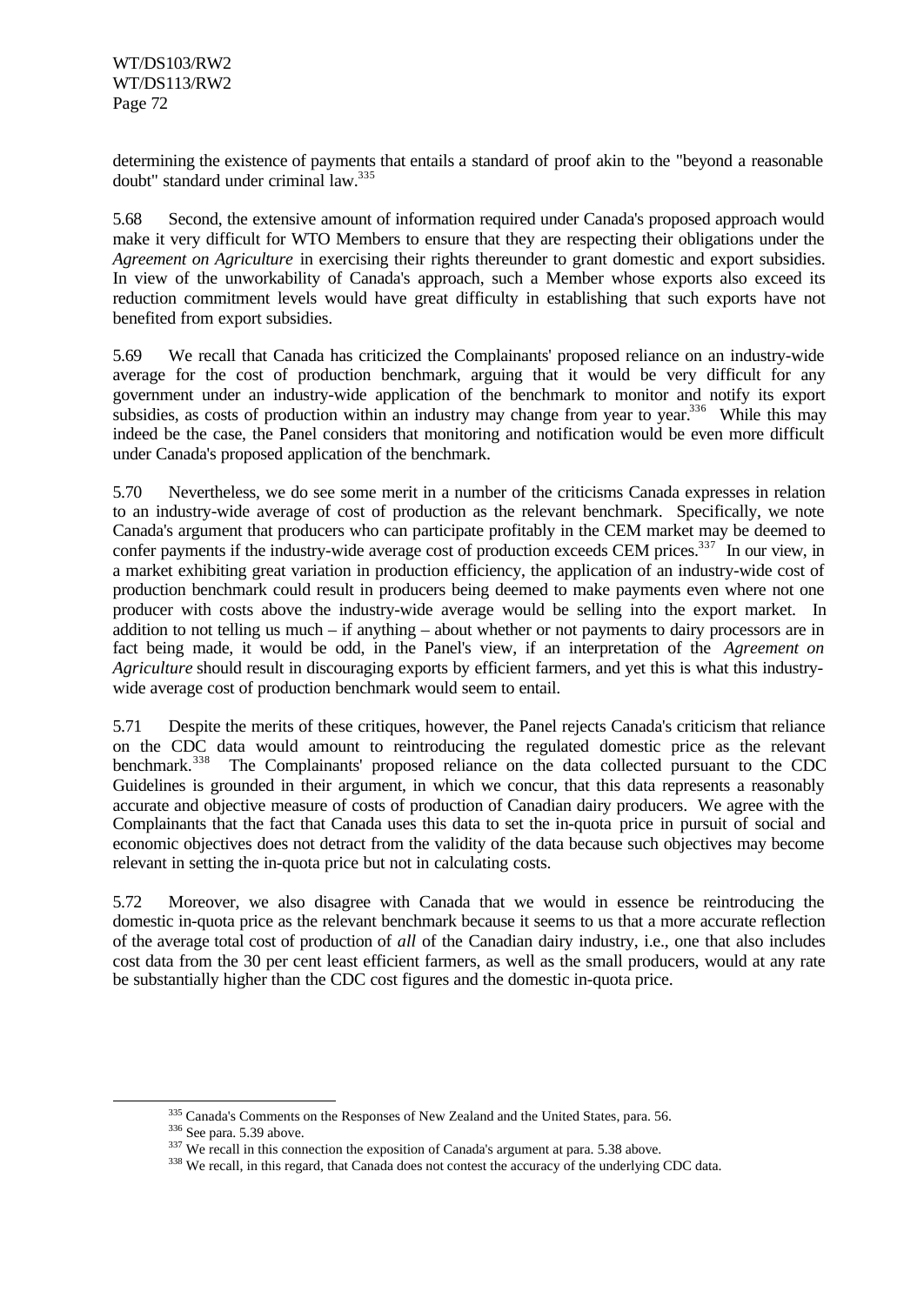5.73 In this connection, we take note of the CDC cost of production data, as provided by the Complainants, showing that the average cost of production of the Canadian dairy industry was CDN \$57.27 in 2000 and estimated to be CDN \$58.12 in 2001.<sup>339</sup>

5.74 The Panel notes that the Parties agree that the average CEM price in 2001 was approximately CDN  $$31.50^{340}$  and in 2000 was approximately CDN  $$29.^{341}$  With the average cost of production, as reflected in the CDC survey data, exceeding the average CEM price by a factor of almost two, we consider that this constitutes a strong indication that, on average, payments are being made.<sup>342</sup>

#### *(viii) Canada's proposed exclusion of certain cost elements*

5.75 The parties, however, disagree as to the cost elements to be included in the calculation of the average total cost of production. Accordingly, it is necessary for us to examine whether Canada convincingly shows that certain elements for which the CDC Guidelines make allocation, should not be included in the calculation of average total cost of production in this case.

5.76 Canada argues that only actual costs, and not imputed costs, should be included in the cost calculation.  $343$  It proposes an interpretation of the term "costs" as being limited to cash outlays.  $344$ Canada therefore seeks to adjust the CDC survey data by excluding from such calculation the costs of family labour, return to management and return to equity.<sup>345</sup> Canada also posits that the cost calculation should be limited to production costs only, to the exclusion of production quota, marketing, transport and certain administrative costs.<sup>346</sup>

5.77 In arguing that the cost calculation should also exclude profits<sup>347</sup>, Canada refers the Panel to a statement by the Appellate Body to the effect that "an economic operator chooses to invest, produce and sell, not only to recover the total cost of production, but also in the hope of making profits".<sup>348</sup> According to Canada's view, the Appellate Body draws a clear distinction between costs to be recouped, on the one hand, and hoped for profits on the other.<sup>349</sup> Canada in this context argues that family labour and return to equity are not costs to an enterprise but rather profits, and thus should not be included in calculating the cost of production. <sup>350</sup>

5.78 Canada also submits, in responding to the Complainants' proposed inclusion of the cost of quota, which we note is not accounted for under the CDC Guidelines, that quota should not be viewed as a restriction on production but rather as an entitlement to sell.<sup>351</sup> Canada further argues that the cost of quota is to be recouped in a different market, namely, the domestic market.<sup>352</sup> In support of its position, Canada points to GAAP that "do not require" the amortization of intangible assets with an

<sup>339</sup> Para. 3.53 above.

<sup>340</sup> Canada's Response to Question Nos. 61-62. New Zealand's Response to Question No. 62 and United States' Response to Question No. 62.

<sup>&</sup>lt;sup>341</sup> Para. 3.53 above and Canada's Response to Question No. 62.

<sup>&</sup>lt;sup>342</sup> The Panel notes that the data submitted by the various parties on costs of production and CEM prices are comparable with respect to the inclusion of transport, administrative and marketing fees. Canada's Exhibits CDA-11, CDA-12 and CDA-13; New Zealand's First Submission, para. 5.29; United States' First Submission, para. 29.

 $343$  Paras.  $3.37 - 3.38$  above.

<sup>344</sup> Para. 3.27 above.

<sup>345</sup> Paras. 3.28 – 3.40 above.

<sup>346</sup> Paras. 3.44 and 3.50-3.51 above.

<sup>347</sup> Paras. 3.39 – 3.40 above.

<sup>348</sup> Appellate Body Report, *Canada – Dairy (Article 21.5 – New Zealand and US)*, para. 95.

 $349$  Paras.  $3.39 - 3.40$  above.

<sup>350</sup> *Ibid*.

<sup>351</sup> Para. 3.44 above.

<sup>352</sup> *Ibid*.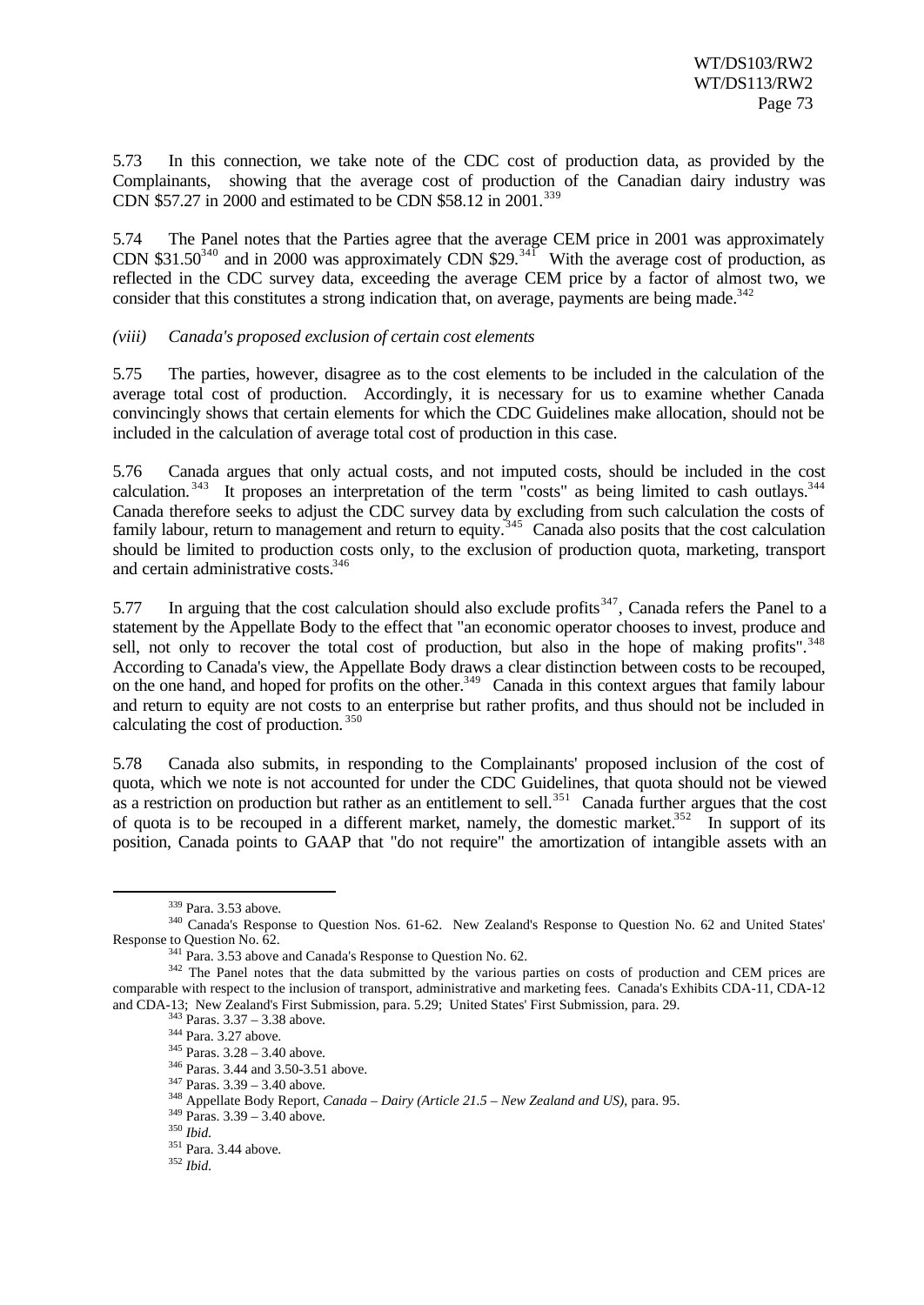indefinite useful life<sup>353</sup>, which, in Canada's view, includes production quota. According to Canada, only the impairment in the value of the quota in a given year, if any, as compared to that in a prior year, is to be included as a cost element.<sup>354</sup>

5.79 As for the exclusion of marketing, transport and certain administrative costs, Canada argues that these are costs arising in connection with *sales*, not production, which occur beyond the farm gate.<sup>355</sup>

## *(ix) Panel's analysis of cost elements to be included/excluded*

5.80 The Panel, in examining which cost elements should be included, recalls the Appellate Body guidance that *all* fixed and variable costs should be included<sup>356</sup>, thus suggesting that there is no reason *a priori* to use only cash-based accounting methods. The Panel also takes note of the observation by the Appellate Body that the production of goods and services involves an investment of economic resources.<sup>357</sup> We therefore consider that we must first determine the ordinary meaning of the words "cost" and "investment" in accordance with Article 3.2 of the *DSU* and Article 31 of the *Vienna Convention on the Law of Treaties ("Vienna Convention")*. The word "cost" is defined as an "[e]xpenditure of time or labour; what is borne, lost, or suffered in accomplishing or gaining something ... ".<sup>358</sup> The word "investment" is defined as "... investing of money (now also time or effort)...".<sup>359</sup> Having thus examined the ordinary meaning of the words "costs" and "investment", we do not see any basis that would require us to exclude non-monetary costs *ab initio*.

5.81 Mindful of the argument of Canada, inviting us to have recourse to GAAP in interpreting the meaning to be given to the term "cost of production", we first note that the CDC Guidelines themselves state that they are based on GAAP.<sup>360</sup> Second, we consider it useful to turn to the *Anti-Dumping Agreement* for contextual guidance, in line with Article 31 of the *Vienna Convention* and Article 3.2 of the *DSU*. Specifically, we turn to such contextual guidance to discern the relative weight to be given to GAAP in the proper calculation of costs of production. Article 2.2.1.1 of the *Anti-Dumping Agreement* tells us to calculate costs based upon "records kept by … the producer, provided that such records are in accordance with ge*nerally accepted accounting principles* of the exporting country and reasonably reflect the costs associated with the production and sale of the product … [and] provided that such allocations have been *historically utilized* by … the producer … ." (emphasis added)

5.82 Since Article 2.2.1.1 of the *Anti-Dumping Agreement* instructs that production costs are to be calculated using the allocations historically utilized so long as doing so is in accordance with GAAP, and since the CDC Guidelines purport to be in accordance with GAAP, we see no reason why family labour, return to management and return to equity should not be included in the definition of the cost of production in the present case.

5.83 In this context, the Panel notes the inconsistency between Canada's compensating producers for the elements of family labour, return to management and return to equity, in the domestic market, as borne out by the CDC Guidelines, while proposing to exclude these "*historically utilized*" allocations in applying the Appellate Body's cost of production benchmark. Similarly, we note the inconsistency of

<sup>353</sup> Para. 3.44 above.

<sup>354</sup> *Ibid*.

<sup>&</sup>lt;sup>355</sup> Paras. 3.50-3.51 above. Canada also proposes subtracting such costs to obtain the net CEM return.

<sup>&</sup>lt;sup>356</sup> See para. 5.45 above.

<sup>&</sup>lt;sup>357</sup> See para. 5.43 above.

<sup>358</sup> *The New Shorter Oxford English Dictionary*, L. Brown (ed.) (Clarendon Press, 1993), Vol. I.

<sup>359</sup> *Ibid.*

<sup>360</sup> New Zealand's Exhibit NZ – 4 and United States' Exhibit US – 22 reproducing CDC Guidelines.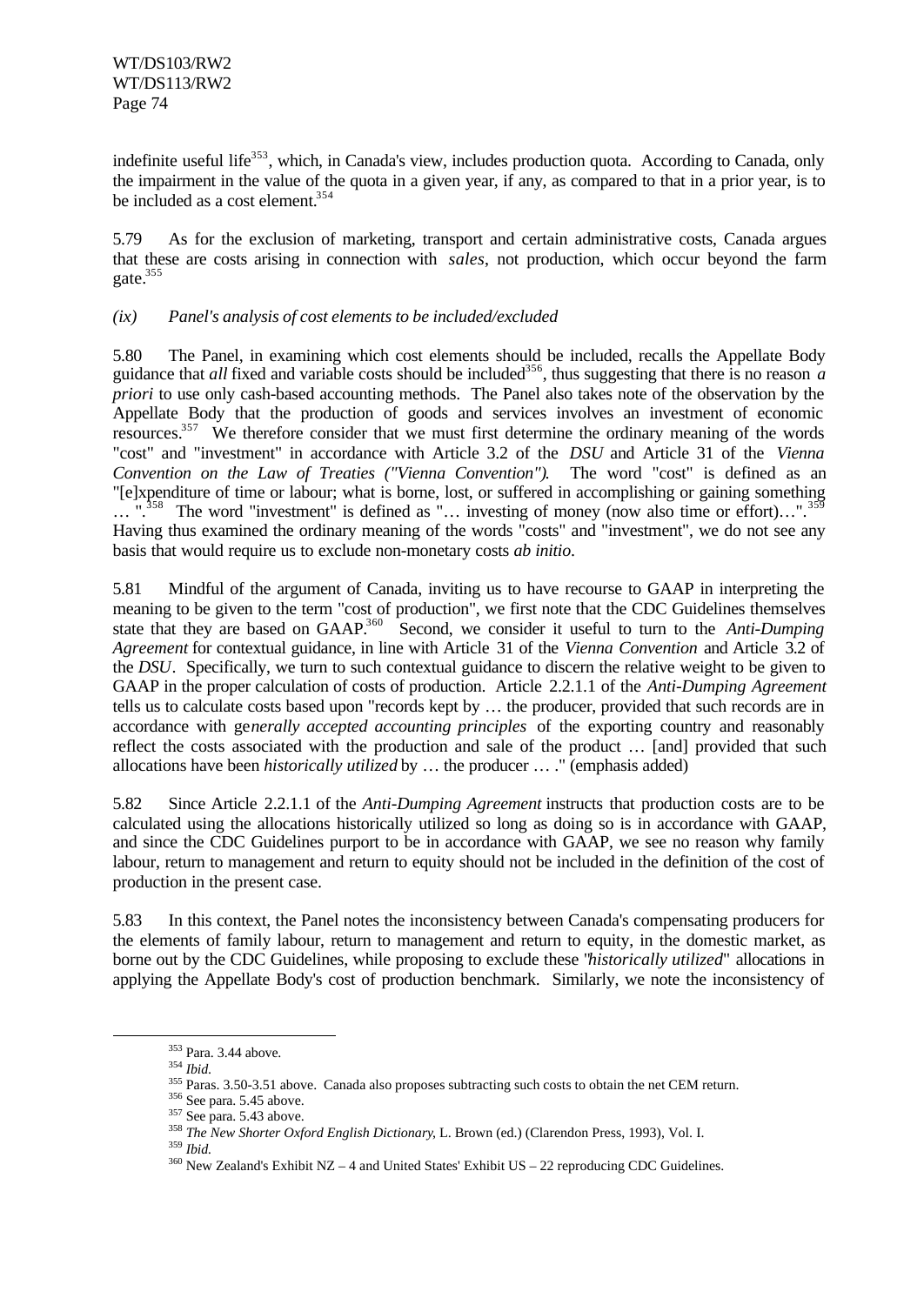Canada's including marketing, transport and administrative expenses as costs when setting the domestic target price, while arguing for their exclusion in the calculation of the overall cost of production.

5.84 On whether or not to include the cost of obtaining quota in calculating the overall cost of production, we agree with the Complainants' explanation that this cost represents a real cost – even a cash outlay – that a producer will incur in the production of milk, regardless of which market the producer recoups that cost in. In our understanding, the GAAP, while possibly not requiring the amortization of quota, do not exclude such amortization. Since the Appellate Body, in referring to the total cost of production as including *all* fixed and variable costs, appears to have endorsed a broad interpretation of the term "cost", we doubt that quota should be excluded from such calculation.

5.85 Having examined what elements to include in the overall cost of production calculation, the Panel *finds* that Canada has not demonstrated why family labour, return to management, return to equity, quota and transport, marketing and administrative costs should not be included as costs of production and that, as a corollary, those deductions need to be made to the CDC survey data. In sum, we agree with the Complainants that the elements here mentioned are real costs to the producer who, if not able to recoup them, incurs losses and cannot stay in business over time. The Panel accordingly *finds* that the CDC data represent a sufficient, albeit conservative, approximation of the average total cost of production of the Canadian dairy industry. If anything, additions reflecting the cost of quota, not deductions, should be made to the cost elements reflected in the CDC survey data.

(c) Conclusion on the issue of "*payments*"

5.86 The Panel recalls its finding at paragraph 5.34 above that the Complainants have presented a *prima facie* case that payments are being made.

5.87 The Panel also recalls its finding at paragraphs 5.64-5.65 above that Canada's proposed approach focused on the costs of production of individual producers, but absent any data reflecting individual producers' costs, their participation or their returns in the CEM market, fails to demonstrate that no payments are being made, within the meaning of Article 9.1(c).

5.88 The Panel further recalls its finding at paragraph 5.85 above to the effect that Canada has not demonstrated why family labour, return to management, return to equity, quota and transport, marketing and administrative costs should not be included as costs of production.

5.89 In light of the Complainants *prima facie* case as to the existence of payments and Canada's failure to establish, pursuant to Article 10.3, that no payments are being made, the Panel *finds* that "payments" within the meaning of Article 9.1(c) of the *Agreement on Agriculture* are being made.

5.90 The Panel notes that we have made findings of the existence of "payments" based on both the Complainants' and Canada's interpretation of how to apply the Appellate Body's benchmark, thus making it unnecessary to decide *in this case* which of these two interpretations is the correct one.

#### **3. Whether payments are "financed** *by virtue of* **governmental action"**

(a) Basis for Panel's renewed examination of whether payments are "financed by virtue of governmental action"

5.91 The Panel notes that while the Appellate Body reversed the Panel's finding as to the appropriate benchmark for determining the existence of "payments" under the first element of Article 9.1(c), it neither made a finding as to whether or not payments exist in the current case nor any findings with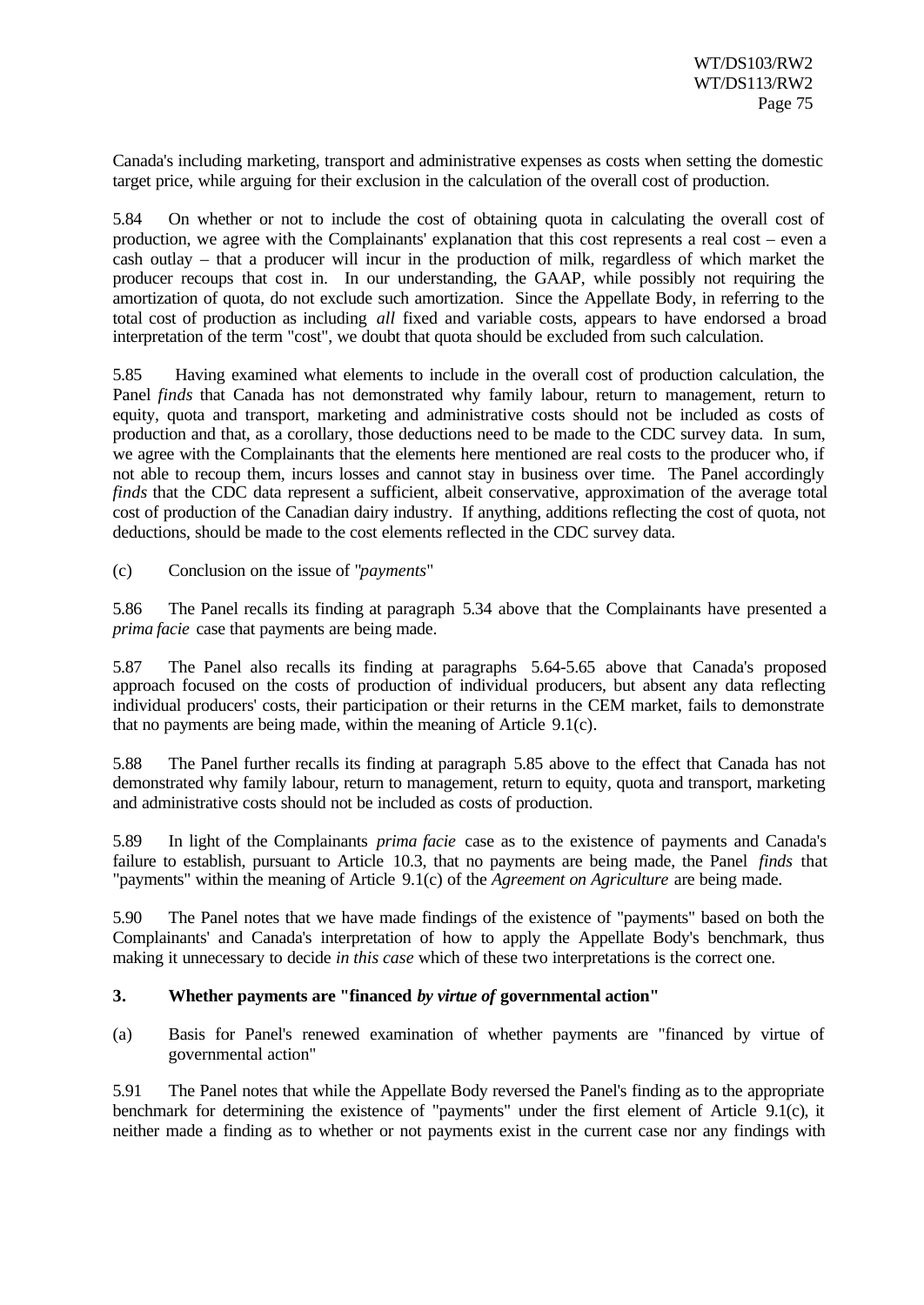respect to the issue of "financ[ing] by virtue of governmental action".<sup>361</sup> Nevertheless, the Appellate Body, as *dicta*, provided certain indications as to the nature of the governmental action required and as to the causal link to the financing of payments.

5.92 Specifically, the Appellate Body opined that the presence of a "*demonstrable link* " between the governmental action and the financing of the payments is necessary to a showing that payments are financed *"by virtue of"* governmental action.<sup>362</sup> The Appellate Body equated this "demonstrable link" with a situation where there is a "*tighter nexus*" between the governmental action and the financing of payments than in a situation where there is a regulatory framework merely enabling a third person freely to make and finance payments.<sup>363</sup>

5.93 Thus, we deem it necessary to revisit, with the benefit of the Appellate Body's guidance, the issue of whether payments are "financed by virtue of governmental action".

5.94 At this stage, the Panel recalls its analysis in paragraphs 5.18-5.19 and 5.25 above as to the operational interpretation of Article 10.3. We shall therefore first examine whether the Complainants make a *prima facie* showing of a demonstrable link between governmental action and the financing of payments. Provided that the Complainants make such a *prima facie* case, it will then be for Canada to establish, pursuant to Article 10.3, that any payments are not "financed by virtue of governmental action" within the meaning of Article 9.1(c).

(b) Whether the Complainants make a *prima facie* case

5.95 The Complainants allege that, because a producer supplies CEM at a price which does not cover average production costs, i.e., makes a payment, and because the milk thus sold must be exported pursuant to government mandate, Canada's CEM market cannot be described as a deregulated one in which private individuals freely make and accept payments.<sup>364</sup> Specifically, they argue that the prohibition on selling non-quota milk at the higher domestic in-quota price and on diverting CEM back into the domestic market, together with the exemption of the dairy processors from paying this higher price for CEM, constitute the governmental action by virtue of which payments are financed.<sup>365</sup>

5.96 The Complainants also argue that the Panel should focus its examination on the recipient of the subsidy (here, the processor), not on the provider thereof (the dairy producer).<sup>366</sup> In this context, the Complainants observe that under the CEM scheme, it is ensured that whenever producers make a sale they will also be making a payment.<sup>367</sup> Arguing that the issue of why producers choose to produce milk for the CEM market is irrelevant, the Complainants contend that what matters is that the choice of where to sell non-quota milk, once produced, is essentially a government-mandated choice.<sup>368</sup> The only other "options", in their view, are to destroy the milk or to sell it in the much less attractive market for animal feed.<sup>369</sup> Moreover, New Zealand points out, the cross-subsidization resulting from sales at the higher administered domestic price may make it rational for a producer to produce  $CEM$ .<sup>370</sup>

5.97 The Complainants assert that the exemption from the higher domestic regulated price is not necessary to Canada's supply management scheme because the Government need not enable processors

<sup>361</sup> Appellate Body Report, *Canada – Dairy (Article 21.5 – New Zealand and US)*, paras. 104; 105 and 118.

<sup>362</sup> *Ibid.*, para. 113.

<sup>363</sup> *Ibid.*, para. 115

<sup>364</sup> See paras. 3.94, 3.96 and 3.120 above.

<sup>365</sup> Para. 3.96 above.

<sup>366</sup> Para. 3.114 above.

<sup>367</sup> Para. 3.120 above.

<sup>368</sup> Paras. 3.117 – 3.119 and 3.121 above.

<sup>369</sup> New Zealand's First Submission, para. 5.38, United States' First Submission, para. 44.

<sup>370</sup> Para. 3.118 above.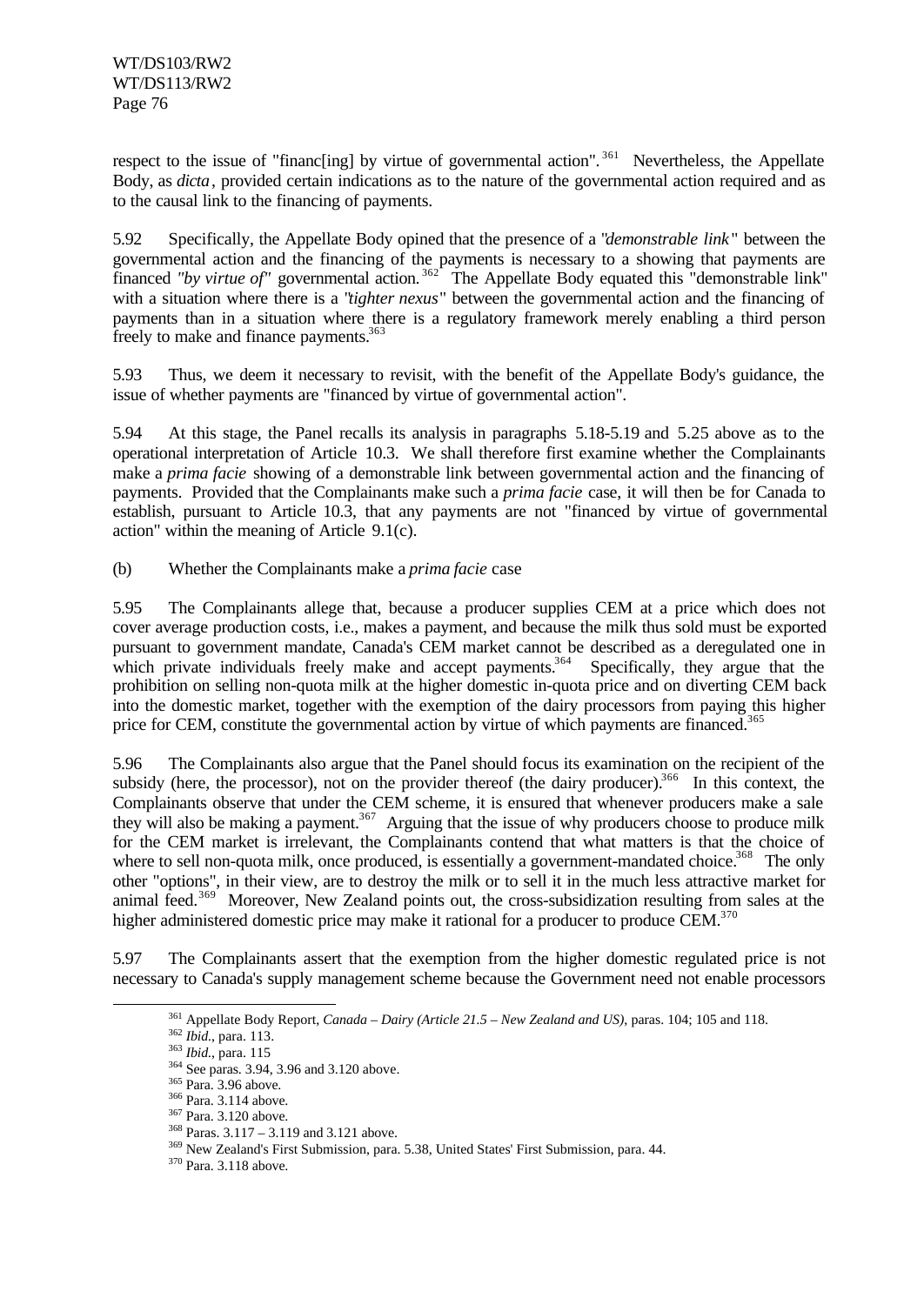to obtain milk below production cost.<sup>371</sup> Only the prohibition on diversion of non-quota milk back into the domestic regulated market, and not the exemption of processors from paying the higher domestic price, they argue, may be a significant element in Canada's price support scheme.<sup>372</sup> Canada's scheme, they argue, functions as a deliberate export subsidy, in the absence of which Canada would not be able to export dairy products.<sup>373</sup>

5.98 Recalling our statement in paragraph 5.94 above, the Panel *finds* that the Complainants' case, as described in paragraphs 5.95-5.97 above, provides a *prima facie* showing that payments are being "financed by virtue of governmental action", such that Canada can reasonably attempt to discharge its burden under Article 10.3 of demonstrating why CEM sales are not being financed by virtue of governmental action. We shall therefore turn to an examination of Canada's case on this issue.

(c) Examination of Canada's case on "financed by virtue of governmental action"

# *(i) Canada's position regarding the lack of governmental involvement in the export market*

5.99 In recalling a statement of the Appellate Body, to the effect that the causal link would be more difficult to establish when a payment-in-kind is made by an independent economic operator, Canada argues that, on the facts of this case, the Appellate Body standard calls for a "particularly clear and convincing showing of the required linkage".<sup>374</sup> Canada then argues that, in the context of the deregulated CEM market, the combination of the prohibition on selling non-quota milk on the domestic regulated market and the exemption of processors from paying the higher regulated domestic price is insufficient to meet the "rigorous standard" put forward by the Appellate Body.<sup>375</sup> Specifically, Canada argues that the exemption of the processors from paying the higher domestic price does not ensure processors' access to milk for export at any particular price and that there is thus no tight nexus between the financing of payments and governmental action.<sup>376</sup>

5.100 Referring to the Appellate Body's distinction between a regulatory framework merely enabling a third person freely to make and accept payments and one for which a tight nexus between governmental action and financing of payments is present, Canada describes its "deregulated" export market as one in which private economic operators engage in transactions at arms length and on a purely commercial basis.<sup>37</sup>

5.101 Moreover, Canada maintains that the Complainants' argument to the effect that access to CEM without having to pay the domestic administered price equals financing, fails to give meaning to the word "financed".<sup>378</sup> The mere fact that processors have access to CEM without paying the domestic administered price and that there are no limits placed on their ability to export is not *per se* WTOinconsistent, according to Canada. $379$ 

5.102 Canada contends that the Government is not involved in the decision to sell non-quota milk as CEM milk because, "for Article 9.1(c) to apply there must be governmental action focussed or directed towards the financing of the alleged 'payment".<sup>380</sup> Canada then gives examples of what type of governmental action it considers would satisfy the test established by the Appellate Body, namely,

<sup>375</sup> *Ibid*.

<sup>371</sup> Paras. 3.101 and 3.115 above.

<sup>372</sup> Paras. 3.107, 3.101 and 3.115 above.

<sup>373</sup> Para. 3.107 above.

<sup>374</sup> Para. 3.95 above.

<sup>&</sup>lt;sup>376</sup> Para. 3.116 above.

<sup>377</sup> See paras. 3.97; 3.104; 3.108-3.109 and 3.113 above.

<sup>378</sup> Para. 3.97 above.

<sup>379</sup> Para. 3.116 above.

<sup>380</sup> Para. 3.103 above.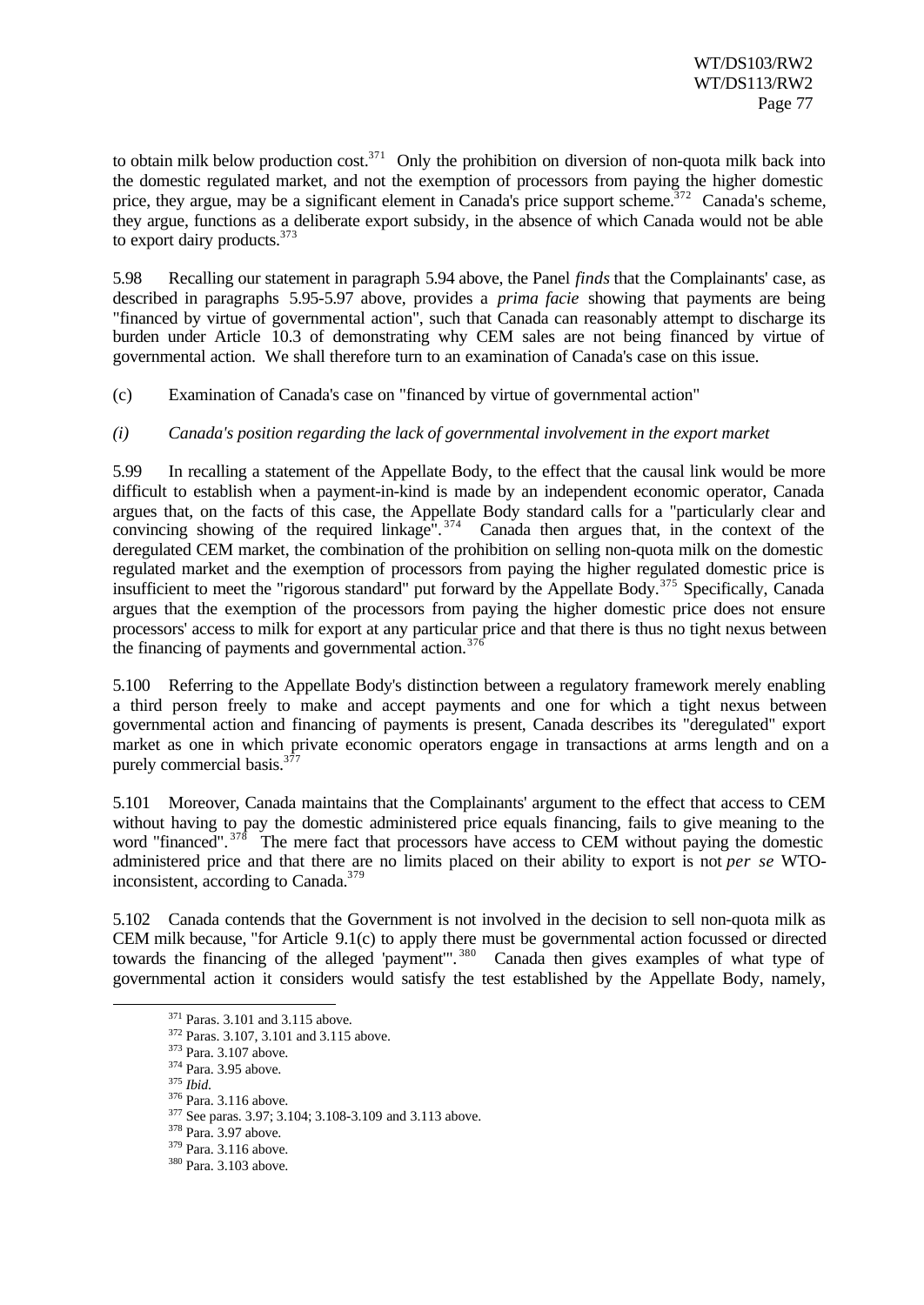setting prices, controlling volume or managing producer returns.<sup>381</sup> In addition, Canada asserts that if there was governmental action "obliging or driving" producers to produce CEM, the demonstrable link would be present.<sup>382</sup>

5.103 Canada also contends that to focus on the processor, as the Complainants argue, confuses the concept of "financed by virtue of governmental action" with the concept of "benefit".<sup>383</sup> In its view, the issue is whether the alleged payments by independent producers are financed by virtue of governmental action. <sup>384</sup>

5.104 Canada maintains, in addition, that under the *Agreement on Agriculture*, WTO Members may provide domestic support to agricultural producers and that the prohibition on diversion of non-quota milk into the domestic market in Canada is necessary to protect the producers' entitlement to the higher domestic support price.<sup>385</sup>

5.105 In invoking the *SCM Agreement* and the case on *US – Export Restraints* as important contextual guidance, Canada argues that Article 9.1(c) of the *Agreement on Agriculture* should be construed in accordance with Article 1.1(a)(1) of the *SCM Agreement*, and specifically Article 1.1(a)(1)(iv), pursuant to which "a government *entrusts* or *directs* a private body to carry out … functions … which would normally be vested in government … ", such as making direct transfers of funds, forgoing revenue or providing goods and services.<sup>386</sup>

# *(ii) Appellate Body guidance on "financing by virtue of governmental action"*

5.106 Before embarking on a detailed examination of Canada's case regarding "financed by virtue of governmental action", we consider that we should first review the guidance by the Appellate Body on this subject. The Appellate Body observed that the text of Article 9.1(c) does not qualify the relevant types of governmental action, but includes governmental action "regulating the supply and price of milk in the domestic market".<sup>387</sup> While stating that "mere governmental action" is not enough for there to be export subsidies, it opined that the presence of a "demonstrable link" between the governmental action and the financing of the payments means that payments are financed "*by virtue of*".<sup>3</sup>

5.107 The Appellate Body did not exclude that "payments may be financed by virtue of governmental action even though significant aspects of the financing might not involve government".<sup>389</sup> At the same time, the Appellate Body was careful to distinguish a "regulatory framework merely enabling a third person freely to make and finance 'payments' [for which] … the link between the governmental action and the financing of the payments is too tenuous" from a situation where there is "a tighter nexus between the mechanism or process by which the payments are *financed*, even if by a third person, and governmental action". <sup>390</sup>

5.108 Similarly, the Appellate Body distinguished a situation where a payment *occurs* as a consequence of governmental action from the situation where a payment is *financed* as a consequence

<sup>381</sup> Para. 3.103 above.

<sup>382</sup> *Ibid*.

<sup>383</sup> Canada's Oral Statement, para. 56.

<sup>384</sup> Canada's Executive Summary, para. 27.

<sup>&</sup>lt;sup>385</sup> At an early stage in the proceedings, Canada also argued that the exemption of the processors from paying the higher domestic price was also necessary to the domestic price support system. Canada's Submission. para. 66. However, Canada later admitted that this exemption was not necessary to this price support system. Para 3.116 above.

<sup>&</sup>lt;sup>386</sup> Paras. 3.147 - 3.148 above.

<sup>387</sup> Appellate Body Report, *Canada – Dairy (Article 21.5 – New Zealand and US)*, para. 112.

<sup>388</sup> *Ibid.*, para. 113.

<sup>389</sup> *Ibid.*, para. 114.

<sup>390</sup> *Ibid.*, para. 115.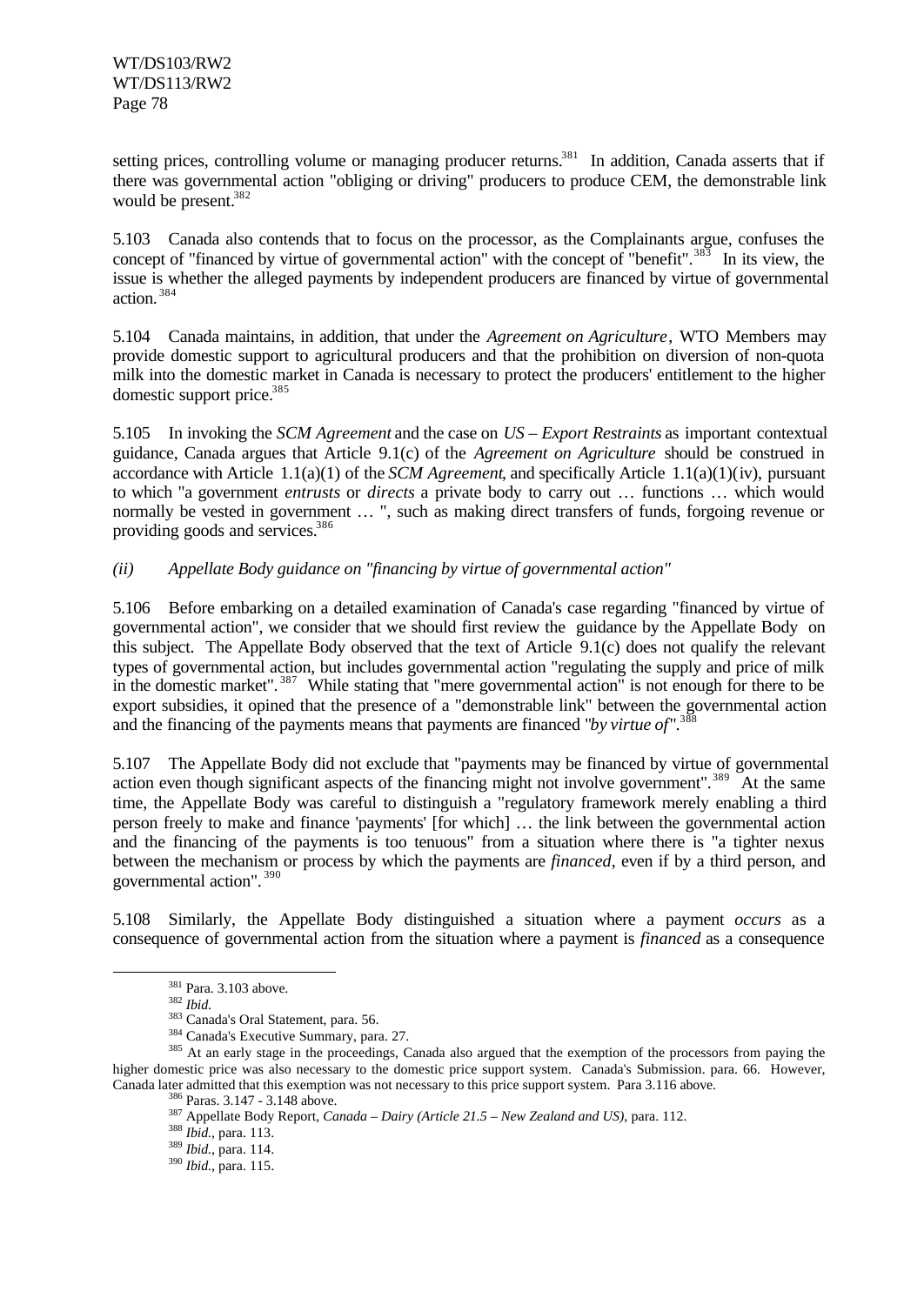of governmental action and for which a demonstrable link is thus present.<sup>391</sup> In the former situation, no such demonstrable link is present, according to the Appellate Body, "because the word 'financed', in Article 9.1(c), must also be given meaning".  $392$ 

5.109 The Panel recalls that the Appellate Body noted that "[a]lthough the Panel addressed this issue in different ways, … the Panel's reasoning, taken as a whole, was directed towards establishing the demonstrable link between governmental action and the financing of the payments."<sup>393</sup> At the same time, however, the Appellate Body "disagree[d] with the Panel's characterization of the measure as 'obliging producers, at least *de facto*, to sell outside-quota milk for export'."<sup>394</sup> The Appellate Body also noted that it did "not see how producers are obliged or driven to produce additional milk for export sale."<sup>395</sup>

## *(iii) Panel's examination of "financed by virtue of governmental action" in light of the Appellate Body guidance*

5.110 The Panel recalls that in the first Article 21.5 compliance case, for the purpose of determining the link between governmental action and the financing of payments, that panel focused on the prohibition against selling non-quota milk at the domestic in-quota price and the anti-diversion measures, as a result of which CEM, by definition exempt from the domestic pricing regulations, was left as the only viable option to transact outside the regulatory framework of price floors and quota ceilings.<sup>396</sup> In this earlier case, the panel spoke in terms of governmental action being "indispensable" to the financing of payments, in other words "establish[ing] the conditions which ensure that the payment takes place.<sup>"397</sup> The panel also there found that in order to meet the "by virtue of" test in Article 9.1(c), it would have to find that financing does not occur "but for" governmental action.<sup>398</sup>

5.111 In light of the fact that there has not been any change in the nature or the regulation of the Canadian dairy markets since the first Article 21.5 panel examined this matter, and in light of the Appellate Body's apparent support for the reasoning employed by the first Article 21.5 panel<sup>399</sup>, this Panel considers that it should initially focus on the same elements of governmental action as in the previous case, but applying a new test directed at determining whether governmental action is *demonstrably linked* to the financing of payments. In proceeding with our analysis, we are mindful of the distinction, rightly emphasized by the Appellate Body, between a situation where a payment is merely incidental to governmental action, and one where there is a tighter nexus between the governmental action and the effecting of a transfer of economic resources.<sup>400</sup>

5.112 The Panel recalls that under the previous supply management system, the Canadian government regulated price and marketing for all categories of milk. <sup>401</sup> Under Canada's implementation measures, the Canadian Government no longer negotiates or sets a price for its new category of export milk, called CEM, but still maintains a target price for domestic milk under quota, as well as for another new, domestic market category of milk, Class  $4(m)$ , used as animal feed.<sup>402</sup> Processors are exempt, by law,

l

<sup>399</sup> Appellate Body Report, *Canada – Dairy (Article 21.5 – New Zealand and US)*, para. 116.

<sup>391</sup> Appellate Body Report, *Canada – Dairy (Article 21.5 – New Zealand and US)*, para. 113.

<sup>392</sup> *Ibid.*

<sup>393</sup> *Ibid.*, para. 116.

<sup>394</sup> *Ibid.*, para. 117.

<sup>395</sup> *Ibid.*

<sup>396</sup> Panel Report, *Canada – Dairy (Article 21.5 – New Zealand and US)*, paras. 6.77 and 6.78.

<sup>397</sup> *Ibid.*, paras. 6.38, 6.40 and 6.44.

<sup>398</sup> *Ibid.*, para. 6.41.

<sup>400</sup> We recall in this connection the statement in the Appellate Body Report, *Canada – Dairy (Article 21.5 – New Zealand and US,* para*. 115)*.

 $401$  Para. 2.1 above.

<sup>402</sup> *Ibid*.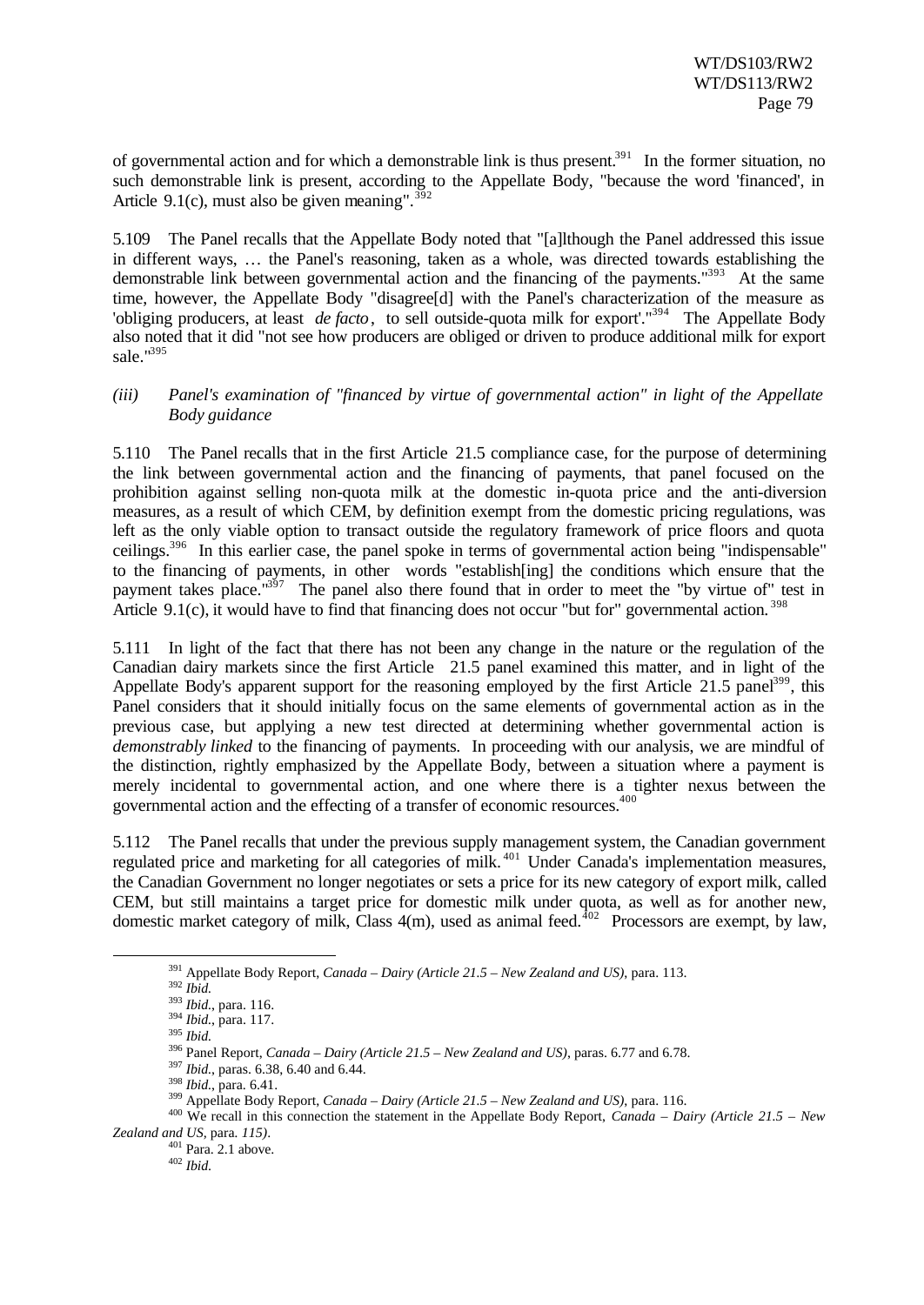from paying the higher in-quota price.<sup>403</sup> Producers pre-commit to sell any quantity of non-quota milk as CEM and once pre-committed, such milk must be "first-out-of-the-tank", and may not be diverted back into the domestic market.<sup>404</sup> Processors must account for the destination of all milk contracted as CEM milk and diversion into the domestic market is subject to financial and other penalties.<sup>405</sup> As under the previous system, Canada places no restrictions on the quantity of milk that may be sold into the export market.<sup>406</sup>

5.113 In relation to Canada's argument that the prohibition on diversion is necessary to the protection of the producer's entitlement to the higher in-quota price, we have doubts that, even assuming a measure may be necessary to a particular supply management system of a WTO Member, such "necessity" can be equated with WTO consistency. Moreover, we have doubts that the exemption of processors from paying the higher domestic in-quota price for CEM, either on its own or together with the prohibition on diversion, is necessary to the protection of the producer's entitlement to that higher price. Indeed, Canada has admitted that this exemption is not necessary to protect the producer's  $entilement<sup>407</sup>$ 

5.114 Looking at the implementation measures in dispute, the Panel notes that the parties have presented arguments on the nexus, or lack thereof, both from the perspective of the processor and from that of the producer. We will begin our examination by considering this matter from the perspective of the processor.

5.115 Looking from the perspective of the dairy *processor*, it is clear that the exemption of processors from paying the higher domestic in-quota price is demonstrably linked to exports of dairy products made with Canadian produced milk because if processors had to pay the in-quota price for CEM, exports of CEM would most likely dry up. As the record undisputedly confirms, the domestic regulated price is well above the world market price for milk.<sup>408</sup> With milk being a principal ingredient of processed dairy products, Canadian processed dairy products using milk at the in-quota price could not be competitive on world markets. Indeed, we recall Canada's concurring statement to the effect that the exemption was adopted in order to allow for the functioning of a deregulated CEM market.<sup>409</sup>

5.116 Moreover, we consider that a rational, profit-maximizing processor, exempt by law from paying the in-quota price for CEM, will seek to transact for CEM at the lowest possible price. Because the processor has a legal right not to pay the in-quota price, ranging from approximately CDN \$50 to CDN  $$56<sup>410</sup>$ , a rational, profit-seeking processor, in our view, will be in a strong position to transact for CEM at a price below the domestic administered price, and thus, below the average total cost of production of Canadian dairy producers. Moreover, we consider that the unattractiveness of the other marketing option for non-quota milk, i.e., Class 4(m) milk, would put processors in a position to drive down the price of CEM still further. Finally, to the extent that milk sourced through IREP is substitutable and competitive with CEM, this would be yet another factor enabling processors to offer to

l

<sup>410</sup> Panel Report, *Canada – Dairy (Article 21.5 – New Zealand and US)*, para. 6.10. In that report, New Zealand submitted that domestic market milk in the various classes sells for between CDN \$49.48 and CDN \$56.06 while the United States gave an average of CDN \$52.92 per hectolitre. Canada did not contest these figures.

<sup>403</sup> Paras. 3.99 and 3.116 above.

<sup>404</sup> Para. 2.3 above.

<sup>405</sup> Para. 2.2 above.

<sup>406</sup> Para. 2.2 above.

<sup>407</sup> Para. 3.116 above.

<sup>&</sup>lt;sup>408</sup> We recall that the domestic in-quota price in the previous proceedings was shown to range from CDN \$50 to CDN \$ 56. Panel Report, *Canada – Dairy (Article 21.5 – New Zealand and US)*, para 6.10.

<sup>409</sup> Canada's Response to Question No. 14.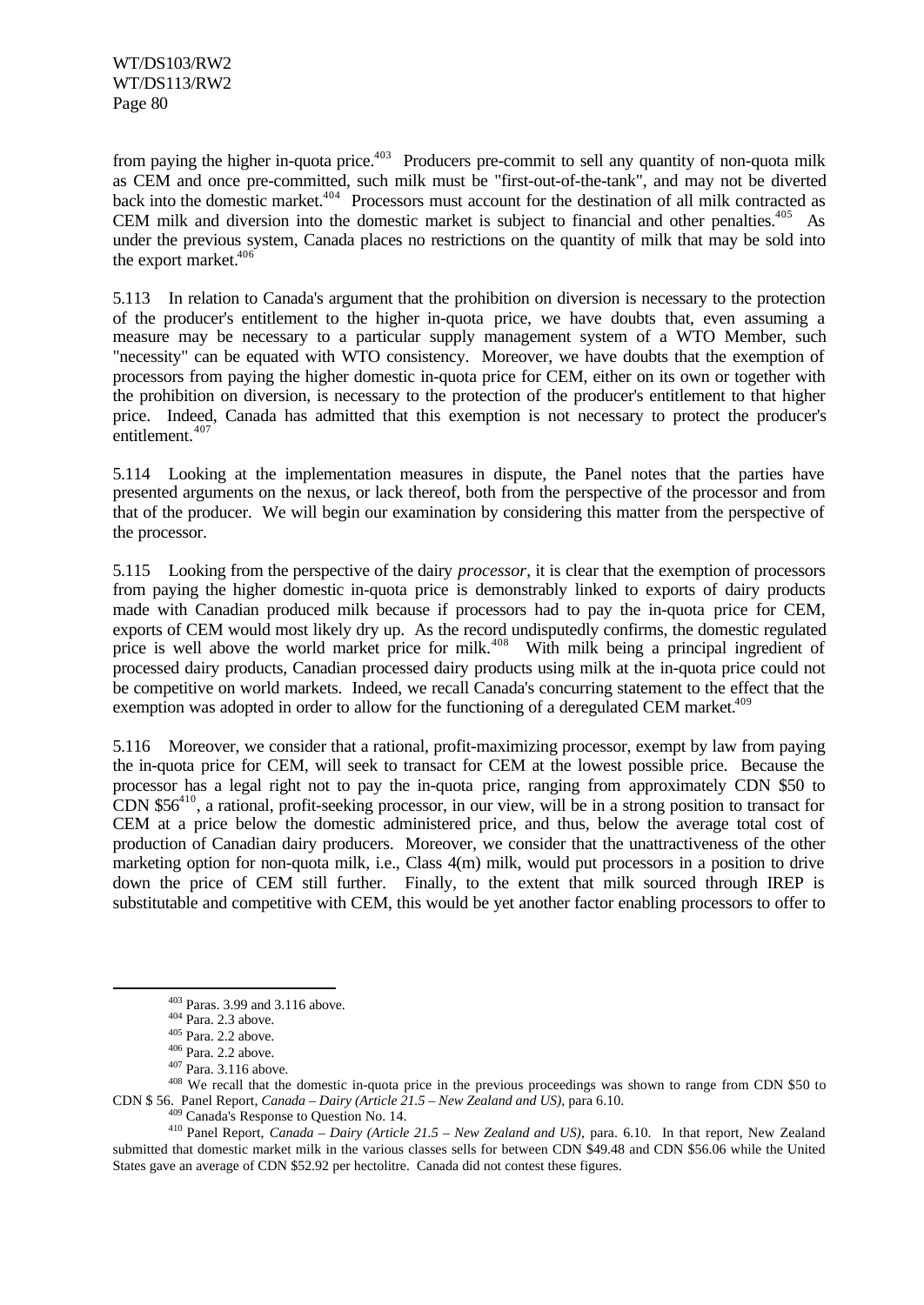transact for CEM at prices even below those for IREP-sourced milk. In this connection, we observe that the prices for CEM are on average lower than those for IREP-sourced milk.<sup>411</sup>

5.117 By virtue of the prohibition on diversion of CEM back into the domestic market, coupled with penalties, we consider that the Canadian government not only prevents the processor from seeking the highest return available for milk in the domestic market, but also ensures that the only option for a dairy processor producing a particular dairy product and wishing to sell beyond the amount manufactured through the supply of quota milk, is to produce for the export market.

5.118 Looking now from the perspective of the dairy *producer*, we note that the earlier Article 21.5 panel focused its inquiry primarily on the governmental action linked to the *sales* of CEM, not to the decision by the producer whether or not to *produce* milk for sale as CEM, and made findings only with respect to the link between governmental action and the decision to *sell*. 412

5.119 We recall in this connection that Canada stresses that there is no governmental action obliging or driving producers to produce milk for the CEM market, invoking a statement by the Appellate Body to the same effect.<sup>413</sup> We also recall the Complainants' argument that the reason for why producers decide to produce milk for the CEM market is irrelevant, given that the Government does not provide any real choice as to where producers may sell non-quota milk once produced.<sup>414</sup>

5.120 From an economic perspective, it is clear to us that no meaningful distinction can be made between a producer's decision to *produce* non-quota milk and the decision where to *sell* that milk. These two decisions are in fact part and parcel of one integrated decision by any rational economic operator. Clearly, the decision to produce will be taken in light of the producer's costs and the sales options available, such that a producer will decide to produce only if in doing so that producer will be able to make profits or, at least, avoid making losses. In this sense, we agree with the Complainants that it may not be relevant to focus on the reasons why a producer may decide to produce. We consider that the question of whether governmental action "drives" producers to produce only becomes relevant where making sales would result in losses.

5.121 The Panel sees support for the above position in the Appellate Body's statement that governmental action can include "regulating the supply and price of milk in the domestic market"<sup>415</sup>, and that "the existence of a demonstrable link [has to take account] of the particular governmental action … and its effects on payments made by a third person".<sup>416</sup> In this sense, all that is required is that there be governmental action, such as that regulating the supply and price of milk in the domestic market, the effect of which is that producers make payments to dairy processors. Thus, if governmental action makes possible sales into the CEM market which would otherwise be made at a loss, i.e., not allowing for recovery of fixed and variable costs, we consider, in line with the Appellate Body's statement, that there would then be a demonstrable link between governmental action and the financing of payments.

5.122 In respect of the case before us, the record confirms Canada's regulation of both the domestic in-quota price and volume of milk, as well as the prices for Class 5(d) and Class 4(m) milk.<sup>417</sup> As we

<sup>&</sup>lt;sup>411</sup> We note that the price for IREP whole-milk powder is around CDN \$32.45 per hectolitre, whereas the unweighted CEM price is around CDN \$29 per hectolitre. cf. paras. 3.53, 3.54, 3.67, 3.74, 3.75 and footnotes 83 and 166 above.

<sup>412</sup> Panel Report, *Canada – Dairy (Article 21.5 – New Zealand and US)*, paras. 6.43-6.48 and 6.77.

<sup>413</sup> Para. 3.112 above.

<sup>414</sup> Paras. 3.121 – 3.122 above.

<sup>415</sup> Appellate Body Report, *Canada – Dairy (Article 21.5 – New Zealand and US)*, para. 112.

<sup>416</sup> *Ibid.*, para. 115.

<sup>417</sup> Para. 2.2 above.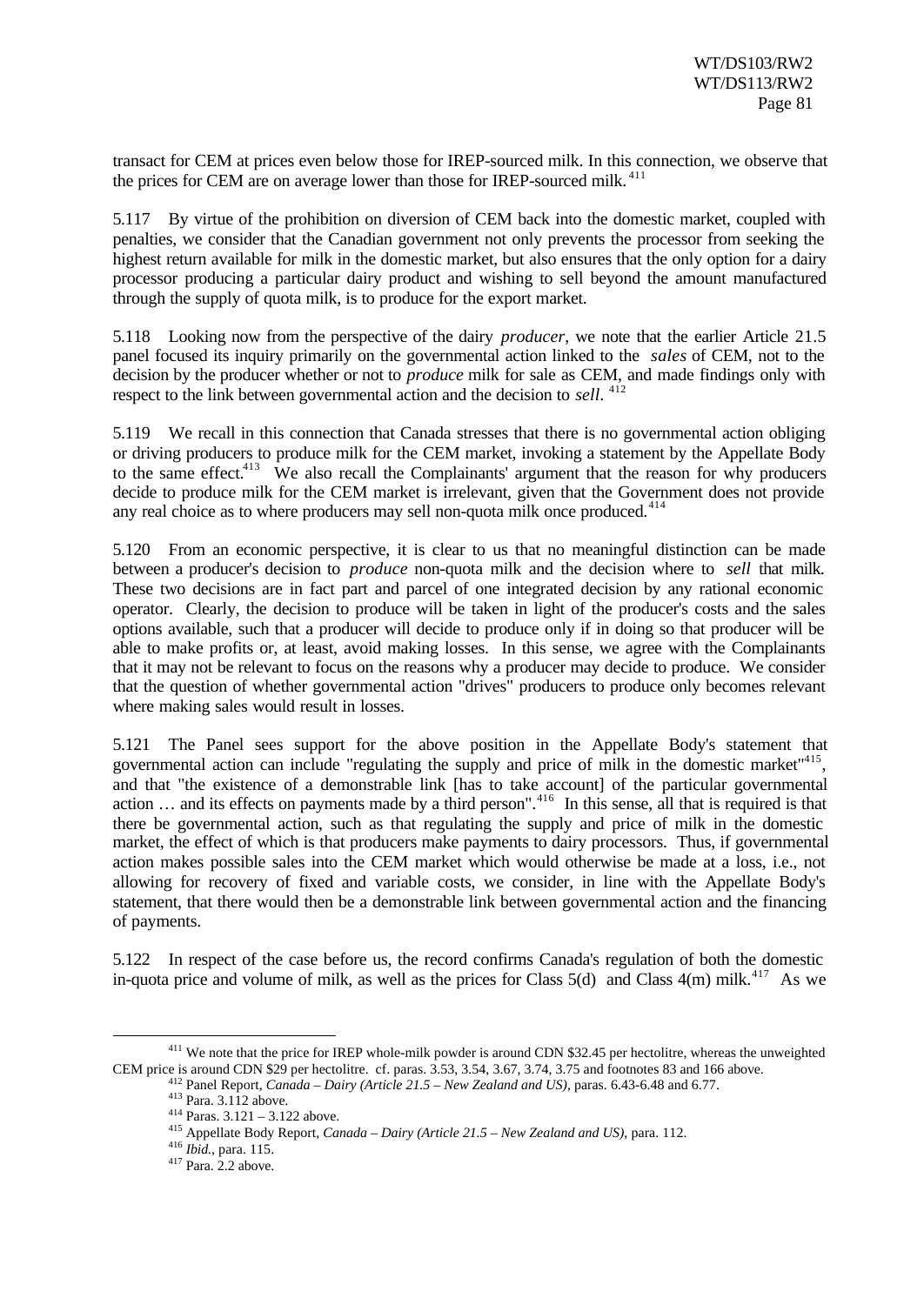understand it, the only sales option available to milk producers, not directly regulated by Canada, is that of the CEM market.

5.123 Due to the prohibition on selling non-quota milk at the in-quota price on the domestic market, the Canadian Government has foreclosed what would otherwise be the first-best option available to dairy producers, that of selling milk at the higher in-quota administered price. As a result of this prohibition, the only remaining options available are to produce and sell milk as CEM or as Class 4(m) animal feed, the latter yielding much lower returns. We note that the price of Class 4(m) animal feed is set by the Canadian Government at around CDN \$10 per hectolitre.<sup>418</sup>

5.124 In our view, given the rational, profit-seeking motivations of private economic operators, and the regulation of the price for Class 4(m) by Canada, the Canadian Government ensures that the bulk of non-quota milk will be channelled into the CEM market; only a small fraction of non-quota milk – that which has not previously been pre-committed – will likely be sold as Class 4(m) animal feed.

5.125 In our assessment, the rational, profit-maximizing milk producer, in deciding whether to participate in the CEM market, will take into account the extent to which the income derived from selling milk at the in-quota price allows that producer to sell into the CEM market while at least recovering his or her marginal costs for that additional production. To the extent that the governmental support price for in-quota milk enables producers to cover their fixed and variable costs through production for sales at the in-quota price and make additional sales into the CEM market at marginal cost, we consider that a strong nexus exists.

5.126 With reference to the case before us, we recall Canada's acknowledgement that, pursuant to its proposed method for calculating average total cost of production, approximately 23 per cent of milk producers would be unable to cover their fixed and variable costs in the CEM market.<sup>419</sup> We further recall that, in this connection, Canada's proposed method would exclude imputed costs of family labour, return to management, return to equity and production quota, as well as transport, marketing and administrative costs.<sup>420</sup> Nevertheless, we also recall that, in our view, all these costs are properly to be included in a calculation of the average total cost of production. $421$ 

5.127 If account is taken of these costs, it appears that, absent governmental support through the inquota price, the percentage of Canadian dairy producers who would be unable to cover their fixed and variable costs through sales into the CEM market would be much higher than the 23 per cent posited by Canada. Indeed, as recalculated by New Zealand, and absent the Canadian support price for in-quota milk, fully 100 per cent of Canadian dairy producers would not be able to cover their fixed and variable

<sup>418</sup> Panel Report, *Canada – Dairy (Article 21.5 – New Zealand and US)*, para. 6.52.

<sup>419</sup> Paras. 3.66 and 3.70 above.

 $420$  See para. 5.76 above.

 $421$  See para. 5.85 above.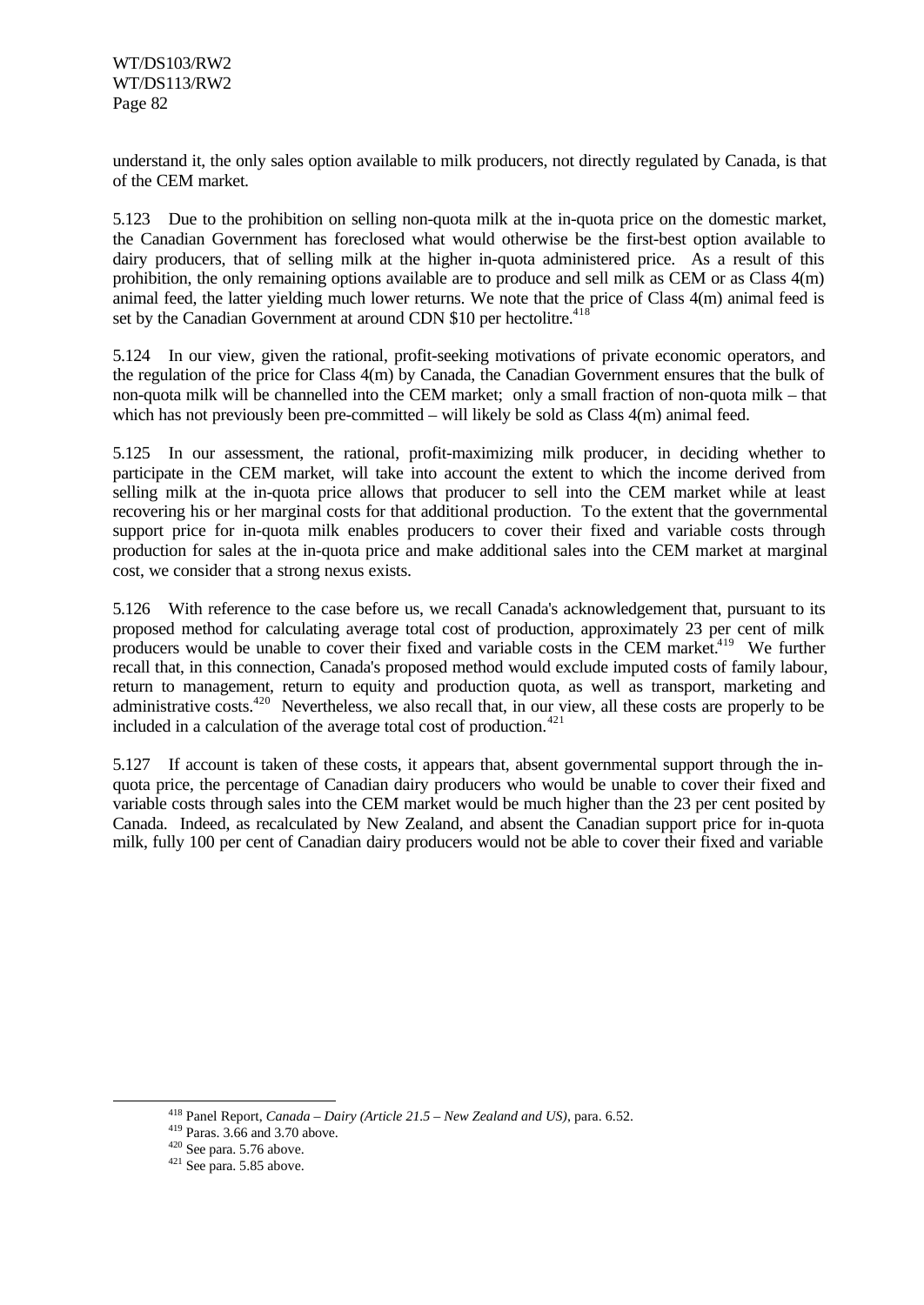costs in the CEM market. $422$  Thus, in the circumstances of this case, the Panel considers that governmental action in the form of regulating the supply and price of in-quota milk produces significant effects on payments made by third persons, in that this governmental action cross-subsidizes many sales that otherwise would not be made or would at least constitute sales at a loss.

5.128 In addition, we recall that the support price for in-quota milk is set in accordance with the CDC Guidelines at a level that rewards only the 70 per cent more efficient dairy farmers.<sup>423</sup> The Panel notes that other sources of information from the Canadian news media, put forward by the Complainants, suggest that a substantially smaller percentage, between 25 and 39 per cent, of dairy farmers cover their costs under the in-quota price set in accordance with the CDC Guidelines.<sup>424</sup> In these circumstances, the Panel considers it likely that for a significant percentage of Canadian dairy farmers who are just barely able to cover both their fixed and variable production costs through in-quota domestic sales, the level of the in-quota price creates a strong inducement – to the extent these farmers can cover their marginal costs – to produce additional milk for sale into the CEM market.

5.129 Even though we consider that the governmental action of regulating the supply and price of milk in the domestic market produces effects on and is demonstrably linked to the financing of payments by producers, our analysis here should not be read to suggest that Article 9.1(c) requires that the governmental action *directly* finance payments made by independent economic operators. On the contrary, the Panel considers that the ordinary meaning of Article 9.1(c), and in particular the phrase " … whether or not a charge on the public account is involved … ", makes clear that governmental action need not directly finance payments. This reading has been expressly endorsed by the Appellate Body. $425$ 

5.130 In addition to the impact of cross-subsidization on the financing of payments by third parties, we also consider that the regulatory policy of "pre-commitment" may also have a similar impact. In our view, a rational, profit-maximizing producer who has purchased an entitlement to sell at the high inquota price will clearly want to fill the amount of quota he or she holds and will therefore be likely to err on the side of slight overproduction<sup>426</sup>, thus ensuring full use of the entitlement. The rational

| A. Deciles of costs | B. Estimated imputed   | C. Total costs of | Percentage of | Cumulative    |  |
|---------------------|------------------------|-------------------|---------------|---------------|--|
| of production       | and marketing costs    | production        | producers     | percentage of |  |
|                     |                        |                   |               | producers     |  |
| From CDA-9          | NZ rebuttal submission | $C = A + B$ .     | $\frac{0}{0}$ | $\%$          |  |
| CDN \$/h1           | footnote 59            | $CDN$ \$ /hl      |               |               |  |
|                     | CDN \$/h1              |                   |               |               |  |
| 41.55-66.80         | 26                     | 67.55-92.80       | 10            | 100           |  |
| 37.77-41.41         | 26                     | 63.77-67.41       | 10            | 90            |  |
| 35.32-37.43         | 26                     | 61.32-63.43       | 10            | 80            |  |
| 33.36-35.25         | 26                     | 59.36-61.25       | 10            | 70            |  |
| 31.74-33.35         | 26                     | 57.74-59.35       | 10            | 60            |  |
| 29.40-31.72         | 26                     | 55.40-57.72       | 10            | 50            |  |
| 27.05-29.33         | 26                     | 53.05-55.33       | 10            | 40            |  |
| 24.84-26.96         | 26                     | 50.84-52.96       | 10            | 30            |  |
| 22.37-24.71         | 26                     | 48.37-50.71       | 10            | 20            |  |
| 7.01-22.07          | 26                     | 33.01-48.07       | 10            | 10            |  |

<sup>422</sup> New Zealand's Response to Question No. 33

<sup>423</sup> Para. 3.23 above.

l

<sup>424</sup> New Zealand's Exhibit NZ-7, citing press releases from the Dairy Farmers of Canada Board of Directors and the Dairy Farmers of Ontario; United States' Response to Question No. 33, citing US Exhibit 22 from the first Article 21.5 proceeding.

<sup>425</sup> Appellate Body Report, *Canada – Dairy (Article 21.5 – New Zealand and US)*, para. 115; Appellate Body Report, *Canada – Dairy*, DSR 1999:V, 2057, para. 108.

 $426$  See footnote 85.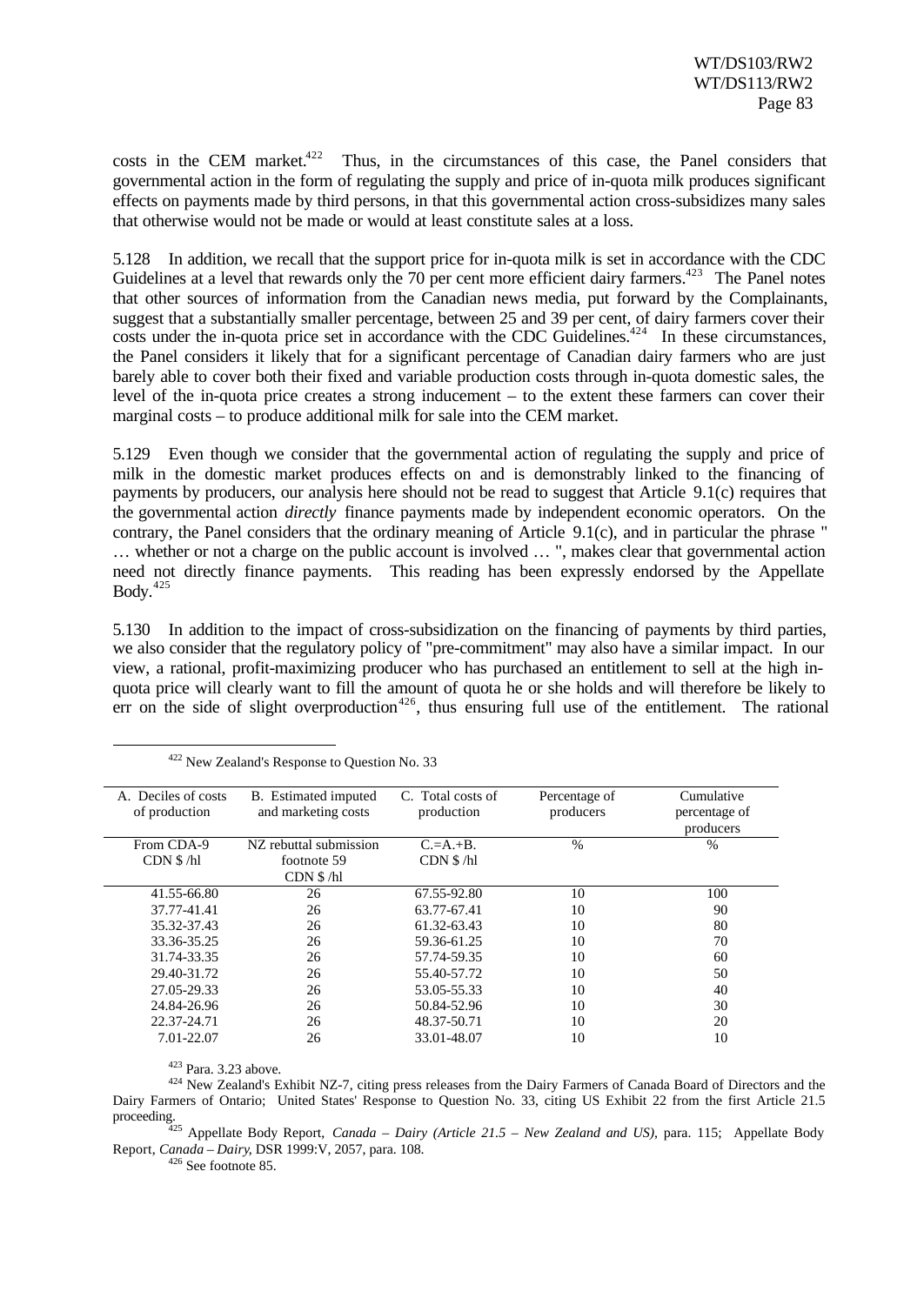producer in these circumstances will opt for pre-committing milk production as CEM rather than face having to dispose of the milk as Class  $\frac{4(m)}{m}$  animal feed.<sup>427</sup> Because of the relative unattractiveness of the price for Class 4(m) milk and because a producer cannot channel any non-quota milk that has not been pre-committed into the CEM market, the Panel considers that the policy of pre-commitment, in those provinces where it is required by law<sup>428</sup>, provides an additional incentive to pre-commit a larger quantity of milk than the producer would market as CEM if able to allocate to that market *ex post*.

# *(iv) The SCM Agreement as contextual guidance for Article 9.1 of the Agreement on Agriculture*

5.131 We recall Canada's argument that the concept of export subsidies found in Article 9.1 should be interpreted with reference to Article 1.1(a)(1), and particularly Article 1.1(a)(1)(iv), of the *SCM Agreement* as context.<sup>429</sup> On this point, the Complainants argue that Canada is improperly seeking to narrow the scope of the *Agreement on Agriculture*.<sup>430</sup> Specifically, they assert that the concept of "financial contribution" in Article 1.1(a)(1) of the *SCM Agreement* has no relevance to Article 9.1(c) of the *Agreement on Agriculture* which is concerned with "payments".<sup>431</sup> Similarly, they state, the words "entrust[ing] or direct[ing]" in Article 1.1(a)(1)(iv) of the *SCM Agreement* has no bearing on the interpretation of Article 9.1(c) of the *Agreement on Agriculture*. 432

5.132 In the present case, because we consider that there is a demonstrable link between governmental action and the financing of payments within the meaning of Article 9.1(c) of the *Agreement on Agriculture*, we do not see any need to consider whether Article 1.1(a)(1) or Article 1.1(a)(1)(iv) of the *SCM Agreement* may provide relevant context. In addition, we again take note of the Appellate Body's statement that "payment" within the meaning of Article 9.1(c) of the *Agreement on Agriculture* may include a payment made by third parties.<sup>433</sup> In this sense, we agree with the Complainants' arguments that Article 1.1(a)(1) of the *SCM Agreement* has a narrower meaning than Article 9.1(c) of the *Agreement on Agriculture* as interpreted by the Appellate Body. For this same reason, we see no justification for looking to the specific example of "financial contribution *by a government*" found in Article 1.1(a)(1)(iv), invoked by Canada. Again, "payments" within the meaning of Article 9.1(c) of the *Agreement on Agriculture* may be made by third parties. Moreover, no Party has ever suggested that the notion of government entrusting or directing private bodies to make financial contributions normally made by a government, within the meaning of Article 1.1(a)(1), has any relevance to this case.

(d) Conclusion as to whether payments are "financed by virtue of governmental action"

5.133 The Panel recalls its finding in paragraph 5.98 above that the Complainants make a *prima facie* case of a demonstrable link between governmental action and the financing of payments.

5.134 In light of our analysis above, the Panel*finds* that Canada, pursuant to Article 10.3, has failed to establish that governmental action – in the form of the exemption of CEM processors from paying the

 $427$  The Panel recognizes that producers who have pre-committed milk as CEM, but who are unable to meet their precommitment obligation, may be penalized through the operation of the governmental "first-out-of-the-tank" policy whereby the government reallocates milk produced under quota to make up for any shortfall in CEM pre-commitments.Canada's Exhibit CDA-13D in Panel Report, *Canada – Dairy,(Article 21.5 – New Zealand and US)*. However, in our view, this policy does not remove the producer incentives to pre-commit.

 $428$  Para. 3.65 above, citing Canada's Exhibit CDA-10. We note that the three provinces concerned, Ontario, Quebec and Manitoba, account for the bulk of all Canadian milk production, i.e., approximately 80 per cent.

<sup>429</sup> See para. 5.78 above.

<sup>430</sup> Para. 3.86 above.

<sup>431</sup> Para 3.88 above.

<sup>432</sup> *Ibid*.

<sup>433</sup> Appellate Body Report, *Canada – Dairy*, DSR 1999:V, 2057, para. 113; Appellate Body Report, *Canada – Dairy (Article 21.5 – New Zealand and US)*, paras. 96 and 115.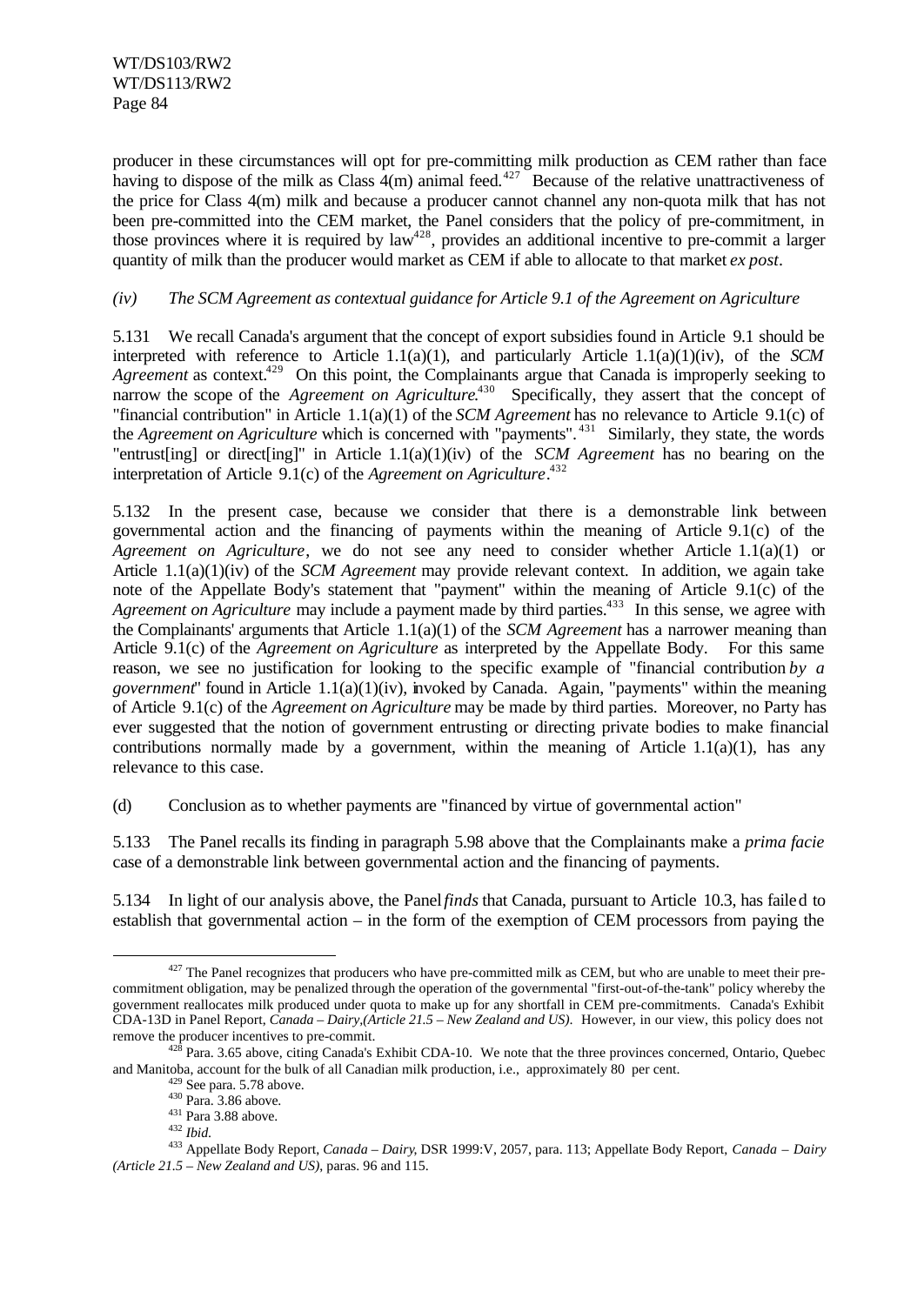higher in-quota price, the prohibition on the diversion of CEM back into the domestic regulated market, the cross-subsidization provided through the in-quota price and the mandated pre-commitment policy – is not demonstrably linked to the financing of payments.

5.135 The Panel therefore *finds* that payments are "financed by virtue of governmental action" within the meaning of Article 9.1(c).

# **4. Conclusion on Article 9.1(c) of the** *Agreement on Agriculture*

5.136 Having found in paragraph 5.89 above that "payments" are being made, and in paragraph 5.135 above that payments are "financed by virtue of governmental action", and because the Parties have not contested the finding of the first Article 21.5 panel that any payments are made "on the export" of processed dairy products, the Panel *finds* that Canada provides export subsidies within the meaning of Article 9.1(c) of the *Agreement on Agriculture*.

E. ARTICLE 3.3 OF THE AGREEMENT ON AGRICULTURE

5.137 Having found that CEM exports are being subsidized within the meaning of Article 9.1(c), the Panel recalls the original panel's<sup>434</sup> and the Appellate Body's<sup>435</sup> findings that, as acknowledged by Canada<sup>436</sup>, Class 5(d) exports are also subsidized within the meaning of Article 9.1(c). Since it is uncontested that Canada's exports of cheese and "other milk products" exceed Canada's export subsidy reduction commitment levels, the Panel *finds* that Canada has provided export subsidies in respect of cheese and "other milk products" in excess of its quantity commitment levels specified in its Schedule, and is therefore in breach of Article 3.3 of the *Agreement on Agriculture*.

F. WHETHER EXPORT SUBSIDIES EXIST WITHIN THE MEANING OF ARTICLE 10.1 OF THE AGREEMENT ON AGRICULTURE

#### **1. Introduction**

l

5.138 In the alternative to their claims under Article 9.1(c), the Complainants have made claims under Article 10.1 of the *Agreement on Agriculture*. Canada claims that it does not provide export subsidies within the meaning of Article 10.1.

5.139 Article 10.1 provides as follows:

"Export subsidies not listed in paragraph 1 of Article 9 shall not be applied in a manner which results in, or which threatens to lead to, circumvention of export subsidy commitments; nor shall non-commercial transactions be used to circumvent such commitments."

5.140 The Panel recalls that the original panel in *Canada – Dairy*, in its finding under that Article, considered that the elements of an Article 10.1 subsidy are whether there are: (1) export subsidies not listed in paragraph 1 of Article 9; and whether any such export subsidies are (2) applied in a manner resulting in or threatening to lead to circumvention of export subsidy commitments.<sup>437</sup> We note that, as

<sup>434</sup> Panel Report, *Canada – Dairy*, DSR 1999:VI, 2097, para. 7.113.

<sup>435</sup> Appellate Body Report, *Canada – Dairy*, DSR 1999:V, 2057, para. 124.

<sup>436</sup> Para. 2.2 above; Panel Report, *Canada – Dairy*, DSR 1999:VI, 2097, para. 8.1 and Appellate Body Report, *Canada – Dairy*, DSR 1999:V, 2057, para 144.

<sup>&</sup>lt;sup>437</sup> We note that the panel did not address the second phrase of Article 10.1 and considered that the first sentence comprised two elements. Panel Report, *Canada – Dairy*, DSR 1999:VI, 2097, paras. 7.118 and 7.120. We recall that the Appellate Body, in discerning the meaning of "to circumvent", noted the dictionary definition of the term as meaning "to find a way round, evade … ". Appellate Body Report, *US – FSC*, para. 148.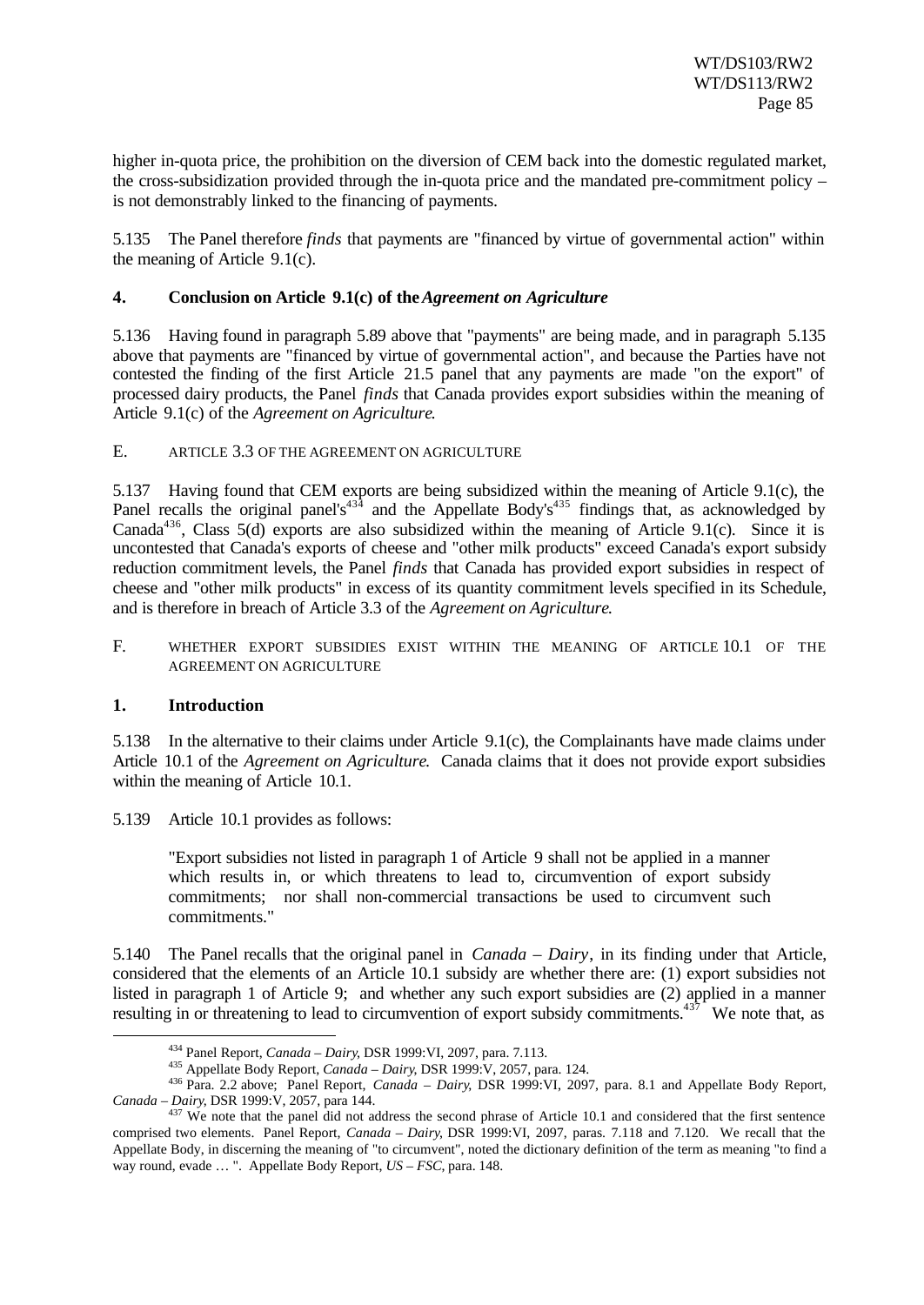the Appellate Body has stated, because Article 10.1 is residual in character to Article 9.1, a measure listed as an export subsidy in Article 9.1 cannot simultaneously be an export subsidy under Article 10.1. <sup>438</sup> We also recall that, as the original panel in *Canada – Dairy* stated, "measures which meet some but not all the definitional elements of the individual export subsidy practices listed in Article 9.1 would be covered by Article 10.1, provided that they meet the basic requirement of Article  $1(e)$  that they are 'subsidies contingent upon export performance'." $439$ 

5.141 We have earlier examined whether or not there is an export subsidy within the meaning of Article 9.1(c), and found that an export subsidy within the meaning of Article 9.1(c) exists. However, should our finding under Article 9.1(c) be reversed on appeal, this would mean that at least one of the definitional elements of this provision would not be present. Accordingly, in order to resolve the matter in dispute, we consider it advisable to proceed to examine the Parties' claims and arguments under Article 10.1.

5.142 In recalling our consideration on the operational interpretation of Article 10.3 in paragraphs 5.18-5.19 above and in accordance with our analysis under Article 9.1(c), the Panel will first determine whether the Complainants make a *prima facie* case that certain elements of the Canadian regulation of its dairy industry constitute export subsidies within the meaning of Article 10.1 of the *Agreement on Agriculture.* Provided we find that the Complainants make a *prima facie* case that export subsidies within the meaning of Article 10.1 exist, it will then be for Canada to attempt to discharge its burden, pursuant to Article 10.3, of establishing that no such export subsidies exist. Similarly, assuming the Panel finds that the Complainants provide a *prima facie* showing that the manner of application of such export subsidies results in or threatens to result in circumvention of export subsidy commitments, it will be for Canada, pursuant to Article 10.3, to establish that the manner of application does not result in or threaten to lead to circumvention of these commitments. In the same vein, should the Panel find that the Complainants make out a *prima facie* case that non-commercial transactions are being used by Canada to circumvent its export subsidy reduction commitment levels, it will then be for Canada to establish the contrary.

#### **2. Whether "export subsidies" exist**

5.143 The first issue to be addressed under Article 10.1 is whether or not one or more of the definitional elements of an Article 9.1 subsidy is absent. Here, since the Complainants have only alleged one specific type of Article 9 export subsidy, that found under Article 9.1(c), we need only exclude the simultaneous applicability of Article 9.1(c) and Article 10.1, and not that of the other subparagraphs of Article 9.1 setting forth other types of export subsidies.<sup>440</sup> Although we have found all definitional elements of an Article 9.1(c) export subsidy to be present, we shall assume for the purpose of our analysis under Article 10.1 that one or more of the definitional elements of an Article 9.1(c) export subsidy is not present.

#### (a) Whether the Complainants make a *prima facie* case

5.144 The Complainants argue that the *SCM Agreement* and especially paragraph (d) of the *Illustrative List of Export Subsidies* in Annex  $I^{44}$ , as well as Article 1.1(a)(2) of the *SCM Agreement*<sup>442</sup>, provide useful interpretative guidance under Article 10.1 of the *Agreement on Agriculture* on whether

<sup>438</sup> Appellate Body Report, *Canada – Dairy (Article 21.5 – New Zealand and US)*, para. 121.

<sup>439</sup> Panel Report, *Canada – Dairy*, DSR 1999:VI, 2097, para. 7.125.

<sup>&</sup>lt;sup>440</sup> Even if it could be argued that the Panel, on its own initiative and despite the lack of any argumentation on the issue, would need to exclude all types of export subsidies listed in Article 9.1, a cursory review of that provision suggests to us that all those types listed involve direct forms of subsidies.

<sup>441</sup> Para. 3.131 above.

<sup>442</sup> Para. 3.153 above.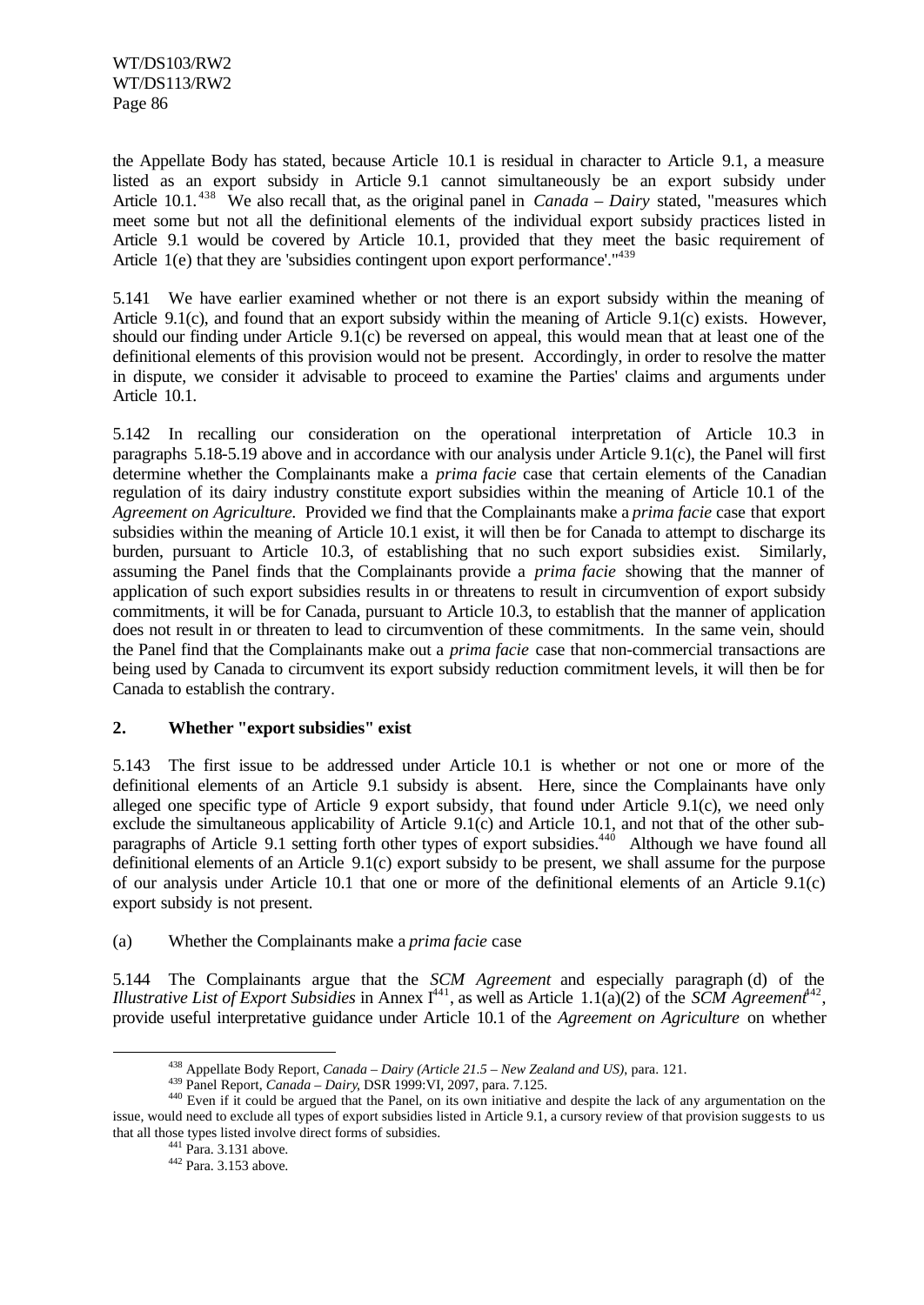subsidies contingent on export performance exist. The United States argues that because the question in this dispute is one of export subsidies, it is more appropriate, as stated by the panel in the original *Canada – Dairy* case, "to examine what practices are considered under the *SCM Agreement* to be 'export subsidies', rather than to examine how that agreement defines the more general concept of a 'subsidy' in its Article 1."<sup>443</sup>

5.145 The Complainants state that the CEM scheme fulfils the elements of paragraph (d) of the *Illustrative List* because: (1) the goods are provided on terms more favourable than those for like goods for domestic consumption, since CEM prices are lower than those for domestic milk<sup>444</sup>; (2) the provision of goods is made or mandated by governments for export as a result of the governmentally created and enforced prohibition on sale in the domestic market and because the lower prices are available only for export<sup>445</sup>; (3) the goods are available on terms more favourable than those commercially available on world export markets because of the relative unattractiveness of IREP, i.e., the in-quota tariff, the discretionary issuance of the permit and payment of the permit fee, in comparison to CEM, and the processor's choice thus does not depend on commercial considerations.<sup>446</sup>

5.146 The United States also argues that IREP whole-milk powder is not fully substitutable with fluid milk and that additional costs arise in connection with rehydration.<sup>447</sup>

5.147 The Complainants further contend that Article 1.1(a)(2) of the *SCM Agreement* provides relevant context to the interpretation of "export subsidy" in Article 10.1 of the *Agreement on* Agriculture.<sup>448</sup> They allege that the CEM system is one providing "income or price support ... which operates directly or indirectly to increase exports" because the government has created a system which makes milk available to processors for export at below both its domestic price and its average total cost of production. <sup>449</sup>

5.148 Recalling our statement in paragraph 5.142 above, the Panel *finds* that the Complainants' case, as described in paragraphs 5.144-5.147 above, provides a *prima facie* showing that export subsidies within the meaning of Article 10.1 exist, such that Canada can reasonably attempt to discharge its burden, under Article 10.3 of the *Agreement on Agriculture*, of establishing that no export subsidies exist.

(b) Canada's case on whether "export subsidies" exist

5.149 Canada argues that because there is an issue as to the meaning of "indirectly through government-mandated schemes", as set forth in paragraph (d) of Annex I of the *SCM Agreement*, it is necessary to have recourse to the general definition of "subsidy" set out in Article 1.1 of the *SCM Agreement*. In this context, Canada specifically references the definition provided in Article 1.1(a)(1)(iv), according to which a government "entrusts or directs a private body" to provide goods through delegation or an authoritative instruction or command.<sup>451</sup> Canada maintains that the government has not instructed individual producers to provide CEM to processors but rather that they enter into commercial transactions on their own volition.<sup>452</sup>

<sup>443</sup> Para. 3.146 above.

<sup>444</sup> Para. 3.132 above.

<sup>445</sup> Para. 3.133 above.

<sup>446</sup> Paras. 3.134 - 3.135 above.

<sup>447</sup> Para. 3.144 above.

<sup>448</sup> Para 3.153 above.

<sup>449</sup> *Ibid*.

<sup>450</sup> Para. 3.147 above.

<sup>451</sup> Para. 3.148 above.

<sup>452</sup> *Ibid*.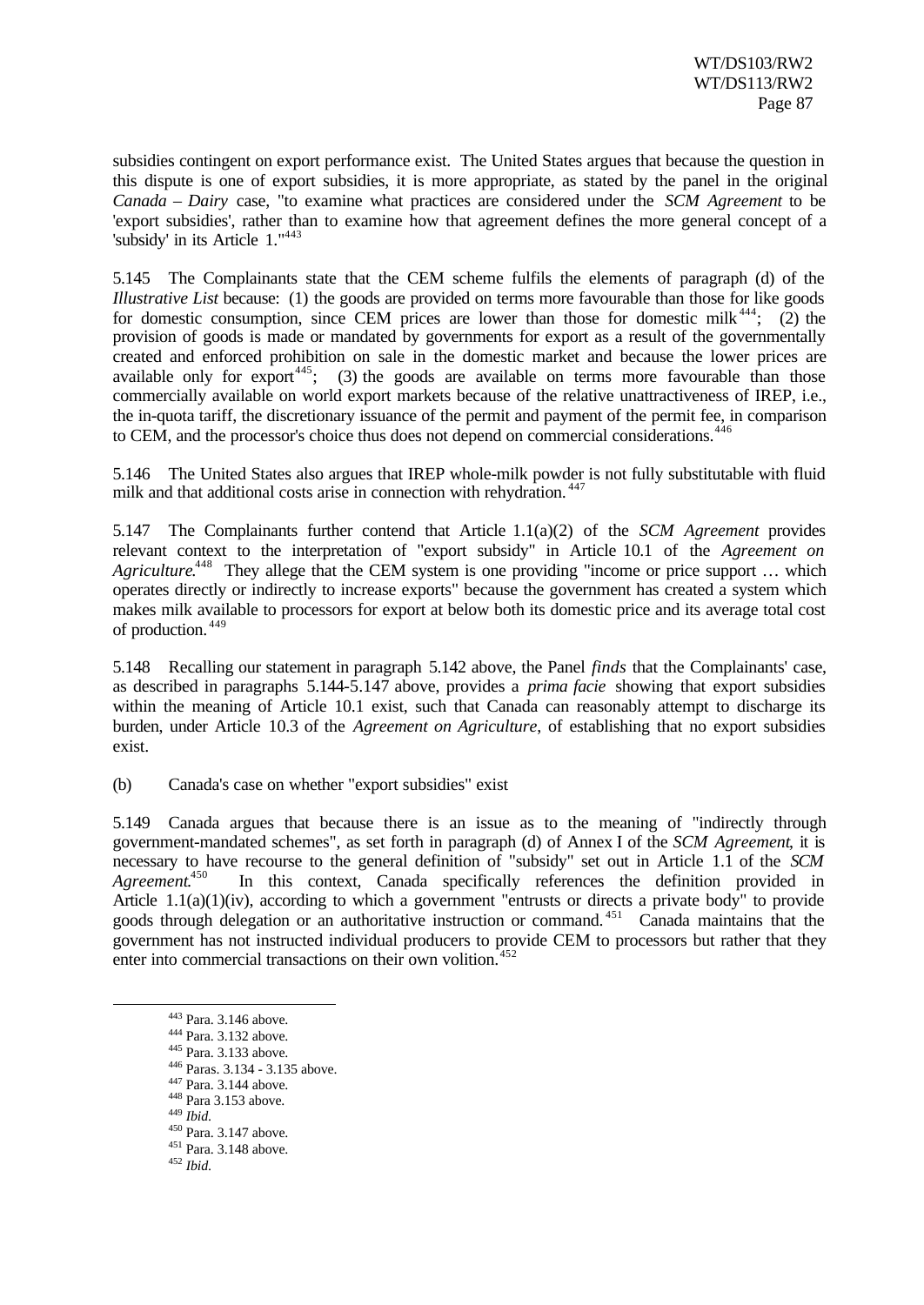5.150 Moreover, Canada contends that Canada's regulation of its dairy industry does not meet the definitional requirements of paragraph (d) of the *Illustrative List*. <sup>453</sup> In this connection, Canada asserts that the meaning of "indirect" in paragraph (d) should be interpreted consistently with the meaning of that term as it appears in Article 1.1 of the *SCM Agreement*. <sup>454</sup> Specifically, Canada maintains that there is no provision of products through a government mandated scheme because the government does not command or direct producers to produce CEM.<sup>455</sup> Canada also disputes that the prices under IREP are less favourable than prices for CEM because, in its view, the Appellate Body has already rejected that the existence of administrative formalities mean that imports are available on terms and conditions that are less favourable.<sup>456</sup> Tariffs, in Canada's view, fall into the same category as administrative formalities.<sup>457</sup> Finally, Canada submits that there is no independent requirement that a subsidy Finally, Canada submits that there is no independent requirement that a subsidy illustrated in paragraph (d) be shown to be contingent on export performance because "every subsidy illustrated in Annex I of the *SCM Agreement* is by definition an Article 1.1 'subsidy' that is contingent on export performance".<sup>458</sup>

5.151 In reference to Article 1.1(a)(2), Canada asserts that to conclude that because Canada does not prevent sales of CEM from occurring at prices mutually agreed to between buyer and seller Canada is thereby "supporting" the income generated by these sales is inconsistent with the concept of "support".<sup>459</sup>

(c) Panel's examination of whether "export subsidies" exist

5.152 On the issue of how to give definition to the term "export subsidies" in Article 10.1, the Panel recalls that the Parties disagree as to whether reference to the *Illustrative List* found in Annex I of the *SCM Agreement* should be made in this case for contextual guidance.<sup>460</sup>

5.153 We note that Article 1(e) of the *Agreement on Agriculture* defines "export subsidies" as "subsidies contingent upon export performance", which is essentially identical to the definition of prohibited export subsidies found in Article 3.1(a) of the *SCM Agreement*. Moreover, Article 3.1(a) includes within the concept of "subsidies contingent upon export performance", those subsidies illustrated in Annex I. Accordingly, and in line with the approach adopted by the original panel on *Canada – Dairy*, we consider it appropriate to turn first to Article 3.1(a) of the *SCM Agreement* and the *Illustrative List* in Annex I to that Agreement as contextual guidance for the term "export subsidies" as contained in Article 10.1 of the *Agreement on Agriculture*.

5.154 WTO jurisprudence confirms that all of the practices identified in the *Illustrative List* of the *SCM Agreement* are subsidies contingent upon export performance, within the meaning of Article 3.1(a).<sup>461</sup> We note that the panel in *Brazil – Aircraft (Article 21.5 (I))* analogized the *Illustrative List* to a list of *per se* violations.<sup>462</sup> This reasoning was implicitly endorsed by the Appellate Body in reviewing that panel's decision.<sup>463</sup> We therefore consider that we need not first turn to Article  $1.1(a)(1)$ , and particularly not Article 1.1(a)(1)(iv). In this connection, we note that in the first Article 21.5 compliance case in *Brazil – Aircraft*, Canada actually argued to the panel that the *Illustrative List*

<sup>453</sup> Para. 3.139 above.

<sup>454</sup> Para. 3.137 above.

<sup>455</sup> Paras. 3.139 and 3.142 above.

<sup>456</sup> Canada's Executive Summary, para. 41.

<sup>457</sup> Canada's Executive Summary, para. 42.

<sup>458</sup> Para. 3.137 above.

<sup>459</sup> Para. 3.162 above.

<sup>460</sup> See paras. 5.144 and 5.149 above.

<sup>461</sup> Panel Report, *Canada – Autos*, para. 10.197; Panel Report, *Brazil – Aircraft (Article 21.5 (I))*, para. 6.42.

<sup>462</sup> Panel Report, *Brazil – Aircraft (Article 21.5 (I))*, para. 6.42.

<sup>463</sup> Appellate Body Report, *Brazil – Aircraft (Article 21.5 (I))*, para. 61.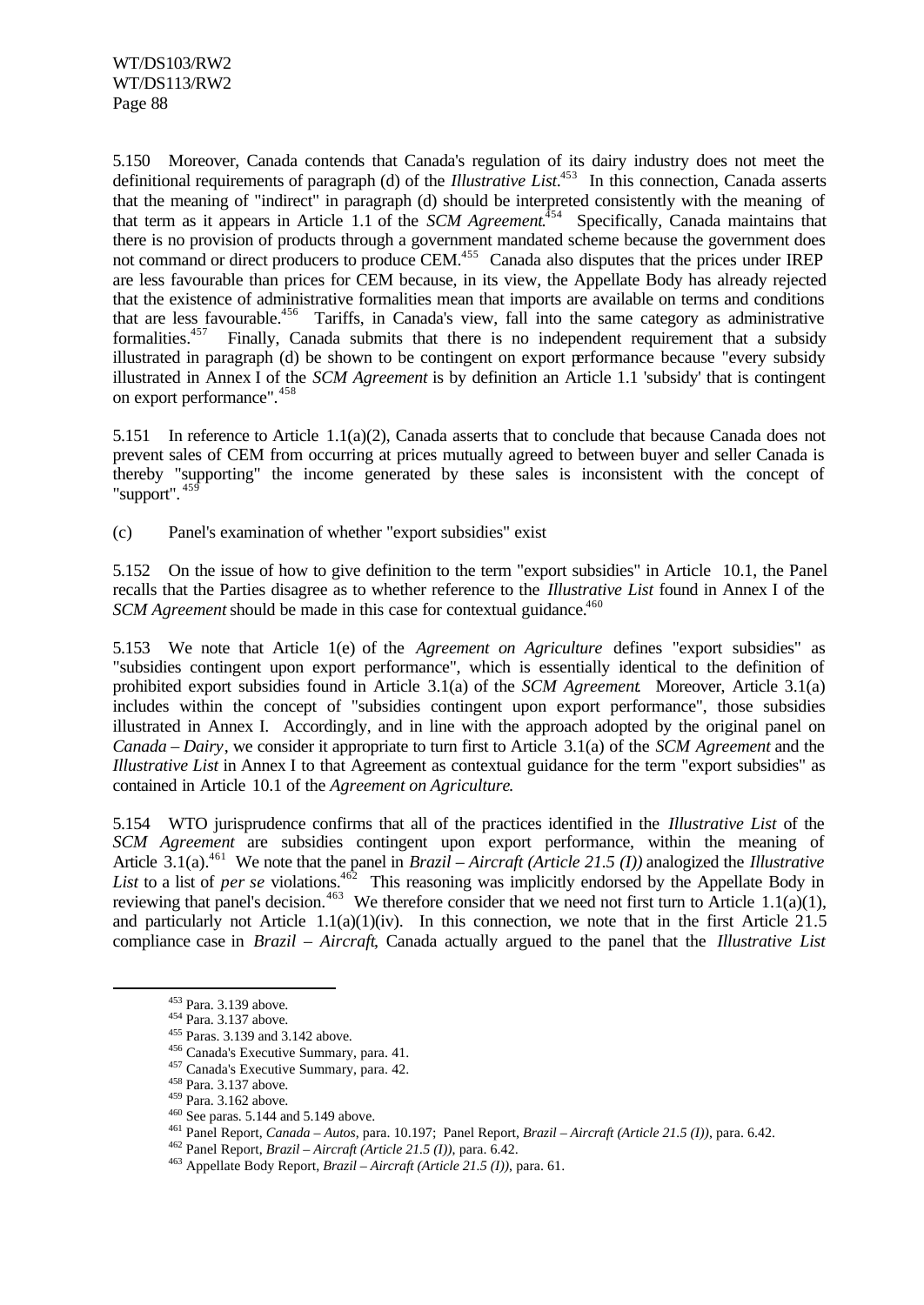should be considered a *per se* list of prohibited export subsidies.<sup>464</sup> Neither do we think it necessary to have recourse to Article 1.1(a)(2), which the Complainants suggest also provides interpretative guidance for the meaning of "export subsidies" within the meaning of Article 10.1 of the *Agreement on Agriculture*.

5.155 We shall accordingly examine the Parties' claims in relation to paragraph (d) of the *Illustrative List*, as interpretative guidance, to determine whether Canada provides a valid defence to the claim that export subsidies, within the meaning of Article 10.1 of the *Agreement on Agriculture*, exist.

5.156 Paragraph (d) of the *Illustrative List* provides in relevant part as follows:

"The provision by governments or their agencies either directly or indirectly through government-mandated schemes, of imported or domestic products … for use in the production of exported goods, on terms or conditions more favourable than for provision of like or directly competitive products … for use in the production of goods for domestic consumption, if ... such terms or conditions are more favourable than those commercially available  $57$  on world markets to their exporters.

<sup>57</sup> (*footnote original)* The term 'commercially available' means that the choice between domestic and imported products is unrestricted and depends only on commercial considerations".

5.157 We understand that, as stated by the original panel in *Canada - Dairy*<sup>465</sup>, paragraph (d) requires the presence of three elements: (1) the provision of products for use in export production on terms more favourable than for provision of like products for use in domestic production; (2) by governments either directly or indirectly through government mandated schemes; and (3) on terms more favourable than those commercially available on world markets.

5.158 As for the first element, the Panel notes it is uncontested that CEM prices are lower than the inquota price of milk on the domestic market. As Canada considers it unnecessary to contest this first element<sup>466</sup>, the Panel need not examine this issue further.

5.159 With respect to the second element, the Panel recalls Canada's contention that the regulation of its dairy industry does not meet some of the definitional requirements of paragraph (d) of the *Illustrative*  $List.<sup>46</sup>$ First, we note that Canada asks us to interpret the meaning of "indirect" in paragraph (d) in accordance with the meaning of that term as it appears in Article 1.1 of the *SCM Agreement* and, accordingly, to find that there is no provision of products through a government mandated scheme because the government does not command or direct producers to produce CEM.<sup>468</sup> We also note the Complainants' response to the effect that the provision of goods is made or mandated by government for export as a result of the governmentally created and enforced prohibition on diversion of CEM into the domestic regulated market and because the lower prices for CEM are available only for export.<sup>469</sup>

5.160 On the interpretation of the term "indirect", we do not consider Canada's proposed reference to the terms "entrust[ing] or direct[ing] a private body  $\dots$ ", as contained in Article 1.1(a)(1)(iv), to be relevant to the type of governmental involvement at issue in this case. Moreover, we recall our analysis under Article 9.1(c) of the *Agreement on Agriculture*, in which we found a demonstrable link between payments and the financing by virtue of governmental action without such a degree of directness as that

<sup>464</sup> Panel Report, *Brazil – Aircraft (Article 21.5 (I))*, Annex 1-2: Canada's Rebuttal Submission, para. 26.

<sup>465</sup> Panel Report, *Canada – Dairy*, DSR 1999:VI, 2097, para. 7.128.

<sup>466</sup> Canada's First Submission, para. 102.

<sup>467</sup> See para. 5.150 above.

<sup>468</sup> *Ibid*.

<sup>469</sup> See para. 5.145 above.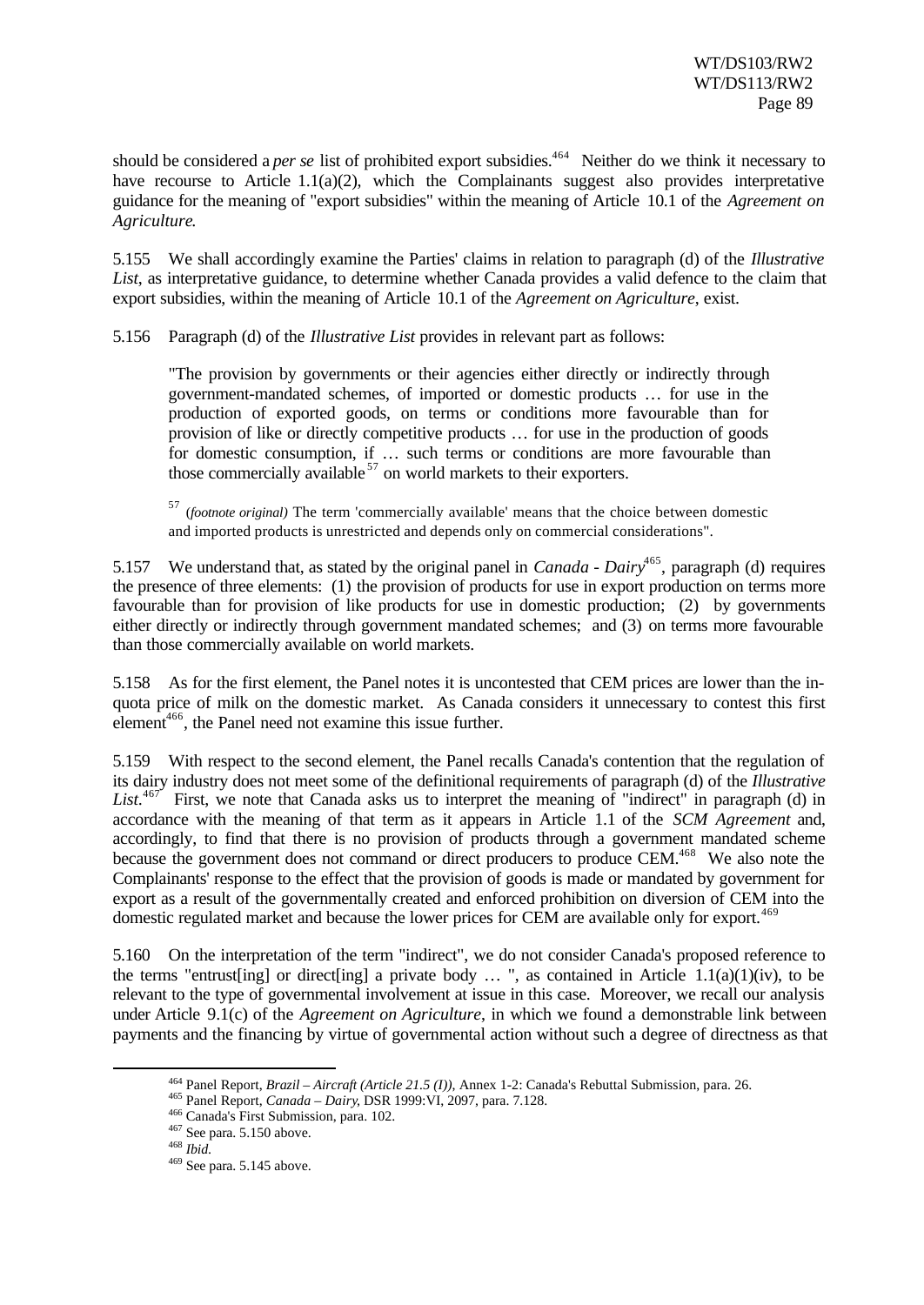being called for by Canada under Article 10.1.<sup>470</sup> We observe that given the residual character of Article 10.1, which comes into operation only if one of the elements of an Article 9.1 export subsidy is not present, for us to rely on Canada's proposed interpretation would unduly narrow Article 10.1, thus depriving it of meaning. Rather, as the Complainants argue, we consider that the provision of goods is made or mandated by government for export as a result of the prohibition on diversion of CEM back into the domestic regulated market and the exemption which gives processors for export access to the lower CEM prices.

5.161 As for the third element, we recall our earlier observation that IREP prices are on average higher than CEM prices.<sup>471</sup> Based on the arguments and evidence before this Panel, we consider that the combination of the discretionary nature of the IREP permit, the permit fee itself, the in-quota tariff on IREP milk, the formalities associated with obtaining duty drawback, the limited substitutability of IREP imports and the costs of rehydration of IREP dried milk, not only make IREP milk products more expensive than CEM but generally make it a less favourable option.<sup>472</sup>

5.162 Finally, since Canada considers that there is no independent requirement that a subsidy illustrated in paragraph (d) be shown to be contingent on export performance because "every subsidy illustrated in Annex I of the *SCM Agreement* is by definition an Article 1.1 'subsidy' that is contingent on export performance", we decline to independently examine whether Canada's CEM system is contingent on export performance, within the meaning of paragraph (d) of the *Illustrative List*.

(d) Conclusion as to whether "export subsidies" exist

5.163 The Panel recalls its finding in paragraph 5.148 above that the Complainants make a *prima facie* case that export subsidies within the meaning of Article 10.1 exist.

5.164 In light of our analysis in paragraphs 5.152-5.162 above the Panel *finds* that Canada has failed to establish that any of the three required elements of an export subsidy illustrated in paragraph (d) of the *Illustrative List* is not present and that it has therefore also failed to establish that no export subsidies within the meaning of Article 10.1 exist.

5.165 Accordingly, we *find* that Canada provides export subsidies within the meaning of Article 10.1 of the *Agreement on Agriculture*.

#### **3. Whether there is circumvention of export subsidy commitments or a threat thereof**

5.166 Recalling our considerations set out in paragraphs 5.18-5.19 and in paragraph 5.142 above, the Panel will first examine whether the Complainants make out a *prima facie* case that export subsidies are applied in a manner leading to or threatening to lead to circumvention of export subsidy reduction commitment levels.

(a) Whether the Complainants make a *prima facie* case on circumvention

5.167 The Complainants contend that exporting or adopting measures enabling the export of subsidized products in excess of reduction commitment levels raises a presumption of circumvention or threat thereof.<sup> $473$ </sup> The Complainants both argue that because of this presumption, to the extent that dairy products have been exported in excess of Canada's reduction commitment levels, there has been actual

<sup>470</sup> See paras. 5.134-5.135 above.

<sup>&</sup>lt;sup>471</sup> See para. 5.116 and footnote 411 above.

<sup>472</sup> See paras. 5.145-5.146 above.

<sup>&</sup>lt;sup>473</sup> The Panel notes that while only New Zealand explicitly makes this argument, the United States also implicitly makes the same point. See para. 3.165 above.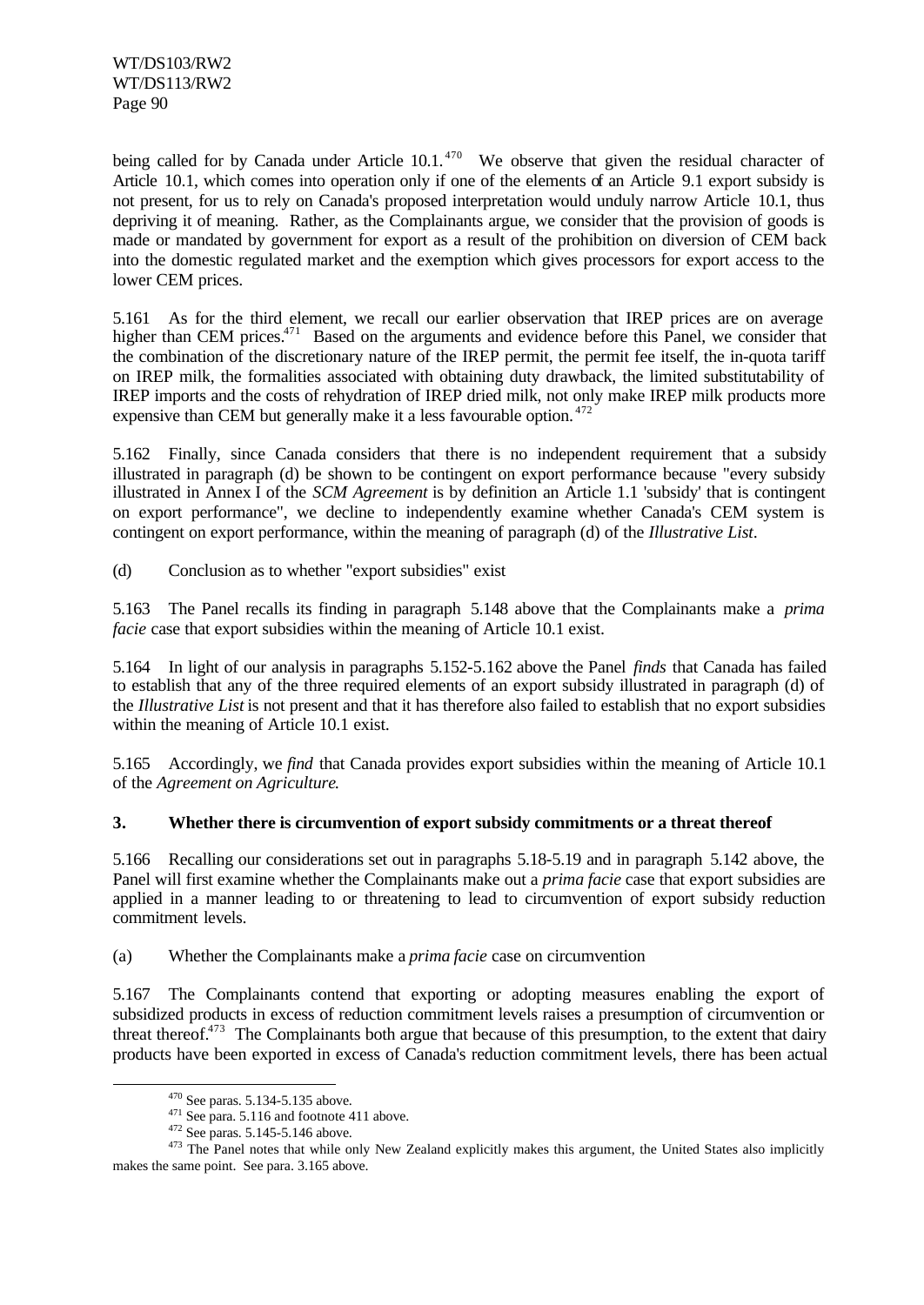circumvention.<sup>474</sup> Because there is no government imposed limit on the amounts of dairy products that may be exported, and because Canada enables subsidization of exports, the Complainants argue, there is a threat of circumvention. <sup>475</sup>

5.168 The Panel, in recalling its finding in paragraph 5.148 and its statement in paragraph 5.166 above, *finds* that the exposition of the Complainants' case in paragraph 5.167 constitutes a *prima facie* case of circumvention or threat thereof such that Canada can reasonably attempt to discharge its burden under Article 10.3 of establishing that the manner of application of export subsidies does not result in or threaten to lead to circumvention of export subsidy reduction commitment levels.

(b) Canada's case on circumvention

5.169 Canada claims that because it does not provide an export subsidy, it is not circumventing its export subsidy commitments. <sup>476</sup> For this reason, Canada argues that the issue of circumvention is  $\frac{1}{2}$  moot.<sup>477</sup>

(c) Panel's examination of the issue of circumvention

5.170 The Panel recalls that it is for Canada, pursuant to Article 10.3, to establish that export subsidies are not being applied so as to circumvent or threaten to circumvent Canada's export subsidy commitments. We take note of Canada's argument that the issue of circumvention becomes moot because it is not providing either a subsidy or an export subsidy.<sup>478</sup> However, as we have found at paragraph 5.165 above that Canada is providing export subsidies of a type other than those listed in Article 9.1, we do not consider that the issue of circumvention is moot.

(d) Conclusion on the issue of circumvention

5.171 The Panel recalls its finding in paragraph 5.168 above that the Complainants make a *prima facie* showing of circumvention or threat of circumvention of export subsidy reduction commitment levels.

5.172 In light of our consideration in paragraph 5.170 above and because Canada does not make any further arguments on this issue, the Panel *finds* that Canada has failed to establish that export subsidies are not being applied so as to circumvent or threaten to circumvent Canada's export subsidy commitments.

5.173 We therefore also *find* that the manner of application of export subsidies circumvents or threatens to circumvent Canada's export subsidy commitments, within the meaning of Article 10.1.

#### **4. Conclusion on Article 10.1**

5.174 Recalling our findings at paragraphs 5.165 and 5.173 above, we *find* that Canada is applying export subsidies of a type not listed in Article 9.1 in a manner which results in, or which threatens to lead to, circumvention of export subsidy commitments, inconsistently with Article 10.1 of the *Agreement on Agriculture*. We emphasize that this finding is made in the alternative, in the event that our finding in paragraph 5.136 above with respect to Article 9.1(c) would be overturned on appeal.

<sup>474</sup> Paras. 3.165 and 3.168 above.

<sup>475</sup> Paras. 3.165 and 3.167 – 3.168 above.

<sup>476</sup> Para. 3.169 above.

<sup>477</sup> *Ibid.*

<sup>478</sup> See para. 5.169 above.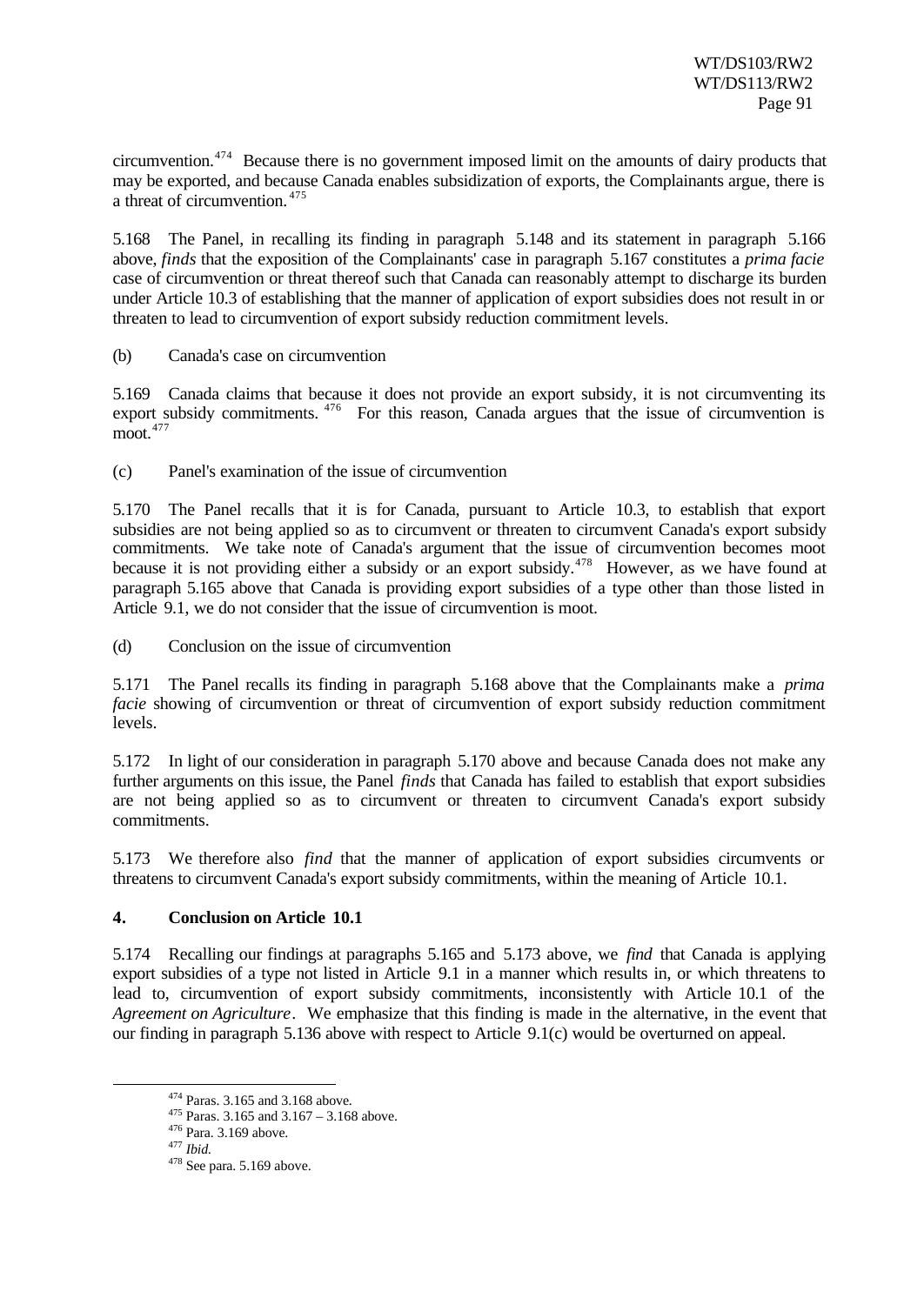5.175 Because we have already found in the previous paragraph that Canada has acted inconsistently with its obligations under Article 10.1, we consider it appropriate to exercise judicial economy with respect to the Parties' additional claims on whether "non-commercial transactions" are used to circumvent export subsidy commitments.

G. WHETHER OR NOT EXPORT SUBSIDIES NOT IN CONFORMITY WITH THE AGREEMENT ON AGRICULTURE AND THE COMMITMENTS SPECIFIED IN CANADA'S SCHEDULE ARE PROVIDED, WITHIN THE MEANING OF ARTICLE 8 OF THE AGREEMENT ON AGRICULTURE

5.176 Recalling that Article 8 of the *Agreement on Agriculture* provides that "[e]ach Member undertakes not to provide export subsidies otherwise than in conformity with this Agreement", we also *find* that as a consequence of the violations of either Article 3.3 (through Article 9.1(c)) or Article 10.1, Canada has acted inconsistently with its obligations under Article 8.

#### H. WHETHER OR NOT CANADA PROVIDES PROHIBITED EXPORT SUBSIDIES WITHIN THE MEANING OF ARTICLE 3.1 OF THE SCM AGREEMENT

5.177 The United States claims, in addition, that Canada's measure is an export subsidy within the meaning of Article 3.1 of the *SCM Agreement*. Canada, in contrast, disputes this claim.

5.178 Because the Panel has found that export subsidies exist, within the meaning of Article 9.1(c) or, in the alternative, Article 10.1 of the *Agreement on Agriculture*, we consider we have made findings sufficient to resolve the matter in dispute. Should the Appellate Body, however, not uphold our finding under Article 9.1(c) and our alternate finding under Article 10.1, we deem the factual record to be complete with respect to making a finding under Article 3.1 of the *SCM Agreement*.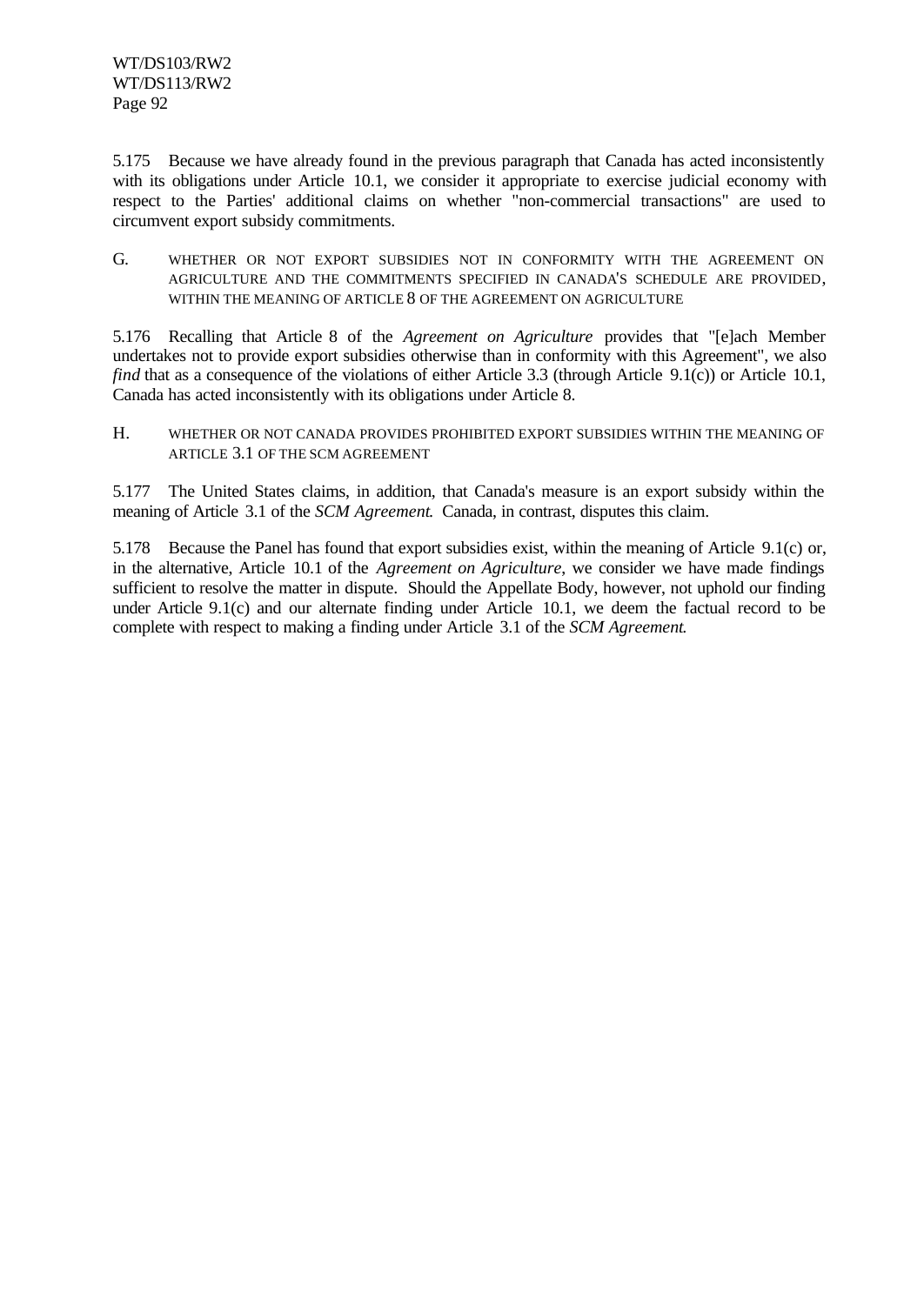# **VI. CONCLUSIONS AND RECOMMENDATIONS**

6.1 In light of the findings contained in Section V above, the Panel *concludes* that Canada, through the CEM scheme and the continued operation of Special Milk Class 5(d), has acted inconsistently with its obligations under Articles 3.3 and 8 of the *Agreement on Agriculture*, by providing export subsidies within the meaning of Article 9.1(c) of the *Agreement on Agriculture* in excess of its quantity commitment levels specified in its Schedule for exports of cheese and "other dairy products". In light of our alternative finding in Section V that Canada has acted inconsistently with its obligations under Article 10.1 of the *Agreement on Agriculture*, we conclude that Canada has acted inconsistently with its obligations under Article 8 of the *Agreement on Agriculture*.

6.2 Since Article 3.8 of the *DSU* provides that "[i]n cases where there is an infringement of the obligations assumed under a covered agreement, the action is considered *prima facie* to constitute a case of nullification or impairment", the Panel *concludes* that – to the extent Canada has acted inconsistently with its obligations under the *Agreement on Agriculture* – it has nullified or impaired benefits accruing to New Zealand and the United States under this Agreement.

6.3 The Panel *recommends* that the Dispute Settlement Body request Canada to bring its dairy products marketing regime into conformity with its obligations in respect of export subsidies under the *Agreement on Agriculture*.